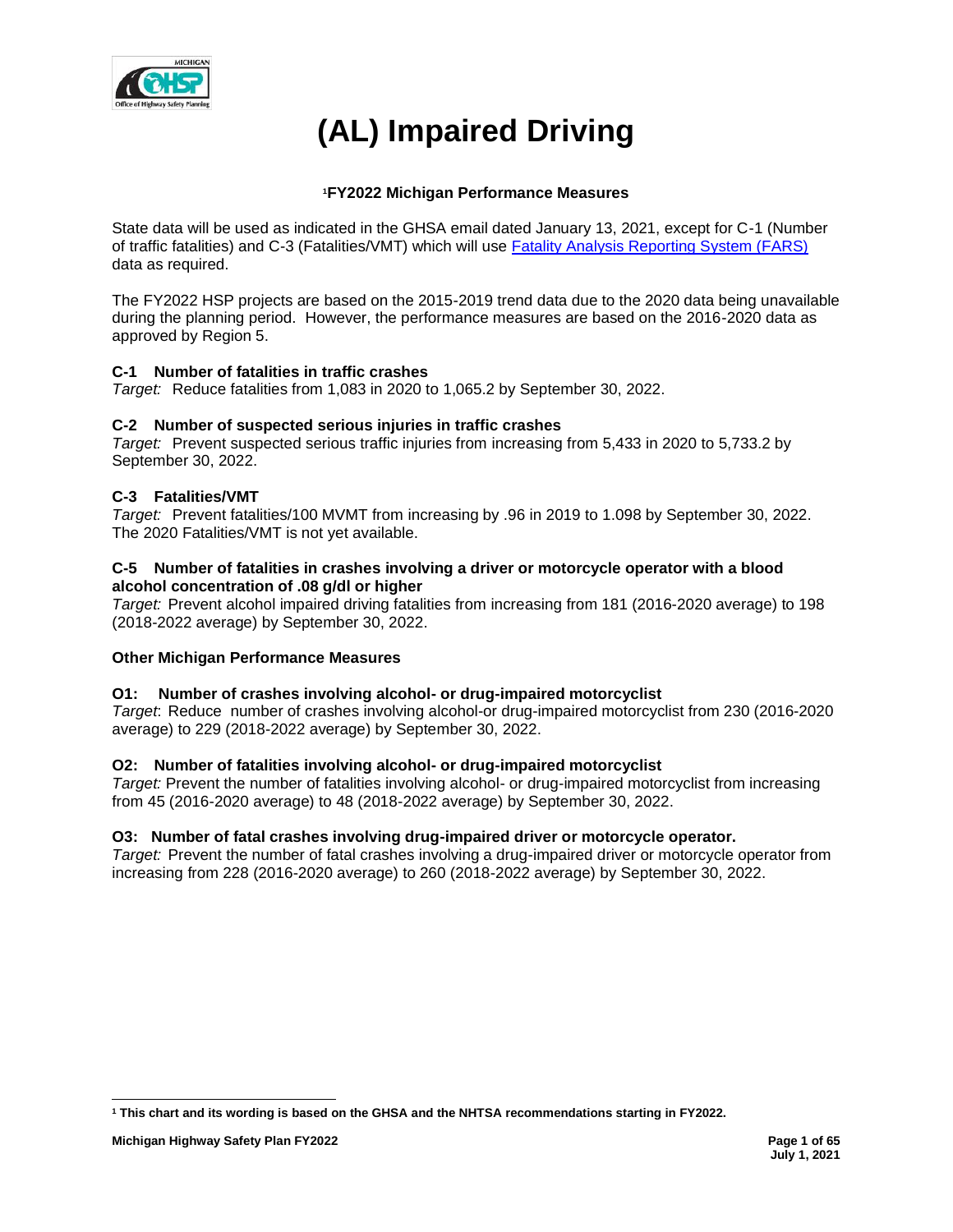

| <b>Task 1: Support, Training, and Enforcement</b>                               | \$2,647,000 |
|---------------------------------------------------------------------------------|-------------|
| Section 402 FAST Act Alcohol funds                                              | \$484,000   |
| Section 405(d) FAST Act Impaired Driving Low Drug and Alcohol Training<br>funds | \$560,000   |
| Section 405(d) FAST Act Impaired Driving Low HVE funds                          | \$55,000    |
| Section 405(d) FAST Act Impaired Driving Low Court Support funds                | \$1,000,000 |
| Section 405(d) FAST Act Impaired Driving Low Drug and Alcohol (flex) funds      | \$548,000   |
| Section 405(d) FAST Act Impaired Driving Low Alcohol (flex) funds               | \$548,000   |

# **Drug Recognition Expert (DRE) Training**

| <b>Planned Activity Number</b>      | <b>CP-22-01-d Special Projects</b>                                                      |                                                                   |
|-------------------------------------|-----------------------------------------------------------------------------------------|-------------------------------------------------------------------|
| <b>Planned Activity Code</b>        | 2022-2001 AL Support, Training, and Enforcement                                         |                                                                   |
| <b>GTS Code</b>                     |                                                                                         | FDLATR-405d Low Drug and Alcohol Training                         |
| <b>Benefit To Locals</b>            | N/A                                                                                     |                                                                   |
| Grantee                             | <b>OHSP Special Projects</b>                                                            |                                                                   |
| <b>Grant Amount, Funding Source</b> | \$476,000                                                                               | 405(d) FAST Act Impaired Driving<br>Low Drug and Alcohol Training |
| <b>Indirect Cost Rate</b>           | 9.1%                                                                                    |                                                                   |
| <b>Grant Start-Up</b>               | October 1                                                                               |                                                                   |
|                                     | Increase the number of DRE enforcement evaluations                                      |                                                                   |
|                                     | from 787 to 870 by September 30, 2022.                                                  |                                                                   |
| <b>Project Objective(S)</b>         |                                                                                         |                                                                   |
|                                     | llncrease the number of active certified DREs from 147 to<br>187 by September 30, 2022. |                                                                   |

The DRE State Coordinator will conduct two DRE Schools, two continuing education classes to provide expert witness courtroom training for the 2022 DRE School graduates, and eight hours of DRE-related training to all other Michigan DREs. The DRE State Coordinator will ensure DREs with certifications that expire in 2022 meet all requirements for recertification and will forward that information to the International Association of Chiefs of Police (IACP), DRE Section, for credentialing.

Funding will support personnel, supplies/operating, equipment, contractual, and indirect costs.

| <b>Planned Activity Number</b>      |           | <b>CP-22-01-e Special Projects</b>                                                                         |  |  |
|-------------------------------------|-----------|------------------------------------------------------------------------------------------------------------|--|--|
| <b>Planned Activity Code</b>        |           | 2022-2001 AL Support, Training, and Enforcement                                                            |  |  |
| <b>GTS Code</b>                     |           | FDLHVE-405d Low HVE                                                                                        |  |  |
| <b>Benefit To Locals</b>            | N/A       |                                                                                                            |  |  |
| Grantee                             |           | <b>OHSP Special Projects</b>                                                                               |  |  |
| <b>Grant Amount, Funding Source</b> | \$55,000  | 405(d) FAST Act Impaired Driving<br>Low HVE                                                                |  |  |
| <b>Indirect Cost Rate</b>           | 9.1%      |                                                                                                            |  |  |
| <b>Grant Start-Up</b>               | October 1 |                                                                                                            |  |  |
| <b>Project Objective(S)</b>         | 2022.     | Increase the number of certified DREs responding to<br>requests for a DRE from 146 to 175 by September 30, |  |  |

# **Drug Recognition Expert (DRE) Call Out Program**

This project will provide overtime reimbursement to law enforcement agencies to allow their certified DREs to respond while off duty to a request for a DRE.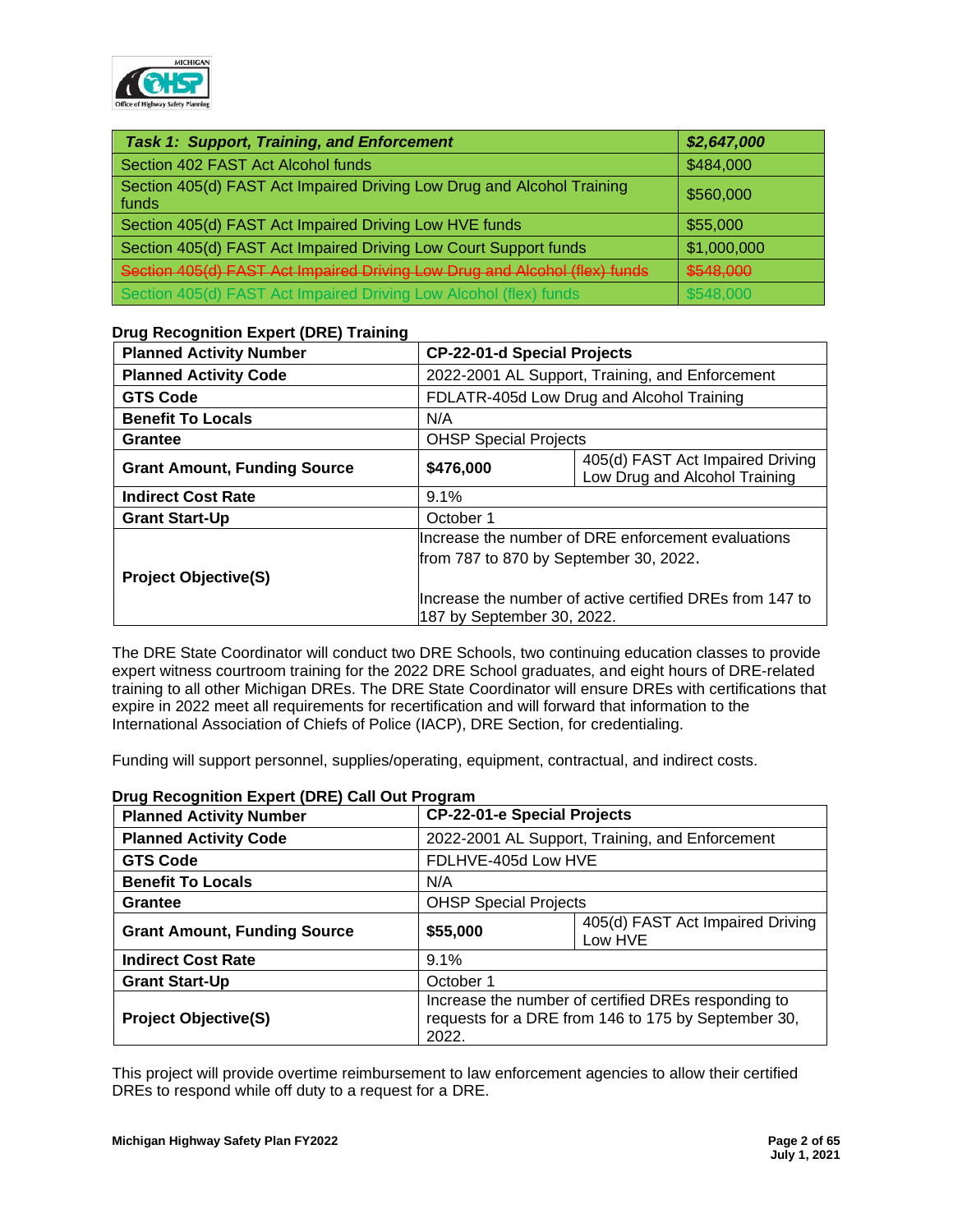

Funding will support personnel and indirect costs.

| <b>Planned Activity Number</b>      | <b>CP-22-01-f Special Projects</b>                                                                                                                                  |                                                                   |  |
|-------------------------------------|---------------------------------------------------------------------------------------------------------------------------------------------------------------------|-------------------------------------------------------------------|--|
| <b>Planned Activity Code</b>        |                                                                                                                                                                     | 2022-2001 AL Support, Training, and Enforcement                   |  |
| <b>GTS Code</b>                     |                                                                                                                                                                     | FDLATR-405d Low Drug and Alcohol Training                         |  |
| <b>Benefit To Locals</b>            | N/A                                                                                                                                                                 |                                                                   |  |
| <b>Grantee</b>                      | <b>OHSP Special Projects</b>                                                                                                                                        |                                                                   |  |
| <b>Grant Amount, Funding Source</b> | \$24,000                                                                                                                                                            | 405(d) FAST Act Impaired Driving<br>Low Drug and Alcohol Training |  |
| <b>Indirect Cost Rate</b>           | Various                                                                                                                                                             |                                                                   |  |
| <b>Grant Start-Up</b>               | October 1                                                                                                                                                           |                                                                   |  |
| <b>Project Objective(S)</b>         | Reimburse registration and travel costs for 10 DRE<br>instructors to attend the 2022 DRE National Training<br>Conference on a rotating basis by September 30, 2022. |                                                                   |  |

## **Drug Recognition Expert (DRE) National Training Conference**

DRE instructors are the only persons qualified in the state to teach the DRE and Advanced Roadside Impaired Driving Enforcement (ARIDE) training. Attending the DRE National Conference allows the DRE instructors to remain up to date with current trends and information relating to impairment, drugged driving, and changes and updates to DRE, ARIDE, and Standardized Field Sobriety Testing (SFST) training and curriculums. The DRE instructors will bring this information back to the state to provide to their students during subsequent training.

Funding will support supplies/operating costs.

| $m$ panca Dirving Detection Hammig<br><b>Planned Activity Number</b> | AL-22-01                                                                       |                                                 |  |  |
|----------------------------------------------------------------------|--------------------------------------------------------------------------------|-------------------------------------------------|--|--|
| <b>Planned Activity Code</b>                                         |                                                                                | 2022-2001 AL Support, Training, and Enforcement |  |  |
| <b>GTS Code</b>                                                      |                                                                                | AL-2022-Impaired Driving                        |  |  |
| <b>Benefit To Locals</b>                                             | Yes                                                                            |                                                 |  |  |
| <b>Grantee</b>                                                       | Michigan State Police Training Division                                        |                                                 |  |  |
| <b>Grant Amount, Funding Source</b>                                  | \$484,000<br>402 FAST Act Alcohol                                              |                                                 |  |  |
| <b>Indirect Cost Rate</b>                                            | 9.1%                                                                           |                                                 |  |  |
| <b>Grant Start-Up</b>                                                | October 1                                                                      |                                                 |  |  |
| <b>Project Objective(S)</b>                                          | Conduct 114 SFST training courses for 1,400 officers by<br>September 30, 2022. |                                                 |  |  |
|                                                                      | Conduct 56 ARIDE training courses for 1,440 officers by<br>September 30, 2022. |                                                 |  |  |

## **Impaired Driving Detection Training**

This project will support 40 basic Standardized Field Sobriety Test (SFST) Practitioner classes, 70 SFST Refresher classes, one SFST Instructor School, three SFST Instructor Refresher classes as needed, 36 ARIDE classes, and 20 ARIDE Refresher classes for law enforcement officers statewide.

Funding will support personnel, supplies/operating, equipment, contractual, and indirect costs.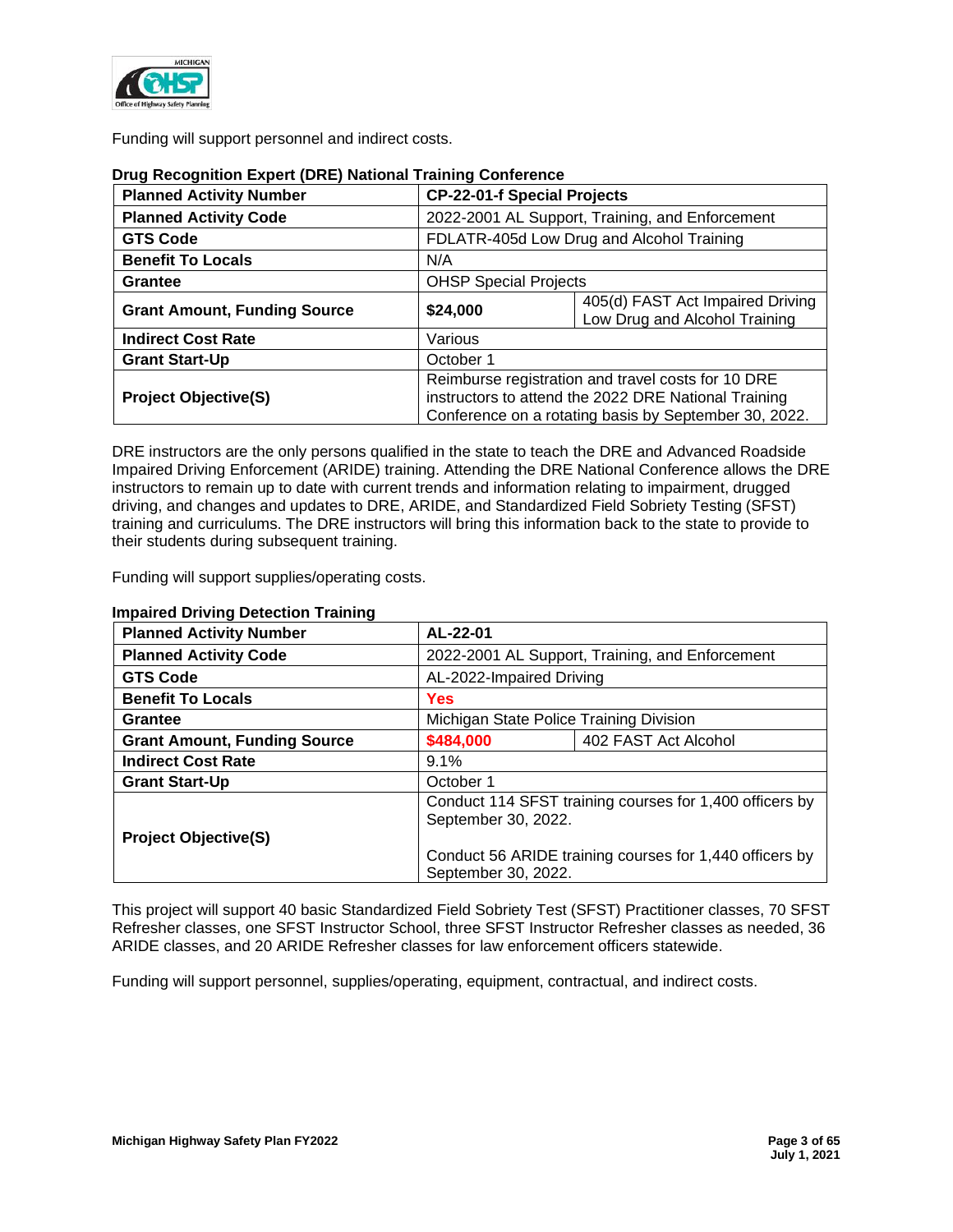

#### **Sobriety Court Support**

| <b>Planned Activity Number</b>      | AL-22-05                                                                                                                                                                                                       |                                                                                                                                                                                                                                                                                              |  |
|-------------------------------------|----------------------------------------------------------------------------------------------------------------------------------------------------------------------------------------------------------------|----------------------------------------------------------------------------------------------------------------------------------------------------------------------------------------------------------------------------------------------------------------------------------------------|--|
| <b>Planned Activity Code</b>        |                                                                                                                                                                                                                | 2022-2001 AL Support, Training, and Enforcement                                                                                                                                                                                                                                              |  |
| <b>GTS Code</b>                     | FDLCS-405d Low Court Support                                                                                                                                                                                   |                                                                                                                                                                                                                                                                                              |  |
| <b>Benefit To Locals</b>            | N/A                                                                                                                                                                                                            |                                                                                                                                                                                                                                                                                              |  |
| Grantee                             | State Court Administrative Office (SCAO)                                                                                                                                                                       |                                                                                                                                                                                                                                                                                              |  |
| <b>Grant Amount, Funding Source</b> | \$1,000,000                                                                                                                                                                                                    | 405(d) FAST Act Impaired Driving<br>Low Court Support                                                                                                                                                                                                                                        |  |
| <b>Indirect Cost Rate</b>           | 11.2%                                                                                                                                                                                                          |                                                                                                                                                                                                                                                                                              |  |
| <b>Grant Start-Up</b>               | October 1                                                                                                                                                                                                      |                                                                                                                                                                                                                                                                                              |  |
| <b>Project Objective(S)</b>         | programs in accepting 200 participants by<br>September 30, 2022.<br>September 30, 2022.<br>Support jurisdictions in the planning and<br>programs by September 30, 2022.<br>participants by September 30, 2022. | Support operational DWI or Hybrid Drug/DWI<br>Support existing jurisdiction DWI and Hybrid<br>Drug/DWI court programs to expand the DWI<br>population within the operational programs by<br>development stages of DWI or Hybrid Drug/DWI<br>Maintain a three percent recidivism rate for DWI |  |

This project will support programs in the planning stages of program development, the implementation of a new Driving While Impaired (DWI) or Hybrid Drug/DWI court, or the expansion of a DWI or Hybrid Drug/DWI court with a target population of impaired drivers. The DWI and Hybrid Drug/DWI courts are designed to promote public safety, contribute to a reduction in substance abuse, reduce recidivism among nonviolent adult substance-abusing offenders, reduce reliance on incarceration within existing correctional systems and local jails, and establish monitoring and evaluation measures that will demonstrate the effectiveness of the program.

Funding will support personnel, contractual, supplies/operating, and indirect costs.

| <b>Planned Activity Number</b>      | AL-22-04                                                                                                                                                                                                     |                                                                   |  |
|-------------------------------------|--------------------------------------------------------------------------------------------------------------------------------------------------------------------------------------------------------------|-------------------------------------------------------------------|--|
| <b>Planned Activity Code</b>        |                                                                                                                                                                                                              | 2022-2001 AL Support, Training, and Enforcement                   |  |
| <b>GTS Code</b>                     |                                                                                                                                                                                                              | FDLATR-405d Low Drug and Alcohol Training                         |  |
| <b>Benefit To Locals</b>            | N/A                                                                                                                                                                                                          |                                                                   |  |
| <b>Grantee</b>                      | Michigan Judicial Institute (MJI)                                                                                                                                                                            |                                                                   |  |
| <b>Grant Amount, Funding Source</b> | \$20,000                                                                                                                                                                                                     | 405(d) FAST Act Impaired Driving<br>Low Drug and Alcohol Training |  |
| <b>Indirect Cost Rate</b>           | N/A                                                                                                                                                                                                          |                                                                   |  |
| <b>Grant Start-Up</b>               | October 1                                                                                                                                                                                                    |                                                                   |  |
| <b>Project Objective(S)</b>         | Provide training opportunities for 500 district court<br>judges, magistrates, drug treatment court staff, and<br>probation officers in relevant traffic safety-related<br>information by September 30, 2022. |                                                                   |  |

# **Judicial Training and Outreach**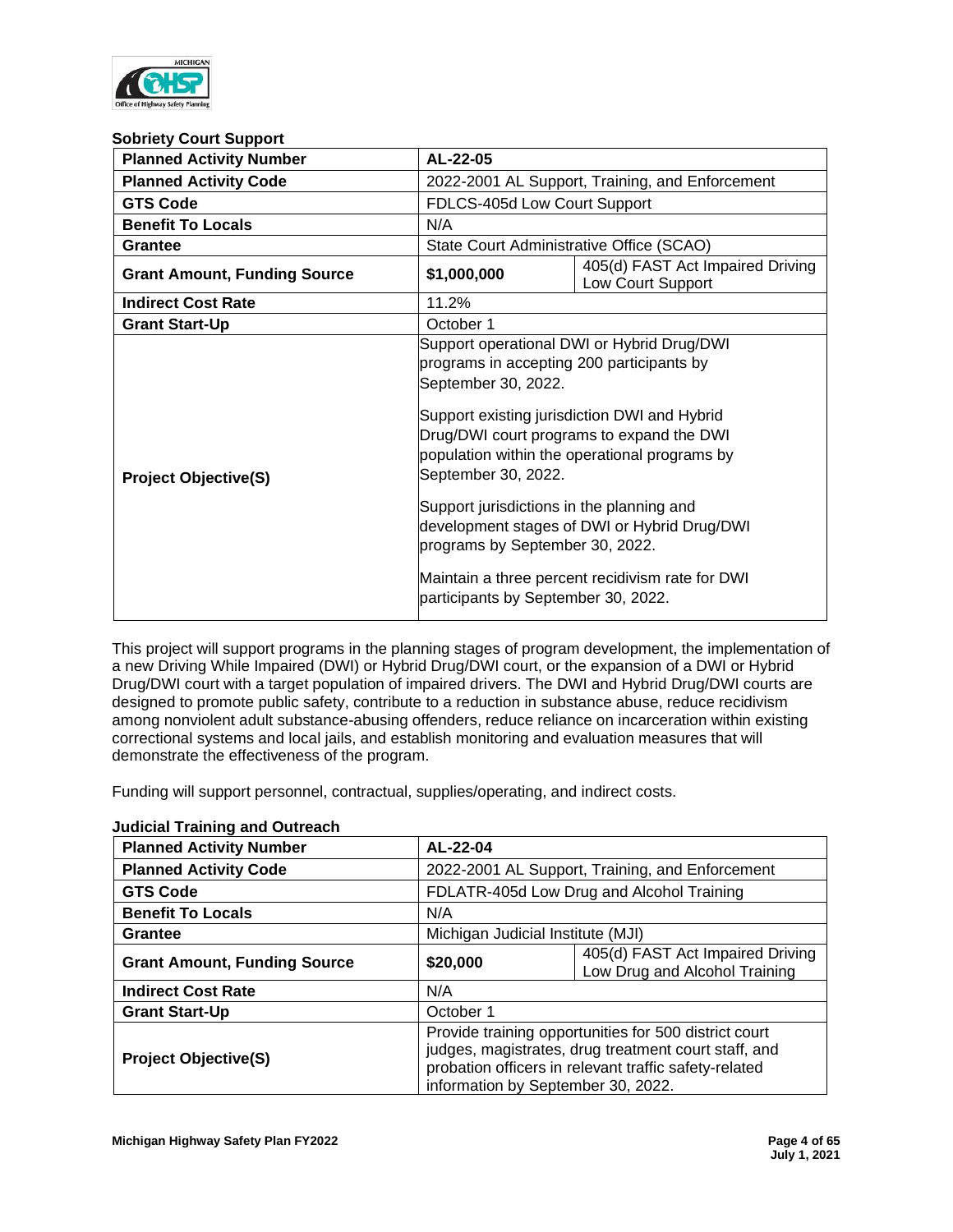

This project will provide speakers for the Michigan Association of Treatment Court Professionals, Judicial, District Court Probation Officers, Juvenile Probation Officers, and Magistrate's Associations' annual conferences and new court personnel training workshops. Topics may include drugged driving, ignition interlock, medical and recreational marijuana, along with other impaired driving traffic safety issues. An attorney will provide research support and judicial bench book updates.

Funding will support contractual and supplies/operating costs.

| <b>Planned Activity Number</b>      | AL-22-04                                                                                                                                                                            |                                                                   |  |
|-------------------------------------|-------------------------------------------------------------------------------------------------------------------------------------------------------------------------------------|-------------------------------------------------------------------|--|
| <b>Planned Activity Code</b>        |                                                                                                                                                                                     | 2022-2001 AL Support, Training, and Enforcement                   |  |
| <b>GTS Code</b>                     |                                                                                                                                                                                     | FDLATR-405d Low Drug and Alcohol Training                         |  |
| <b>Benefit To Locals</b>            | N/A                                                                                                                                                                                 |                                                                   |  |
| Grantee                             | Michigan Judicial Institute (MJI)                                                                                                                                                   |                                                                   |  |
| <b>Grant Amount, Funding Source</b> | \$40,000                                                                                                                                                                            | 405(d) FAST Act Impaired Driving<br>Low Drug and Alcohol Training |  |
| <b>Indirect Cost Rate</b>           | N/A                                                                                                                                                                                 |                                                                   |  |
| <b>Grant Start-Up</b>               | October 1                                                                                                                                                                           |                                                                   |  |
| <b>Project Objective(S)</b>         | Provide training for 500 district court judges,<br>magistrates, and judicial personnel in relevant impaired<br>driving traffic safety-related information by September<br>30, 2022. |                                                                   |  |

## **Judicial Outreach Liaison (JOL)**

The JOL will provide training and educational materials to the judicial community on impaired driving issues such as ignition interlocks and medical/recreational marihuana.

Funding will support contractual costs.

## **Traffic Safety Training Program**

| $\cdots$ $\cdots$ $\cdots$ $\cdots$ $\cdots$ $\cdots$ $\cdots$ |                         |                                                                                                                                                                            |  |
|----------------------------------------------------------------|-------------------------|----------------------------------------------------------------------------------------------------------------------------------------------------------------------------|--|
| <b>Planned Activity Number</b>                                 | AL-22-03                |                                                                                                                                                                            |  |
| <b>Planned Activity Code</b>                                   |                         | 2022-2001 AL Support, Training, and Enforcement                                                                                                                            |  |
| <b>GTS Code</b>                                                |                         | <b>FDLATR-405d Low Drug and Alcohol Training</b>                                                                                                                           |  |
| <b>GTS Code</b>                                                | FDL*AL-405d Low Alcohol |                                                                                                                                                                            |  |
| <b>Benefit To Locals</b>                                       | N/A                     |                                                                                                                                                                            |  |
| Grantee                                                        |                         | Prosecuting Attorneys Association of Michigan (PAAM)                                                                                                                       |  |
| <b>Grant Amount, Funding Source</b>                            | \$548,000               | 405(d) FAST Act Impaired Driving<br><b>Low Drug and Alcohol Training</b>                                                                                                   |  |
| <b>Grant Amount, Funding Source</b>                            | \$548,000               | 405(d) FAST Act Impaired Driving<br>Low Alcohol flex                                                                                                                       |  |
| <b>Indirect Cost Rate</b>                                      | N/A                     |                                                                                                                                                                            |  |
| <b>Grant Start-Up</b>                                          | October 1               |                                                                                                                                                                            |  |
| <b>Project Objective(S)</b>                                    |                         | Provide 40 different topic specific trainings/presentations<br>for approximately 6,000 law enforcement, prosecutors,<br>and traffic safety partners by September 30, 2022. |  |

The project will provide 40 different topic specific trainings/presentations which will impact approximately 6,000 law enforcement officers, prosecutors, and traffic safety partners. Signature training programs include Cops in Court, Advanced OUIL, Lethal Weapon, DRE Mock Trial, as well as webinars on ignition interlocks, sobriety courts, and medical marijuana which may be duplicated throughout the year.

Funding will support personnel, supplies/operating, contractual, and indirect costs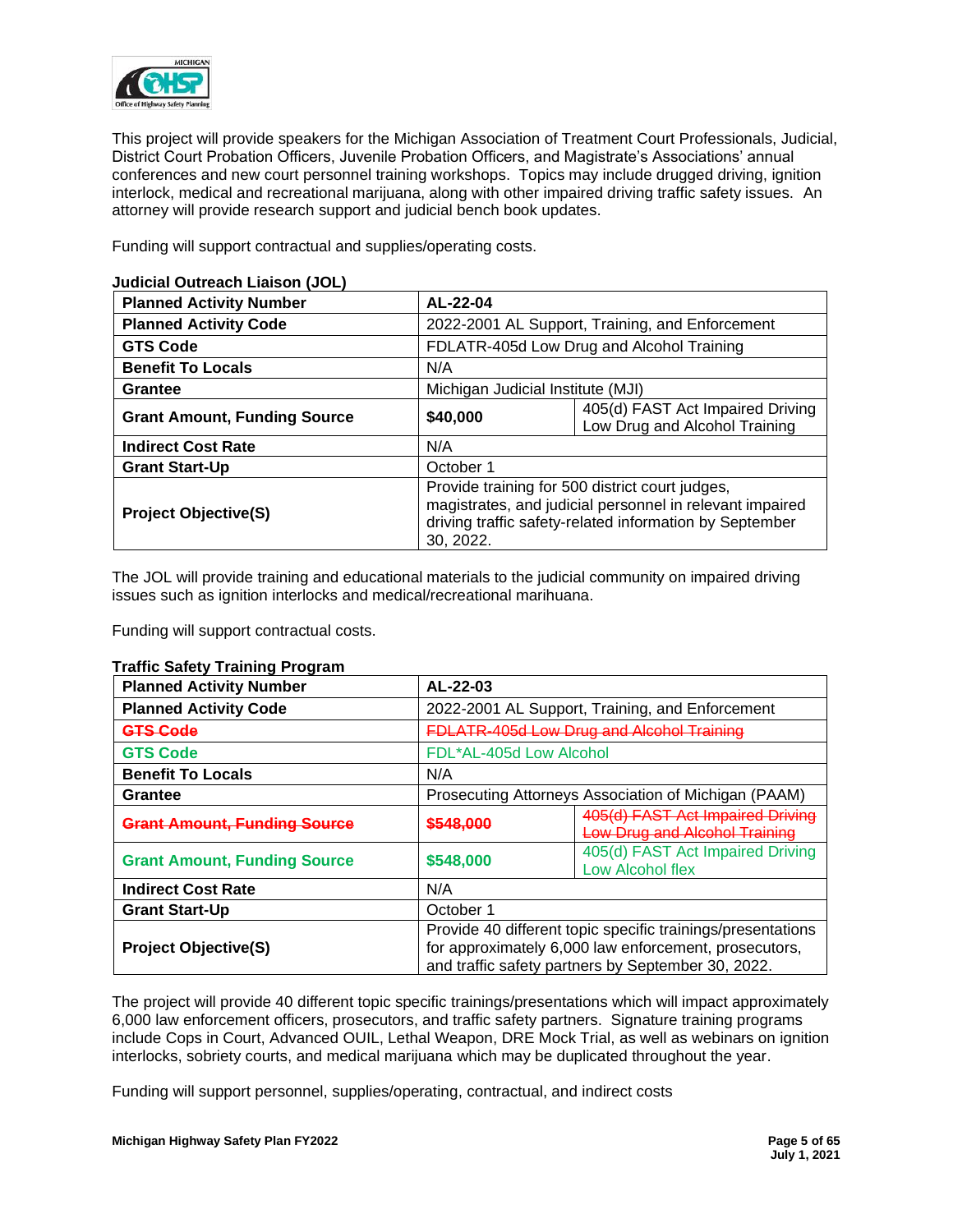

| Task 2: Research, Data, and Evaluation             | \$5,537,000               |
|----------------------------------------------------|---------------------------|
| Section 405(d) FAST Act Impaired Driving Low funds | $\frac{1}{2}$ \$5,537,000 |

## **Impaired Driving Program Assessment Recommendation Implementation**

| <b>Planned Activity Number</b>      | AL-22-06                                                                             |                                         |
|-------------------------------------|--------------------------------------------------------------------------------------|-----------------------------------------|
| <b>Planned Activity Code</b>        | 2022-2002 AL Research, Data, and Evaluation                                          |                                         |
| <b>GTS Code</b>                     | M6X-405d Impaired Driving Low                                                        |                                         |
| <b>Benefit To Locals</b>            | N/A                                                                                  |                                         |
| Grantee                             | TBD                                                                                  |                                         |
| <b>Grant Amount, Funding Source</b> | \$5,537,000                                                                          | 405(d) FAST Act Impaired Driving<br>Low |
| <b>Indirect Cost Rate</b>           | N/A                                                                                  |                                         |
| <b>Grant Start-Up</b>               | October 1                                                                            |                                         |
| <b>Project Objective(S)</b>         | Identify and implement data-driven program area<br>strategies by September 30, 2022. |                                         |

The OHSP will work with the Impaired Driving Action Team and other traffic safety partners to identify and implement strategies to reduce impaired driving fatalities, injuries, and crashes through law enforcement training, law enforcement mobilizations, and public education.

Funding will support personnel, contractual, supplies/operating, indirect, and equipment costs.

| <b>Task 3: Education, Communication, and Outreach</b>                | \$604,000 |
|----------------------------------------------------------------------|-----------|
| Section 405(d) FAST Act Impaired Driving Low Alcohol funds           | \$4,000   |
| Section 405(d) FAST Act Impaired Driving Low Paid/Earned Media funds | \$600,000 |

## **Michigan State Police Third District Impaired Driving Action Team (IMPACT) Public Education and Information (PI&E) Campaign**

| <b>Planned Activity Number</b>      | <b>CP-22-03-d PI&amp;E</b>                                                                                                |  |  |  |
|-------------------------------------|---------------------------------------------------------------------------------------------------------------------------|--|--|--|
| <b>Planned Activity Code</b>        | 2022-2003 AL Education, Communication, and Outreach                                                                       |  |  |  |
| <b>GTS Code</b>                     | FDLPEM-405d Low Paid/Earned Media                                                                                         |  |  |  |
| <b>Benefit To Locals</b>            | N/A                                                                                                                       |  |  |  |
| Grantee                             | <b>OHSP PI&amp;E</b>                                                                                                      |  |  |  |
| <b>Grant Amount, Funding Source</b> | 405(d) FAST Act Impaired Driving<br>\$100,000<br>Low Paid/Earned Media                                                    |  |  |  |
| <b>Indirect Cost Rate</b>           | N/A                                                                                                                       |  |  |  |
| <b>Grant Start-Up</b>               | October 1                                                                                                                 |  |  |  |
| <b>Project Objective(S)</b>         | Increase awareness for the MSP-Third District IMPACT<br>messaging among young men by 10 percent by<br>September 30, 2022. |  |  |  |

The public information campaign will support awareness of the established Michigan State Police-IMPACT effort. The IMPACT will conduct impaired driving enforcement to reduce impaired driving injuries and fatalities and make drivers aware of this special law enforcement program.

Funding will support contractual costs.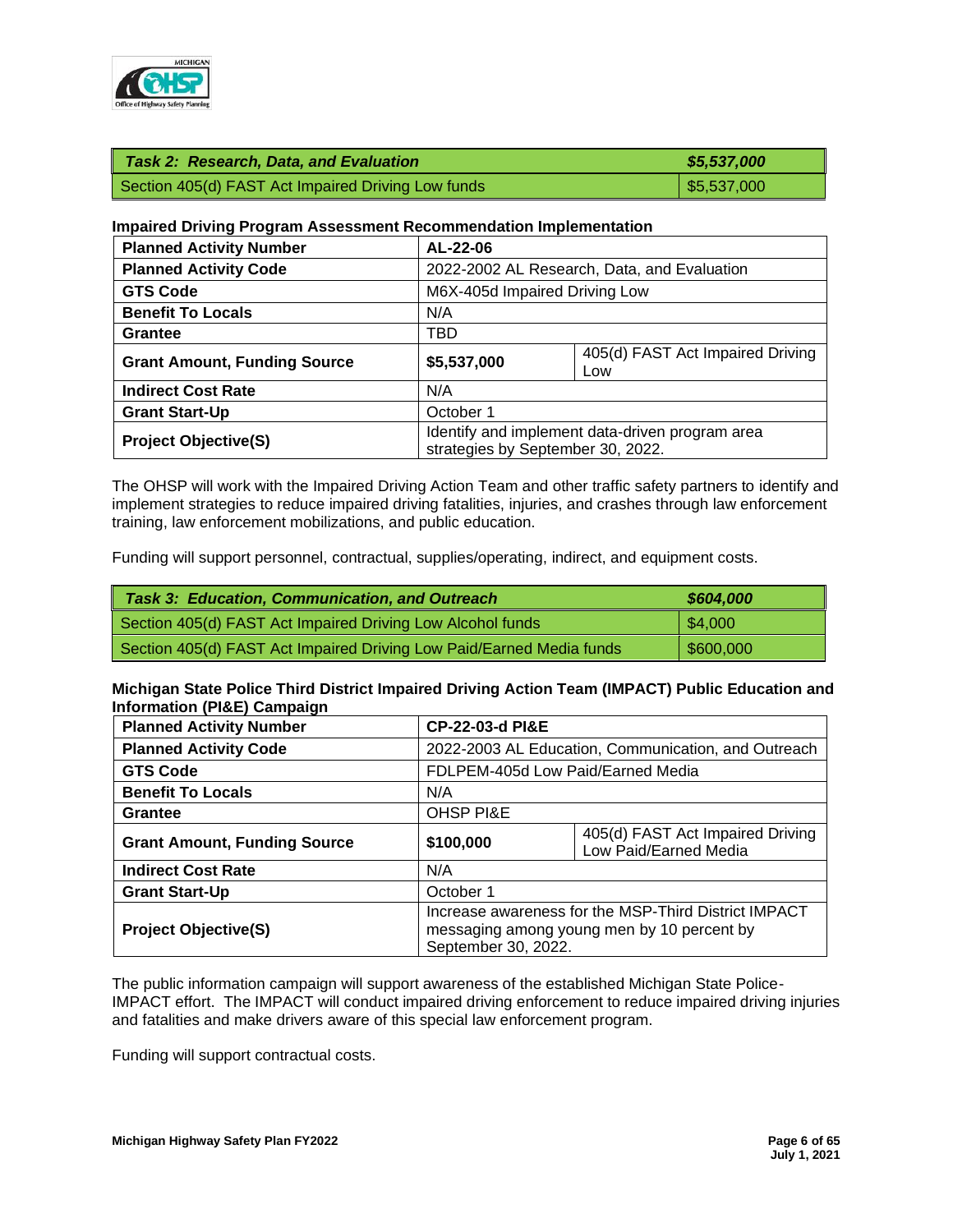

## **Drugged Driving Public Education Campaign**

| <b>Planned Activity Number</b>      |                                                                              | <b>CP-22-03-u PI&amp;E</b>                                |  |  |  |
|-------------------------------------|------------------------------------------------------------------------------|-----------------------------------------------------------|--|--|--|
| <b>Planned Activity Code</b>        |                                                                              | 2022-2003 AL Education, Communication, and Outreach       |  |  |  |
| <b>GTS Code</b>                     |                                                                              | FDLPEM-405d Low Paid/Earned Media                         |  |  |  |
| <b>Benefit To Locals</b>            | N/A                                                                          |                                                           |  |  |  |
| <b>Grantee</b>                      | <b>OHSP PI&amp;E</b>                                                         |                                                           |  |  |  |
| <b>Grant Amount, Funding Source</b> | \$500,000                                                                    | 405(d) FAST Act Impaired Driving<br>Low Paid/Earned Media |  |  |  |
| <b>Indirect Cost Rate</b>           | N/A                                                                          |                                                           |  |  |  |
| <b>Grant Start-Up</b>               | Oct 1                                                                        |                                                           |  |  |  |
| <b>Project Objective(s)</b>         | Conduct a drug impaired driving awareness campaign<br>by September 30, 2022. |                                                           |  |  |  |

The OHSP will work with a communications development team for distribution of the "Not Here" drugged driving video and radio campaigns that were completed in FY2020.

Funding will support contractual costs.

## **Mothers Against Drunk Driving (MADD) Michigan Law Enforcement and Prosecutor Awards Program**

| <b>Planned Activity Number</b>      | AL-22-03                                                                                                                                       |                                                     |  |  |  |
|-------------------------------------|------------------------------------------------------------------------------------------------------------------------------------------------|-----------------------------------------------------|--|--|--|
| <b>Planned Activity Code</b>        |                                                                                                                                                | 2022-2003 AL Education, Communication, and Outreach |  |  |  |
| <b>GTS Code</b>                     | FDL*AL-405d Low Alcohol                                                                                                                        |                                                     |  |  |  |
| <b>Benefit To Locals</b>            | N/A                                                                                                                                            |                                                     |  |  |  |
| Grantee                             | Prosecuting Attorneys Association of Michigan (PAAM)                                                                                           |                                                     |  |  |  |
| <b>Grant Amount, Funding Source</b> | 405(d) FAST Act Impaired Driving<br>\$4,000<br>Low Alcohol                                                                                     |                                                     |  |  |  |
| <b>Indirect Cost Rate</b>           | N/A                                                                                                                                            |                                                     |  |  |  |
| <b>Grant Start-Up</b>               | October 1                                                                                                                                      |                                                     |  |  |  |
| <b>Project Objective(S)</b>         | Recognize law enforcement officers/agencies and<br>county prosecutors for their efforts in supporting MADD's<br>mission by September 30, 2022. |                                                     |  |  |  |

This project will support the Mothers Against Drunk Drivers awards luncheon to recognize law enforcement and prosecutors for their dedication to the arrest, conviction, sentencing, and treatment of impaired drivers. Awards will be given in one prosecutor and four law enforcement categories.

Funding will support supplies/operating and contractual costs.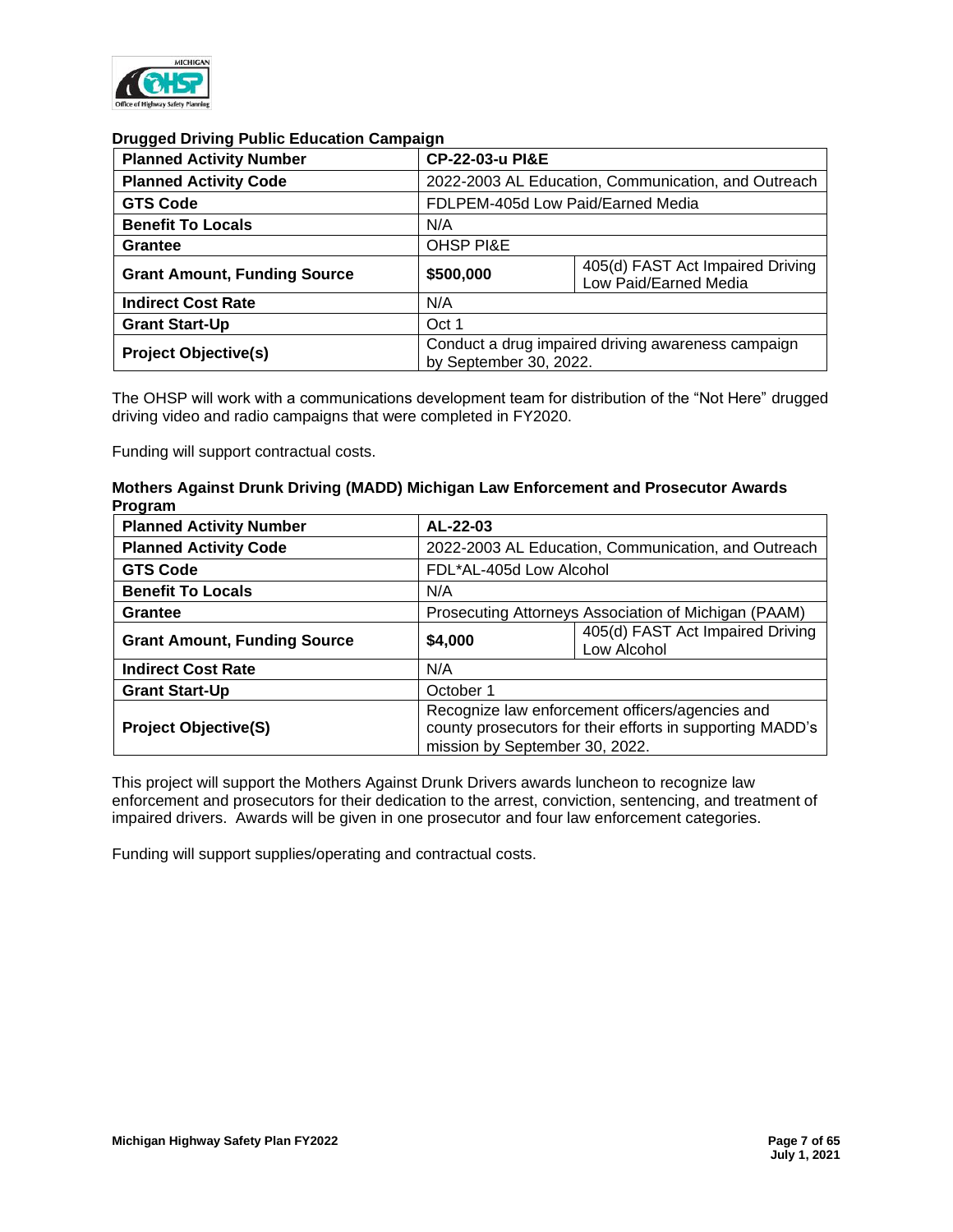

| <b>Task 4: Program Management</b>             | \$557,000 |
|-----------------------------------------------|-----------|
| Section 402 FAST Act Program Management funds | \$557,000 |

| <b>Program Management</b> |  |  |
|---------------------------|--|--|
|---------------------------|--|--|

| <b>Planned Activity Number</b>      |           | CP-22-02-b PM                            |  |  |
|-------------------------------------|-----------|------------------------------------------|--|--|
| <b>Planned Activity Code</b>        |           | 2022-10001 PA Program Management (CP 02) |  |  |
| <b>GTS Code</b>                     |           | PA-2022-Planning and Administration      |  |  |
| <b>Benefit To Locals</b>            | No.       |                                          |  |  |
| <b>Grantee</b>                      |           | <b>OHSP Program Management</b>           |  |  |
| <b>Grant Amount, Funding Source</b> | \$557,000 | 402 FAST Act Program<br>Management       |  |  |
| <b>Indirect Cost Rate</b>           | 9.1%      |                                          |  |  |
| <b>Grant Start-Up</b>               | October 1 |                                          |  |  |

Funding will support the shared costs of the Program Management team required to implement and manage the OHSP programs.

| <b>TASK</b><br><b>NUMBER</b> | <b>TASK TITLE</b>                            | <b>Section</b><br>402 FAST<br>Act<br>Program<br><b>Managem</b><br>ent | <b>Section</b><br>402 FAST<br>Act<br><b>Alcohol</b> | <b>Section</b><br>405(d)<br><b>FAST Act</b><br><b>Impaired</b><br><b>Driving</b><br>Low | <b>Section</b><br>405(d)<br><b>FAST Act</b><br>Impaired<br><b>Driving</b><br><b>Low Court</b><br><b>Support</b> | <b>Section</b><br>405(d)<br><b>FAST Act</b><br><b>Impaired</b><br><b>Driving</b><br>Low<br>Paid/Earne<br>d Media | 405(d)<br><b>FAST Act</b><br><b>Impaired</b><br><b>Driving</b><br>Low HVE | <b>Section</b><br>405(d) FAST<br>Act<br>Impaired<br><b>Driving Low</b><br>Alcohol | <b>Section</b><br>405(d)<br><b>FAST Act</b><br>Impaired<br><b>Driving</b><br>Low Drug<br>and<br><b>Alcohol</b><br><b>Training</b> | <b>Section</b><br>405(d)<br><b>FAST Act</b><br>Impaired<br><b>Driving</b><br>Low<br>Alcohol<br>(flex) | <b>SHARE TO</b><br><b>LOCALS</b> | <b>TOTAL</b> |
|------------------------------|----------------------------------------------|-----------------------------------------------------------------------|-----------------------------------------------------|-----------------------------------------------------------------------------------------|-----------------------------------------------------------------------------------------------------------------|------------------------------------------------------------------------------------------------------------------|---------------------------------------------------------------------------|-----------------------------------------------------------------------------------|-----------------------------------------------------------------------------------------------------------------------------------|-------------------------------------------------------------------------------------------------------|----------------------------------|--------------|
|                              | <b>GTS CODES</b>                             | PA-2022                                                               | AL-2022                                             | M6X                                                                                     | <b>FDLCS</b>                                                                                                    | <b>FDLPEM</b>                                                                                                    | <b>FDLHVE</b>                                                             | FDL*AL                                                                            | <b>FDLATR</b>                                                                                                                     | <b>FDL*AL</b>                                                                                         |                                  |              |
| $AL-1$                       | Support,<br>Training, and<br>Enforcement     |                                                                       | \$484.000                                           |                                                                                         | \$1,000,000                                                                                                     |                                                                                                                  | \$55,000                                                                  |                                                                                   | \$560,000                                                                                                                         | \$548,000                                                                                             | \$484,000                        | \$2,647,000  |
| $AL-2$                       | Research,<br>Data, and<br>Evaluation         |                                                                       |                                                     | \$5,537,000                                                                             |                                                                                                                 |                                                                                                                  |                                                                           |                                                                                   |                                                                                                                                   |                                                                                                       |                                  | \$5,537,000  |
| $AL-3$                       | Education,<br>Communication,<br>and Outreach |                                                                       |                                                     |                                                                                         |                                                                                                                 | \$600,000                                                                                                        |                                                                           | \$4,000                                                                           |                                                                                                                                   |                                                                                                       |                                  | \$604,000    |
| $AL-4$                       | Program<br>Management                        | \$557,000                                                             |                                                     |                                                                                         |                                                                                                                 |                                                                                                                  |                                                                           |                                                                                   |                                                                                                                                   |                                                                                                       |                                  | \$557,000    |
| <b>TOTALS</b>                |                                              | \$557,000                                                             | \$484,000                                           | \$5,537,000                                                                             | \$1,000,000                                                                                                     | \$600,000                                                                                                        | \$55,000                                                                  | \$4,000                                                                           | \$560,000                                                                                                                         | \$548,000                                                                                             | \$484,000                        | \$9,345,000  |

FDL\*AL GTS code is listed twice as one is flex and one is NOT. There is not a GTS code for 405(d) Impaired Driving Low Alcohol that is NOT flex.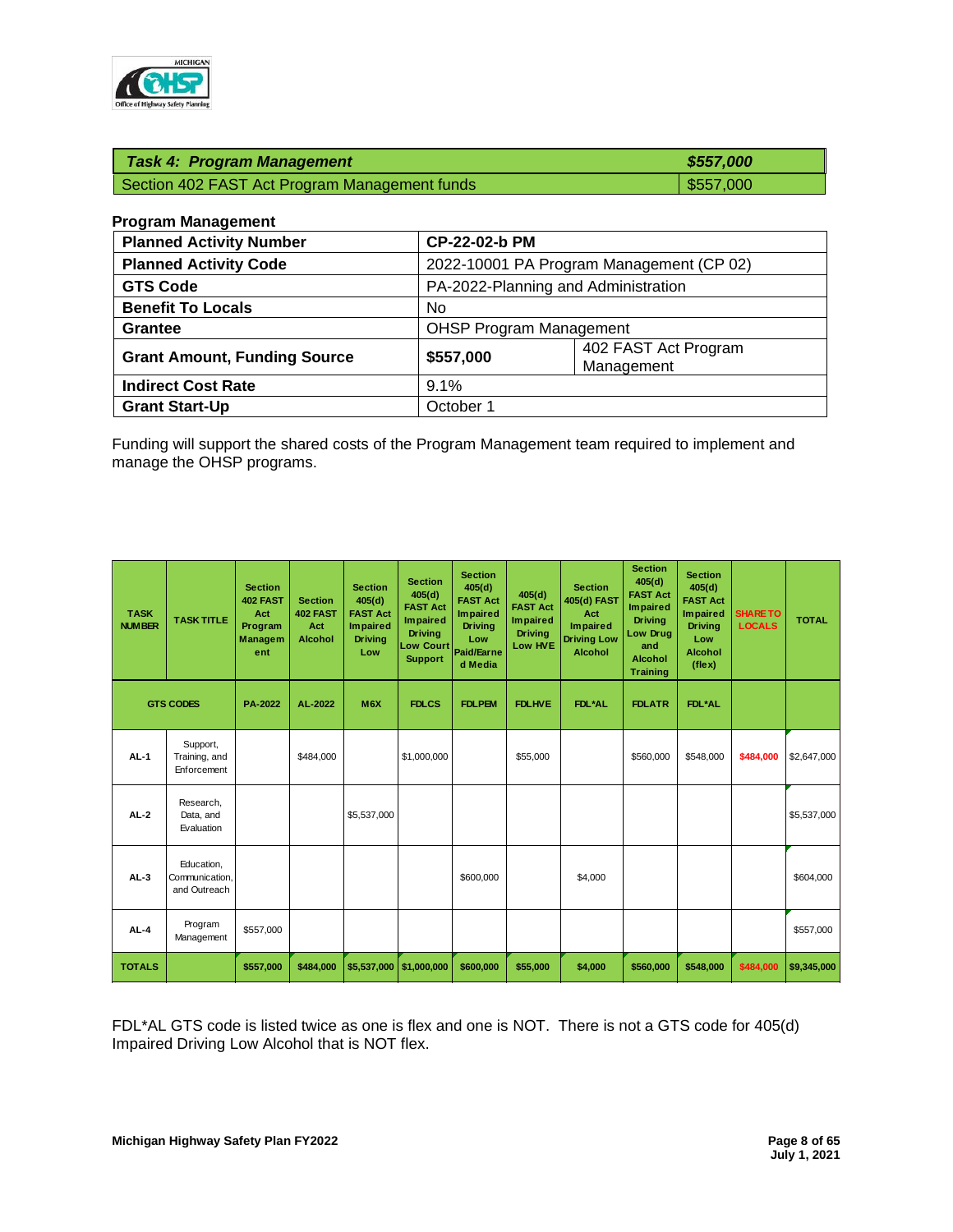

# **(CP) Community Programs**

# **<sup>2</sup>FY2022 Michigan Performance Measures**

State data will be used as indicated in the GHSA email dated January 13, 2021, except for C-1 (Number of traffic fatalities) and C-3 (Fatalities/VMT) which will use [Fatality Analysis Reporting System \(FARS\)](https://cdan.nhtsa.gov/SASStoredProcess/guest) data as required.

The FY2022 HSP projects are based on the 2015-2019 trend data due to the 2020 data being unavailable during the planning period. However, the performance measures are based on the 2016-2020 data as approved by Region 5.

# **C-1 Number of fatalities in traffic crashes**

*Target:* Reduce fatalities from 1,083 in 2020 to 1,065.2 by September 30, 2022.

# **C-2 Number of suspected serious injuries in traffic crashes**

*Target:* Prevent suspected serious traffic injuries from increasing from 5,433 in 2020 to 5,733.2 by September 30, 2022.

# **C-3 Fatalities/VMT**

*Target:* Prevent fatalities/100 MVMT from increasing by .96 in 2019 to 1.098 by September 30, 2022. The 2020 Fatalities/VMT is not yet available.

# **C-4 Unrestrained passenger vehicle occupant fatalities, all seat positions**

*Target:* Reduce unrestrained passenger vehicle occupant fatalities, all seat positions, from 199 (2016- 2020 average) to 196 (2018-2022 average) by September 30, 2022.

## **C-5 Number of fatalities in crashes involving a driver or motorcycle operator with a blood alcohol concentration of .08 g/dl or higher**

*Target:* Prevent alcohol impaired driving fatalities from increasing from 181 (2016-2020 average) to 198 (2018-2022 average) by September 30, 2022.

# **C-6 Number of speeding-related fatalities**

*Target:* Reduce speeding-related fatalities from 193 (2016-2020 average) to 192 (2018-2022 average) by September 30, 2022.

# **C-7 Number of motorcyclist fatalities**

*Target:* Prevent motorcyclist fatalities from increasing from 137 (2016-2020 average) to 141 (2018-2022 average) by September 30, 2022.

# **C-8 Number of unhelmeted motorcyclist fatalities**

*Target:* Reduce unhelmeted, motorcyclist fatalities from 60 (2016-2020 average) to 59 (2018-2022 average) by September 30, 2022.

# **C-9 Number of drivers ages 20 and younger involved in fatal crashes**

*Target:* Reduce drivers ages 20 and younger involved in fatal crashes from 124 (2016-2020 average) to 119 (2018-2022 average) by September 30, 2022.

# **C-10 Number of pedestrian fatalities**

*Target:* Prevent pedestrian fatalities from increasing from 158 (2016-2020 average) to 161 (2018-2022 average) by September 30, 2022.

**<sup>2</sup> This chart and its wording is based on the GHSA and the NHTSA recommendations starting in FY2022.**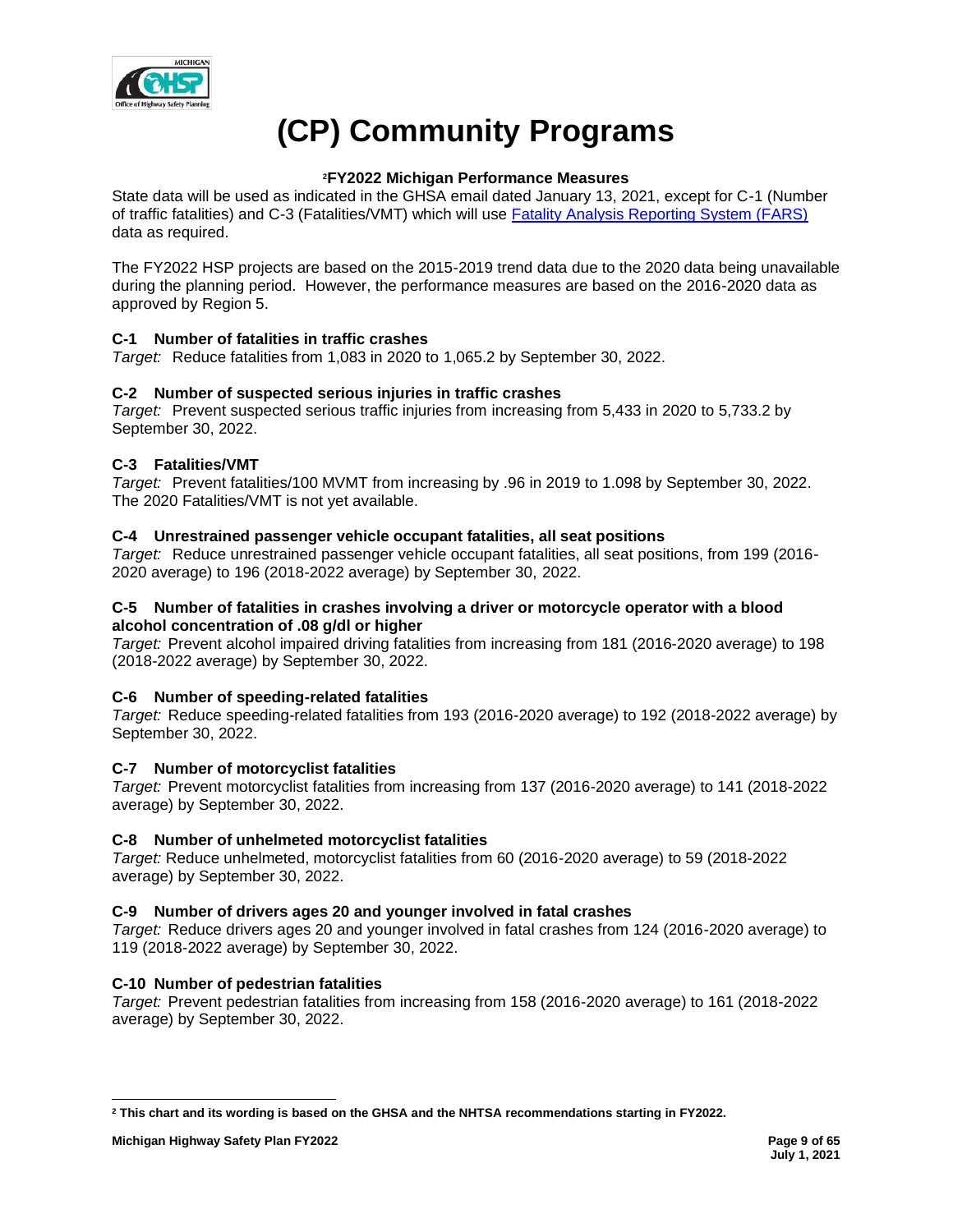

## **C-11 Number of bicyclist fatalities**

*Target:* Reduce bicyclist fatalities from 28 (2016-2020 average) to 27 (2018-2022 average) by September 30, 2022.

## **B-1 Statewide seat belt use rate**

*Target:* Increase the statewide seat belt use rate from 94.4% in 2020 to 98% by September 30, 2022.

## **Other Michigan Performance Measures**

## **O1: Number of crashes involving alcohol- or drug-impaired motorcyclist**

*Target*: Reduce number of crashes involving alcohol-or drug-impaired motorcyclist from 230 (2016-2020 average) to 229 (2018-2022 average) by September 30, 2022.

## **O2: Number of fatalities involving alcohol- or drug-impaired motorcyclist**

*Target:* Prevent the number of fatalities involving alcohol- or drug-impaired motorcyclist from increasing from 45 (2016-2020 average) to 48 (2018-2022 average) by September 30, 2022.

## **O3: Number of fatal crashes involving drug-impaired driver or motorcycle operator.**

*Target:* Prevent the number of fatal crashes involving a drug-impaired driver or motorcycle operator from increasing from 228 (2016-2020 average) to 260 (2018-2022 average) by September 30, 2022.

## **O4: Number of crashes involving a motorcycle and another motor vehicle.**

*Target*: Reduce the number of crashes involving a motorcycle and another motor vehicle from 1,528 (2016-2020 average) to 1,488 (2018-2022 average) by September 30, 2022.

## **O5: Number of senior drivers ages 65 and older in fatal crashes**

*Target:* Prevent the number of crashes involving senior drivers ages 65 and older from increasing from 226 (2016-2020 average) to 234 (2018-2022 average) by September 30, 2022.

## **O6: Number of distracted drivers involved in fatal crashes**

*Target:* Prevent the number of distracted drivers involved in fatal crashes from increasing from 58 (2016- 2020 average) to 69 (2018-2022 average) by September 30, 2022.

| <b>Task 1: Support, Training, and Enforcement</b> | აი        |
|---------------------------------------------------|-----------|
| Choose an item.                                   | <b>SC</b> |

No projects.

| Task 2: Research, Data, and Evaluation | \$0  |
|----------------------------------------|------|
| Choose an item.                        | -\$0 |

No project.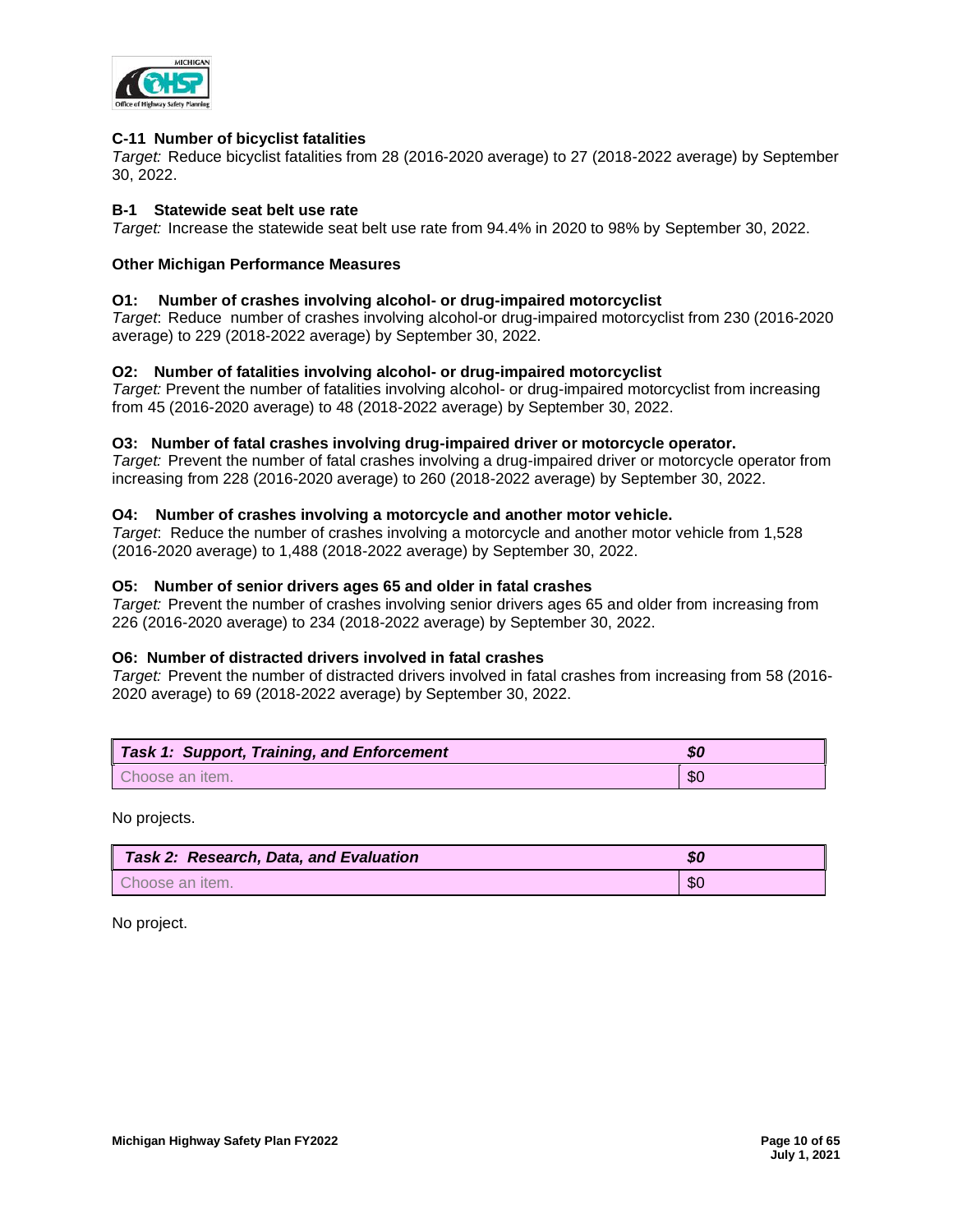

| Task 3: Education, Communication, and Outreach                | \$542,000 |
|---------------------------------------------------------------|-----------|
| Section 402 FAST Act Community Traffic Safety Project funds   | \$342,000 |
| Section 402 FAST Act Planning and Administration funds        | \$100,000 |
| Section 405(b) FAST Act Occupant Protection High (flex) funds | \$100,000 |

# **In-House Public Information and Education (PI&E)**

| <b>Planned Activity Number</b>      |                                                                                                                                                  | <b>CP-22-03-n PI&amp;E</b>                              |  |  |  |
|-------------------------------------|--------------------------------------------------------------------------------------------------------------------------------------------------|---------------------------------------------------------|--|--|--|
| <b>Planned Activity Code</b>        | 2022-6001 CP Education and Communication (CP 03<br><b>PI&amp;E)</b>                                                                              |                                                         |  |  |  |
| <b>GTS Code</b>                     |                                                                                                                                                  | CP-2022-Community Traffic Safety Project                |  |  |  |
| <b>Benefit To Locals</b>            | <b>Yes</b>                                                                                                                                       |                                                         |  |  |  |
| Grantee                             | OHSP-PI&E                                                                                                                                        |                                                         |  |  |  |
| <b>Grant Amount, Funding Source</b> | \$75,000                                                                                                                                         | 402 FAST Act Community Traffic<br><b>Safety Project</b> |  |  |  |
| <b>Indirect Cost Rate</b>           | N/A                                                                                                                                              |                                                         |  |  |  |
| <b>Grant Start-up</b>               | October 1                                                                                                                                        |                                                         |  |  |  |
| <b>Project Objective(s)</b>         | Support statewide outreach on traffic safety measures<br>by making materials available for the public and<br>stakeholders by September 30, 2022. |                                                         |  |  |  |

The OHSP will promote seat belt use, sober driving, child passenger safety, motorcyclist safety, bicyclist and pedestrian safety, and all other traffic safety concerns through public information outreach. This includes developing brochures, flyers, posters, and other materials to promote traffic safety campaigns and conferences.

Funding will support supplies/operating costs.

## **Materials Storage and Distribution**

| <b>Planned Activity Number</b>      | CP-22-04                                                                                                |                                                         |  |  |
|-------------------------------------|---------------------------------------------------------------------------------------------------------|---------------------------------------------------------|--|--|
| <b>Planned Activity Code</b>        | PI&E                                                                                                    | 2022-6001 CP Education and Communication (CP 03         |  |  |
| <b>GTS Code</b>                     |                                                                                                         | CP-2022-Community Traffic Safety Project                |  |  |
| <b>Benefit To Locals</b>            | Yes                                                                                                     |                                                         |  |  |
| Grantee                             | <b>Division</b>                                                                                         | Michigan State Police Grants and Community Services     |  |  |
| <b>Grant Amount, Funding Source</b> | \$165,000                                                                                               | 402 FAST Act Community Traffic<br><b>Safety Project</b> |  |  |
| <b>Indirect Cost Rate</b>           | 9.1%                                                                                                    |                                                         |  |  |
| <b>Grant Start-up</b>               | October 1                                                                                               |                                                         |  |  |
| <b>Project Objective(s)</b>         | Distribute 225,000 traffic safety catalog items and two<br>mobilization mailings by September 30, 2022. |                                                         |  |  |

The Michigan State Police (MSP) Distribution Center houses a variety of traffic safety-related public information materials and mobilization items for law enforcement. The public will be able to order information about traffic safety through this storage facility. The OHSP provides costumes for loan to assist schools, law enforcement agencies, and other organizations promoting safe driving habits. The distribution center also ships Standardized Field Sobriety Test (SFST) and Advanced Roadside Impairment Driving Enforcement (ARIDE) training materials for law enforcement. It also ships Drug Recognition Expert (DRE) materials.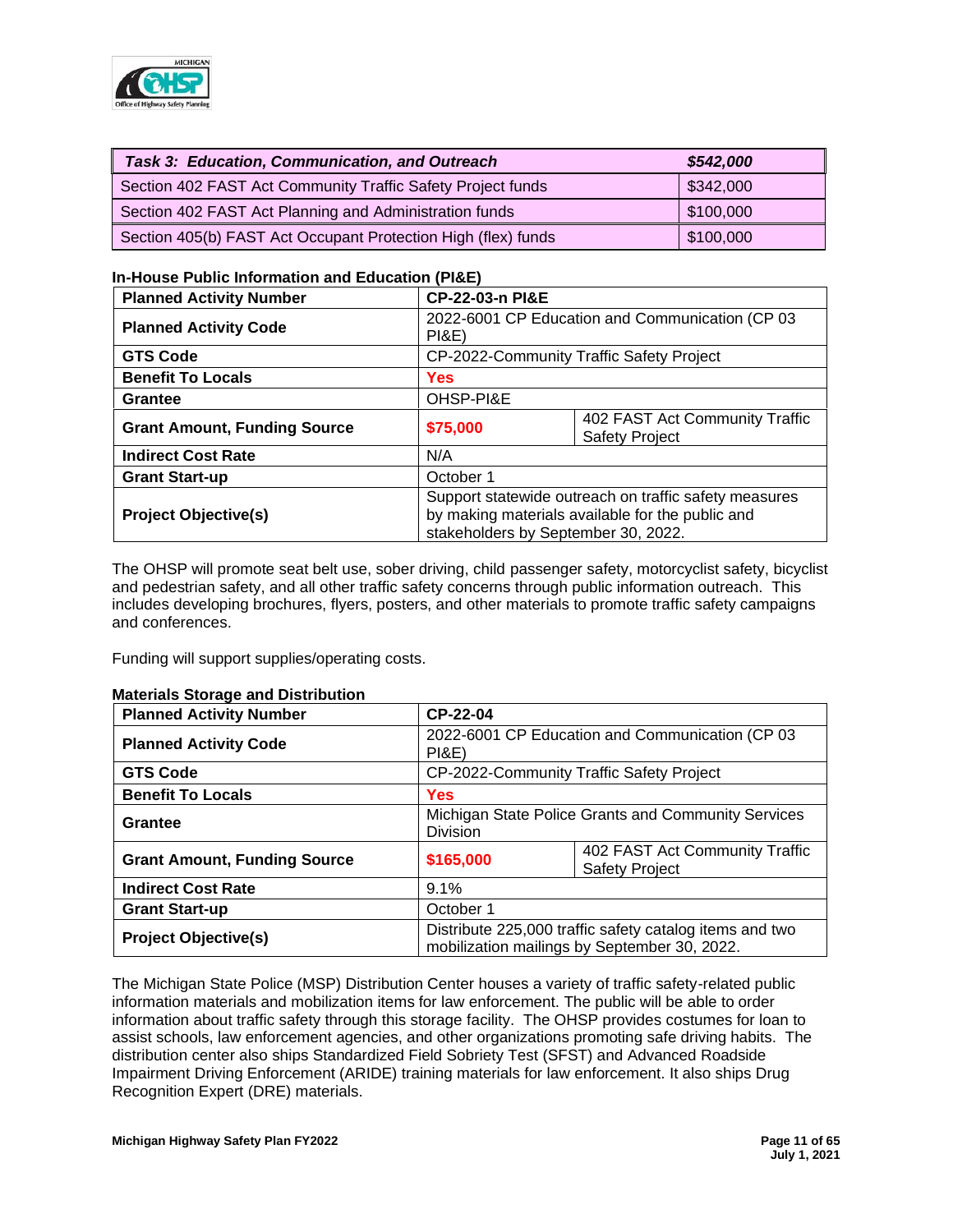

Funding will support personnel, contractual, travel, supplies/operating, and indirect costs.

| <b>Planned Activity Number</b>      |                                                                               | <b>CP-22-03-o PI&amp;E</b>                                                                    |  |  |
|-------------------------------------|-------------------------------------------------------------------------------|-----------------------------------------------------------------------------------------------|--|--|
| <b>Planned Activity Code</b>        | PI&E                                                                          | 2022-6001 CP Education and Communication (CP 03                                               |  |  |
| <b>GTS Code</b>                     |                                                                               | CP-2022-Community Traffic Safety Project                                                      |  |  |
| <b>Benefit To Locals</b>            | <b>Yes</b>                                                                    |                                                                                               |  |  |
| Grantee                             | OHSP-PI&E                                                                     |                                                                                               |  |  |
| <b>Grant Amount, Funding Source</b> | \$100,000                                                                     | 402 FAST Act Community Traffic<br><b>Safety Project</b>                                       |  |  |
| <b>Indirect Cost Rate</b>           | N/A                                                                           |                                                                                               |  |  |
| <b>Grant Start-up</b>               | October 1                                                                     |                                                                                               |  |  |
| <b>Project Objective(s)</b>         | Conduct a statewide winter safe driving awareness<br>campaign April 30, 2022. |                                                                                               |  |  |
|                                     |                                                                               | Create a statewide Michigan Winter Safe Driving<br>Awareness initiative by December 30, 2021. |  |  |

# **Winter Safe Driving Awareness Campaign**

The *Drive Slow on Ice and Snow* winter safe driving awareness campaign will utilize new social media messages to promote a statewide Michigan Winter Safe Driving Awareness initiative in November 2022. Existing messages and resources will be refreshed/reprinted for distribution and inclusion in publications and paid and earned media efforts.

Funding will support contractual and supplies/operating costs.

| <b>Planned Activity Number</b>      |           | <b>CP-22-01-b Special Projects</b>                                                            |  |  |
|-------------------------------------|-----------|-----------------------------------------------------------------------------------------------|--|--|
| <b>Planned Activity Code</b>        | PI&E)     | 2022-6001 CP Education and Communication (CP 03                                               |  |  |
| <b>GTS Code</b>                     |           | CP-2022-Community Traffic Safety Project                                                      |  |  |
| <b>Benefit To Locals</b>            | Yes       |                                                                                               |  |  |
| <b>Grantee</b>                      |           | <b>OHSP-Special Projects</b>                                                                  |  |  |
| <b>Grant Amount, Funding Source</b> | \$2,000   | 402 FAST Act Community Traffic<br><b>Safety Project</b>                                       |  |  |
| <b>Indirect Cost Rate</b>           | N/A       |                                                                                               |  |  |
| <b>Grant Start-up</b>               | October 1 |                                                                                               |  |  |
| <b>Project Objective(s)</b>         |           | Create public awareness of the need to adjust speed and<br>driver behavior by April 30, 2022. |  |  |

# **Winter Safe Driving Awareness Symposium**

A one-day Upper Peninsula Winter Safe Driving Awareness Symposium will be conducted for traffic safety partners, schools, media outlets, chambers of commerce, tourism offices, and others to focus on how to begin changing traffic safety culture in the region around winter driving. Discussion items may include information about unified and consistent safety messaging focusing on reducing speed; National Weather Service partnerships; employer policies; educating the media; high visibility winter speed enforcement; winter road maintenance; snowmobile roadway safety considerations; teen driver education; and winter driving simulators for training.

Funding will support supplies/operating and travel costs.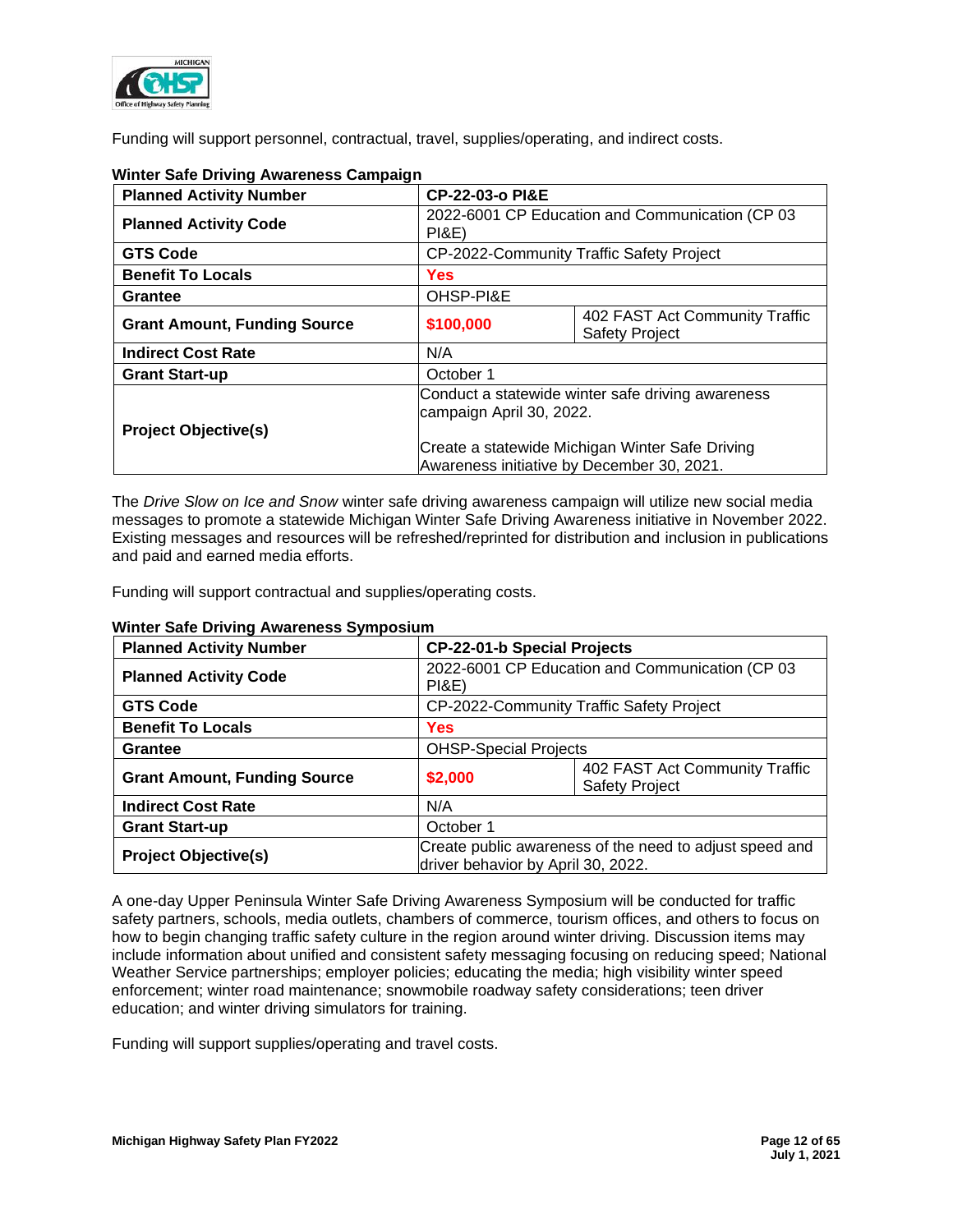

#### **Strategic Counsel**

| <b>Planned Activity Number</b>      |                                                                                                                                          | CP-22-03-m PI&E                                                                                      |  |  |
|-------------------------------------|------------------------------------------------------------------------------------------------------------------------------------------|------------------------------------------------------------------------------------------------------|--|--|
| <b>Planned Activity Code</b>        | PI&E                                                                                                                                     | 2022-6001 CP Education and Communication (CP 03                                                      |  |  |
| <b>GTS Code</b>                     |                                                                                                                                          | M1*CP-405b High Community Safety Project                                                             |  |  |
| <b>Benefit To Locals</b>            | N/A                                                                                                                                      |                                                                                                      |  |  |
| <b>Grantee</b>                      | OHSP-PI&E                                                                                                                                |                                                                                                      |  |  |
| <b>Grant Amount, Funding Source</b> | \$100,000                                                                                                                                | 405(b) FAST Act Occupant<br><b>Protection High Community</b><br><b>Traffic Safety Project (flex)</b> |  |  |
| <b>Indirect Cost Rate</b>           | N/A                                                                                                                                      |                                                                                                      |  |  |
| <b>Grant Start-Up</b>               | October 1                                                                                                                                |                                                                                                      |  |  |
| <b>Project Objective(s)</b>         | Provide communications expertise related to new<br>situations, opportunities, and challenges for four projects<br>by September 30, 2022. |                                                                                                      |  |  |

The OHSP relies on strategic counsel for communications projects of a small nature as well as those that arise outside the annual planning process. For communications campaigns, the OHSP provides a retainer fee to utilize the services of a professional marketing and advertising firm to conduct research, develop creative concepts, finish campaign assets, and plan and place paid advertising.

Funding will support contractual costs.

| <b>Planned Activity Number</b>      |            | <b>CP-22-02-o PM</b>                                                                                                                                                                                              |  |  |
|-------------------------------------|------------|-------------------------------------------------------------------------------------------------------------------------------------------------------------------------------------------------------------------|--|--|
| <b>Planned Activity Code</b>        |            | 2022-10001 PA Program Management (CP 02)                                                                                                                                                                          |  |  |
| <b>GTS Code</b>                     |            | PA-2022-Planning and Administration                                                                                                                                                                               |  |  |
| <b>Benefit To Locals</b>            | Yes        |                                                                                                                                                                                                                   |  |  |
| Grantee                             |            | <b>OHSP Special Projects</b>                                                                                                                                                                                      |  |  |
| <b>Grant Amount, Funding Source</b> | *\$100,000 | 402 FAST Act Planning and<br>Administration                                                                                                                                                                       |  |  |
| <b>Indirect Cost Rate</b>           | $9.1\%$    |                                                                                                                                                                                                                   |  |  |
| <b>Grant Start-Up</b>               | October 1  |                                                                                                                                                                                                                   |  |  |
| <b>Project Objective(S)</b>         |            | Conduct the annual Michigan Traffic Safety Summit for<br>500 attendees with traffic safety information regarding<br>education, enforcement, engineering, and emergency<br>medical services by September 30, 2022. |  |  |

## **Michigan Highway Traffic Safety Summit**

The annual Michigan Traffic Safety Summit brings together traffic safety stakeholders who learn about trends in crash data and traffic safety issues, national level research, and best practices from the state and around the country.

Funding will support supplies/operating and contractual costs. **\*Funding is spread across all the program areas.**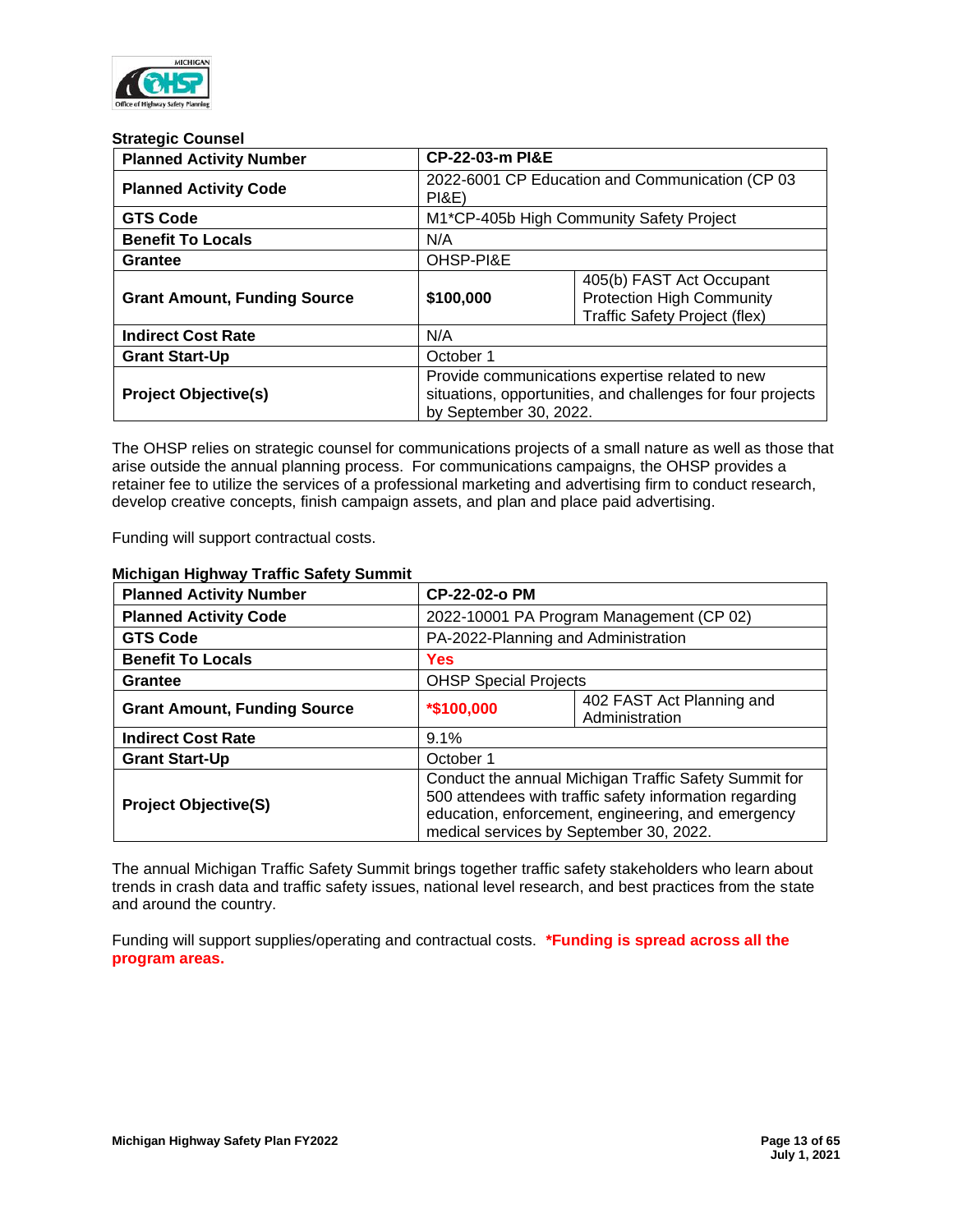

| <b>Task 4: Program Management</b>             | \$106,000 |
|-----------------------------------------------|-----------|
| Section 402 FAST Act Program Management funds | \$106,000 |

## **Program Management**

| <b>Planned Activity Number</b>      |           | <b>CP-22-02-f PM</b>                     |  |  |
|-------------------------------------|-----------|------------------------------------------|--|--|
| <b>Planned Activity Code</b>        |           | 2022-10001 PA Program Management (CP 02) |  |  |
| <b>GTS Code</b>                     |           | PA-2022-Planning and Administration      |  |  |
| <b>Benefit To Locals</b>            | No.       |                                          |  |  |
| <b>Grantee</b>                      |           | <b>OHSP-Program Management Section</b>   |  |  |
| <b>Grant Amount, Funding Source</b> | \$106,000 | 402 FAST Act Program<br>Management       |  |  |
| <b>Indirect Cost Rate</b>           | 9.1%      |                                          |  |  |
| <b>Grant Start-Up</b>               | October 1 |                                          |  |  |

Funding will support the shared costs of the Program Management team required to implement and manage the OHSP programs.

| <b>TASK</b><br><b>NUMBER</b> | <b>TASK TITLE</b>                           | <b>Section 402</b><br><b>FAST Act</b><br>Program<br>Management | Section 402<br><b>FAST Act</b><br>Community<br><b>Traffic Safety</b><br>Project | <b>Section 402</b><br><b>FAST Act</b><br><b>Planning and</b><br>Administration | <b>Section</b><br>405(b) FAST<br><b>Act Occupant</b><br><b>Protection</b><br><b>High</b><br>Community<br><b>Traffic Safety</b><br>Project (flex) | <b>SHARE TO</b><br><b>LOCALS</b> | <b>TOTAL</b> |
|------------------------------|---------------------------------------------|----------------------------------------------------------------|---------------------------------------------------------------------------------|--------------------------------------------------------------------------------|--------------------------------------------------------------------------------------------------------------------------------------------------|----------------------------------|--------------|
|                              | <b>GTS CODES</b>                            | <b>PA-2022</b>                                                 | CP-2022                                                                         | <b>PA-2022</b>                                                                 | M1*CP-405b                                                                                                                                       |                                  |              |
| $CP-1$                       | Support,<br>Training, and<br>Enforcement    |                                                                |                                                                                 |                                                                                |                                                                                                                                                  |                                  | \$0          |
| $CP-2$                       | Research,<br>Data, and<br>Evaluation        |                                                                |                                                                                 |                                                                                |                                                                                                                                                  |                                  | \$0          |
| $CP-3$                       | Education,<br>Communication<br>and Outreach |                                                                | \$342,000                                                                       | \$100,000                                                                      | \$100,000                                                                                                                                        | \$442,000                        | \$542,000    |
| $CP-4$                       | Program<br>Management                       | \$106,000                                                      |                                                                                 |                                                                                |                                                                                                                                                  |                                  | \$106,000    |
| <b>TOTALS</b>                |                                             | \$106,000                                                      | \$342,000                                                                       | \$100,000                                                                      | \$100,000                                                                                                                                        | \$442,000                        | \$648,000    |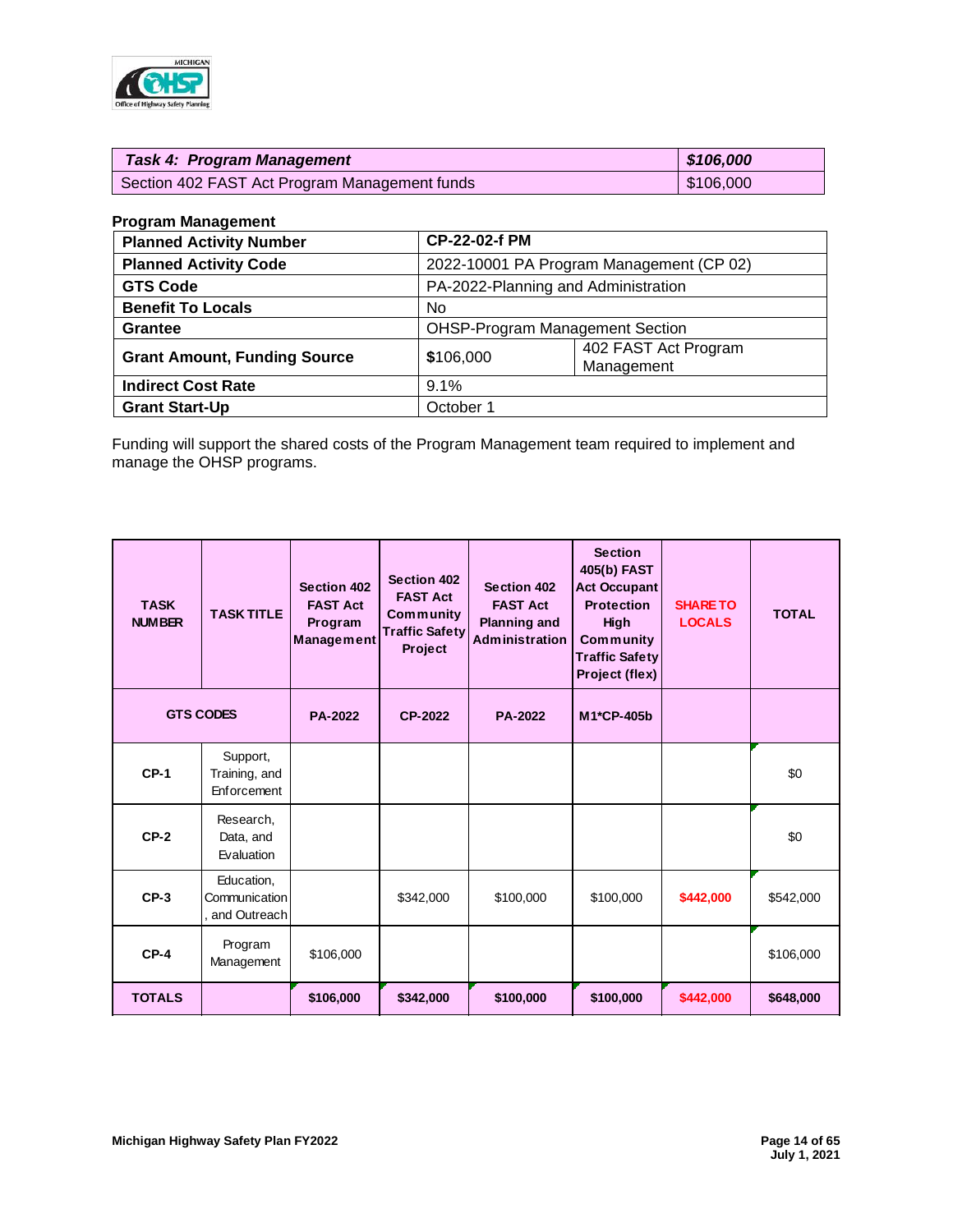

# **(DE) Driver Education**

# **<sup>3</sup>Core Performance Measures**

# **<sup>4</sup>FY2022 Michigan Performance Measures**

State data will be used as indicated in the GHSA email dated January 13, 2021, except for C-1 (Number of traffic fatalities) and C-3 (Fatalities/VMT) which will use [Fatality Analysis Reporting System \(FARS\)](https://cdan.nhtsa.gov/SASStoredProcess/guest) data as required.

The FY2022 HSP projects are based on the 2015-2019 trend data due to the 2020 data being unavailable during the planning period. However, the performance measures are based on the 2016-2020 data as approved by Region 5.

# **C-1 Number of fatalities in traffic crashes**

*Target:* Reduce fatalities from 1,083 in 2020 to 1,065.2 by September 30, 2022.

## **C-2 Number of suspected serious injuries in traffic crashes**

*Target:* Prevent suspected serious traffic injuries from increasing from 5,433 in 2020 to 5,733.2 by September 30, 2022.

## **C-3 Fatalities/VMT**

*Target:* Prevent fatalities/100 MVMT from increasing by .96 in 2019 to 1.098 by September 30, 2022. The 2020 Fatalities/VMT is not yet available.

## **C-4 Unrestrained passenger vehicle occupant fatalities, all seat positions**

*Target:* Reduce unrestrained passenger vehicle occupant fatalities, all seat positions, from 199 (2016- 2020 average) to 196 (2018-2022 average) by September 30, 2022.

## **C-5 Number of fatalities in crashes involving a driver or motorcycle operator with a blood alcohol concentration of .08 g/dl or higher**

*Target:* Prevent alcohol impaired driving fatalities from increasing from 181 (2016-2020 average) to 198 (2018-2022 average) by September 30, 2022.

## **C-9 Number of drivers ages 20 and younger involved in fatal crashes**

*Target:* Reduce drivers ages 20 and younger involved in fatal crashes from 124 (2016-2020 average) to 119 (2018-2022 average) by September 30, 2022.

## **B-1 Statewide seat belt use rate**

*Target:* Increase the statewide seat belt use rate from 94.4% in 2020 to 98% by September 30, 2022.

## **Other Michigan Performance Measures**

## **O5: Number of senior drivers ages 65 and older in fatal crashes**

*Target:* Prevent the number of crashes involving senior drivers ages 65 and older from increasing from 226 (2016-2020 average) to 234 (2018-2022 average) by September 30, 2022.

## **O6: Number of distracted drivers involved in fatal crashes**

*Target:* Prevent the number of distracted drivers involved in fatal crashes from increasing from 58 (2016- 2020 average) to 69 (2018-2022 average) by September 30, 2022.

<sup>3</sup> **Not every grant in the program area has all of the performance measures listed above. This list is cumulative based on each of the planned activities**

**<sup>4</sup> This chart and its wording is based on the GHSA and the NHTSA recommendations starting in FY2022.**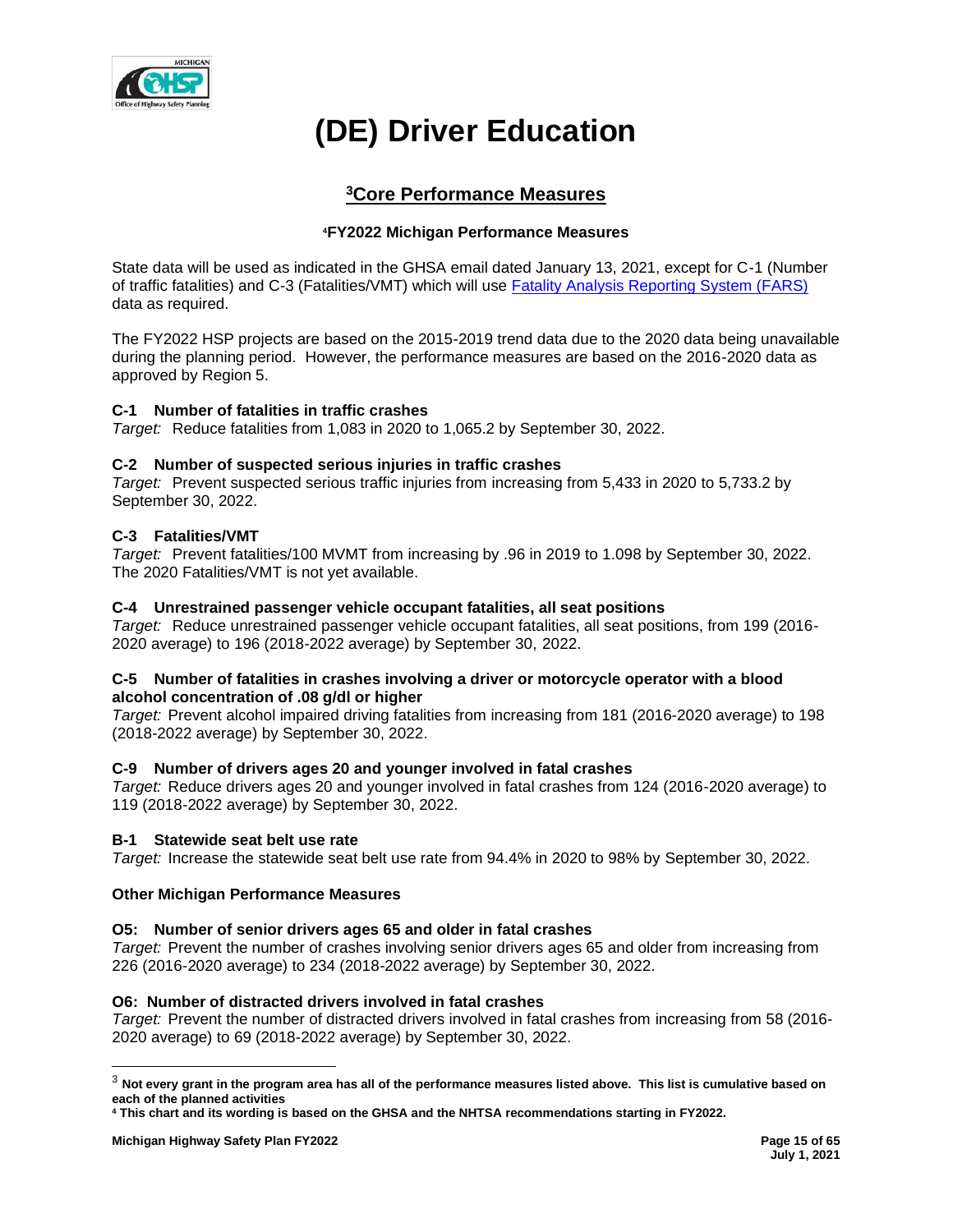

| <b>Task 1: Support, Training, and Enforcement</b>          | \$19,000 |
|------------------------------------------------------------|----------|
| Section 405(d) FAST Act Impaired Driving Low Youth Alcohol | \$19,000 |

#### **Ride and Drive Impaired Driving Station**

| <b>Planned Activity Number</b>      | <b>CP-22-01-n Special Projects</b>                                                                                                                                  |                                                       |  |
|-------------------------------------|---------------------------------------------------------------------------------------------------------------------------------------------------------------------|-------------------------------------------------------|--|
| <b>Planned Activity Code</b>        | 2022-7001 DE Support, Training, and Enforcement                                                                                                                     |                                                       |  |
| <b>GTS Code</b>                     | FDL*YA Low Youth Alcohol                                                                                                                                            |                                                       |  |
| <b>Benefit to Locals</b>            | N/A                                                                                                                                                                 |                                                       |  |
| <b>Grantee</b>                      | <b>OHSP Special Projects</b>                                                                                                                                        |                                                       |  |
| <b>Grant Amount, Funding Source</b> | \$19,000                                                                                                                                                            | 405(d) FAST Act Impaired Driving<br>Low Youth Alcohol |  |
| Indirect cost rate                  | Various 9.1%                                                                                                                                                        |                                                       |  |
| <b>Grant Start-up</b>               | October 1                                                                                                                                                           |                                                       |  |
| <b>Project Objective(s)</b>         | Provide impaired driving education for 640<br>teens/students and 475 adults/parents to educate them<br>on the dangers of impaired driving by September 30,<br>2022. |                                                       |  |

Eight law enforcement officers will work with teen drivers and their parents to educate them on the dangers of impaired driving during Ford's Ride and Drive three-day event in May 2022.

Funding will support personnel, supplies/operating, and indirect costs**.**

| <b>Task 2: Research, Data, and Evaluation</b> | $\boldsymbol{\mathcal{S}}$ |
|-----------------------------------------------|----------------------------|
| Choose an item.                               | -SC                        |

No projects.

| <b>Task 3: Education, Communication, and Outreach</b>                      | \$519,000               |
|----------------------------------------------------------------------------|-------------------------|
| Section 402 FAST Act Driver Education funds                                | $\frac{1}{2}$ \$311,000 |
| Section 405(d) FAST Act Impaired Driving Low Driver Education (flex) funds | $\frac{208,000}{$       |

## **Teen Passenger Safety Campaign**

| <b>Planned Activity Number</b>      |                                                                                                                 | <b>CP-22-03-y PI&amp;E</b>                                      |  |  |
|-------------------------------------|-----------------------------------------------------------------------------------------------------------------|-----------------------------------------------------------------|--|--|
| <b>Planned Activity Code</b>        | Outreach                                                                                                        | 2022-7003 DE Education, Communication, and                      |  |  |
| <b>GTS Code</b>                     |                                                                                                                 | FDL*DE Low Driver Education                                     |  |  |
| <b>Benefit to Locals</b>            | No.                                                                                                             |                                                                 |  |  |
| Grantee                             | <b>OHSP PI&amp;E</b>                                                                                            |                                                                 |  |  |
| <b>Grant Amount, Funding Source</b> | \$125,000                                                                                                       | 405(d) FAST Act Impaired Driving<br>Low Driver Education (flex) |  |  |
| Indirect cost rate                  | N/A                                                                                                             |                                                                 |  |  |
| <b>Grant Start-up</b>               | October 1                                                                                                       |                                                                 |  |  |
| <b>Project Objective(s)</b>         | Develop and distribute 18 social media messages<br>resulting in 2,000,000 impressions by September 30,<br>2022. |                                                                 |  |  |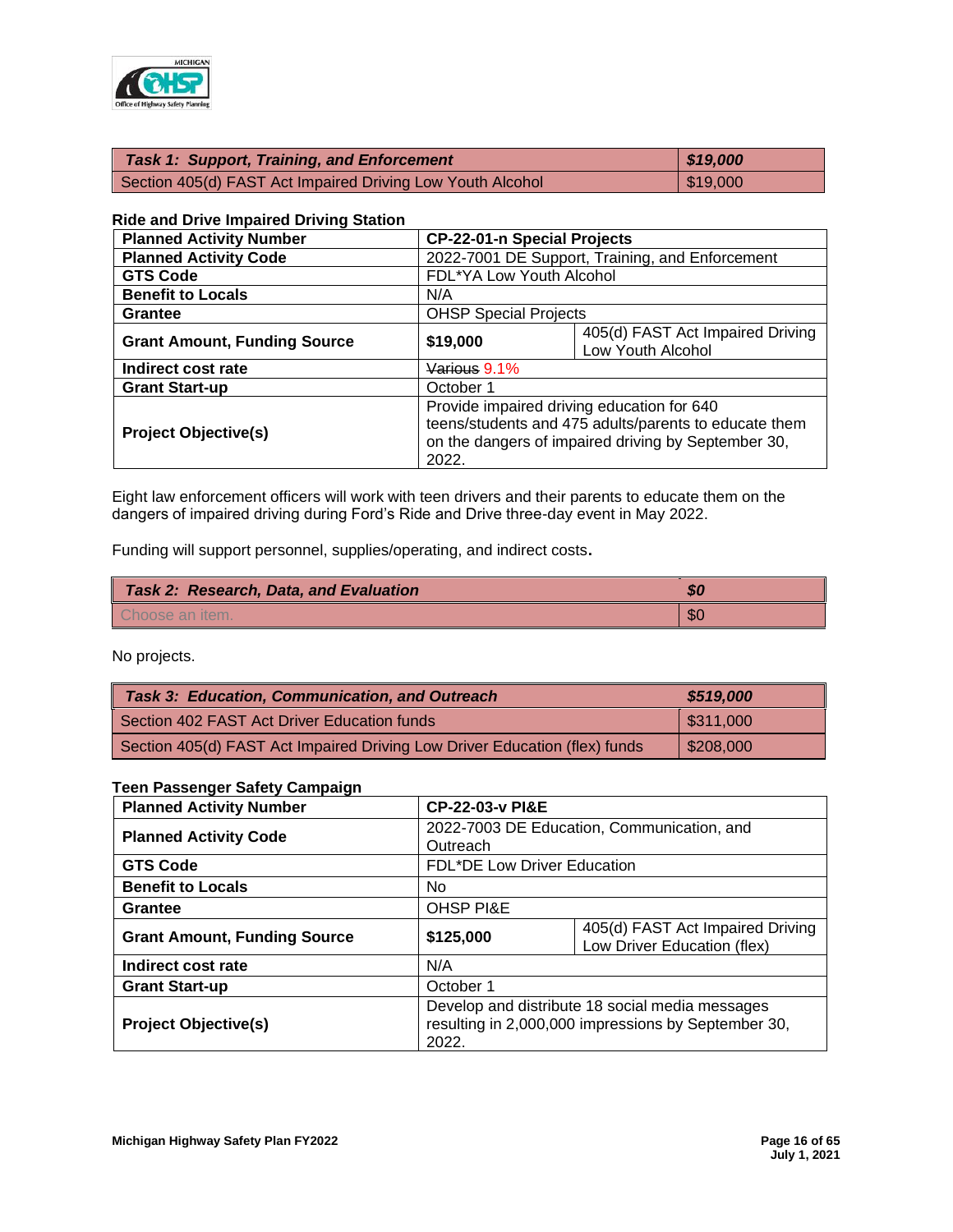

A media campaign aimed at parents will focus on the dangers of passengers and teen drivers. A variety of messages will be used including, but not limited to, social media, social media influencers, advertising at high school events, and web banners. The campaign will be targeted to the counties with the highest

number of teen traffic fatalities and suspected serious injuries with passengers, including Wayne, Kent, Oakland, Macomb, Ingham, Genesee, Ottawa, Kalamazoo, Jackson, and Washtenaw.

Funding will support contractual costs.

| <b>Planned Activity Number</b>      | <b>CP-22-03-t PI&amp;E</b>                                                                                                                                                                             |                                                                 |  |
|-------------------------------------|--------------------------------------------------------------------------------------------------------------------------------------------------------------------------------------------------------|-----------------------------------------------------------------|--|
| <b>Planned Activity Code</b>        | 2022-7003 DE Education, Communication, and<br>Outreach                                                                                                                                                 |                                                                 |  |
| <b>GTS Code</b>                     | FDL*DE- Low Driver Education                                                                                                                                                                           |                                                                 |  |
| <b>Benefit to Locals</b>            | No.                                                                                                                                                                                                    |                                                                 |  |
| Grantee                             | <b>OHSP PI&amp;E</b>                                                                                                                                                                                   |                                                                 |  |
| <b>Grant Amount, Funding Source</b> | \$83,000                                                                                                                                                                                               | 405(d) FAST Act Impaired Driving<br>Low Driver Education (flex) |  |
| Indirect cost rate                  | N/A                                                                                                                                                                                                    |                                                                 |  |
| <b>Grant Start-up</b>               | October 1                                                                                                                                                                                              |                                                                 |  |
| <b>Project Objective(s)</b>         | Develop assets and an outreach plan for the medical<br>professionals to educate and inform about the driver<br>assessment request for evaluation and reexamination<br>processes by September 30, 2022. |                                                                 |  |

## **Older Driver Evaluation and Referral Process**

This project is to develop and create communications outreach assets, video(s), and web content directed at medical professionals explaining challenges facing older drivers, risks, and the availability of the Michigan Department of State's driver assessment referral and reexamination processes to effectively evaluate older drivers' skills and ability to meet the state's standards.

Funding will support contractual costs.

| <b>Planned Activity Number</b>      | DE-22-01                                                                                                                                                                                                                                                                                                                             |                                                 |  |  |
|-------------------------------------|--------------------------------------------------------------------------------------------------------------------------------------------------------------------------------------------------------------------------------------------------------------------------------------------------------------------------------------|-------------------------------------------------|--|--|
| <b>Planned Activity Code</b>        |                                                                                                                                                                                                                                                                                                                                      | 2022-7001 DE Support, Training, and Enforcement |  |  |
| <b>GTS Code</b>                     | DE-2022-Driver Education                                                                                                                                                                                                                                                                                                             |                                                 |  |  |
| <b>Benefit to Locals</b>            | Yes                                                                                                                                                                                                                                                                                                                                  |                                                 |  |  |
| Grantee                             |                                                                                                                                                                                                                                                                                                                                      | Transportation Improvement Association (TIA)    |  |  |
| <b>Grant Amount, Funding Source</b> | \$85,000                                                                                                                                                                                                                                                                                                                             | 402 FAST Act Driver Education                   |  |  |
| Indirect cost rate                  | 17%                                                                                                                                                                                                                                                                                                                                  |                                                 |  |  |
| <b>Grant Start-up</b>               | October 1                                                                                                                                                                                                                                                                                                                            |                                                 |  |  |
| <b>Project Objective(s)</b>         | Establish S4SD in 65 schools by September 30, 2022.<br>Coordinate one hands-on driving event for 200 students<br>from participating schools by September 30, 2022.<br>Increase the average seatbelt usage, based on pre- and<br>post-observational surveys, among all participating<br>schools by two percent by September 30, 2022. |                                                 |  |  |

## **Strive for a Safer Drive (S4SD)**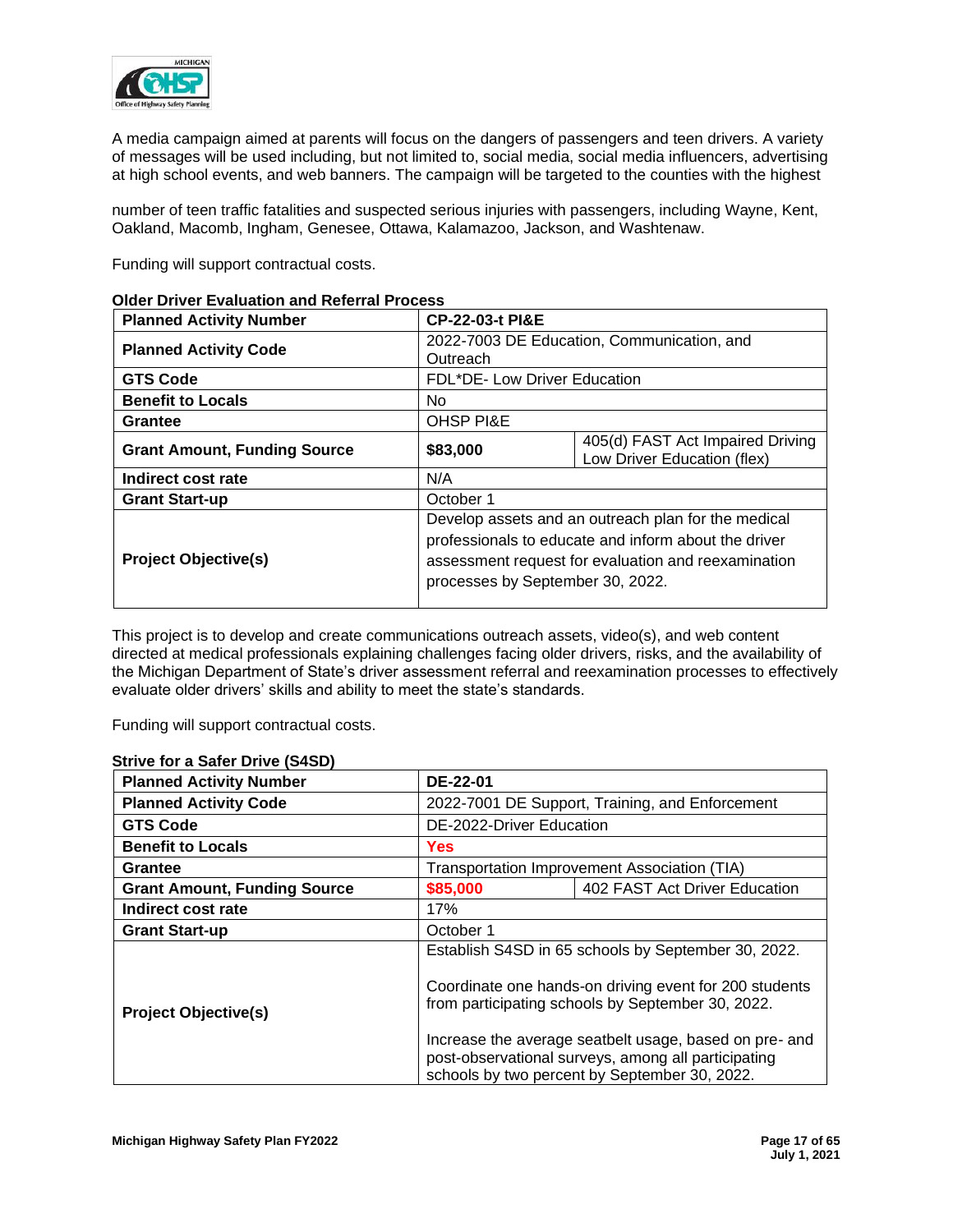

Michigan high schools will have the opportunity to receive \$1,000 to develop a teen, peer-to-peer traffic safety campaign. Schools submit a video or PowerPoint outlining campaign activities. The top five schools receive cash prizes. Participating schools are eligible to send teens to the Ford Ride and Drive event. Resources will be concentrated in the counties where 70 percent of all teen fatalities and serious injuries occur.

Funding will support personnel, supplies/operating, and indirect costs.

| <b>Planned Activity Number</b>      | CP-22-03-u PI&E                                                                                                                                                                          |                               |  |
|-------------------------------------|------------------------------------------------------------------------------------------------------------------------------------------------------------------------------------------|-------------------------------|--|
| <b>Planned Activity Code</b>        | 2022-7001 DE Support, Training, and Enforcement                                                                                                                                          |                               |  |
| <b>GTS Code</b>                     | DE-2022-Driver Education                                                                                                                                                                 |                               |  |
| <b>Benefit to Locals</b>            | <b>Yes</b>                                                                                                                                                                               |                               |  |
| Grantee                             | <b>OHSP PI&amp;E</b>                                                                                                                                                                     |                               |  |
| <b>Grant Amount, Funding Source</b> | \$70,000                                                                                                                                                                                 | 402 FAST Act Driver Education |  |
| Indirect cost rate                  | N/A                                                                                                                                                                                      |                               |  |
| <b>Grant Start-up</b>               | October 1                                                                                                                                                                                |                               |  |
| <b>Project Objective(s)</b>         | Support statewide outreach by finalizing and distributing<br>paid ads, including social media ads, about the dangers<br>of distracted driving to young drivers by September 30,<br>2022. |                               |  |

# **Distracted Driving Public Education Social Media Campaign**

Public information messages will be created to alert the public, especially young adults, about the dangers associated with distracted driving to positively influence driver behavior.

Funding will support contractual costs.

| <b>Planned Activity Number</b>      | DE-22-04   |                                                                                                                                                                             |  |  |
|-------------------------------------|------------|-----------------------------------------------------------------------------------------------------------------------------------------------------------------------------|--|--|
| <b>Planned Activity Code</b>        |            | 2022-7001 DE Support, Training, and Enforcement                                                                                                                             |  |  |
| <b>GTS Code</b>                     |            | DE-2022-Driver Education                                                                                                                                                    |  |  |
| <b>Benefit to Locals</b>            | <b>Yes</b> |                                                                                                                                                                             |  |  |
| <b>Grantee</b>                      |            | Transportation Improvement Association (TIA)                                                                                                                                |  |  |
| <b>Grant Amount, Funding Source</b> | \$156,000  | 402 FAST Act Driver Education                                                                                                                                               |  |  |
| Indirect cost rate                  | N/A        |                                                                                                                                                                             |  |  |
| <b>Grant Start-up</b>               | October 1  |                                                                                                                                                                             |  |  |
| <b>Project Objective(s)</b>         |            | Conduct teen traffic safety interactive programming in<br>high fatality and suspected serious injury counties for<br>15,000 teens in 45 high schools by September 30, 2022. |  |  |

## **Teen Interactive School Programs**

The TIA will utilize a request for proposal (RFP) to contract with up to three teen interactive safe driving vendors to deliver teen interactive programs to high schools with the largest number of fatalities and suspected serious injuries involving a teen driver.

Funding will support contractual and indirect costs.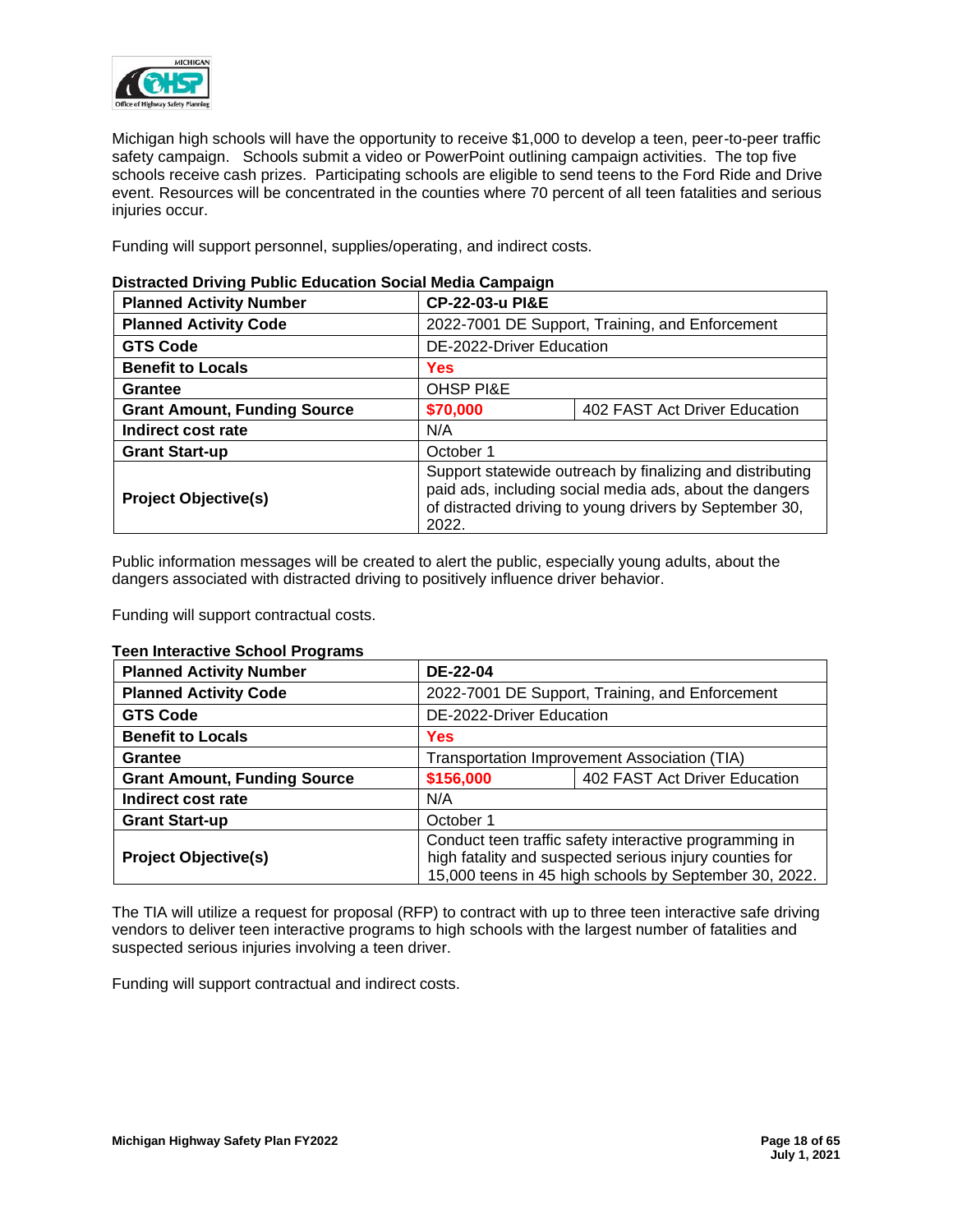

| <b>Task 4: Program Management</b>             | 818,300  |
|-----------------------------------------------|----------|
| Section 402 FAST Act Program Management funds | \$18,300 |

## **Program Management**

| <b>Planned Activity Number</b>      |           | CP-22-02-g PM                            |  |  |
|-------------------------------------|-----------|------------------------------------------|--|--|
| <b>Planned Activity Code</b>        |           | 2022-10001 PA Program Management (CP 02) |  |  |
| <b>GTS Code</b>                     |           | PA-2022-Planning and Administration      |  |  |
| <b>Benefit to Locals</b>            | No.       |                                          |  |  |
| <b>Grantee</b>                      |           | <b>OHSP-Program Management Section</b>   |  |  |
| <b>Grant Amount, Funding Source</b> | \$18,300  | 402 FAST Act Program<br>Management       |  |  |
| Indirect cost rate                  | 9.1%      |                                          |  |  |
| <b>Grant Start-up</b>               | October 1 |                                          |  |  |

Funding will support the shared costs of the Program Management team required to implement and manage the OHSP programs.

| <b>TASK</b><br><b>NUMBER</b> | <b>TASK TITLE</b>                                | <b>Section 402</b><br><b>FAST Act</b><br>Program<br><b>Manageme</b><br>nt | <b>Section 402</b><br><b>FAST Act</b><br><b>Driver</b><br><b>Education</b> | <b>Section</b><br>405(d) FAST<br>Act<br><b>Impaired</b><br><b>Driving Low</b><br><b>Driver</b><br><b>Education</b><br>(flex) | <b>Section</b><br>405(d) FAST<br>Act<br><b>Impaired</b><br><b>Driving Low</b><br>Youth<br><b>Alcohol</b> | <b>SHARE TO</b><br><b>LOCALS</b> | <b>TOTAL</b> |
|------------------------------|--------------------------------------------------|---------------------------------------------------------------------------|----------------------------------------------------------------------------|------------------------------------------------------------------------------------------------------------------------------|----------------------------------------------------------------------------------------------------------|----------------------------------|--------------|
|                              | <b>GTS CODES</b>                                 | <b>PA-2022</b>                                                            | DE-2022                                                                    | FDL*DE                                                                                                                       | <b>FDL*YA</b>                                                                                            |                                  |              |
| DE-1                         | Support,<br>Training, and<br>Enforcement         |                                                                           |                                                                            |                                                                                                                              | \$19,000                                                                                                 |                                  | \$19,000     |
| $DE-2$                       | Research,<br>Data, and<br>Evaluation             |                                                                           |                                                                            |                                                                                                                              |                                                                                                          |                                  | \$0          |
| DE-3                         | Education,<br>Communicati<br>on, and<br>Outreach |                                                                           | \$311,000                                                                  | \$208,000                                                                                                                    |                                                                                                          | \$311,000                        | \$519,000    |
| $DE-4$                       | Program<br>Management                            | \$18,300                                                                  |                                                                            |                                                                                                                              |                                                                                                          |                                  | \$18,300     |
| <b>TOTALS</b>                |                                                  | \$18,300                                                                  | \$311,000                                                                  | \$208,000                                                                                                                    | \$19,000                                                                                                 | \$311,000                        | \$556,300    |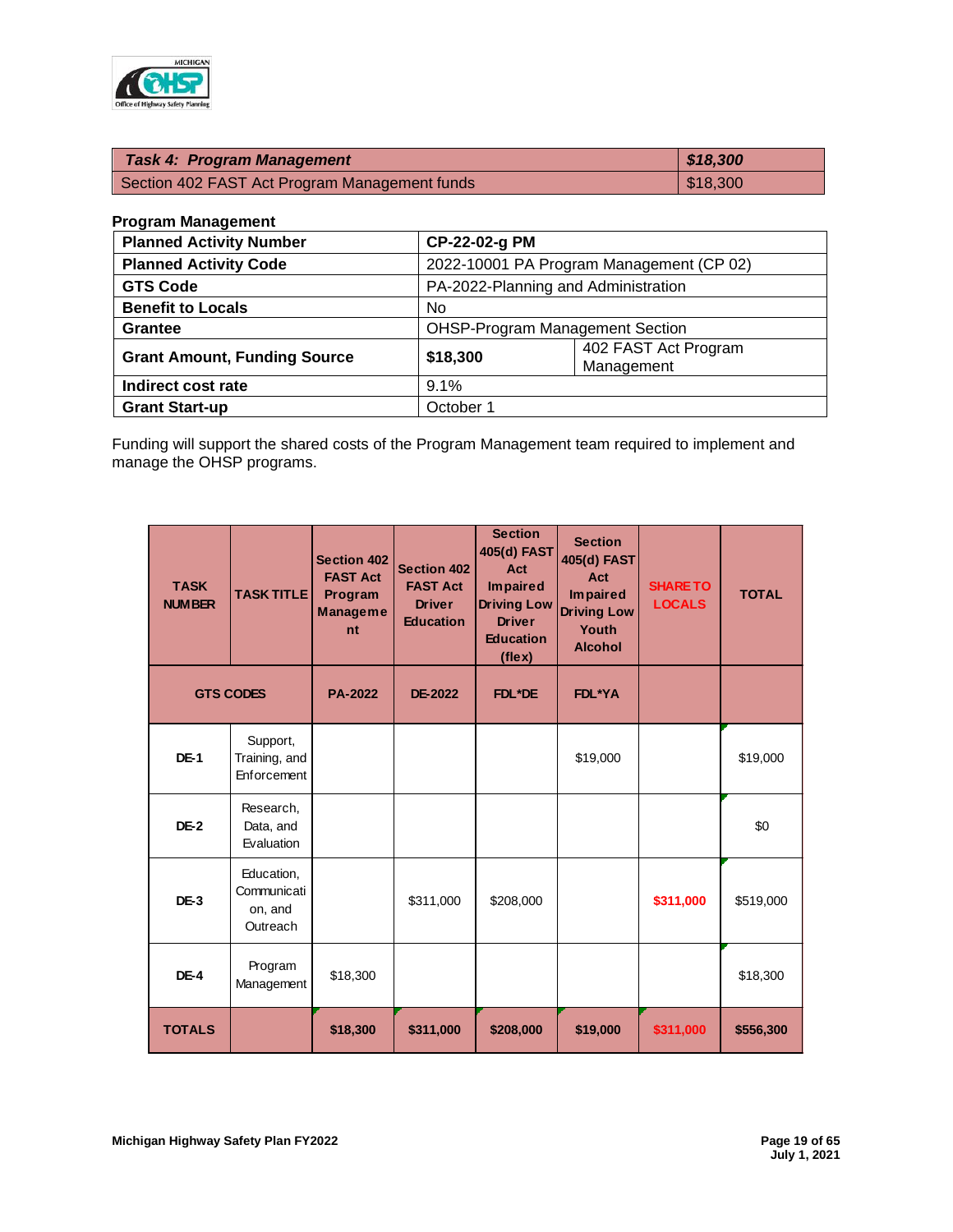

# **(EM) Emergency Medical Services**

# **<sup>5</sup>Core Performance Measures <sup>6</sup>FY2022 Michigan Performance Measures**

State data will be used as indicated in the GHSA email dated January 13, 2021, except for C-1 (Number of traffic fatalities) and C-3 (Fatalities/VMT) which will use [Fatality Analysis Reporting System \(FARS\)](https://cdan.nhtsa.gov/SASStoredProcess/guest) data as required.

The FY2022 HSP projects are based on the 2015-2019 trend data due to the 2020 data being unavailable during the planning period. However, the performance measures are based on the 2016-2020 data as approved by Region 5.

## **C-1 Number of fatalities in traffic crashes**

*Target:* Reduce fatalities from 1,083 in 2020 to 1,065.2 by September 30, 2022.

## **C-2 Number of suspected serious injuries in traffic crashes**

*Target:* Prevent suspected serious traffic injuries from increasing from 5,433 in 2020 to 5,733.2 by September 30, 2022.

## **C-3 Fatalities/VMT**

*Target:* Prevent fatalities/100 MVMT from increasing by .96 in 2019 to 1.098 by September 30, 2022. The 2020 Fatalities/VMT is not yet available.

## **C-4 Unrestrained passenger vehicle occupant fatalities, all seat positions**

*Target:* Reduce unrestrained passenger vehicle occupant fatalities, all seat positions, from 199 (2016- 2020 average) to 196 (2018-2022 average) by September 30, 2022.

## **C-5 Number of fatalities in crashes involving a driver or motorcycle operator with a blood alcohol concentration of .08 g/dl or higher**

*Target:* Prevent alcohol impaired driving fatalities from increasing from 181 (2016-2020 average) to 198 (2018-2022 average) by September 30, 2022.

## **C-6 Number of speeding-related fatalities**

*Target:* Reduce speeding-related fatalities from 193 (2016-2020 average) to 192 (2018-2022 average) by September 30, 2022.

## **C-7 Number of motorcyclist fatalities**

*Target:* Prevent motorcyclist fatalities from increasing from 137 (2016-2020 average) to 141 (2018-2022 average) by September 30, 2022.

## **C-8 Number of unhelmeted motorcyclist fatalities**

*Target:* Reduce unhelmeted, motorcyclist fatalities from 60 (2016-2020 average) to 59 (2018-2022 average) by September 30, 2022.

## **C-9 Number of drivers ages 20 and younger involved in fatal crashes**

*Target:* Reduce drivers ages 20 and younger involved in fatal crashes from 124 (2016-2020 average) to 119 (2018-2022 average) by September 30, 2022.

<sup>5</sup> **Not every grant in the program area has all of the performance measures listed above. This list is cumulative based on each of the planned activities.**

**<sup>6</sup> This chart and its wording is based on the GHSA and the NHTSA recommendations starting in FY2022.**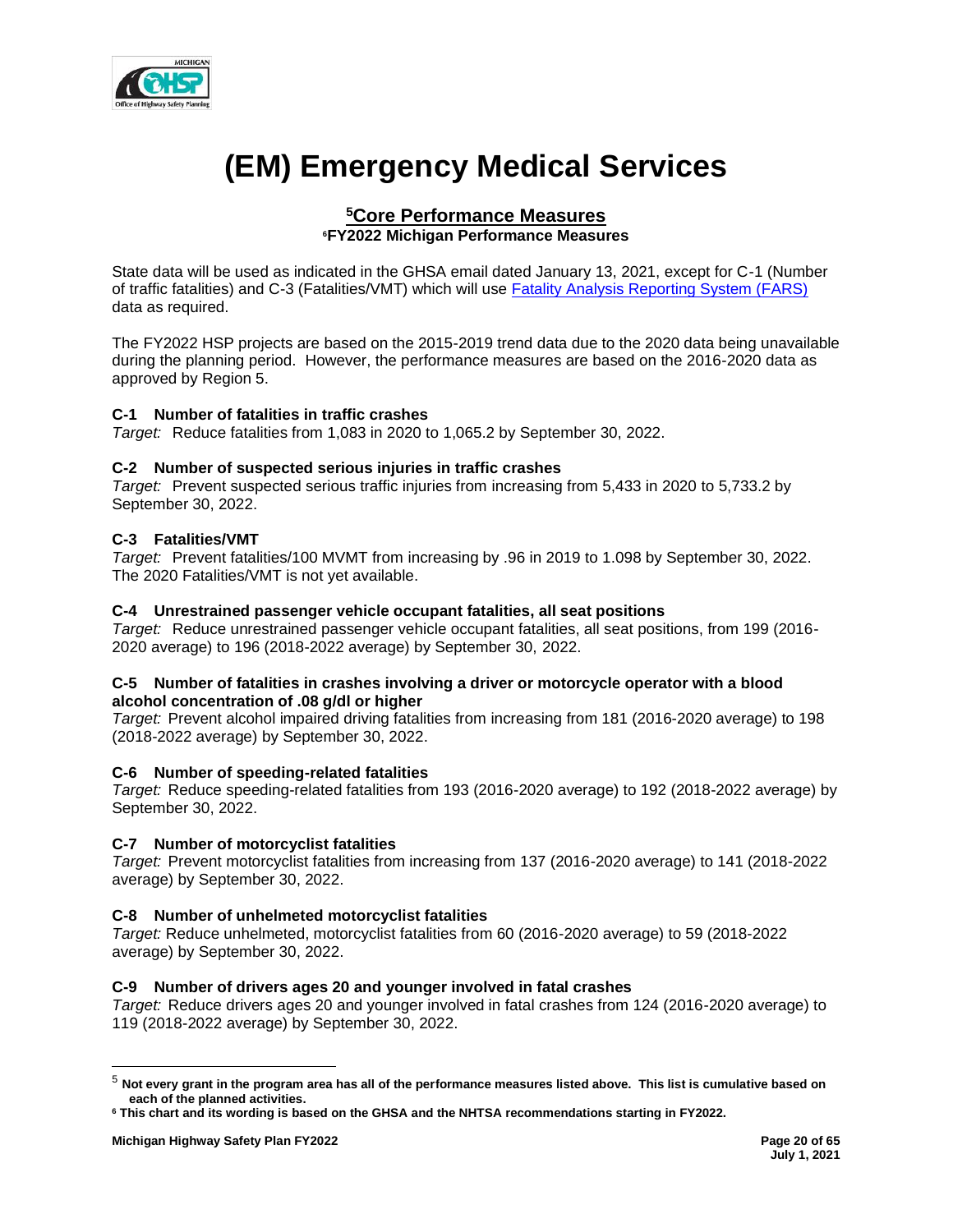

## **C-10 Number of pedestrian fatalities**

*Target:* Prevent pedestrian fatalities from increasing from 158 (2016-2020 average) to 161 (2018-2022 average) by September 30, 2022.

#### **C-11 Number of bicyclist fatalities**

*Target:* Reduce bicyclist fatalities from 28 (2016-2020 average) to 27 (2018-2022 average) by September 30, 2022.

## **B-1 Statewide seat belt use rate**

*Target:* Increase the statewide seat belt use rate from 94.4% in 2020 to 98% by September 30, 2022.

#### **Other Michigan Performance Measures**

#### **O1: Number of crashes involving alcohol- or drug-impaired motorcyclist**

*Target*: Reduce number of crashes involving alcohol-or drug-impaired motorcyclist from 230 (2016-2020 average) to 229 (2018-2022 average) by September 30, 2022.

## **O2: Number of fatalities involving alcohol- or drug-impaired motorcyclist**

*Target:* Prevent the number of fatalities involving alcohol- or drug-impaired motorcyclist from increasing from 45 (2016-2020 average) to 48 (2018-2022 average) by September 30, 2022.

#### **O3: Number of fatal crashes involving drug-impaired driver or motorcycle operator.**

*Target:* Prevent the number of fatal crashes involving a drug-impaired driver or motorcycle operator from increasing from 228 (2016-2020 average) to 260 (2018-2022 average) by September 30, 2022.

#### **O4: Number of crashes involving a motorcycle and another motor vehicle.**

*Target*: Reduce the number of crashes involving a motorcycle and another motor vehicle from 1,528 (2016-2020 average) to 1,448 (2018-2022 average) by September 30, 2022.

#### **O5: Number of senior drivers ages 65 and older in fatal crashes**

*Target:* Prevent the number of crashes involving senior drivers ages 65 and older from increasing from 226 (2016-2020 average) to 234 (2018-2022 average) by September 30, 2022.

#### **O6: Number of distracted drivers involved in fatal crashes**

*Target:* Prevent the number of distracted drivers involved in fatal crashes from increasing from 58 (2016- 2020 average) to 69 (2018-2022 average) by September 30, 2022.

| <b>Task 1: Support, Training, and Enforcement</b>     | \$22,000 |
|-------------------------------------------------------|----------|
| Section 402 FAST Act Emergency Medical Services funds | \$22,000 |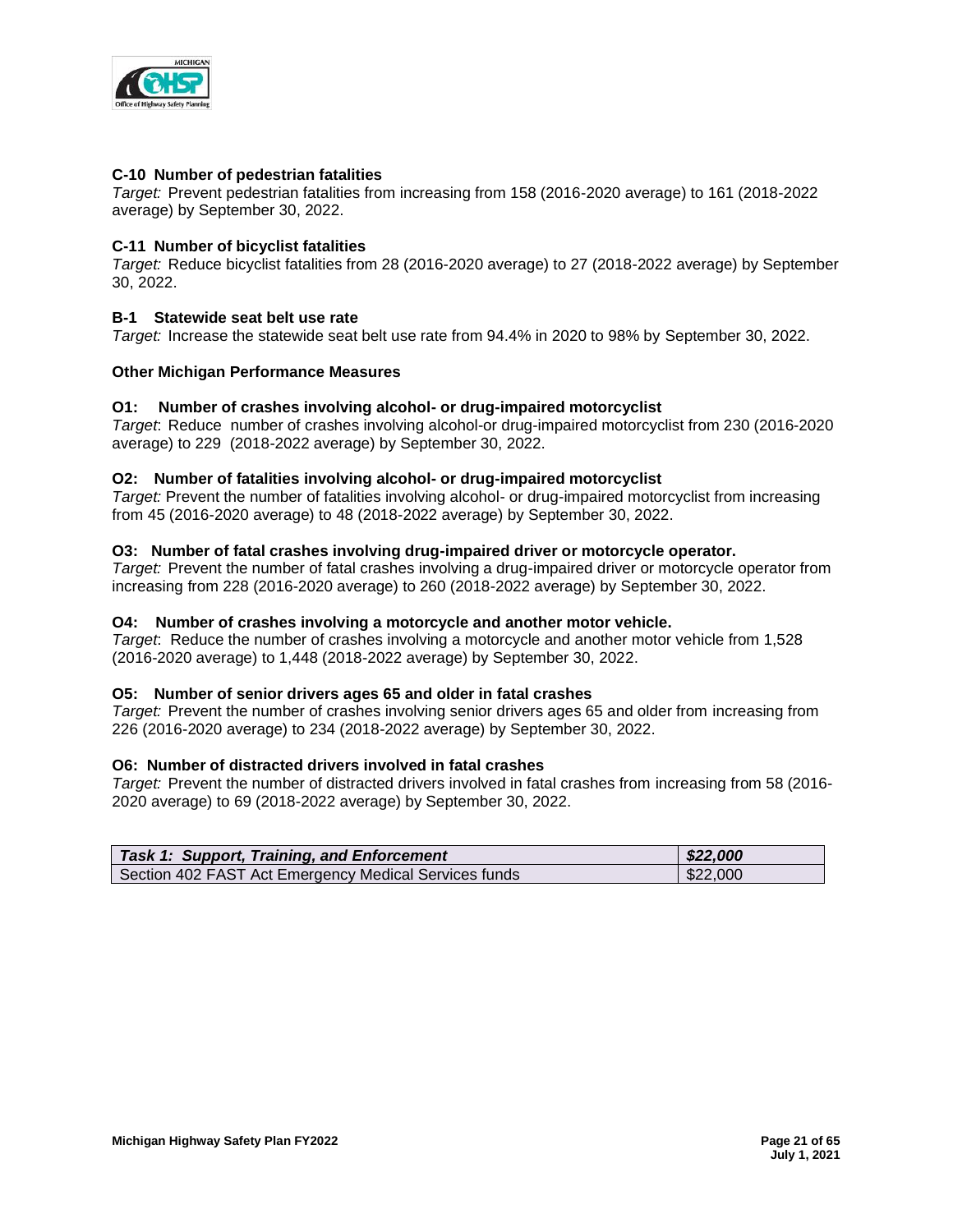

| <b>Planned Activity Number</b>      | <b>CP-22-01-j Special Projects</b>                                                                     |  |  |
|-------------------------------------|--------------------------------------------------------------------------------------------------------|--|--|
| <b>Planned Activity Code</b>        | 2022-6002 CP Special Projects (CP 01)                                                                  |  |  |
| <b>GTS Code</b>                     | EM-2022-Emergency Medical Services                                                                     |  |  |
| <b>Benefit To Locals</b>            | Yes (\$22,000)                                                                                         |  |  |
| <b>Grantee</b>                      | <b>OHSP-Special Projects</b>                                                                           |  |  |
| <b>Grant Amount, Funding Source</b> | 402 FAST Act Emergency<br>\$20,000<br><b>Medical Services</b>                                          |  |  |
| <b>Planned Activity Number</b>      | <b>CP-22-03-w PI&amp;E</b>                                                                             |  |  |
| <b>Planned Activity Code</b>        | 2021-6001 CP Education and Communication (CP 03<br><b>PI&amp;E)</b>                                    |  |  |
| <b>GTS Code</b>                     | <b>EM-2022-Emergency Medical Services</b>                                                              |  |  |
| <b>Benefit To Locals</b>            | <b>Yes (\$2,000)</b>                                                                                   |  |  |
| <b>Grantee</b>                      | <b>OHSP PI&amp;E</b>                                                                                   |  |  |
| <b>Grant Amount, Funding Source</b> | 402 FAST Act Emergency<br>\$2,000<br><b>Medical Services</b>                                           |  |  |
| <b>Indirect Cost Rate</b>           | N/A                                                                                                    |  |  |
| <b>Grant Start-Up</b>               | October 1                                                                                              |  |  |
| <b>Project Objective(s)</b>         | Conduct the rural bystander care training program for<br>150 people in the U.P. by September 30, 2022. |  |  |

## **Upper Peninsula (U.P.) Rural Bystander Care Program**

A national rural bystander care training curriculum will be used to teach people to render potentially lifesaving care at the scene of a motor vehicle crash until an ambulance arrives.

The \$2,000 funded under the CP-22-03-w PI&E grant is for the production and printing of the PI&E materials costs.

The \$20,000 under the CP-22-01-j Special Projects grant is for supplies/operating and contractual costs.

Funding will support supplies/operating and contractual costs.

| Task 2: Research, Data, and Evaluation | \$0 |
|----------------------------------------|-----|
| Choose an item.                        | \$0 |

No projects.

| <b>Task 3: Education, Communication, and Outreach</b> | \$0 |
|-------------------------------------------------------|-----|
| Choose an item.                                       | \$0 |

No projects.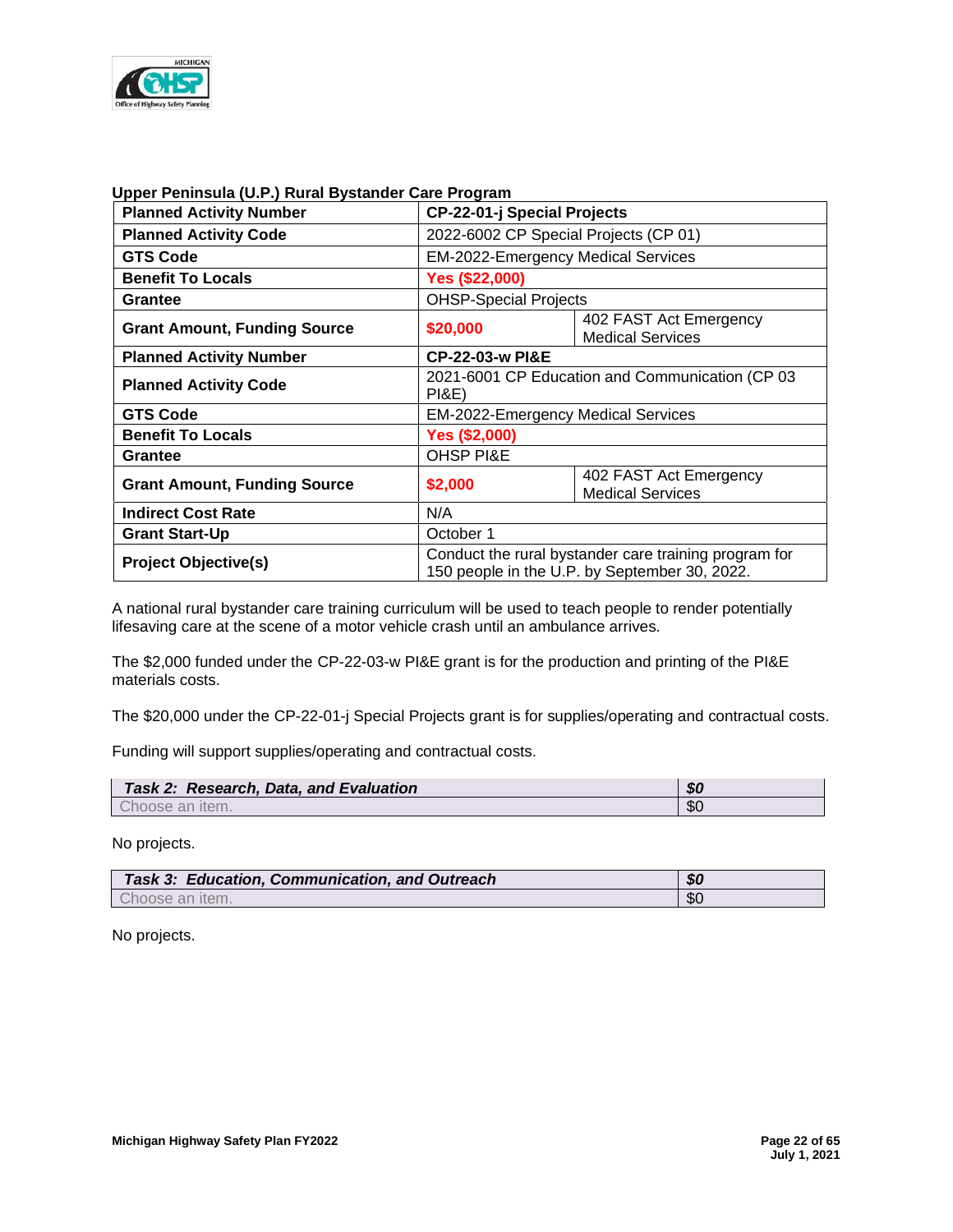

| <b>Task 4: Program Management</b>             | \$9,000 |
|-----------------------------------------------|---------|
| Section 402 FAST Act Program Management funds | \$9,000 |

## **Program Management**

| <b>Planned Activity Number</b>      |           | CP-22-02-i PM                            |  |
|-------------------------------------|-----------|------------------------------------------|--|
| <b>Planned Activity Code</b>        |           | 2022-10001 PA Program Management (CP 02) |  |
| <b>Gts Code</b>                     |           | PA-2022-Planning and Administration      |  |
| <b>Benefit To Locals</b>            | No.       |                                          |  |
| <b>Grantee</b>                      |           | <b>OHSP-Program Management Section</b>   |  |
| <b>Grant Amount, Funding Source</b> | \$9,000   | 402 FAST Act Program<br>Management       |  |
| <b>Indirect Cost Rate</b>           | 9.1%      |                                          |  |
| <b>Grant Start-Up</b>               | October 1 |                                          |  |

Funding will support the shared costs of the Program Management Team required to implement and manage the OHSP programs.

| <b>TASK NUMBER</b> | <b>TASK TITLE</b>                            | <b>Section 402</b><br><b>FAST Act</b><br>Program<br><b>Management</b> | <b>Section 402</b><br><b>FAST Act</b><br>Emergency<br><b>Medical</b><br><b>Services</b> | <b>SHARE TO</b><br><b>LOCALS</b> | <b>TOTAL</b> |
|--------------------|----------------------------------------------|-----------------------------------------------------------------------|-----------------------------------------------------------------------------------------|----------------------------------|--------------|
|                    | <b>GTS CODES</b>                             | <b>PA-2022</b>                                                        | <b>EM-2022</b>                                                                          |                                  |              |
| <b>EM-1</b>        | Support,<br>Training, and<br>Enforcement     |                                                                       | \$22,000                                                                                | \$22,000                         | \$22,000     |
| <b>EM-2</b>        | Research, Data,<br>and Evaluation            |                                                                       |                                                                                         |                                  | \$0          |
| <b>EM-3</b>        | Education,<br>Communication,<br>and Outreach |                                                                       |                                                                                         |                                  | \$0          |
| <b>EM-4</b>        | Program<br>Management                        | \$9,000                                                               |                                                                                         |                                  | \$9,000      |
| <b>TOTALS</b>      |                                              | \$9,000                                                               | \$22,000                                                                                | \$22,000                         | \$31,000     |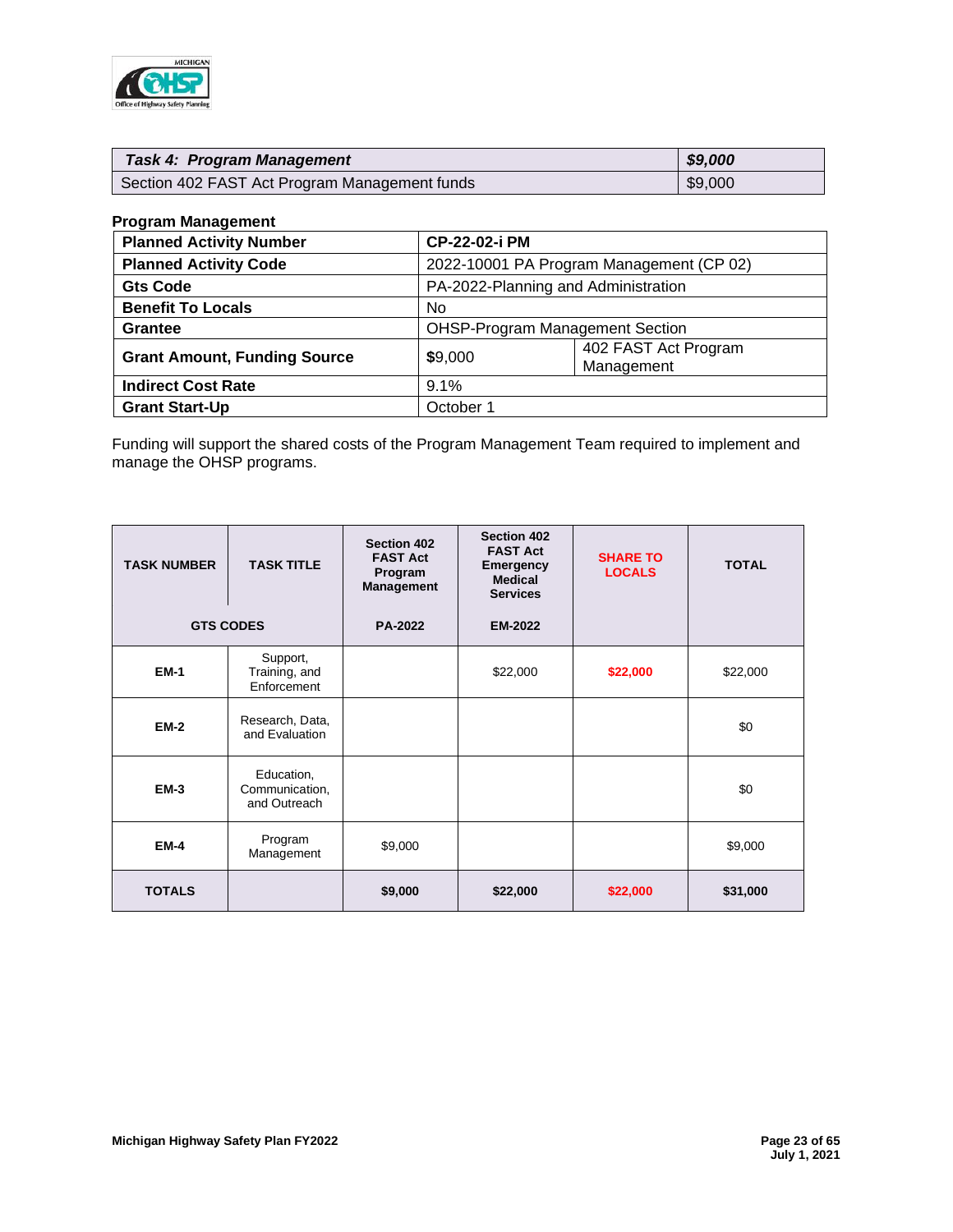

# **(MC) Motorcycle Safety**

**<sup>7</sup>FY2022 Michigan Performance Measures**

State data will be used as indicated in the GHSA email dated January 13, 2021, except for C-1 (Number of traffic fatalities) and C-3 (Fatalities/VMT) which will use [Fatality Analysis Reporting System \(FARS\)](https://cdan.nhtsa.gov/SASStoredProcess/guest) data as required.

The FY2022 HSP projects are based on the 2015-2019 trend data due to the 2020 data being unavailable during the planning period. However, the performance measures are based on the 2016-2020 data as approved by Region 5.

# **C-1 Number of fatalities in traffic crashes**

*Target:* Reduce fatalities from 1,083 in 2020 to 1,065.2 by September 30, 2022.

# **C-2 Number of suspected serious injuries in traffic crashes**

*Target:* Prevent suspected serious traffic injuries from increasing from 5,433 in 2020 to 5,733.2 by September 30, 2022.

# **C-3 Fatalities/VMT**

*Target:* Prevent fatalities/100 MVMT from increasing by .96 in 2019 to 1.098 by September 30, 2022. The 2020 Fatalities/VMT is not yet available.

## **C-5 Number of fatalities in crashes involving a driver or motorcycle operator with a blood alcohol concentration of .08 g/dl or higher**

*Target:* Prevent alcohol impaired driving fatalities from increasing from 181 (2016-2020 average) to 198 (2018-2022 average) by September 30, 2022.

# **C-6 Number of speeding-related fatalities**

*Target:* Reduce speeding-related fatalities from 193 (2016-2020 average) to 192 (2018-2022 average) by September 30, 2022.

# **C-7 Number of motorcyclist fatalities**

*Target:* Prevent motorcyclist fatalities from increasing from 137 (2016-2020 average) to 141 (2018-2022 average) by September 30, 2022.

# **C-8 Number of unhelmeted motorcyclist fatalities**

*Target:* Reduce unhelmeted, motorcyclist fatalities from 60 (2016-2020 average) to 59 (2018-2022 average) by September 30, 2022.

# **Other Michigan Performance Measures**

## **O1: Number of crashes involving alcohol- or drug-impaired motorcyclist**

*Target*: Reduce number of crashes involving alcohol-or drug-impaired motorcyclist from 230 (2016-2020 average) to 229 (2018-2022 average) by September 30, 2022.

# **O2: Number of fatalities involving alcohol- or drug-impaired motorcyclist**

*Target:* Prevent the number of fatalities involving alcohol- or drug-impaired motorcyclist from increasing from 45 (2016-2020 average) to 48 (2018-2022 average) by September 30, 2022.

# **O3: Number of fatal crashes involving drug-impaired driver or motorcycle operator.**

*Target:* Prevent the number of fatal crashes involving a drug-impaired driver or motorcycle operator from increasing from 228 (2016-2020 average) to 260 (2018-2022 average) by September 30, 2022.

**<sup>7</sup> This chart and its wording is based on the GHSA and the NHTSA recommendations starting in FY2022.**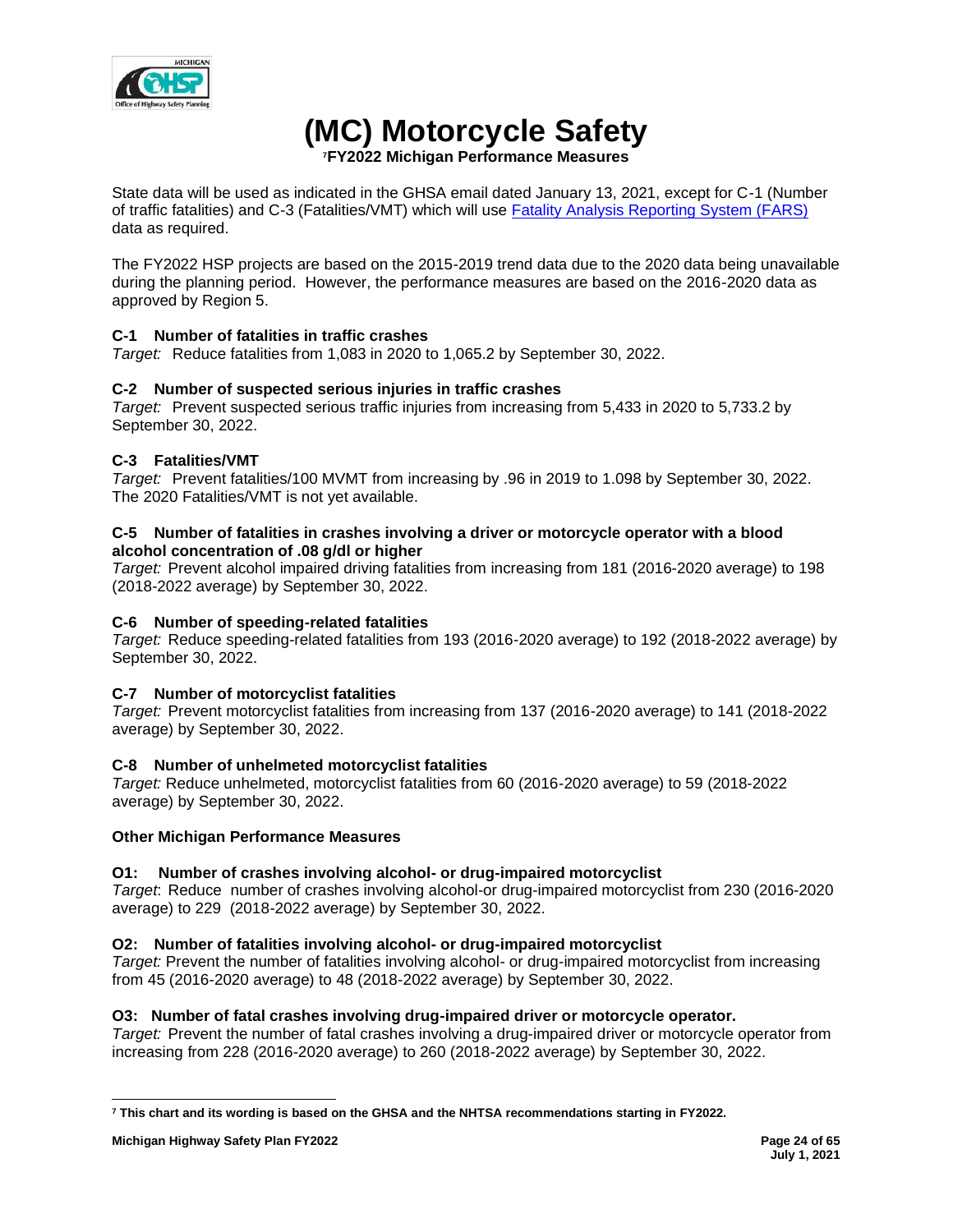

## **O4: Number of crashes involving a motorcycle and another motor vehicle.**

*Target*: Reduce the number of crashes involving a motorcycle and another motor vehicle from 1,528 (2016-2020 average) to 1,448 (2018-2022 average) by September 30, 2022.

| <b>Task 1: Support, Training, and Enforcement</b>          | 8105,000                |
|------------------------------------------------------------|-------------------------|
| Section 405(f) FAST Act Safety Motorcyclist Training funds | $\frac{1}{2}$ \$105,000 |

## **Motorcycle Rider Training**

| <b>Planned Activity Number</b>      | MC-22-01                                           |                                                           |  |  |
|-------------------------------------|----------------------------------------------------|-----------------------------------------------------------|--|--|
| <b>Planned Activity Code</b>        |                                                    | 2022-8001 MC Support, Training, and Enforcement           |  |  |
| <b>GTS Code</b>                     |                                                    | M11MT-405f Safety Motorcyclist Training                   |  |  |
| <b>Benefit to Locals</b>            | N/A                                                |                                                           |  |  |
| Grantee                             |                                                    | Michigan Department of State (MDOS)                       |  |  |
| <b>Grant Amount, Funding Source</b> | \$25,000                                           | 405(f) FAST Act Safety                                    |  |  |
|                                     |                                                    | <b>Motorcyclist Training</b>                              |  |  |
| Indirect cost rate                  | N/A                                                |                                                           |  |  |
| <b>Grant Start-up</b>               | October 1                                          |                                                           |  |  |
|                                     | Train 150 experienced motorcyclists in an Advanced |                                                           |  |  |
| <b>Project Objective(s)</b>         |                                                    | RiderCourse (ARC) in the top 10 counties where            |  |  |
|                                     |                                                    | motorcyclist-involved fatalities are highest by September |  |  |
|                                     | 30.2022.                                           |                                                           |  |  |

The Michigan Department of State (MDOS) will work with Motorcycle Safety Foundation-certified organizations and RiderCoaches to conduct Advanced RiderCourse (ARC) classes.

Funding will support contractual costs.

# **Motorcycle RiderCoach Professional Development**

| <b>Planned Activity Number</b>      | MC-22-01  |                                                                                                                                                                 |  |
|-------------------------------------|-----------|-----------------------------------------------------------------------------------------------------------------------------------------------------------------|--|
| <b>Planned Activity Code</b>        |           | 2022-8001 MC Support, Training, and Enforcement                                                                                                                 |  |
| <b>GTS Code</b>                     |           | M11MT-405f Safety Motorcyclist Training                                                                                                                         |  |
| <b>Benefit to Locals</b>            | N/A       |                                                                                                                                                                 |  |
| <b>Grantee</b>                      |           | Michigan Department of State (MDOS)                                                                                                                             |  |
| <b>Grant Amount, Funding Source</b> | \$64,000  | 405(f) FAST Act Safety<br><b>Motorcyclist Training</b>                                                                                                          |  |
| Indirect cost rate                  | N/A       |                                                                                                                                                                 |  |
| <b>Grant Start-up</b>               | October 1 |                                                                                                                                                                 |  |
| <b>Project Objective(s)</b>         |           | Train 72 new and existing coaches to help prevent<br>the number of certified RiderCoaches in Michigan from<br>dropping below 250 coaches by September 30, 2022. |  |

Providing professional development trainings for certified Michigan Rider Coaches, through Basic RiderCoach Preparation (BRC-RCP) courses and Advanced RiderCoach Preparation (ARC-RCP) courses, allows for training new RiderCoaches entering the profession and existing coaches to stay current in the required curriculum and best practices for motorcycle rider education. The MDOS will work with Motorcycle Safety Foundation-certified organizations and RiderCoaches to conduct six RiderCoach Preparation (RCP) sessions through public sponsor agencies.

Funding will support contractual costs.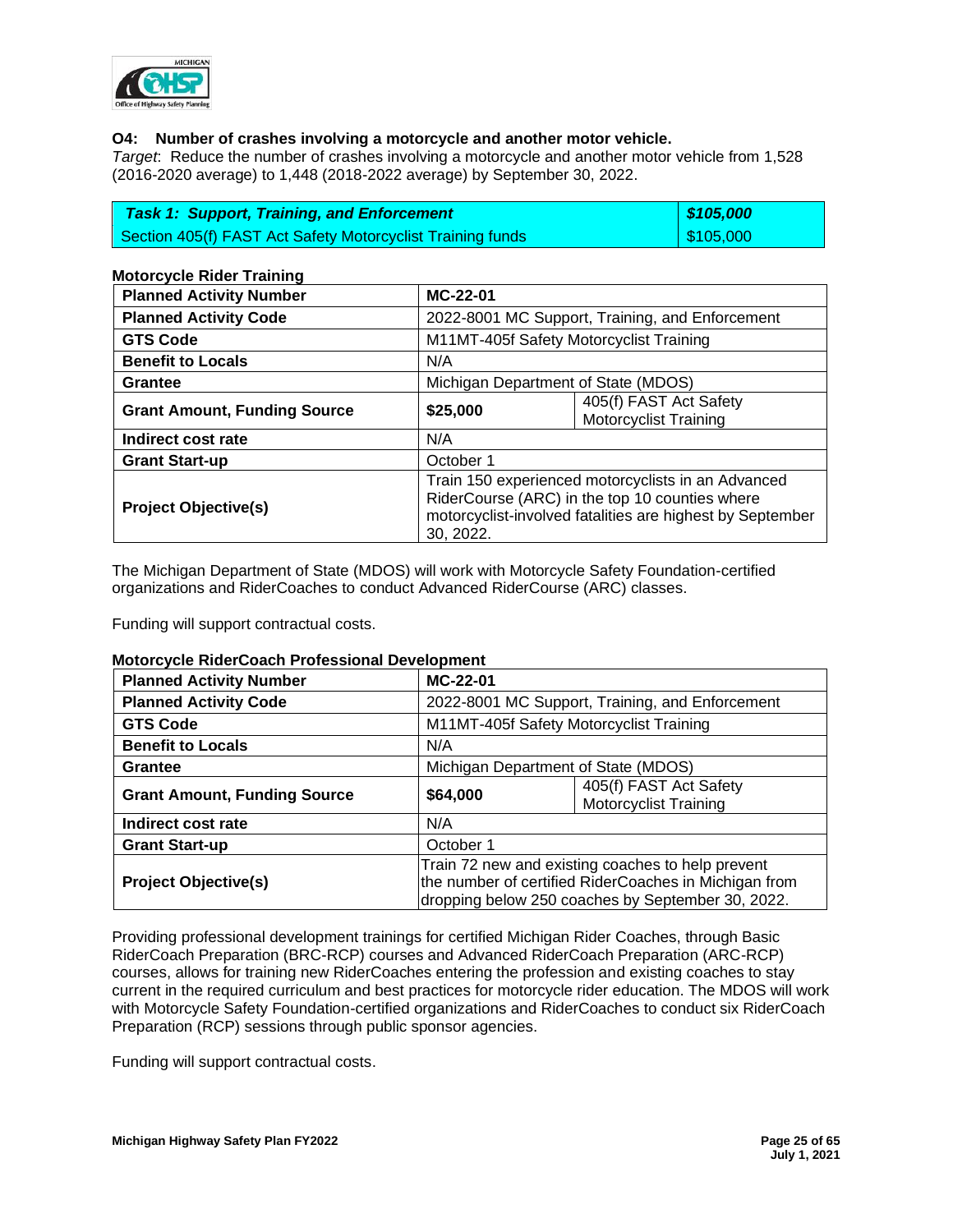

#### **Motorcycle Range Aides**

| <b>Planned Activity Number</b>      | MC-22-01                                                                                                                                                          |                                                        |  |
|-------------------------------------|-------------------------------------------------------------------------------------------------------------------------------------------------------------------|--------------------------------------------------------|--|
| <b>Planned Activity Code</b>        |                                                                                                                                                                   | 2022-8001 MC Support, Training, and Enforcement        |  |
| <b>GTS Code</b>                     |                                                                                                                                                                   | M11MT-405f Safety Motorcyclist Training                |  |
| <b>Benefit to Locals</b>            | N/A                                                                                                                                                               |                                                        |  |
| Grantee                             | Michigan Department of State (MDOS)                                                                                                                               |                                                        |  |
| <b>Grant Amount, Funding Source</b> | \$16,000                                                                                                                                                          | 405(f) FAST Act Safety<br><b>Motorcyclist Training</b> |  |
| Indirect cost rate                  | N/A                                                                                                                                                               |                                                        |  |
| <b>Grant Start-up</b>               | October 1                                                                                                                                                         |                                                        |  |
| <b>Project Objective(s)</b>         | Conduct a range aide internship program by hiring and<br>mentoring 10 individuals to facilitate their transition to<br>become a RiderCoach by September 30, 2022. |                                                        |  |

The MDOS will work with Motorcycle Safety Foundation-certified organizations and RiderCoaches to hire 10 individuals through public sponsor agencies in a range aide internship program.

Funding will support contractual costs.

| <b>Task 2: Research, Data, and Evaluation</b>                        | \$139,000               |
|----------------------------------------------------------------------|-------------------------|
| Section 405(f) FAST Act Motorcycle Safety Programs funds             | $\frac{1}{2}$ \$117,000 |
| Section 405(d) FAST Act Impaired Driving Low Motorcycle Safety funds | $\frac{22,000}{$        |

## **Motorcycle Program Assessment Recommendation Implementation**

| <b>Planned Activity Number</b>      | MC-22-02                                                                                            |                                                      |  |
|-------------------------------------|-----------------------------------------------------------------------------------------------------|------------------------------------------------------|--|
| <b>Planned Activity Code</b>        | 2022-8002 MC Research, Data, and Evaluation                                                         |                                                      |  |
| <b>GTS Code</b>                     | M11X-405f Motorcycle Safety Programs                                                                |                                                      |  |
| <b>Benefit to Locals</b>            | N/A                                                                                                 |                                                      |  |
| <b>Grantee</b>                      | TBD                                                                                                 |                                                      |  |
| <b>Grant Amount, Funding Source</b> | \$117,000                                                                                           | 405(f) FAST Act Motorcycle<br><b>Safety Programs</b> |  |
| Indirect cost rate                  | N/A                                                                                                 |                                                      |  |
| <b>Grant Start-up</b>               | October 1                                                                                           |                                                      |  |
| <b>Project Objective(s)</b>         | Identify and implement data-driven motorcyclist safety<br>program strategies by September 30, 2022. |                                                      |  |

The OHSP will work with the Motorcycle Safety Action Team and other traffic safety partners to identify and implement strategies to reduce motorcyclist crashes, injuries, and fatalities. Projects may be developed for motorcyclist safety training and motorcyclist awareness programs.

Funding may support personnel, contractual, supplies/operating, indirect, and equipment costs.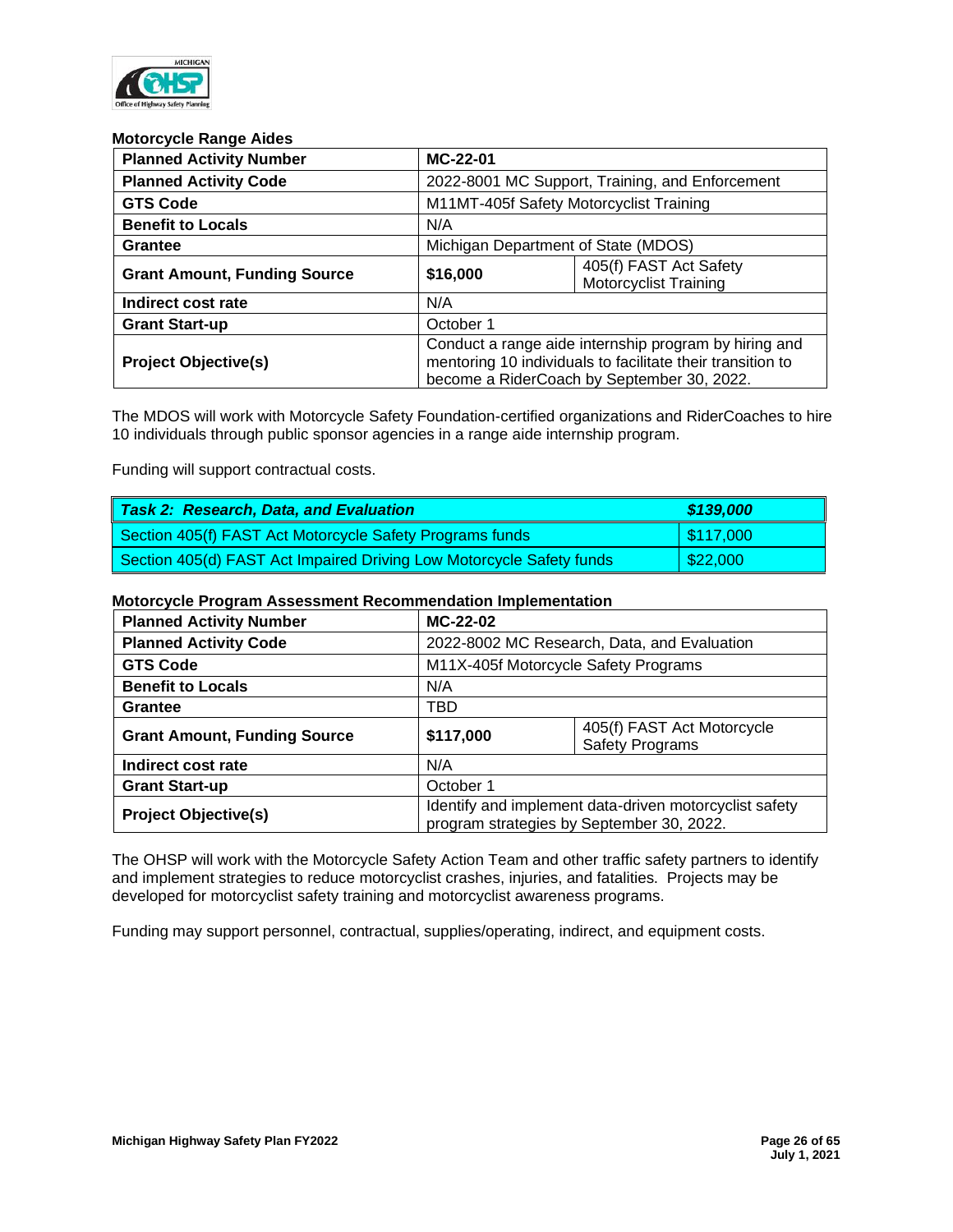

## **Motorcycle Safety Telephone Surveys**

| <b>Planned Activity Number</b>      | CP-21-03-y PI&E                                                                                                                                                        |                                                           |  |
|-------------------------------------|------------------------------------------------------------------------------------------------------------------------------------------------------------------------|-----------------------------------------------------------|--|
| <b>Planned Activity in GMSS</b>     | 2022-8002 MC Research, Data, and Evaluation                                                                                                                            |                                                           |  |
| <b>GTS Code</b>                     | M6X-405d Impaired Driving Low                                                                                                                                          |                                                           |  |
| <b>Benefit to Locals</b>            | N/A                                                                                                                                                                    |                                                           |  |
| <b>Grantee</b>                      | <b>OHSP PI&amp;E</b>                                                                                                                                                   |                                                           |  |
| <b>Grant Amount, Funding Source</b> | \$22,000                                                                                                                                                               | 405(d) FAST Act Impaired Driving<br>Low Motorcycle Safety |  |
| Indirect cost rate                  | N/A                                                                                                                                                                    |                                                           |  |
| <b>Grant Start-up</b>               | October 1                                                                                                                                                              |                                                           |  |
| <b>Project Objective(s)</b>         | Determine public perception of advertising messages for<br>traffic safety campaigns by conducting one set of pre-<br>and post-telephone surveys by September 30, 2022. |                                                           |  |

Telephone surveys will be conducted to give the OHSP feedback on how drivers perceive and react to traffic safety programs. The surveys will allow the OHSP to adjust programming, if necessary, and develop plans based on current-year data.

Funding will support contractual costs.

| <b>Task 3: Education, Communication, and Outreach</b>                | \$355,000              |
|----------------------------------------------------------------------|------------------------|
| Section 402 FAST Act Motorcycle Safety funds                         | $\frac{1}{2}$ \$25,000 |
| Section 405(f) FAST Act Motorcycle Safety Program funds              | $\frac{1}{2}$ \$30,000 |
| Section 405(d) FAST Act Impaired Driving Low Paid/Earned Media funds | \$300,000              |

## **Impaired Motorcyclist Prevention Campaign**

| <b>Planned Activity Number</b>      |                                                                                                                                     | <b>CP-22-03-r PI&amp;E</b>                                |  |  |
|-------------------------------------|-------------------------------------------------------------------------------------------------------------------------------------|-----------------------------------------------------------|--|--|
| <b>Planned Activity Code</b>        | Outreach                                                                                                                            | 2022-8003 MC Education, Communication, and                |  |  |
| <b>GTS Code</b>                     |                                                                                                                                     | FDLPEM-405d Low Paid/Earned Media                         |  |  |
| <b>Benefit to Locals</b>            | N/A                                                                                                                                 |                                                           |  |  |
| Grantee                             | <b>OHSP PI&amp;E</b>                                                                                                                |                                                           |  |  |
| <b>Grant Amount, Funding Source</b> | \$300,000                                                                                                                           | 405(d) FAST Act Impaired Driving<br>Low Paid/Earned Media |  |  |
| Indirect cost rate                  | N/A                                                                                                                                 |                                                           |  |  |
| <b>Grant Start-up</b>               | October 1                                                                                                                           |                                                           |  |  |
| <b>Project Objective(s)</b>         | Develop and disseminate an impaired motorcyclist<br>prevention campaign addressing both alcohol and drugs<br>by September 30, 2022. |                                                           |  |  |

This project will promote a campaign message which informs riders that motorcyclists are far overrepresented in the impaired crashes as compared to any other road user in Michigan. The message is focused on the top counties with the most alcohol-involved and drug-involved single-vehicle motorcyclist fatalities. The campaign began in FY2017 with a focus on alcohol involvement and will continue to broaden the message to include drug impairment through paid advertising with educational materials that will be printed and distributed to partners and stakeholders.

Funding will support supplies/operating costs and contractual costs.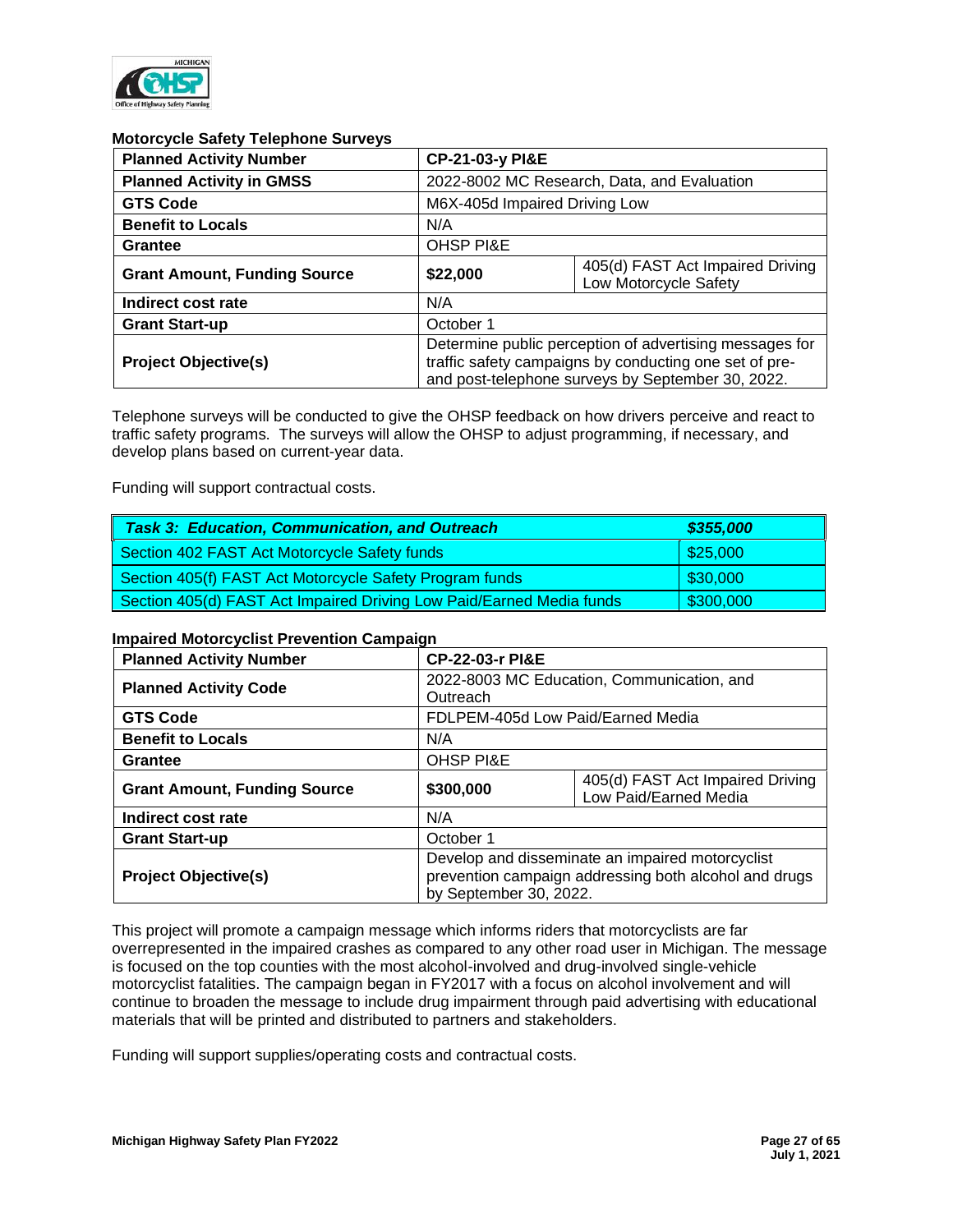

#### **RiderCoach Recruitment**

| <b>Planned Activity Number</b>      |                      | <b>CP-22-03-s PI&amp;E</b>                                                                                                                                        |  |
|-------------------------------------|----------------------|-------------------------------------------------------------------------------------------------------------------------------------------------------------------|--|
| <b>Planned Activity Code</b>        | Outreach             | 2022-8003 MC Education, Communication, and                                                                                                                        |  |
| <b>GTS Code</b>                     |                      | M11X-405f Motorcycle Safety Program                                                                                                                               |  |
| <b>Benefit to Locals</b>            | N/A                  |                                                                                                                                                                   |  |
| Grantee                             | <b>OHSP PI&amp;E</b> |                                                                                                                                                                   |  |
| <b>Grant Amount, Funding Source</b> | \$30,000             | 405(f) FAST Act Motorcycle<br>Safety Programs                                                                                                                     |  |
| Indirect cost rate                  | N/A                  |                                                                                                                                                                   |  |
| <b>Grant Start-up</b>               | October 1            |                                                                                                                                                                   |  |
| <b>Project Objective(s)</b>         |                      | Conduct a public education campaign to help prevent the<br>number of certified RiderCoaches in Michigan from<br>dropping below 250 coaches by September 30, 2022. |  |

Skilled RiderCoaches are needed to train motorcyclists through rider education courses. The OHSP will work with partnering agencies and organizations to execute a communications plan for promoting RiderCoach recruitment.

Funding will support contractual costs.

| <b>Planned Activity Number</b>      | CP-22-03-q PI&E                                                            |                                |  |  |
|-------------------------------------|----------------------------------------------------------------------------|--------------------------------|--|--|
| <b>Planned Activity Code</b>        | 2022-8003 MC Education, Communication, and<br>Outreach                     |                                |  |  |
| <b>GTS Code</b>                     | MC-2022-Motorcycle Safety                                                  |                                |  |  |
| <b>Benefit to Locals</b>            | <b>Yes</b>                                                                 |                                |  |  |
| Grantee                             | <b>OHSP PI&amp;E</b>                                                       |                                |  |  |
| <b>Grant Amount, Funding Source</b> | \$25,000                                                                   | 402 FAST Act Motorcycle Safety |  |  |
| Indirect cost rate                  | N/A                                                                        |                                |  |  |
| <b>Grant Start-up</b>               | October 1                                                                  |                                |  |  |
| <b>Project Objective(s)</b>         | Reduce the number of unendorsed riders to 25,000 by<br>September 30, 2022. |                                |  |  |

**Shadow Rider Project**

The OHSP will continue to coordinate an initiative to contact unendorsed operators of a registered motorcycle through a postcard mailing and paid advertising on social media to promote training course availability. Each year, adjustments to the creative are made through social media wording, images, and concepts.

Funding will support supplies/operating costs and contractual costs.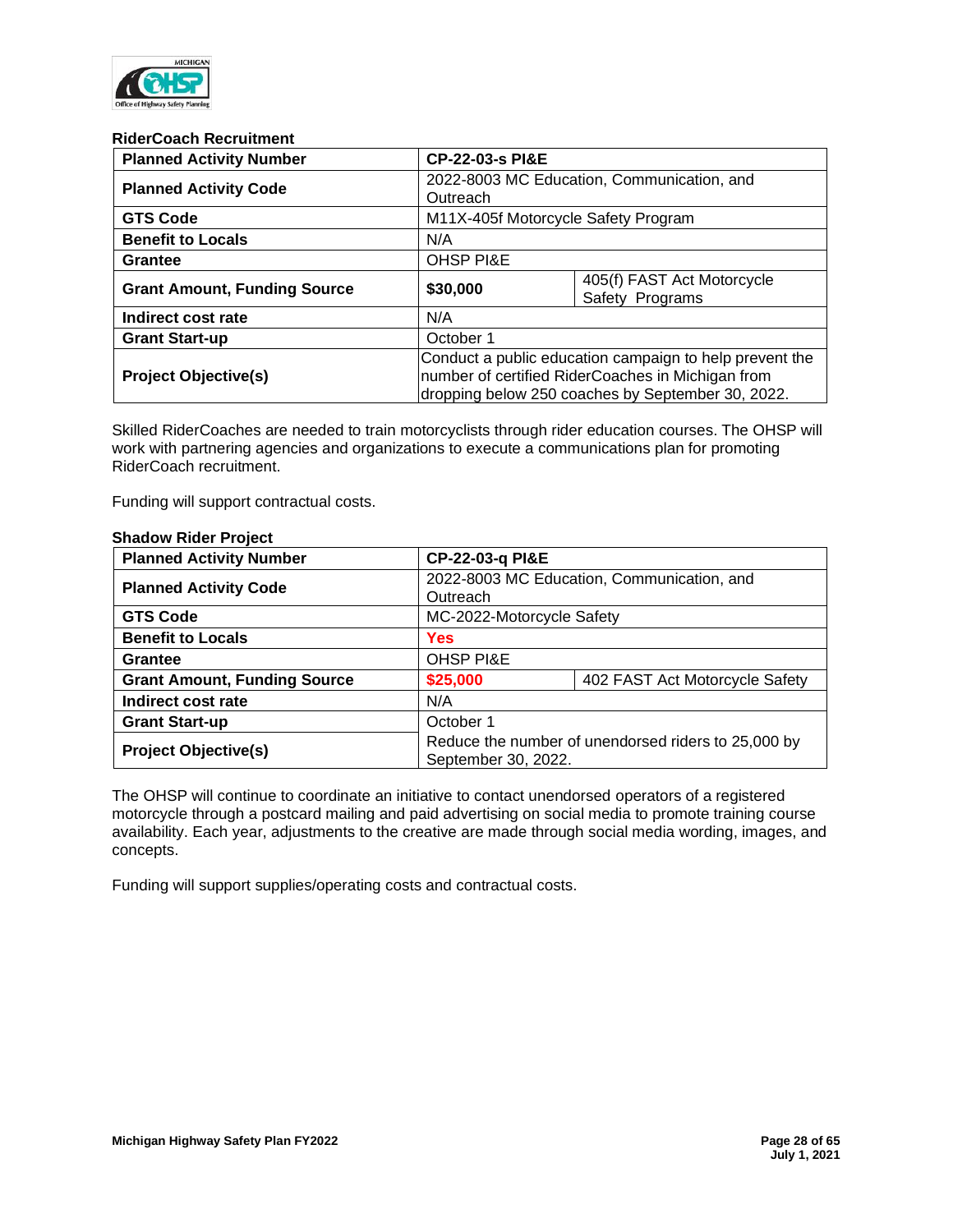

| <b>Task 4: Program Management</b>             | 8138,000  |
|-----------------------------------------------|-----------|
| Section 402 FAST Act Program Management funds | \$138,000 |

## **Program Management**

| <b>Planned Activity Number</b>      |           | CP-22-02-h PM                            |  |  |
|-------------------------------------|-----------|------------------------------------------|--|--|
| <b>Planned Activity Code</b>        |           | 2022-10001 PA Program Management (CP 02) |  |  |
| <b>GTS Code</b>                     |           | PA-2022-Planning and Administration      |  |  |
| <b>Benefit to Locals</b>            | No        |                                          |  |  |
| <b>Grantee</b>                      |           | <b>OHSP-Program Management Section</b>   |  |  |
| <b>Grant Amount, Funding Source</b> | \$138,000 | 402 FAST Act Program<br>Management       |  |  |
| Indirect cost rate                  | 9.1%      |                                          |  |  |
| <b>Grant Start-up</b>               | October 1 |                                          |  |  |

Funding will support the shared costs of the Program Management Team required to implement and manage the OHSP programs.

| <b>TASK</b><br><b>NUMBER</b> | <b>TASK TITLE</b>                                | Section 402<br><b>FAST Act</b><br>Program<br>Management | Section 402<br><b>FAST Act</b><br><b>Motorcycle</b><br><b>Safety</b> | <b>Section</b><br>Act<br>Im paired<br><b>Driving</b><br>Low<br><b>Safety</b> | <b>Section</b><br>405(d) FAST 405(d) FAST<br>Act<br><b>Impaired</b><br><b>Driving</b><br>Low<br>Motorcycle   Paid/Earned<br><b>Media</b> | Section 405(f)<br><b>FAST Act</b><br><b>Safety</b><br><b>Motorcyclist</b><br><b>Training</b> | <b>Section</b><br>405(f) FAST<br>Act<br><b>Motorcycle</b><br><b>Safety</b><br><b>Programs</b> | <b>SHARE TO</b><br><b>LOCALS</b> | <b>TOTAL</b> |
|------------------------------|--------------------------------------------------|---------------------------------------------------------|----------------------------------------------------------------------|------------------------------------------------------------------------------|------------------------------------------------------------------------------------------------------------------------------------------|----------------------------------------------------------------------------------------------|-----------------------------------------------------------------------------------------------|----------------------------------|--------------|
|                              | <b>GTS CODES</b>                                 | <b>PA-2022</b>                                          | MC-2022                                                              | FDL*MC                                                                       | <b>FDLPEM</b>                                                                                                                            | <b>M11MT</b>                                                                                 | <b>M11X</b>                                                                                   |                                  |              |
| $MC-1$                       | Support,<br>Training, and<br>Enforcement         |                                                         |                                                                      |                                                                              |                                                                                                                                          | \$105.000                                                                                    |                                                                                               |                                  | \$105,000    |
| $MC-2$                       | Research,<br>Data, and<br>Evaluation             |                                                         |                                                                      | \$22,000                                                                     |                                                                                                                                          |                                                                                              | \$117,000                                                                                     |                                  | \$139,000    |
| $MC-3$                       | Education,<br>Communicati<br>on, and<br>Outreach |                                                         | \$25,000                                                             |                                                                              | \$300,000                                                                                                                                |                                                                                              | \$30,000                                                                                      | \$25,000                         | \$355,000    |
| $MC-4$                       | Program<br>Management                            | \$138,000                                               |                                                                      |                                                                              |                                                                                                                                          |                                                                                              |                                                                                               |                                  | \$138,000    |
| <b>TOTALS</b>                |                                                  | \$138,000                                               | \$25,000                                                             | \$22,000                                                                     | \$300,000                                                                                                                                | \$105,000                                                                                    | \$147,000                                                                                     | \$25,000                         | \$737,000    |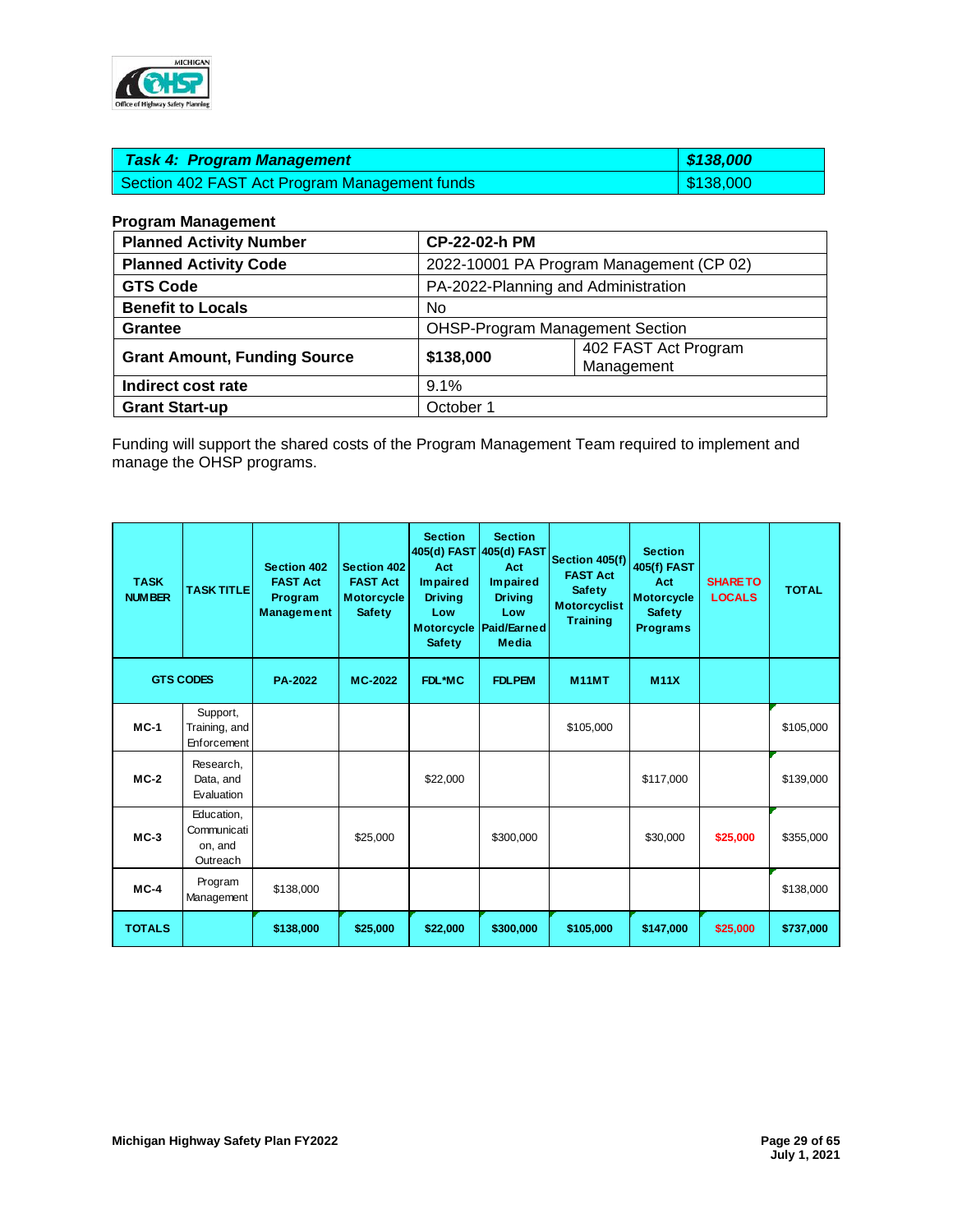

# **(OP) Occupant Protection**

# **<sup>8</sup>FY2022 Michigan Performance Measures**

State data will be used as indicated in the GHSA email dated January 13, 2021, except for C-1 (Number of traffic fatalities) and C-3 (Fatalities/VMT) which will use [Fatality Analysis Reporting System \(FARS\)](https://cdan.nhtsa.gov/SASStoredProcess/guest) data as required.

The FY2022 HSP projects are based on the 2015-2019 trend data due to the 2020 data being unavailable during the planning period. However, the performance measures are based on the 2016-2020 data as approved by Region 5.

# **C-1 Number of fatalities in traffic crashes**

*Target:* Reduce fatalities from 1,083 in 2020 to 1,065.2 by September 30, 2022.

## **C-2 Number of suspected serious injuries in traffic crashes**

*Target:* Prevent suspected serious traffic injuries from increasing from 5,433 in 2020 to 5,733.2 by September 30, 2022.

## **C-3 Fatalities/VMT**

*Target:* Prevent fatalities/100 MVMT from increasing by .96 in 2019 to 1.098 by September 30, 2022. The 2020 Fatalities/VMT is not yet available.

## **C-4 Unrestrained passenger vehicle occupant fatalities, all seat positions**

*Target:* Reduce unrestrained passenger vehicle occupant fatalities, all seat positions, from 199 (2016- 2020 average) to 196 (2018-2022 average) by September 30, 2022.

## **B-1 Statewide seat belt use rate**

*Target:* Increase the statewide seat belt use rate from 94.4% in 2020 to 98% by September 30, 2022.

| <b>Task 1: Support, Training, and Enforcement</b>                                   | \$365,000 |
|-------------------------------------------------------------------------------------|-----------|
| Section 402 FAST Act Child Restraints funds                                         | \$253,000 |
| Section 405(b) FAST Act Occupant Protection High CSS Purchase/Distribution<br>funds | \$47,000  |
| Section 405(b) FAST Act Occupant Protection High Training funds                     | \$65,000  |

**<sup>8</sup> This chart and its wording is based on the GHSA and the NHTSA recommendations starting in FY2022.**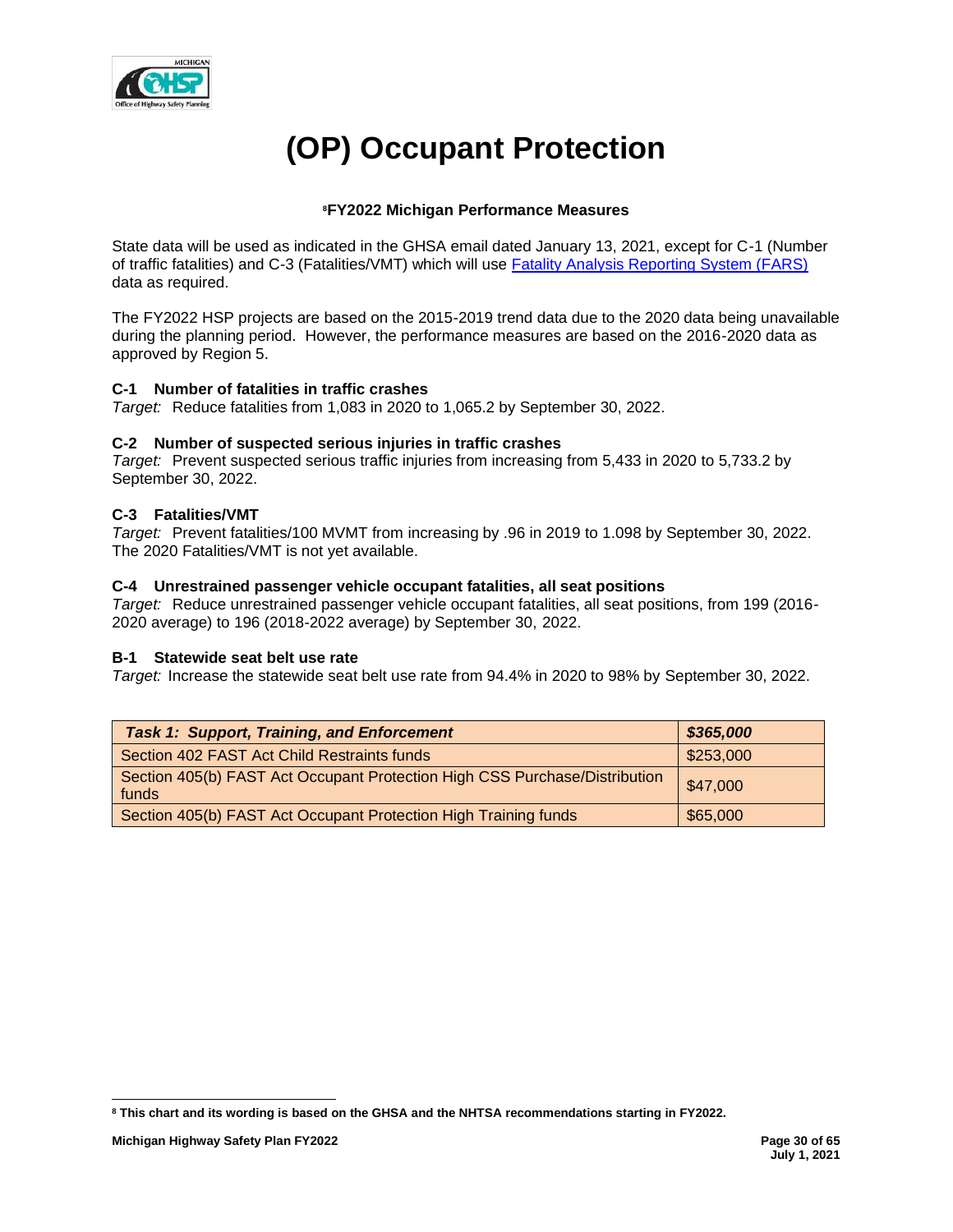

## **Community Car Seat Distribution**

| <b>Planned Activity Number</b>      | <b>CP-22-01-a Special Projects</b>                                                                                                                             |                                                                                 |  |  |
|-------------------------------------|----------------------------------------------------------------------------------------------------------------------------------------------------------------|---------------------------------------------------------------------------------|--|--|
| <b>Planned Activity Code</b>        |                                                                                                                                                                | 2022-1001 OP Support, Training, and Enforcement                                 |  |  |
| <b>GTS Gode</b>                     | OP-2022-Occupant Protection                                                                                                                                    |                                                                                 |  |  |
| <b>GTS Code</b>                     | <b>CR-2022 Child Restraints</b>                                                                                                                                |                                                                                 |  |  |
| <b>GTS Code</b>                     | M1CSS-405b High CSS Purchase/Distribution                                                                                                                      |                                                                                 |  |  |
| <b>Benefit To Locals</b>            | Yes (\$253,000)                                                                                                                                                |                                                                                 |  |  |
| Grantee                             | <b>OHSP Special Projects</b>                                                                                                                                   |                                                                                 |  |  |
| <b>Grant Amount, Funding Source</b> | \$253,000<br>402 FAST Act Child Restraints                                                                                                                     |                                                                                 |  |  |
| <b>Grant Amount, Funding Source</b> | \$47,000                                                                                                                                                       | 405(b) FAST Act Occupant<br><b>Protection High CSS</b><br>Purchase/Distribution |  |  |
| <b>Indirect Cost Rate</b>           | N/A                                                                                                                                                            |                                                                                 |  |  |
| <b>Grant Start-up</b>               | October 1                                                                                                                                                      |                                                                                 |  |  |
| <b>Project Objective(s)</b>         | Prevent the unrestrained fatalities and suspected serious<br>injuries for children ages 10 and younger from increasing<br>from 39 to 31 by September 30, 2022. |                                                                                 |  |  |

Car seat distribution will be focused on the 15 top counties with unrestrained fatal and suspected serious injury crashes for children 10 and under. Additional counties may be added or considered based on need, resources, or specific programming (i.e., diverse populations, rural, etc.). By offering free car seats to eligible low-income families or caregivers the OHSP is reaching high risk populations and providing this service to families and caregivers statewide.

Funding will support supplies/operating costs.

# **Child Passenger Safety Training and Recertification**

| <b>Planned Activity Number</b>      | <b>CP-22-01-c Special Projects</b>                                      |                                                                                                                                                                                                                                                                                                                                                  |  |
|-------------------------------------|-------------------------------------------------------------------------|--------------------------------------------------------------------------------------------------------------------------------------------------------------------------------------------------------------------------------------------------------------------------------------------------------------------------------------------------|--|
| <b>Planned Activity Code</b>        |                                                                         | 2022-1001 OP Support, Training, and Enforcement                                                                                                                                                                                                                                                                                                  |  |
| <b>GTS Code</b>                     | M1TR-405b High Training                                                 |                                                                                                                                                                                                                                                                                                                                                  |  |
| <b>Benefit To Locals</b>            | N/A                                                                     |                                                                                                                                                                                                                                                                                                                                                  |  |
| <b>Grantee</b>                      | <b>OHSP Special Projects</b>                                            |                                                                                                                                                                                                                                                                                                                                                  |  |
| <b>Grant Amount, Funding Source</b> | 405(b) FAST Act Occupant<br>\$65,000<br><b>Protection High Training</b> |                                                                                                                                                                                                                                                                                                                                                  |  |
| <b>Indirect Cost Rate</b>           | N/A                                                                     |                                                                                                                                                                                                                                                                                                                                                  |  |
| <b>Grant Start-up</b>               | October 1                                                               |                                                                                                                                                                                                                                                                                                                                                  |  |
| <b>Project Objective(s)</b>         | September 30, 2022.<br>September 30, 2022.<br>September 30, 2022.       | Train 25 new technicians in two certification courses by<br>Recertify 100 current technicians in two continuing<br>education workshops by September 30, 2022.<br>Recertify ten technicians in renewal courses by<br>Maintain a state recertification rate that is higher than or<br>equal to the national recertification rate of technicians by |  |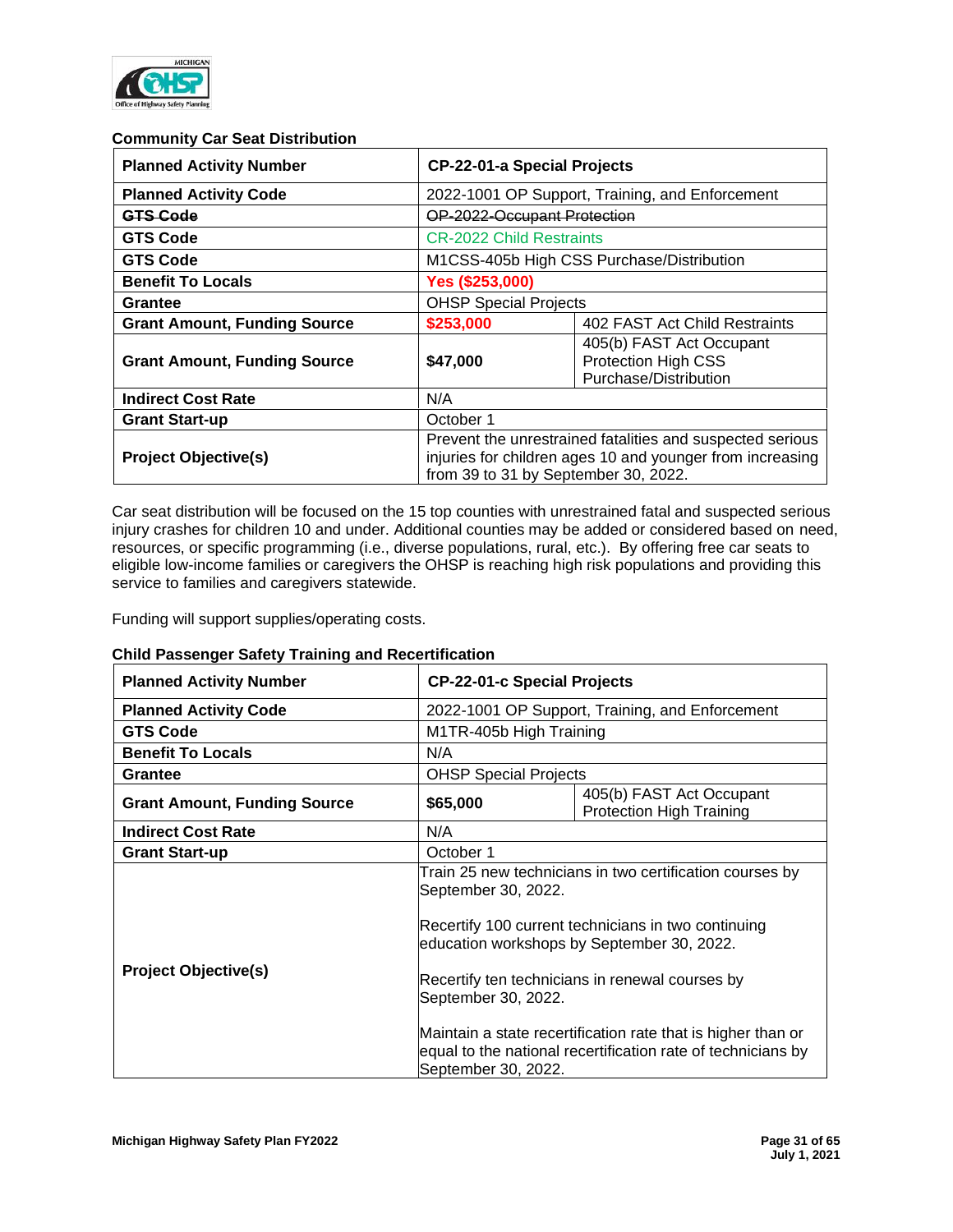

The Child Passenger Safety (CPS) trainings will focus on targeting those who work with diverse populations and front-line service providers who work with families in need. The OHSP will continue to

support CPS technician certification, continuing education units (CEU), and renewal trainings with a focus on the 11 counties with the largest unrestrained fatal and suspected serious injury (KA) crashes of children ages ten and younger. The counties include Wayne, Bay, Genesee, Kalamazoo, Oakland, Washtenaw, Ingham, Kent, Muskegon, Ottawa, and St. Clair. Travel scholarships may also be provided for CPS technician candidates working in low-technician (three or less) counties.

Funding will support contractual and supplies/operating costs.

| <b>Task 2: Research, Data, and Evaluation</b>          | \$430,000 |
|--------------------------------------------------------|-----------|
| Section 405(b) FAST Act Occupant Protection High funds | \$430,000 |

| <b>Planned Activity Number</b>      | OP-22-03                                                                                                         |                                                    |  |  |
|-------------------------------------|------------------------------------------------------------------------------------------------------------------|----------------------------------------------------|--|--|
| <b>Planned Activity Code</b>        |                                                                                                                  | 2022-1002 OP Research, Data, and Evaluation        |  |  |
| <b>GTS Code</b>                     |                                                                                                                  | M1X 405b OP High                                   |  |  |
| <b>Benefit To Locals</b>            | N/A                                                                                                              |                                                    |  |  |
| Grantee                             |                                                                                                                  | Michigan State University (MSU)                    |  |  |
| <b>Grant Amount, Funding Source</b> | \$119,000                                                                                                        | 405(b) FAST Act Occupant<br><b>Protection High</b> |  |  |
| <b>Indirect Cost Rate</b>           | 26%                                                                                                              |                                                    |  |  |
| <b>Grant Start-up</b>               | October 1                                                                                                        |                                                    |  |  |
| <b>Project Objective(s)</b>         | Determine the seat belt use rate by conducting the<br>annual direct observation survey by September 30,<br>2022. |                                                    |  |  |
|                                     | Determine the hand-held device use rate by conducting<br>a direct observation survey by September 30, 2022.      |                                                    |  |  |

## **Seat Belt and Hand-Held Device Use Direct Observation Survey**

Michigan has tracked seat belt use since 1983. The survey results assist the OHSP with developing seat belt enforcement plans and identifying the focus of media campaigns to support mobilizations. The observation survey for the annual requirement will be conducted after Memorial Day in the counties and locations approved by the NHTSA methodology.

Funding will support personnel, supplies/operating, contractual, and indirect costs.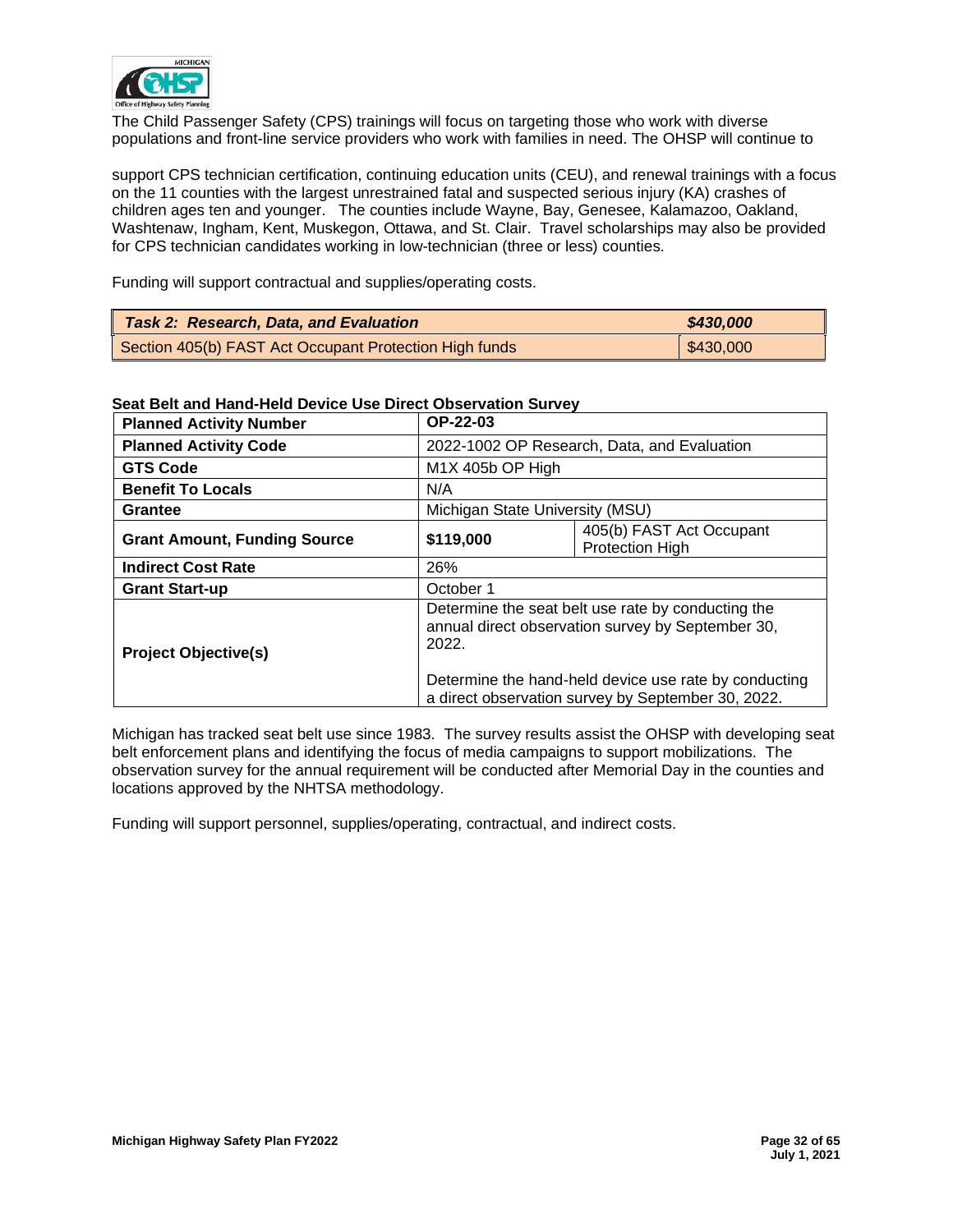

| CHING NGSU AIHI USGNIISUSG DIIGUL UDSGI VALIUH JUI VGV |                                                                                                                                                                                                                                                                |  |  |
|--------------------------------------------------------|----------------------------------------------------------------------------------------------------------------------------------------------------------------------------------------------------------------------------------------------------------------|--|--|
| <b>Planned Activity Number</b>                         | <b>OP-22-02</b>                                                                                                                                                                                                                                                |  |  |
| <b>Planned Activity Code</b>                           | 2022-1002 OP Research, Data, and Evaluation                                                                                                                                                                                                                    |  |  |
| <b>GTS Code</b>                                        | $M1X$ 405b OP High                                                                                                                                                                                                                                             |  |  |
| <b>Benefit To Locals</b>                               | N/A                                                                                                                                                                                                                                                            |  |  |
| Grantee                                                | Michigan State University (MSU)                                                                                                                                                                                                                                |  |  |
| <b>Grant Amount, Funding Source</b>                    | 405(b) FAST Act Occupant<br>\$115,000<br>Protection High                                                                                                                                                                                                       |  |  |
| <b>Indirect Cost Rate</b>                              | 26%                                                                                                                                                                                                                                                            |  |  |
| <b>Grant Start-up</b>                                  | October 1                                                                                                                                                                                                                                                      |  |  |
| <b>Project Objective(s)</b>                            | Determine the child restraint device use and misuse<br>rates among children ages zero to three by September<br>30, 2022.<br>Determine the child restraint device use and misuse<br>rates among children ages four to seven years old by<br>September 30, 2022. |  |  |
|                                                        | Determine the total child restraint device use and misuse<br>rates among children ages zero to seven by September<br>30, 2022.                                                                                                                                 |  |  |

## **Child Restraint Use/Misuse Direct Observation Survey**

The Michigan Child Passenger Safety Assessment team recommends that child restraint use should be measured biennially. This survey combines observation of the use rate with inspections of proper child seat installation to determine usage rates and types of car seat misuse. Updated data will assist the OHSP to determine what age groups, strategies, and new, if any, misuse scenarios that need to be addressed for the new sets of parents and caregivers

Funding will support personnel, supplies/operating, contractual, and indirect costs.

#### **Occupant Protection Program Assessment Recommendation Implementation**

| <b>Planned Activity Number</b>      | OP-22-04                                                                                |                                                    |  |
|-------------------------------------|-----------------------------------------------------------------------------------------|----------------------------------------------------|--|
| <b>Planned Activity Code</b>        | 2022-1002 OP Research, Data, and Evaluation                                             |                                                    |  |
| <b>GTS Code</b>                     | M1X 405b OP High                                                                        |                                                    |  |
| <b>Benefit To Locals</b>            | N/A                                                                                     |                                                    |  |
| <b>Grantee</b>                      | TBD                                                                                     |                                                    |  |
| <b>Grant Amount, Funding Source</b> | \$196,000                                                                               | 405(b) FAST Act Occupant<br><b>Protection High</b> |  |
| <b>Indirect Cost Rate</b>           | N/A                                                                                     |                                                    |  |
| <b>Grant Start-up</b>               | October 1                                                                               |                                                    |  |
| <b>Project Objective(s)</b>         | Identify and implement occupant protection program<br>strategies by September 30, 2022. |                                                    |  |

The OHSP will work with the Occupant Protection Action Team and other traffic safety partners to identify and implement strategies to reduce unrestrained fatalities, injuries, and crashes.

Funding will support personnel, contractual, supplies/operating, equipment, and indirect costs.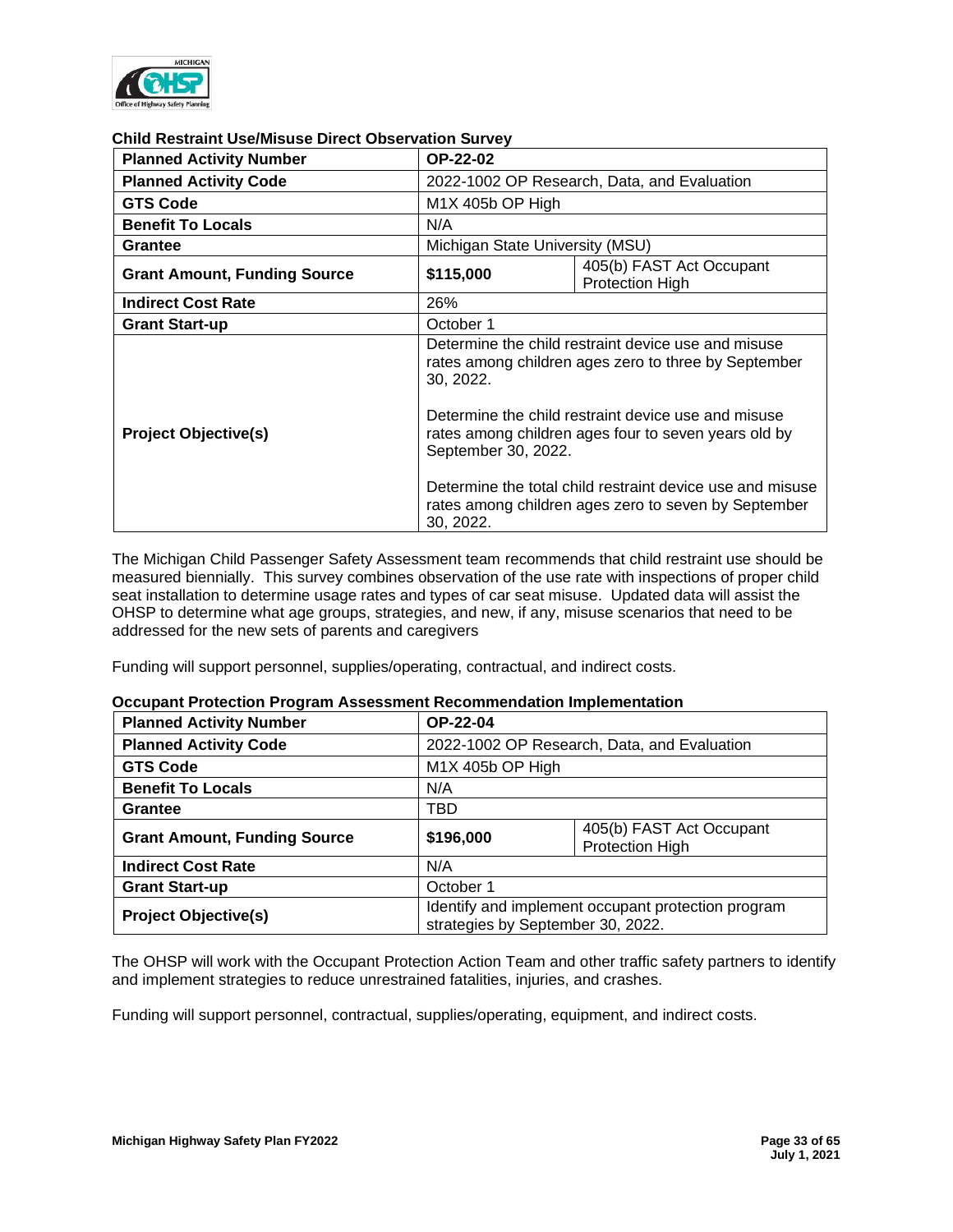

| <b>Task 3: Education, Communication, and Outreach</b>                   | \$600,000 |
|-------------------------------------------------------------------------|-----------|
| Section 405(b) FAST Act Occupant Protection High Public Education funds | \$600,000 |

## **Buckle Up in Your Truck Public Education**

| <b>Planned Activity Number</b>      | <b>CP-22-03-a PI&amp;E</b>                                                                                                                                                                                                             |  |  |  |
|-------------------------------------|----------------------------------------------------------------------------------------------------------------------------------------------------------------------------------------------------------------------------------------|--|--|--|
| <b>Planned Activity Code</b>        | 2022-1003 OP Education, Communication, and<br>Outreach                                                                                                                                                                                 |  |  |  |
| <b>GTS Code</b>                     | M1PE-405b High Public Education                                                                                                                                                                                                        |  |  |  |
| <b>Benefit To Locals</b>            | N/A                                                                                                                                                                                                                                    |  |  |  |
| Grantee                             | <b>OHSP PI&amp;E</b>                                                                                                                                                                                                                   |  |  |  |
| <b>Grant Amount, Funding Source</b> | 405(b) FAST Act Occupant<br>\$300,000<br>Protection High Public Education                                                                                                                                                              |  |  |  |
| <b>Indirect Cost Rate</b>           | N/A                                                                                                                                                                                                                                    |  |  |  |
| <b>Grant Start-up</b>               | October 1                                                                                                                                                                                                                              |  |  |  |
| <b>Project Objective(s)</b>         | Increase the seat belt use rate for male pickup truck<br>drivers from 89.3% to 90% by September 30, 2022.<br>Increase the seat belt use rate for male pickup truck<br>drivers ages 16-29 from 84.2% to 84.9% by September<br>30, 2022. |  |  |  |

The OHSP will continue utilizing the previously developed social media campaign to target young male pickup truck drivers ages 16-29. The public information campaign will communicate the importance of buckling up when driving a truck.

Funding will support contractual costs.

#### **Booster Seat Public Education**

| <b>Planned Activity Number</b>      |                      | <b>CP-22-03-b PI&amp;E</b>                                                                                                                                                                                                                                                           |  |  |  |
|-------------------------------------|----------------------|--------------------------------------------------------------------------------------------------------------------------------------------------------------------------------------------------------------------------------------------------------------------------------------|--|--|--|
| <b>Planned Activity Code</b>        | Outreach             | 2022-1003 OP Education, Communication, and                                                                                                                                                                                                                                           |  |  |  |
| <b>GTS Code</b>                     |                      | M1PE-405b High Public Education                                                                                                                                                                                                                                                      |  |  |  |
| <b>Benefit To Locals</b>            | N/A                  |                                                                                                                                                                                                                                                                                      |  |  |  |
| <b>Grantee</b>                      | <b>OHSP PI&amp;E</b> |                                                                                                                                                                                                                                                                                      |  |  |  |
| <b>Grant Amount, Funding Source</b> | \$150,000            | 405(b) FAST Act Occupant<br>Protection High Public Education                                                                                                                                                                                                                         |  |  |  |
| <b>Indirect Cost Rate</b>           | N/A                  |                                                                                                                                                                                                                                                                                      |  |  |  |
| <b>Grant Start-up</b>               | October 1            |                                                                                                                                                                                                                                                                                      |  |  |  |
| <b>Project Objective(s)</b>         | September 30, 2022.  | Reduce the number of fatalities and suspected serious<br>injuries to unrestrained children, ages seven and<br>younger, from 28 in 2020 to 17 by September 30, 2022.<br>Increase the statewide booster seat usage rate among<br>four- to seven-year-old children from 54.5% to 57% by |  |  |  |

The OHSP will utilize a previously developed social media campaign using marketing trends that target caregivers of children of booster age and the children themselves to communicate the importance of using a booster seat until the adult seat belt fits, which generally occurs at 4'9".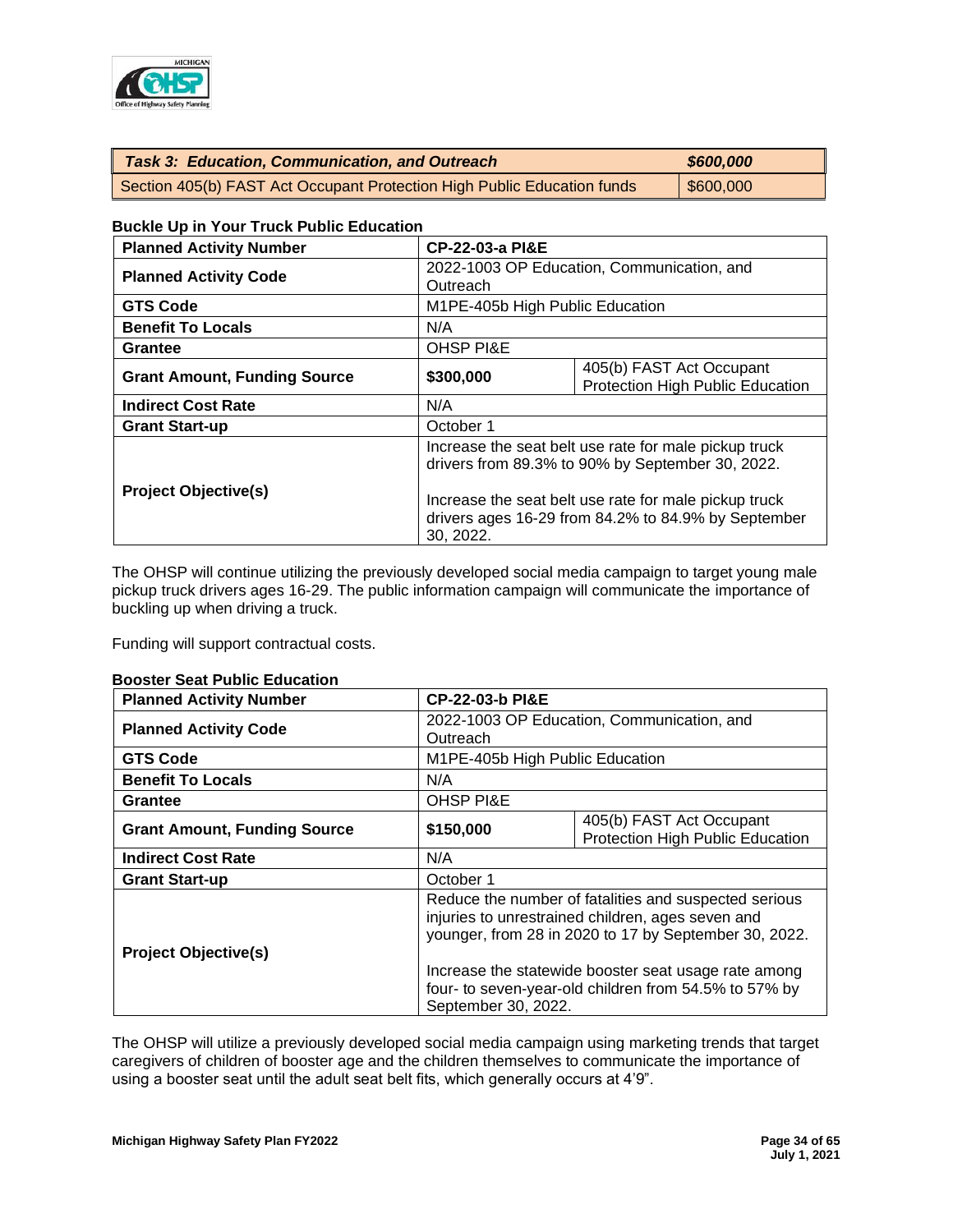

Funding will support contractual costs.

| <b>Rear-Seat Use Public Education</b> |                                                                                                                                                                                             |                                                  |  |  |  |
|---------------------------------------|---------------------------------------------------------------------------------------------------------------------------------------------------------------------------------------------|--------------------------------------------------|--|--|--|
| <b>Planned Activity Number</b>        |                                                                                                                                                                                             | <b>CP-22-03-c PI&amp;E</b>                       |  |  |  |
| <b>Planned Activity Code</b>          |                                                                                                                                                                                             | 2022-1003 Education, Communication, and Outreach |  |  |  |
| <b>GTS Code</b>                       |                                                                                                                                                                                             | M1PE-405b High Public Education                  |  |  |  |
| <b>Benefit To Locals</b>              | N/A                                                                                                                                                                                         |                                                  |  |  |  |
| Grantee                               | <b>OHSP PI&amp;E</b>                                                                                                                                                                        |                                                  |  |  |  |
| <b>Grant Amount, Funding Source</b>   | 405(b) FAST Act Occupant<br>\$150,000<br>Protection High Public Education                                                                                                                   |                                                  |  |  |  |
| <b>Indirect Cost Rate</b>             | N/A                                                                                                                                                                                         |                                                  |  |  |  |
| <b>Grant Start-up</b>                 | October 1                                                                                                                                                                                   |                                                  |  |  |  |
| <b>Project Objective(s)</b>           | Reduce the number of rear-seat unrestrained fatalities<br>and suspected serious injuries from 121 to 112 by<br>September 30, 2022.<br>Reduce the percentage of unrestrained adult rear-seat |                                                  |  |  |  |
|                                       | occupants from 10% to 9% by September 30, 2022.                                                                                                                                             |                                                  |  |  |  |

The OHSP will develop and/or utilize a rear-seat belt use social media campaign to communicate the importance of buckling up when riding in the rear seat of a vehicle, with a focus toward vehicle occupants ages 16 and over.

Funding will support contractual costs.

| <b>Task 4: Program Management</b>             | \$157,000               |
|-----------------------------------------------|-------------------------|
| Section 402 FAST Act Program Management funds | $\frac{1}{2}$ \$157,000 |

## **Program Management**

| <b>Planned Activity Number</b>      | CP-22-02-a PM                                   |                                          |  |  |
|-------------------------------------|-------------------------------------------------|------------------------------------------|--|--|
| <b>Planned Activity Code</b>        |                                                 | 2022-10001 PA Program Management (CP 02) |  |  |
| <b>GTS Code</b>                     |                                                 | PA-2022-Planning and Administration      |  |  |
| <b>Benefit To Locals</b>            | No.                                             |                                          |  |  |
| Grantee                             |                                                 | <b>OHSP Program Management</b>           |  |  |
| <b>Grant Amount, Funding Source</b> | 402 FAST Act Program<br>\$157,000<br>Management |                                          |  |  |
| <b>Indirect Cost Rate</b>           | 9.1%                                            |                                          |  |  |
| <b>Grant Start-up</b>               | October 1                                       |                                          |  |  |

Funding will support the shared costs of the Program Management team required to implement and manage the OHSP programs.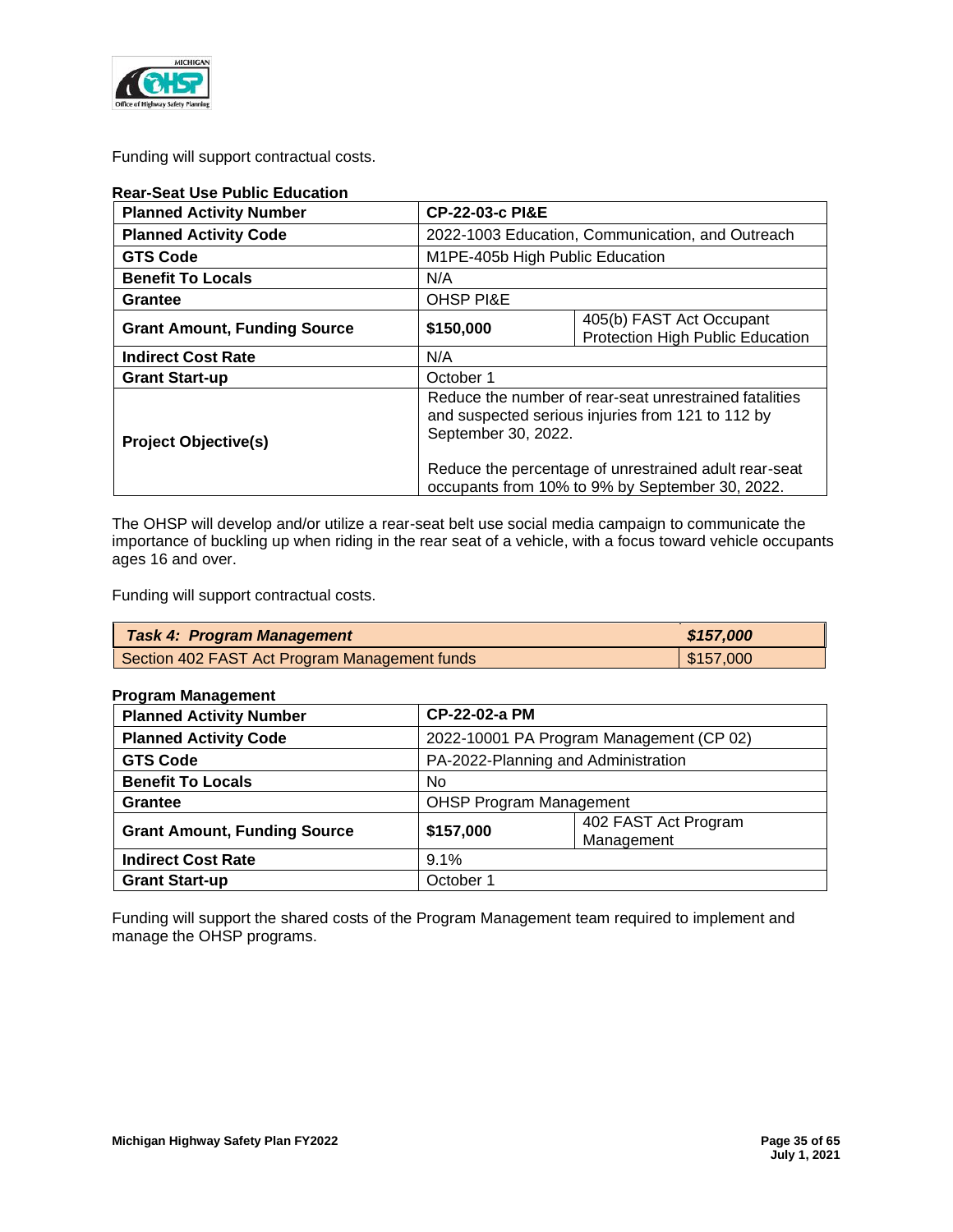

| <b>TASK</b><br><b>NUMBER</b> | <b>TASK TITLE</b>                | <b>Section 402</b><br><b>FAST Act</b><br><b>Program</b><br><b>Management</b> | <b>Section 402</b><br><b>FAST Act</b><br><b>Child</b><br><b>Restraints</b> | Section 405(b) FAST<br><b>Act Occupant</b><br><b>Protection High CSS</b><br><b>Purchase/Distribution</b> | <b>Section</b><br>405(b) FAST<br><b>Act Occupant</b><br><b>Protection</b><br><b>High</b> | <b>Section</b><br>405(b) FAST<br><b>Act Occupant</b><br><b>Protection</b><br><b>High Public</b><br><b>Education</b> | Section 405(b)<br><b>FAST Act</b><br><b>Occupant</b><br><b>Protection High</b><br><b>Training</b> | <b>SHARE TO</b><br><b>LOCALS</b> | <b>TOTAL</b> |
|------------------------------|----------------------------------|------------------------------------------------------------------------------|----------------------------------------------------------------------------|----------------------------------------------------------------------------------------------------------|------------------------------------------------------------------------------------------|---------------------------------------------------------------------------------------------------------------------|---------------------------------------------------------------------------------------------------|----------------------------------|--------------|
|                              | Support, Training, and           |                                                                              |                                                                            |                                                                                                          |                                                                                          |                                                                                                                     |                                                                                                   |                                  |              |
| <b>OP-1</b>                  | Enforcement                      |                                                                              | \$253,000                                                                  | \$47,000                                                                                                 |                                                                                          |                                                                                                                     | \$65,000                                                                                          | \$253,000                        | \$365,000    |
|                              | Research, Data, and              |                                                                              |                                                                            |                                                                                                          |                                                                                          |                                                                                                                     |                                                                                                   |                                  |              |
| $OP-2$                       | Evaluation                       |                                                                              |                                                                            |                                                                                                          | \$430,000                                                                                |                                                                                                                     |                                                                                                   |                                  | \$430,000    |
|                              | Education.<br>Communication, and |                                                                              |                                                                            |                                                                                                          |                                                                                          |                                                                                                                     |                                                                                                   |                                  |              |
| $OP-3$                       | Outreach                         |                                                                              |                                                                            |                                                                                                          |                                                                                          | \$600,000                                                                                                           |                                                                                                   |                                  | \$600,000    |
| OP-4                         | Program Management               | \$157,000                                                                    |                                                                            |                                                                                                          |                                                                                          |                                                                                                                     |                                                                                                   |                                  | \$157,000    |
|                              | <b>TOTALS</b>                    | \$157,000                                                                    | \$253,000                                                                  | \$47,000                                                                                                 | \$430,000                                                                                | \$600,000                                                                                                           | \$65,000                                                                                          | \$253,000                        | \$1,552,000  |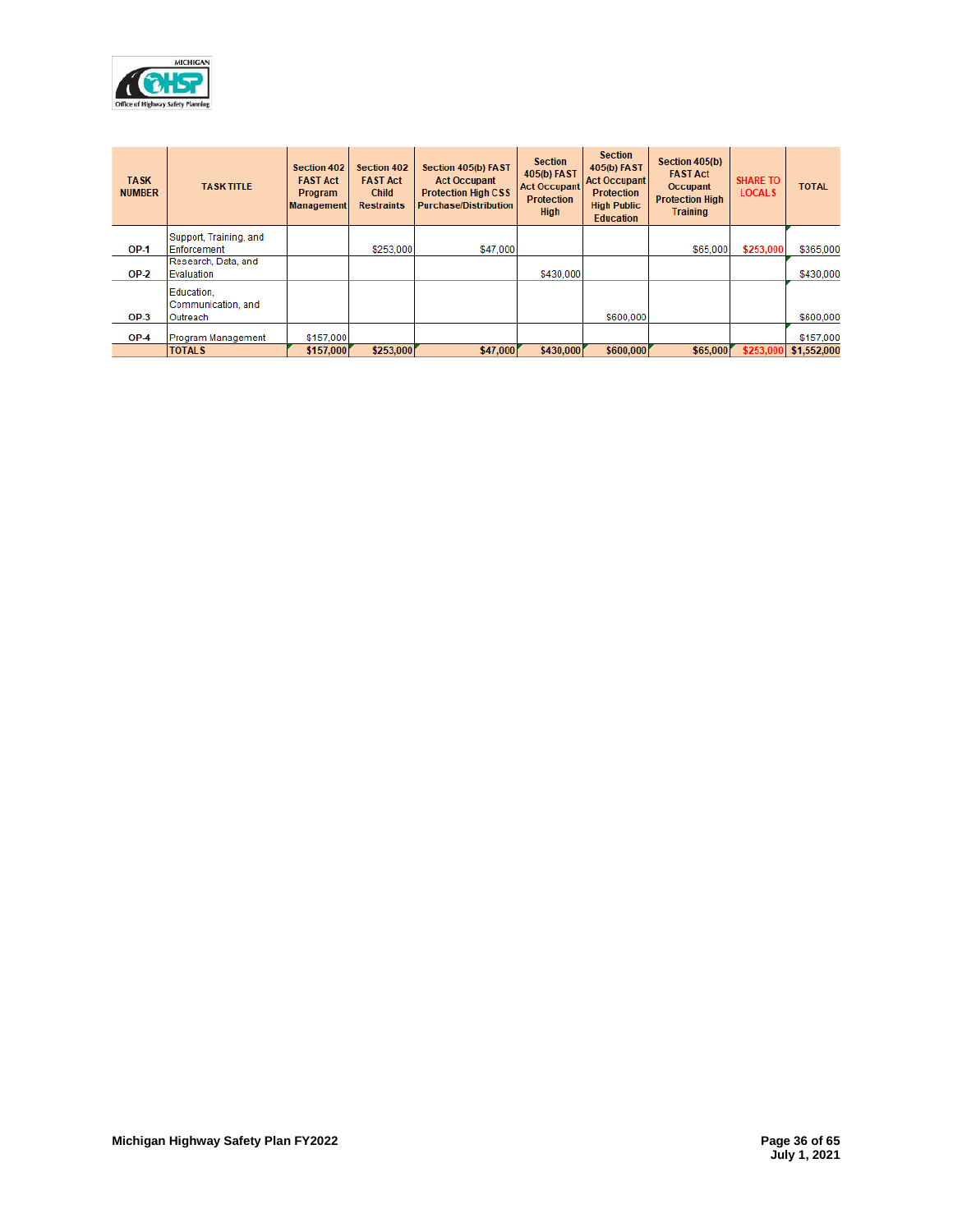

# **(PA) Planning and Administration**

# **<sup>9</sup>FY2022 Michigan Performance Measures**

State data will be used as indicated in the GHSA email dated January 13, 2021, except for C-1 (Number of traffic fatalities) and C-3 (Fatalities/VMT) which will use [Fatality Analysis Reporting System \(FARS\)](https://cdan.nhtsa.gov/SASStoredProcess/guest) data as required.

The FY2022 HSP projects are based on the 2015-2019 trend data due to the 2020 data being unavailable during the planning period. However, the performance measures are based on the 2016-2020 data as approved by Region 5.

# **C-1 Number of fatalities in traffic crashes**

*Target:* Reduce fatalities from 1,083 in 2020 to 1,065.2 by September 30, 2022.

# **C-2 Number of suspected serious injuries in traffic crashes**

*Target:* Prevent suspected serious traffic injuries from increasing from 5,433 in 2020 to 5,733.2 by September 30, 2022.

# **C-3 Fatalities/VMT**

*Target:* Prevent fatalities/100 MVMT from increasing by .96 in 2019 to 1.098 by September 30, 2022. The 2020 Fatalities/VMT is not yet available.

# **C-4 Unrestrained passenger vehicle occupant fatalities, all seat positions**

*Target:* Reduce unrestrained passenger vehicle occupant fatalities, all seat positions, from 199 (2016- 2020 average) to 196 (2018-2022 average) by September 30, 2022.

## **C-5 Number of fatalities in crashes involving a driver or motorcycle operator with a blood alcohol concentration of .08 g/dl or higher**

*Target:* Prevent alcohol impaired driving fatalities from increasing from 181 (2016-2020 average) to 198 (2018-2022 average) by September 30, 2022.

# **C-6 Number of speeding-related fatalities**

*Target:* Reduce speeding-related fatalities from 193 (2016-2020 average) to 192 (2018-2022 average) by September 30, 2022.

# **C-7 Number of motorcyclist fatalities**

*Target:* Prevent motorcyclist fatalities from increasing from 137 (2016-2020 average) to 141 (2018-2022 average) by September 30, 2022.

# **C-8 Number of unhelmeted motorcyclist fatalities**

*Target:* Reduce unhelmeted, motorcyclist fatalities from 60 (2016-2020 average) to 59 (2018-2022 average) by September 30, 2022.

# **C-9 Number of drivers ages 20 and younger involved in fatal crashes**

*Target:* Reduce drivers ages 20 and younger involved in fatal crashes from 124 (2016-2020 average) to 119 (2018-2022 average) by September 30, 2022.

# **C-10 Number of pedestrian fatalities**

*Target:* Prevent pedestrian fatalities from increasing from 158 (2016-2020 average) to 161 (2018-2022 average) by September 30, 2022.

**<sup>9</sup> This chart and its wording is based on the GHSA and the NHTSA recommendations starting in FY2022.**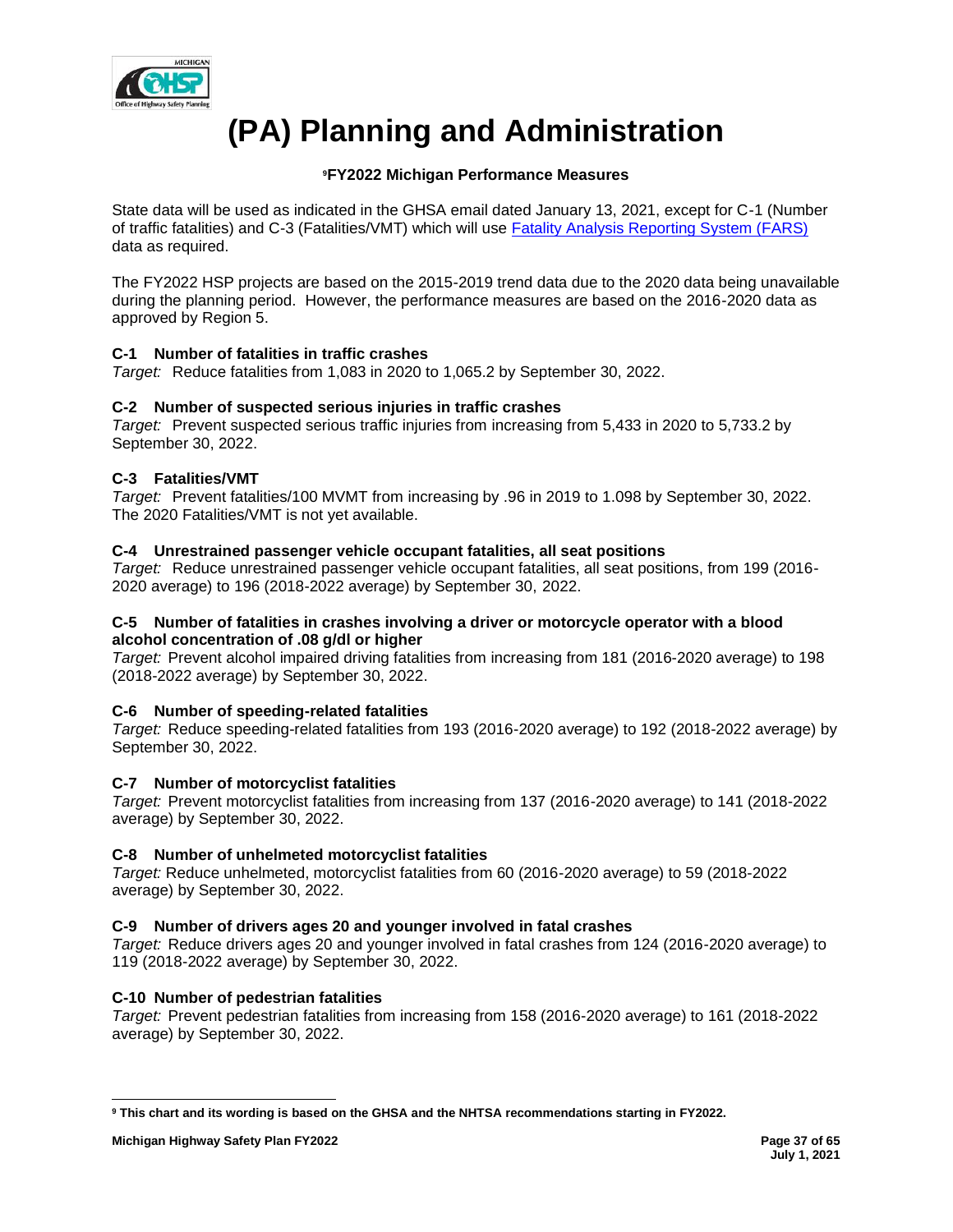

## **C-11 Number of bicyclist fatalities**

*Target:* Reduce bicyclist fatalities from 28 (2016-2020 average) to 27 (2018-2022 average) by September 30, 2022.

## **B-1 Statewide seat belt use rate**

*Target:* Increase the statewide seat belt use rate from 94.4% in 2020 to 98% by September 30, 2022.

## **Other Michigan Performance Measures**

## **O1: Number of crashes involving alcohol- or drug-impaired motorcyclist**

*Target*: Reduce number of crashes involving alcohol-or drug-impaired motorcyclist from 230 (2016-2020 average) to 229 (2018-2022 average) by September 30, 2022.

## **O2: Number of fatalities involving alcohol- or drug-impaired motorcyclist**

*Target:* Prevent the number of fatalities involving alcohol- or drug-impaired motorcyclist from increasing from 45 (2016-2020 average) to 48 (2018-2022 average) by September 30, 2022.

## **O3: Number of fatal crashes involving drug-impaired driver or motorcycle operator.**

*Target:* Prevent the number of fatal crashes involving a drug-impaired driver or motorcycle operator from increasing from 228 (2016-2020 average) to 260 (2018-2022 average) by September 30, 2022.

## **O4: Number of crashes involving a motorcycle and another motor vehicle.**

*Target*: Reduce the number of crashes involving a motorcycle and another motor vehicle from 1,528 (2016-2020 average) to 1,448 (2018-2022 average) by September 30, 2022.

#### **O5: Number of senior drivers ages 65 and older in fatal crashes**

*Target:* Prevent the number of crashes involving senior drivers ages 65 and older from increasing from 226 (2016-2020 average) to 234 (2018-2022 average) by September 30, 2022.

## **O6: Number of distracted drivers involved in fatal crashes**

*Target:* Prevent the number of distracted drivers involved in fatal crashes from increasing from 58 (2016- 2020 average) to 69 (2018-2022 average) by September 30, 2022.

| <b>Task 1: Support, Training, and Enforcement</b> | -50 |
|---------------------------------------------------|-----|
|                                                   |     |

No projects.

| Task 2: Research, Data, and Evaluation        | -\$0       |
|-----------------------------------------------|------------|
| Section 402 FAST Act Program Management funds | <b>\$0</b> |

No projects.

| <b>Task 3: Education, Communication, and Outreach</b> | -\$0 |
|-------------------------------------------------------|------|
| Section 402 FAST Act Program Management funds         | -\$0 |

No projects.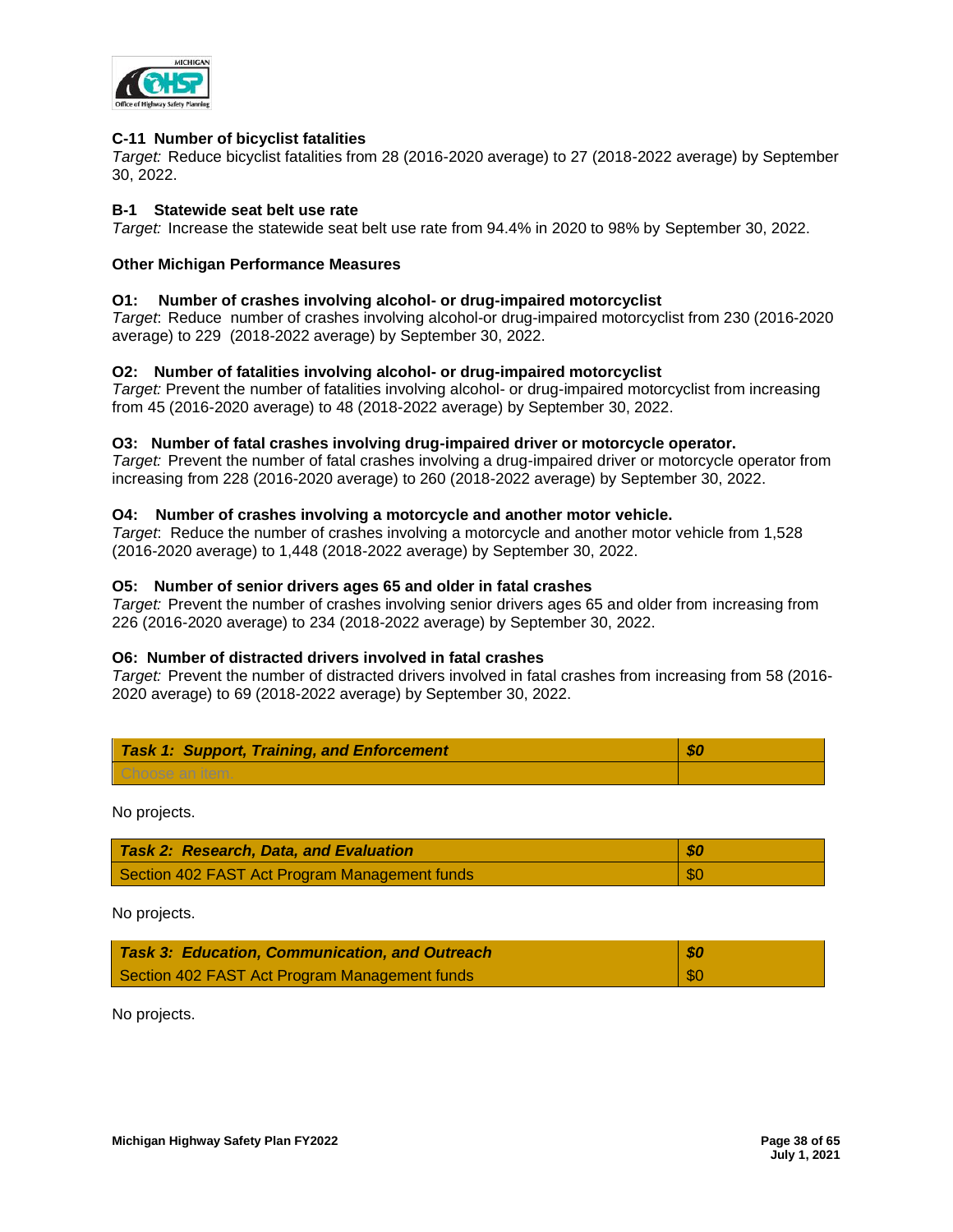

| S627,000          |
|-------------------|
| $\frac{627,000}{$ |
|                   |

#### **Planning and Administration**

| <b>Planned Activity Number</b>      | PA-22-01                                        |                                          |  |  |  |
|-------------------------------------|-------------------------------------------------|------------------------------------------|--|--|--|
| <b>Planned Activity in GMSS</b>     |                                                 | 2022-0001 PA Planning and Administration |  |  |  |
| <b>GTS Code</b>                     |                                                 | PA-2022-Planning and Administration      |  |  |  |
| <b>Benefit to Locals</b>            | No.                                             |                                          |  |  |  |
| <b>Grantee</b>                      | <b>OHSP</b>                                     |                                          |  |  |  |
| <b>Grant Amount, Funding Source</b> | 402 FAST Act Program<br>\$627,000<br>Management |                                          |  |  |  |
| <b>Grant Amount, Funding Source</b> | State general<br>\$627,000                      |                                          |  |  |  |
| Indirect cost rate                  | 9.1%                                            |                                          |  |  |  |
| <b>Grant Start-up</b>               | October 1                                       |                                          |  |  |  |

The following positions are supported with Planning and Administration funds (including percentage of salary supported):

- Division Director (95%)
- Executive Administrative Assistant (for Division Director) (95%)
- Planning and Administration Section Chief (92%)
- Analysis and Evaluation Coordinator (54%)
- Financial Management Section Chief (95%)
- Accounting Technician (98%)
- Federal Financial Coordinator (96%)
- Financial Specialist (8%)
- Administrative Assistant (20%)
- Grants Technician (for Program Management Section) (4%)

| <b>TASK</b><br><b>NUMBER</b> | <b>TASK TITLE</b>                            | <b>Section 402</b><br><b>FAST Act</b><br>Program<br><b>Management</b> | General/State<br>funds | <b>SHARE TO</b><br><b>LOCALS</b> | <b>TOTAL</b> |
|------------------------------|----------------------------------------------|-----------------------------------------------------------------------|------------------------|----------------------------------|--------------|
| <b>GTS CODES</b>             |                                              | <b>PA-2022</b>                                                        | n/a                    |                                  |              |
| <b>PA-2</b>                  | Research,<br>Data, and<br>Evaluation         |                                                                       |                        |                                  | \$0          |
| <b>PA-3</b>                  | Education,<br>Communication,<br>and Outreach |                                                                       |                        |                                  | \$0          |
| <b>PA-4</b>                  | Program<br>Management                        |                                                                       | \$627,000              |                                  | \$627,000    |
| <b>PA-5</b>                  | Planning and<br>Administration               | \$627,000                                                             |                        |                                  | \$627,000    |
| <b>TOTALS</b>                |                                              | \$627,000                                                             | \$627,000              |                                  | \$1,254,000  |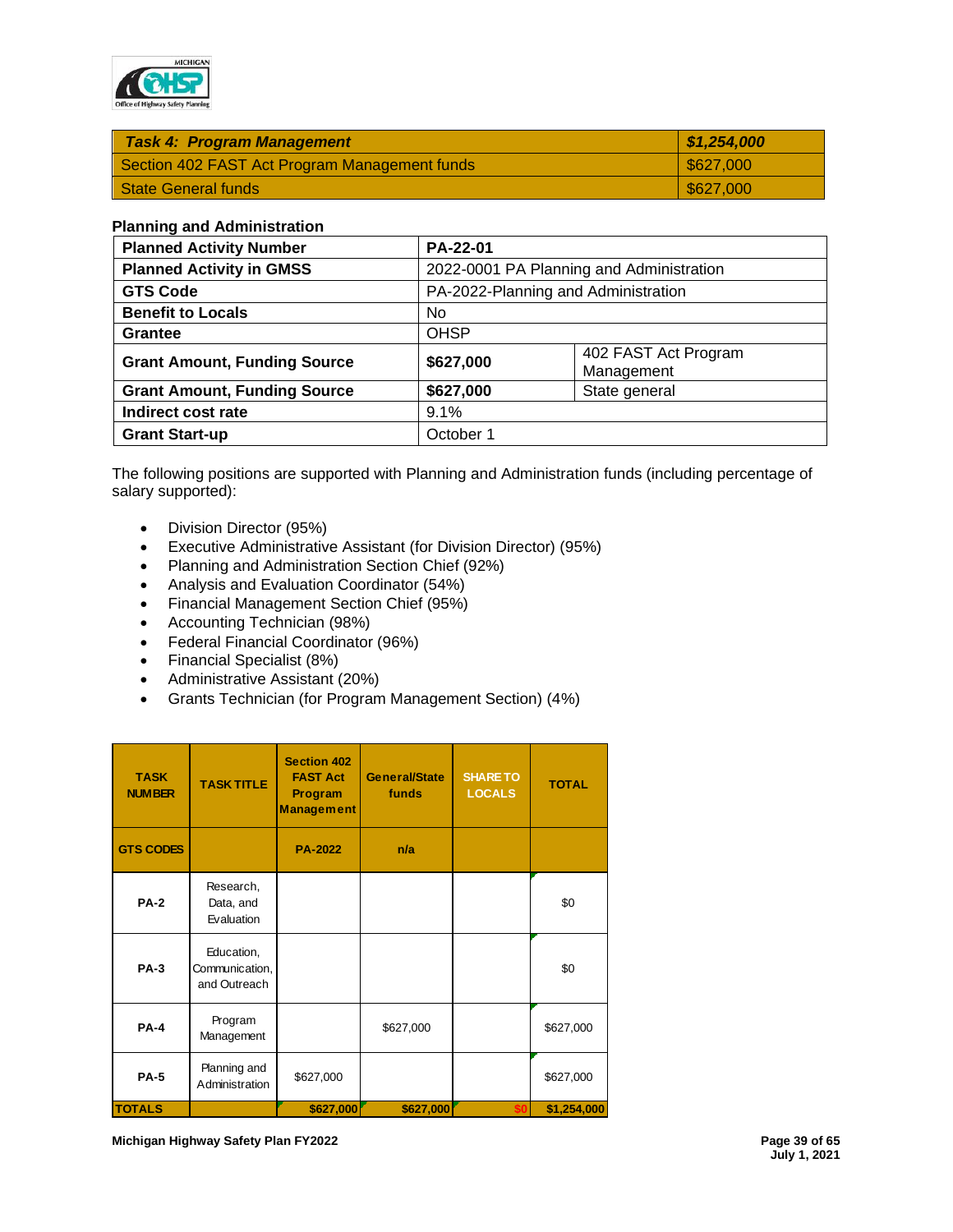

# **(PS) Pedestrian/Bicycle Safety**

# **<sup>10</sup>FY2022 Michigan Performance Measures**

State data will be used as indicated in the GHSA email dated January 13, 2021, except for C-1 (Number of traffic fatalities) and C-3 (Fatalities/VMT) which will use **Fatality Analysis Reporting System (FARS)** data as required.

The FY2022 HSP projects are based on the 2015-2019 trend data due to the 2020 data being unavailable during the planning period. However, the performance measures are based on the 2016-2020 data as approved by Region 5.

## **C-1 Number of fatalities in traffic crashes**

*Target:* Reduce fatalities from 1,083 in 2020 to 1,065.2 by September 30, 2022.

## **C-2 Number of suspected serious injuries in traffic crashes**

*Target:* Prevent suspected serious traffic injuries from increasing from 5,433 in 2020 to 5,733.2 by September 30, 2022.

## **C-3 Fatalities/VMT**

*Target:* Prevent fatalities/100 MVMT from increasing by .96 in 2019 to 1.098 by September 30, 2022. The 2020 Fatalities/VMT is not yet available.

## **C-10 Number of pedestrian fatalities**

*Target:* Prevent pedestrian fatalities from increasing from 158 (2016-2020 average) to 161 (2018-2022 average) by September 30, 2022.

## **C-11 Number of bicyclist fatalities**

*Target:* Reduce bicyclist fatalities from 28 (2016-2020 average) to 27 (2018-2022 average) by September 30, 2022.

## **B-1 Statewide seat belt use rate**

*Target:* Increase the statewide seat belt use rate from 94.4% in 2020 to 98% by September 30, 2022.

| <b>Task 1: Support, Training, and Enforcement</b>           | \$443,000               |
|-------------------------------------------------------------|-------------------------|
| Section 405(h) FAST Act Non-Motorized Law Enforcement funds | $\frac{1}{2}$ \$356,000 |
| Section 405(h) FAST Act Non-Motorized Training funds        | \$87,000                |

**<sup>10</sup> This chart and its wording is based on the GHSA and the NHTSA recommendations starting in FY2022.**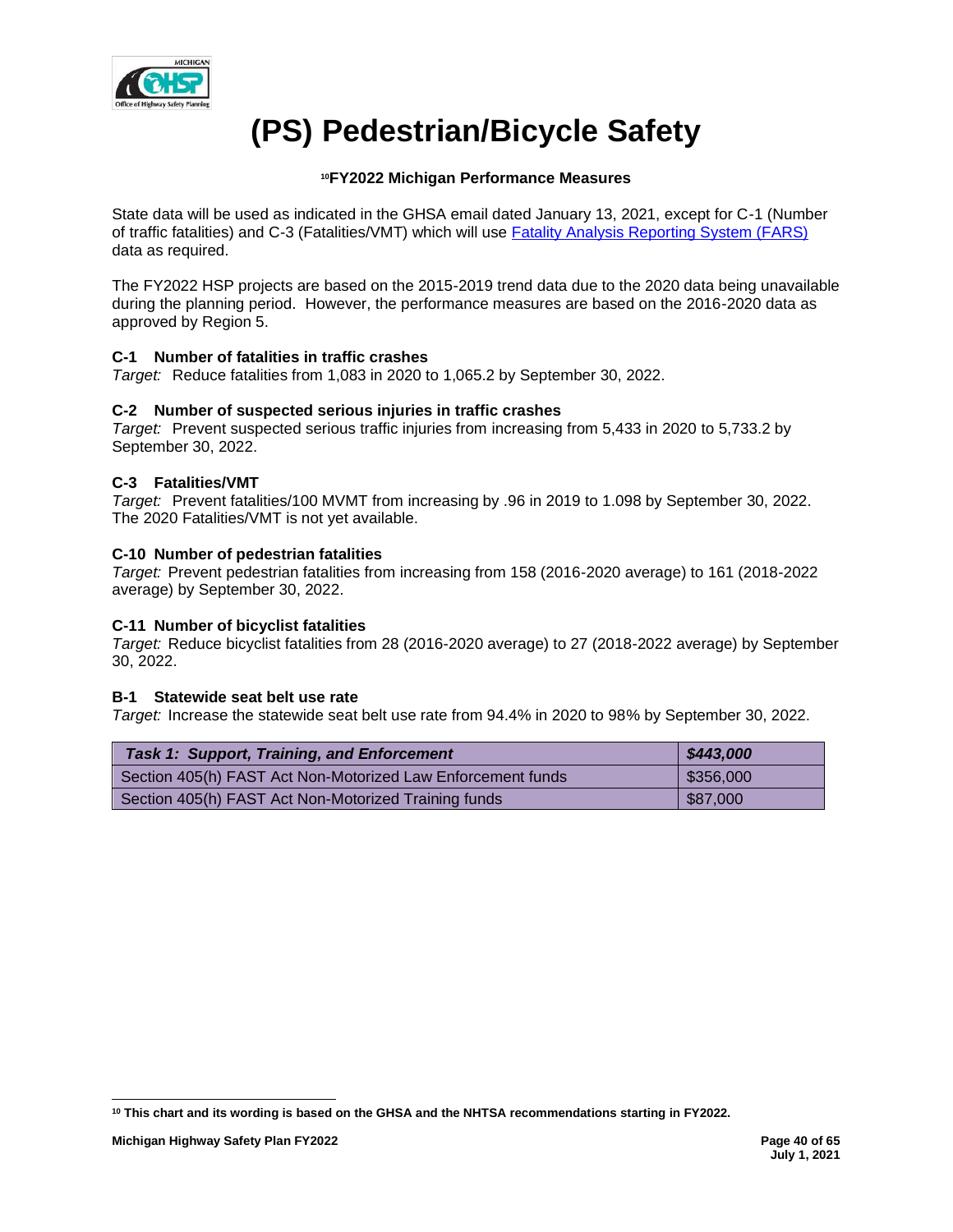

## **Elective Overtime Enforcement**

| <b>Planned Activity Number</b>      | $PS-22-04+$                                                                                                                                                                                               |                                                  |  |
|-------------------------------------|-----------------------------------------------------------------------------------------------------------------------------------------------------------------------------------------------------------|--------------------------------------------------|--|
| <b>Planned Activity Code</b>        | 2022-4001 PS Support, Training, and Enforcement                                                                                                                                                           |                                                  |  |
| <b>GTS Code</b>                     |                                                                                                                                                                                                           | FHLE-405h Law Enforcement                        |  |
| <b>Benefit To Locals</b>            | N/A                                                                                                                                                                                                       |                                                  |  |
| Grantee                             | State, county, and local law enforcement                                                                                                                                                                  |                                                  |  |
| <b>Grant Amount, Funding Source</b> | \$356,000                                                                                                                                                                                                 | 405(h) FAST Act Non-Motorized<br>Law Enforcement |  |
| <b>Indirect Cost Rate</b>           | Various                                                                                                                                                                                                   |                                                  |  |
| <b>Grant Start-up</b>               | October 1                                                                                                                                                                                                 |                                                  |  |
| <b>Project Objective(s)</b>         | Reduce pedestrian and bicyclist fatalities and suspected<br>serious injuries by educating and enforcing traffic safety<br>laws designed to keep pedestrians and bicyclists safe by<br>September 30, 2022. |                                                  |  |

The Office of Highway Safety Planning (OHSP) will fund overtime enforcement mobilizations and campaigns to enforce state/local pedestrian and bicycle safety traffic laws. Enforcement grants will be made available to eight cities based on the highest fatality and suspected serious injury locations. Law enforcement officers will also educate community members about illegal/dangerous walking, cycling, and driving behaviors.

Funding will support personnel and indirect costs.

## **Pedestrian and Bicycle Safety Law Enforcement Training**

| <b>Planned Activity Number</b>      | <b>PS-22-01</b>                                                                                                                                                                               |                                                 |  |
|-------------------------------------|-----------------------------------------------------------------------------------------------------------------------------------------------------------------------------------------------|-------------------------------------------------|--|
| <b>Planned Activity Code</b>        |                                                                                                                                                                                               | 2022-4001 PS Support, Training, and Enforcement |  |
| <b>GTS Code</b>                     |                                                                                                                                                                                               | FHTR-405h Training                              |  |
| <b>Benefit To Locals</b>            | N/A                                                                                                                                                                                           |                                                 |  |
| Grantee                             |                                                                                                                                                                                               | League of Michigan Bicyclists (LMB)             |  |
| <b>Grant Amount, Funding Source</b> | \$49,000                                                                                                                                                                                      | 405(h) FAST Act Non-Motorized<br>Training       |  |
| <b>Indirect Cost Rate</b>           | 10%                                                                                                                                                                                           |                                                 |  |
| <b>Grant Start-up</b>               | October 1                                                                                                                                                                                     |                                                 |  |
| <b>Project Objective(s)</b>         | Train 100 law enforcement officers from 10 agencies,<br>focusing on the cities with the most pedestrian and<br>bicyclist fatalities and suspected serious injuries, by<br>September 30, 2022. |                                                 |  |

The LMB will promote bicyclist and pedestrian safety through regional law enforcement trainings, including conferences and other event presentations, on traffic laws designed to protect pedestrians and bicyclists.

Funding will support personnel, contractual, supplies/operating, and indirect costs.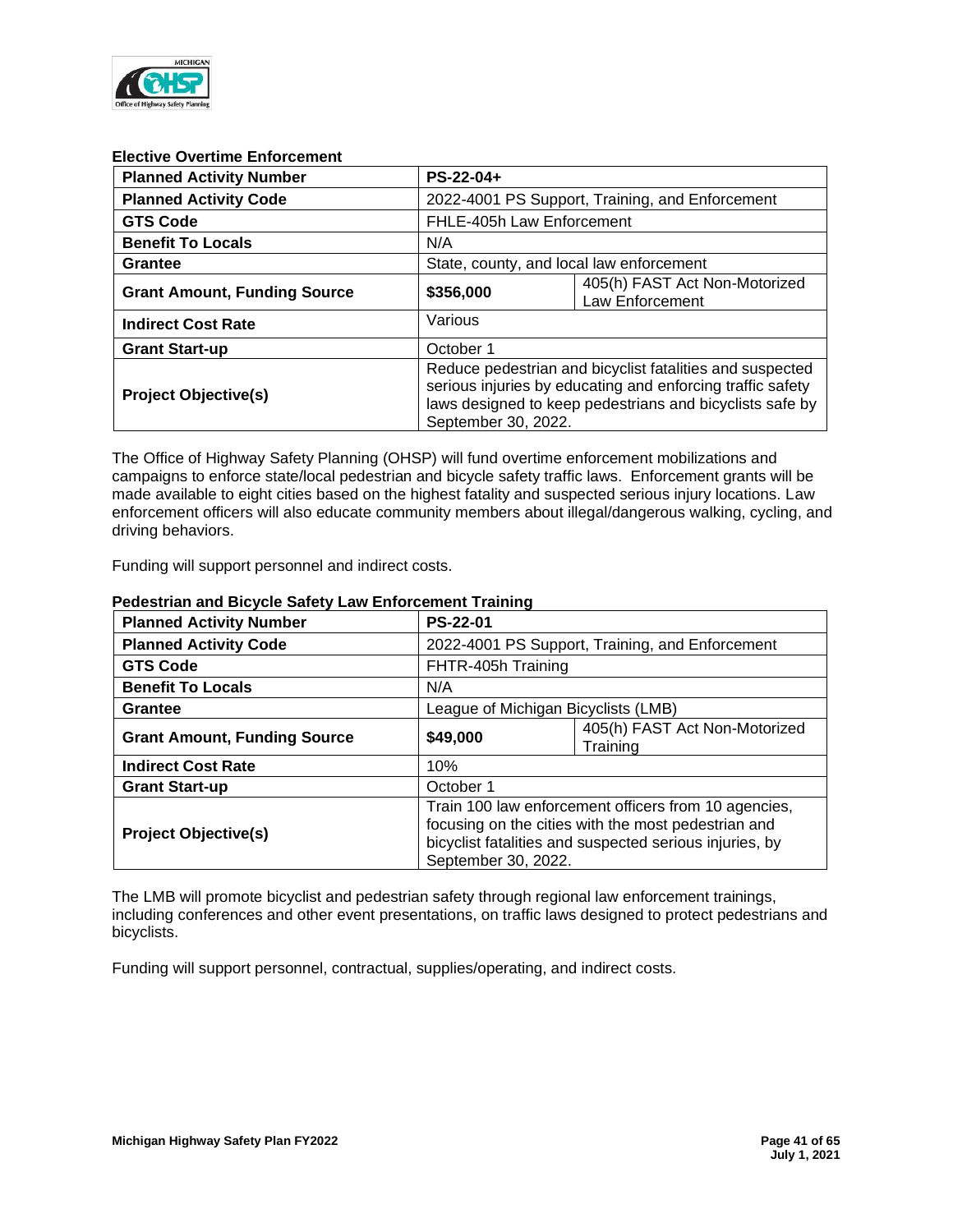

| <b>Planned Activity Number</b>      |                                                                                                                                                              | CP-22-03-u PI&E                                 |  |
|-------------------------------------|--------------------------------------------------------------------------------------------------------------------------------------------------------------|-------------------------------------------------|--|
| <b>Planned Activity Code</b>        |                                                                                                                                                              | 2022-4001 PS Support, Training, and Enforcement |  |
| <b>GTS Code</b>                     |                                                                                                                                                              | FHTR-405h Training                              |  |
| <b>Benefit To Locals</b>            | N/A                                                                                                                                                          |                                                 |  |
| Grantee                             | <b>OHSP PI&amp;E</b>                                                                                                                                         |                                                 |  |
| <b>Grant Amount, Funding Source</b> | \$38,000                                                                                                                                                     | 405(h) FAST Act Non-Motorized<br>Training       |  |
| <b>Indirect Cost Rate</b>           | 10%                                                                                                                                                          |                                                 |  |
| <b>Grant Start-up</b>               | October 1                                                                                                                                                    |                                                 |  |
| <b>Project Objective(s)</b>         | Train 10 law enforcement officers on the Pedestrian<br>Decoy Operation strategy for enforcing laws applicable<br>to pedestrian safety by September 30, 2022. |                                                 |  |

#### **Law Enforcement Training on Pedestrian Decoy Operation**

In partnership with Western Michigan University, a training video for law enforcement on the Pedestrian Decoy Operation will be developed and produced. This will serve as a training resource for law enforcement agencies conducting pedestrian safety enforcement mobilizations regarding Michigan Vehicle Code sections that pertain to pedestrian and motorist laws.

Funding will support contractual costs.

| Task 2: Research, Data, and Evaluation                                        | \$1,218,000 |
|-------------------------------------------------------------------------------|-------------|
| Section 405(d) FAST Act Impaired Driving Low Pedestrian/Bicycle Safety (flex) | l \$44.000  |
| Section 405(h) FAST Act Non-Motorized Public Education funds                  | 51,174,000  |

## **Pedestrian and Bicycle Program Assessment Recommendation Implementation**

| <b>Planned Activity Number</b>      | <b>PS-22-03</b>                                                                                                    |                                                          |
|-------------------------------------|--------------------------------------------------------------------------------------------------------------------|----------------------------------------------------------|
| <b>Planned Activity Code</b>        | 2022-4002 PS Research, Data, and Evaluation                                                                        |                                                          |
| <b>GTS Code</b>                     | FHPE-405h Public Education                                                                                         |                                                          |
| <b>Benefit To Locals</b>            | N/A                                                                                                                |                                                          |
| <b>Grantee</b>                      | TBD                                                                                                                |                                                          |
| <b>Grant Amount, Funding Source</b> | \$1,174,000                                                                                                        | 405(h) FAST Act Non-Motorized<br><b>Public Education</b> |
| <b>Indirect Cost Rate</b>           | N/A                                                                                                                |                                                          |
| <b>Grant Start-up</b>               | October 1                                                                                                          |                                                          |
| <b>Project Objective(s)</b>         | Identify and implement data-driven pedestrian and<br>bicyclist safety program strategies by September 30,<br>2022. |                                                          |

The OHSP will work with the Pedestrian and Bicycle Safety Action Team and other traffic safety partners to identify and implement strategies to reduce pedestrian and bicycle fatalities, injuries, and crashes through law enforcement training, law enforcement mobilizations, and public education on pedestrian and bicycle safety laws.

Funding may support personnel, contractual, supplies/operating, equipment, and indirect costs.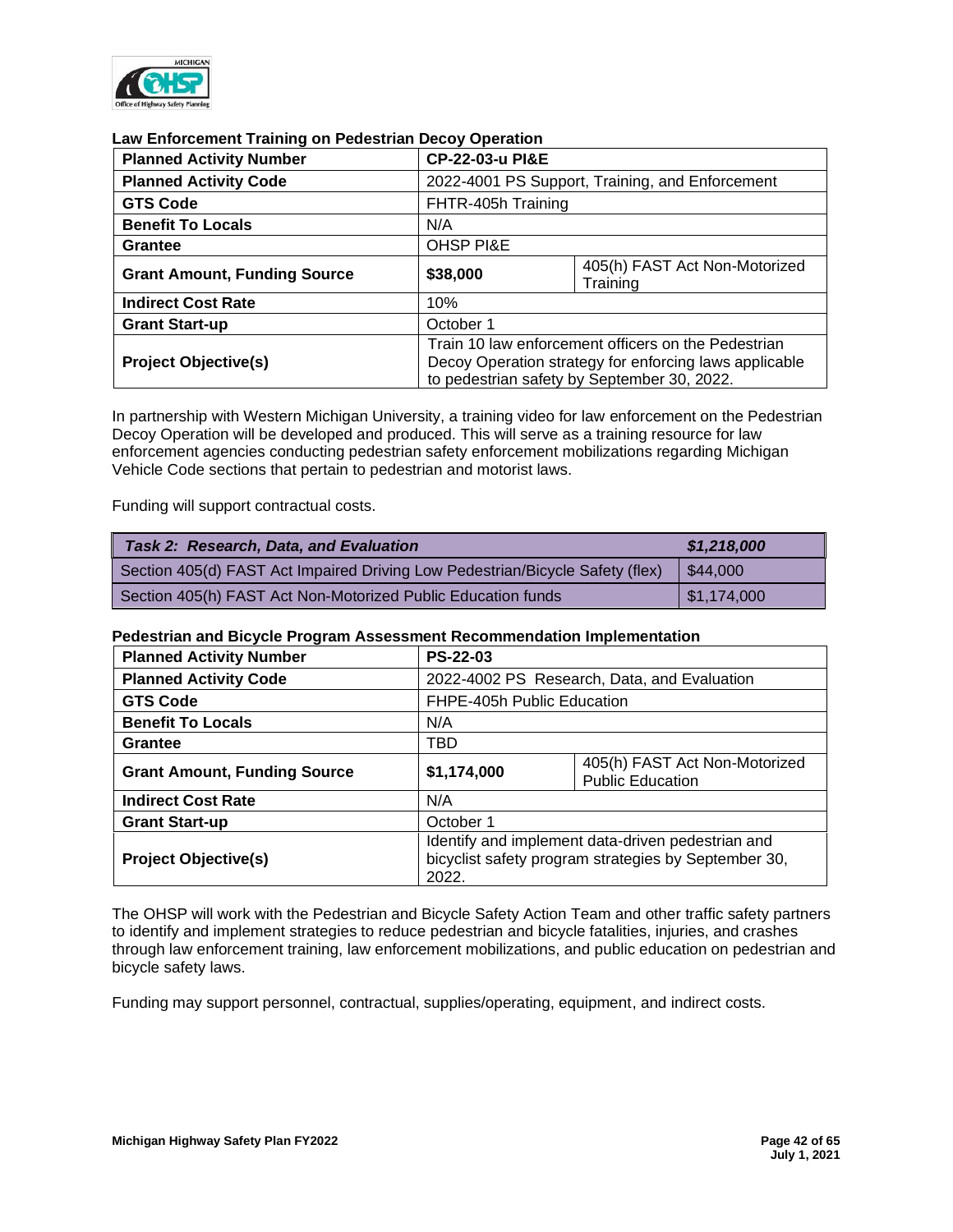

# **Pedestrian and Bicycle Safety Telephone Surveys**

| <b>Planned Activity Number</b>      |                                                                                                                                                                         | <b>CP-22-03-x PI&amp;E</b>                                                  |  |  |
|-------------------------------------|-------------------------------------------------------------------------------------------------------------------------------------------------------------------------|-----------------------------------------------------------------------------|--|--|
| <b>Planned Activity in GMSS</b>     |                                                                                                                                                                         | 2022-4002 PS Research, Data, and Evaluation                                 |  |  |
| <b>GTS Code</b>                     |                                                                                                                                                                         | FDL*PS 405d Low Pedestrian/Bicycle Safety                                   |  |  |
| <b>Benefit to Locals</b>            | N/A                                                                                                                                                                     |                                                                             |  |  |
| <b>Grantee</b>                      | <b>OHSP PI&amp;E</b>                                                                                                                                                    |                                                                             |  |  |
| <b>Grant Amount, Funding Source</b> | \$44,000                                                                                                                                                                | 405(d) FAST Act Impaired Driving<br>Low Pedestrian/Bicycle Safety<br>(flex) |  |  |
| Indirect cost rate                  | N/A                                                                                                                                                                     |                                                                             |  |  |
| <b>Grant Start-up</b>               | October 1                                                                                                                                                               |                                                                             |  |  |
| <b>Project Objective(s)</b>         | Determine public perception of advertising messages for<br>traffic safety campaigns by conducting two sets of pre-<br>and post-telephone surveys by September 30, 2022. |                                                                             |  |  |

Telephone surveys will be conducted to give the OHSP feedback on how drivers perceive and react to traffic safety programs. The surveys will allow the OHSP to adjust programming, if necessary, and develop plans based on current-year data.

Funding will support contractual costs.

| <b>Task 3: Education, Communication, and Outreach</b>        | \$938,000 |
|--------------------------------------------------------------|-----------|
| Section 402 FAST Act Pedestrian/Bicycle Safety funds         | 517.000   |
| Section 405(h) FAST Act Non-Motorized Public Education funds | \$921,000 |

## **Statewide Pedestrian Education Campaign**

| <b>Planned Activity Number</b>      | <b>CP-22-03-k PI&amp;E</b>                                                                                            |                                                          |  |
|-------------------------------------|-----------------------------------------------------------------------------------------------------------------------|----------------------------------------------------------|--|
| <b>Planned Activity Code</b>        | 2022-4003 PS Education, Communication, and<br>Outreach                                                                |                                                          |  |
| <b>GTS Code</b>                     |                                                                                                                       | FHPE-405h Public Education                               |  |
| <b>Benefit To Locals</b>            | N/A                                                                                                                   |                                                          |  |
| Grantee                             | <b>OHSP PI&amp;E</b>                                                                                                  |                                                          |  |
| <b>Grant Amount, Funding Source</b> | \$370,000                                                                                                             | 405(h) FAST Act Non-Motorized<br><b>Public Education</b> |  |
| <b>Indirect Cost Rate</b>           | N/A                                                                                                                   |                                                          |  |
| <b>Grant Start-up</b>               | October 1                                                                                                             |                                                          |  |
| <b>Project Objective(s)</b>         | Increase the public's awareness of pedestrian safety<br>laws through one statewide campaign by September 30,<br>2022. |                                                          |  |

A statewide public education campaign will educate drivers and pedestrians regarding Michigan Vehicle Code sections that pertain to pedestrian and motorist laws.

Funding will support contractual and supplies/operating costs.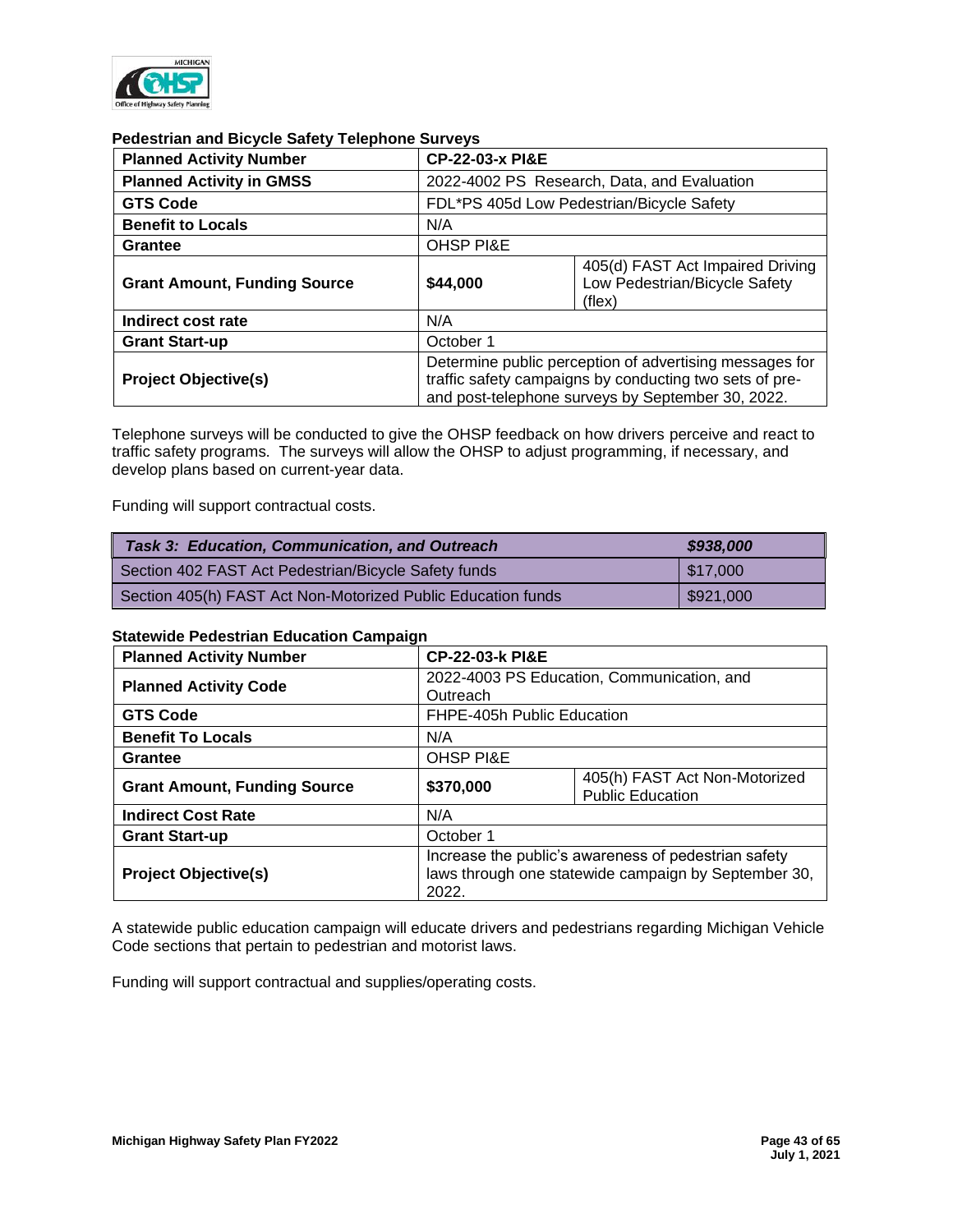

## **Statewide Bicyclist Education Campaign**

| <b>Planned Activity Number</b>      | <b>CP-22-03-I PI&amp;E</b>                                                                                           |                                                          |  |
|-------------------------------------|----------------------------------------------------------------------------------------------------------------------|----------------------------------------------------------|--|
| <b>Planned Activity Code</b>        | 2022-4003 PS Education, Communication, and<br>Outreach                                                               |                                                          |  |
| <b>GTS Code</b>                     |                                                                                                                      | FHPE-405h Public Education                               |  |
| <b>Benefit To Locals</b>            | N/A                                                                                                                  |                                                          |  |
| Grantee                             | <b>OHSP PI&amp;E</b>                                                                                                 |                                                          |  |
| <b>Grant Amount, Funding Source</b> | \$300,000                                                                                                            | 405(h) FAST Act Non-Motorized<br><b>Public Education</b> |  |
| <b>Indirect Cost Rate</b>           | N/A                                                                                                                  |                                                          |  |
| <b>Grant Start-up</b>               | October 1                                                                                                            |                                                          |  |
| <b>Project Objective(s)</b>         | Increase the public's awareness of bicyclist safety laws<br>through one statewide campaign by September 30,<br>2022. |                                                          |  |

A statewide public education campaign will educate drivers and bicyclists regarding Michigan Vehicle Code sections that pertain to bicyclists and motorists.

Funding will support supplies/operating and contractual costs.

| <b>Planned Activity Number</b>      | <b>PS-22-02</b>                                                                        |                                                          |  |
|-------------------------------------|----------------------------------------------------------------------------------------|----------------------------------------------------------|--|
| <b>Planned Activity Code</b>        | Outreach                                                                               | 2022-4003 PS Education, Communication, and               |  |
| <b>GTS Code</b>                     |                                                                                        | FHPE-405h Public Education                               |  |
| <b>Benefit To Locals</b>            | N/A                                                                                    |                                                          |  |
| <b>Grantee</b>                      | City of Detroit                                                                        |                                                          |  |
| <b>Grant Amount, Funding Source</b> | \$218,000                                                                              | 405(h) FAST Act Non-Motorized<br><b>Public Education</b> |  |
| <b>Indirect Cost Rate</b>           | N/A                                                                                    |                                                          |  |
| <b>Grant Start-up</b>               | October 1                                                                              |                                                          |  |
| <b>Project Objective(s)</b>         | Educate 700 people on pedestrians and bicyclists safety<br>laws by September 30, 2022. |                                                          |  |

## **Detroit Safe Routes Ambassador Program**

The City of Detroit will promote public education of pedestrian and bicycle safety laws through the Safe Routes Ambassador's Program based off the project's successful implementation in Chicago. A variety of audiences will be targeted including elementary, middle, and high school students, driver education students, senior citizens, parents, and teachers. A general curriculum developed for the Detroit Public Schools students will be available for statewide use.

Funding will support personnel and supplies/operating costs.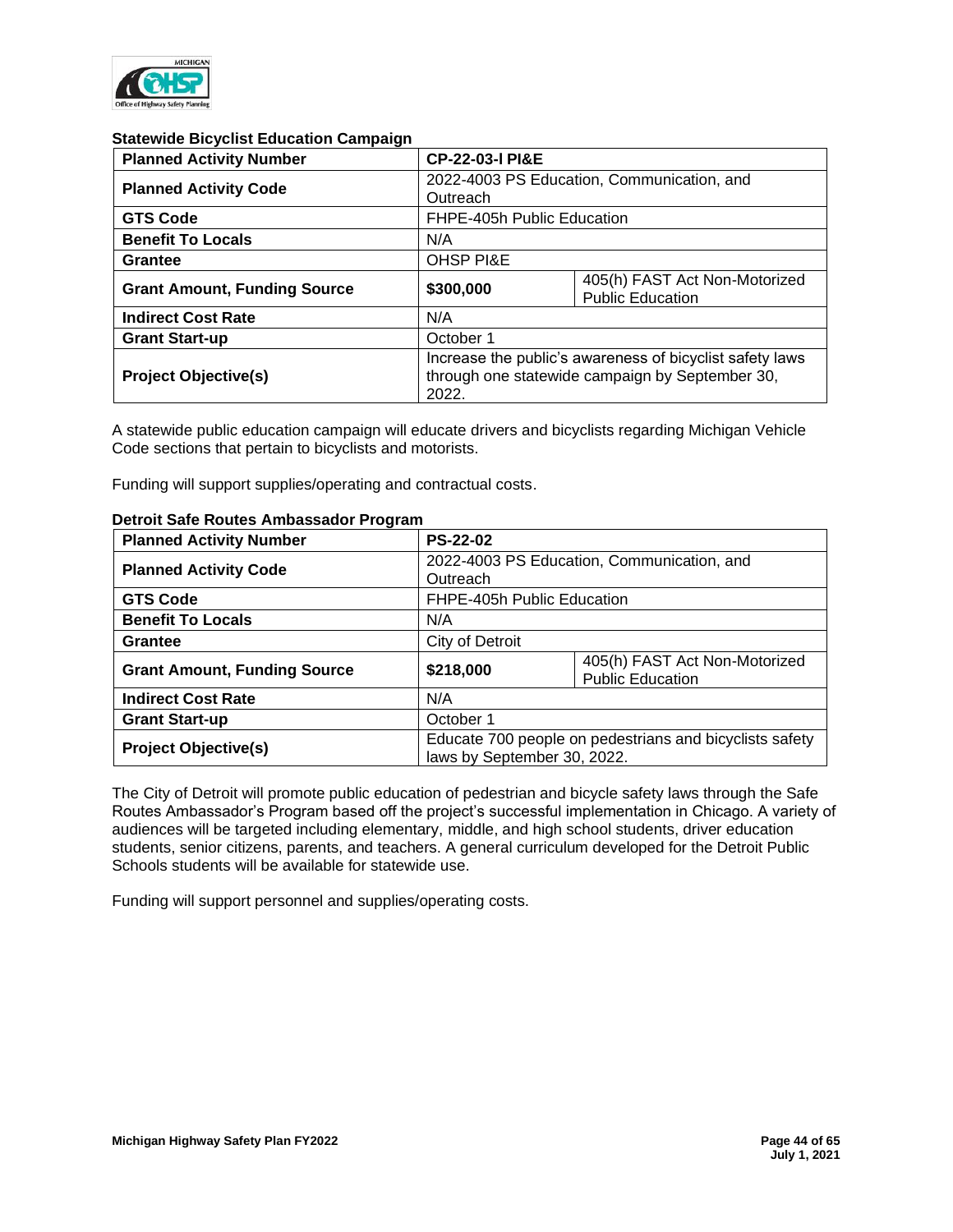

# **Regional Hands-On Courses for Public Education of Pedestrian and Bicycle Laws**

| <b>Planned Activity Number</b>      | <b>PS-22-01</b>                                                                                             |                                                          |  |
|-------------------------------------|-------------------------------------------------------------------------------------------------------------|----------------------------------------------------------|--|
| <b>Planned Activity Code</b>        | 2022-4001 PS Support, Training, and Enforcement                                                             |                                                          |  |
| <b>GTS Code</b>                     | FHPE-405h Public Education                                                                                  |                                                          |  |
| <b>GTS Code</b>                     |                                                                                                             | PS-2022-Pedestrian/Bicycle Safety                        |  |
| <b>Benefit To Locals</b>            | Yes (\$17,000)                                                                                              |                                                          |  |
| Grantee                             | League of Michigan Bicyclists (LMB)                                                                         |                                                          |  |
| <b>Grant Amount, Funding Source</b> | \$33,000                                                                                                    | 405(h) FAST Act Non-Motorized<br><b>Public Education</b> |  |
| <b>Grant Amount, Funding Source</b> | \$17,000                                                                                                    | 402 FAST Act Pedestrian/Bicycle<br>Safety                |  |
| <b>Indirect Cost Rate</b>           | 10%                                                                                                         |                                                          |  |
| <b>Grant Start-up</b>               | October 1                                                                                                   |                                                          |  |
| <b>Project Objective(s)</b>         | Educate 300 people on traffic laws designed to protect<br>pedestrians and bicyclists by September 30, 2022. |                                                          |  |

The LMB will promote bicyclist and pedestrian safety, with a focus on active lighting and rider conspicuity, through regional pedestrian and bicycle laws public education implementing a series of segmented courses and materials. The LMB will also work with national organizations, such as the League of American Bicyclists, to complete this project.

Funding will support personnel, contractual, supplies/operating, and indirect costs.

| <b>Task 4: Program Management</b>             | $\frac{1}{2}$ \$9,000 |
|-----------------------------------------------|-----------------------|
| Section 402 FAST Act Program Management funds | \$9,000               |

## **Program Management**

| <b>Planned Activity Number</b>      |                                               | <b>CP-22-02-d PM</b>                     |  |  |
|-------------------------------------|-----------------------------------------------|------------------------------------------|--|--|
| <b>Planned Activity Code</b>        |                                               | 2022-10001 PA Program Management (CP 02) |  |  |
| <b>GTS Code</b>                     |                                               | PA-2022-Planning and Administration      |  |  |
| <b>Benefit To Locals</b>            | No.                                           |                                          |  |  |
| <b>Grantee</b>                      | <b>OHSP-Program Management Section</b>        |                                          |  |  |
| <b>Grant Amount, Funding Source</b> | 402 FAST Act Program<br>\$9,000<br>Management |                                          |  |  |
| <b>Indirect Cost Rate</b>           | 9.1%                                          |                                          |  |  |
| <b>Grant Start-up</b>               | October 1                                     |                                          |  |  |

Funding will support the shared costs of the Program Management team required to implement and manage the OHSP programs.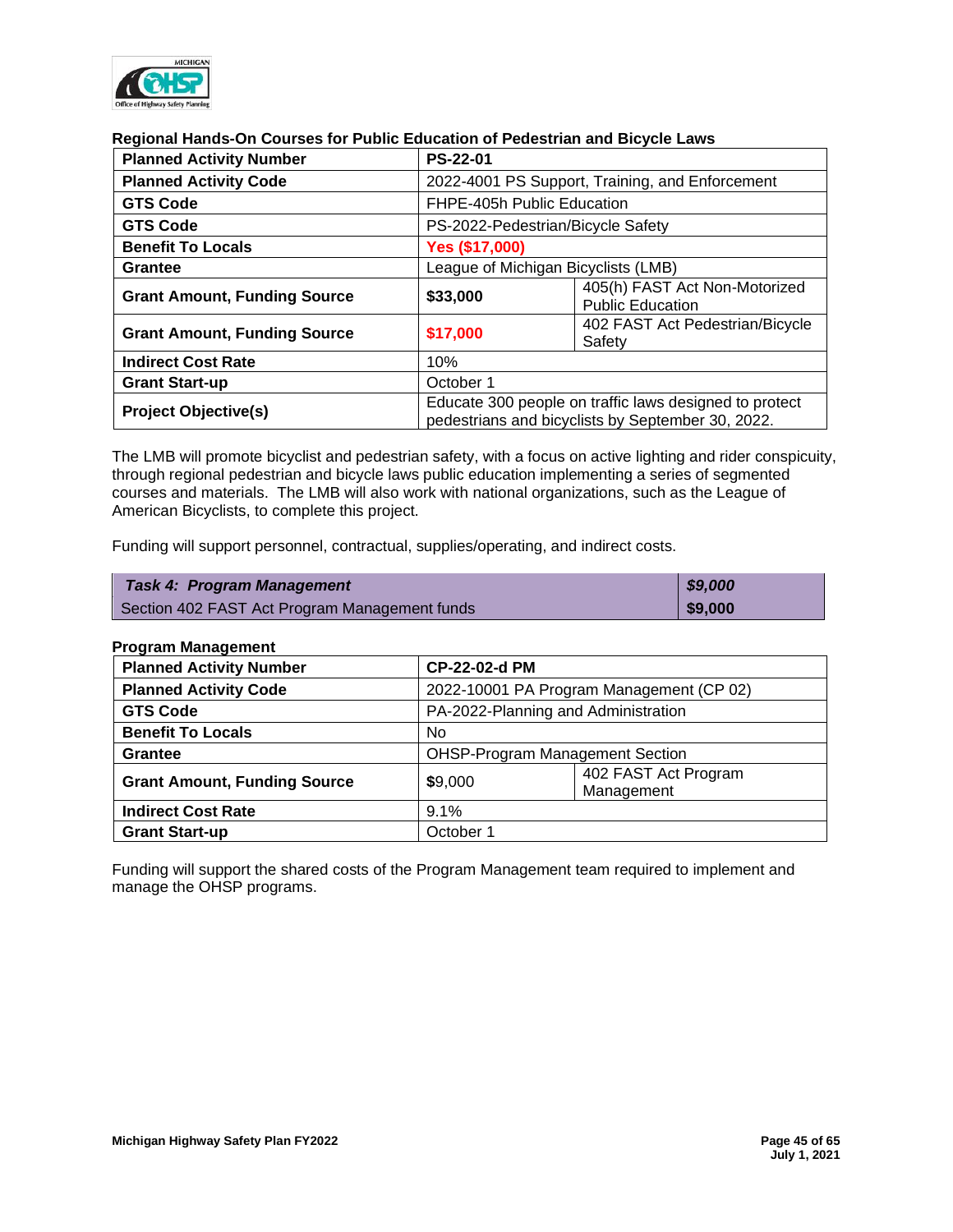

| <b>TASK</b><br><b>NUMBER</b> | <b>TASK TITLE</b>                            | Section 402<br><b>FAST Act</b><br>Program<br><b>Management</b> | <b>Section</b><br><b>402 FAST</b><br>Act<br><b>Pedestrian</b><br>/Bicycle<br><b>Safety</b> | <b>Section</b><br>405(d) FAST<br>Act<br><b>Impaired</b><br><b>Driving Low</b><br>Pedestrian/<br><b>Bicycle</b><br>Safety (flex) | <b>Section</b><br>405(h) FAST<br><b>Act Non-</b><br><b>Motorized</b><br>Law<br><b>Enforcement</b> | <b>Section</b><br>405(h)<br><b>FAST Act</b><br>Non-<br><b>Motorized</b><br><b>Training</b> | <b>Section</b><br>405(h)<br><b>FAST Act</b><br>Non-<br><b>Motorized</b><br><b>Public</b><br><b>Education</b> | <b>SHARE TO</b><br><b>LOCALS</b> | <b>TOTAL</b> |
|------------------------------|----------------------------------------------|----------------------------------------------------------------|--------------------------------------------------------------------------------------------|---------------------------------------------------------------------------------------------------------------------------------|---------------------------------------------------------------------------------------------------|--------------------------------------------------------------------------------------------|--------------------------------------------------------------------------------------------------------------|----------------------------------|--------------|
|                              | <b>GTS CODES</b>                             | <b>PA-2022</b>                                                 | <b>PS-2022</b>                                                                             | <b>FDL*PS</b>                                                                                                                   | <b>FHLE</b>                                                                                       | <b>FHTR</b>                                                                                | <b>FHPE</b>                                                                                                  |                                  |              |
| <b>PS-1</b>                  | Support,<br>Training, and<br>Enforcement     |                                                                |                                                                                            |                                                                                                                                 | \$356,000                                                                                         | \$87,000                                                                                   |                                                                                                              |                                  | \$443,000    |
| <b>PS-2</b>                  | Research, Data,<br>and Evaluation            |                                                                |                                                                                            | \$44,000                                                                                                                        |                                                                                                   |                                                                                            | \$1,174,000                                                                                                  |                                  | \$1,218,000  |
| <b>PS-3</b>                  | Education,<br>Communication.<br>and Outreach |                                                                | \$17,000                                                                                   |                                                                                                                                 |                                                                                                   |                                                                                            | \$921,000                                                                                                    | \$17,000                         | \$938,000    |
| <b>PS-4</b>                  | Program<br>Management                        | \$9,000                                                        |                                                                                            |                                                                                                                                 |                                                                                                   |                                                                                            |                                                                                                              |                                  | \$9,000      |
| <b>TOTALS</b>                |                                              | \$9,000                                                        | \$17,000                                                                                   | \$44,000                                                                                                                        | \$356,000                                                                                         | \$87,000                                                                                   | 52,095,000                                                                                                   | \$17,000                         | \$2,608,000  |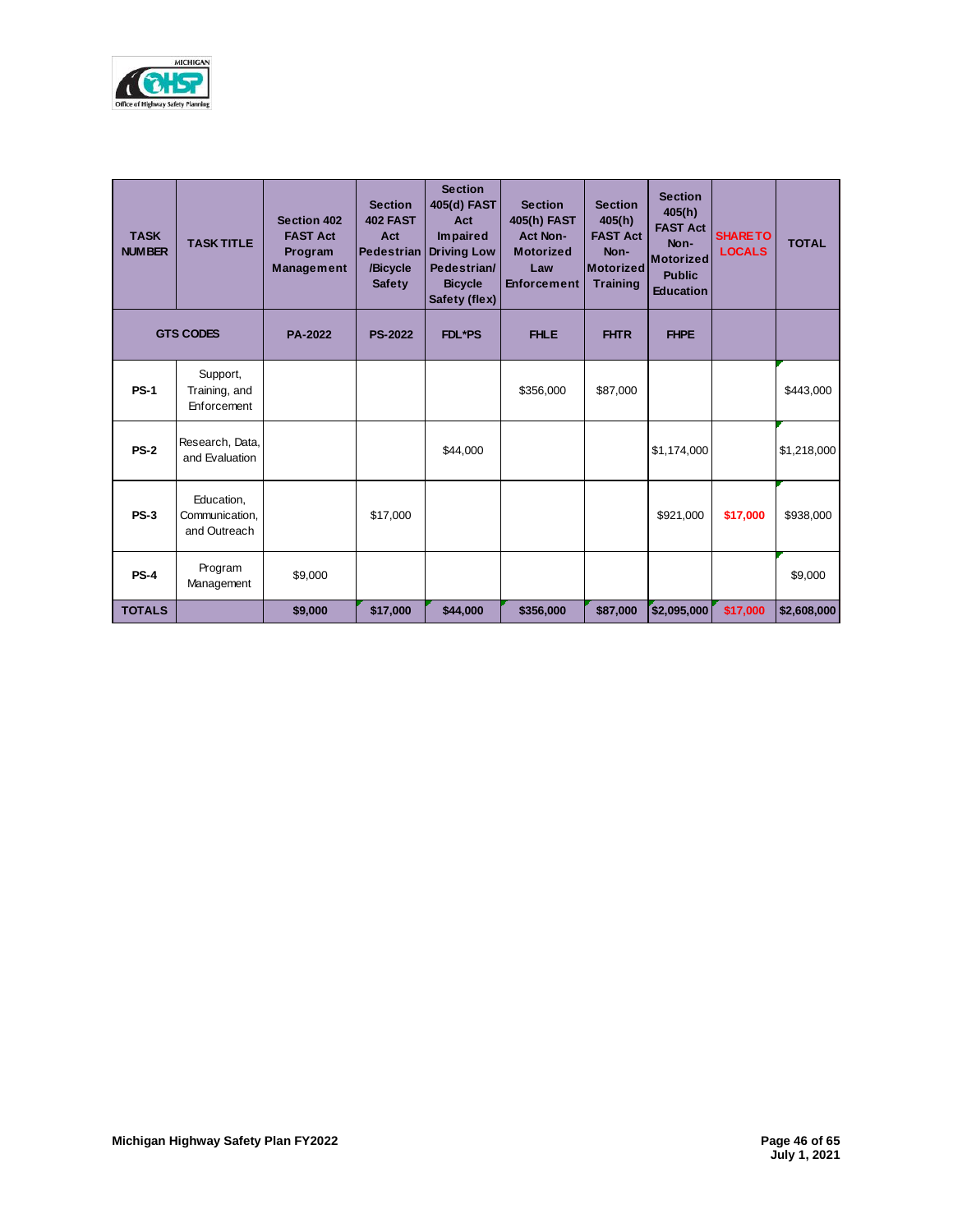

# **(PT) Police Traffic Services**

# **<sup>11</sup>FY2022 Michigan Performance Measures**

State data will be used as indicated in the GHSA email dated January 13, 2021, except for C-1 (Number of traffic fatalities) and C-3 (Fatalities/VMT) which will use [Fatality Analysis Reporting System \(FARS\)](https://cdan.nhtsa.gov/SASStoredProcess/guest) data as required.

The FY2022 HSP projects are based on the 2015-2019 trend data due to the 2020 data being unavailable during the planning period. However, the performance measures are based on the 2016-2020 data as approved by Region 5.

# **C-1 Number of fatalities in traffic crashes**

*Target:* Reduce fatalities from 1,083 in 2020 to 1,065.2 by September 30, 2022.

# **C-2 Number of suspected serious injuries in traffic crashes**

*Target:* Prevent suspected serious traffic injuries from increasing from 5,433 in 2020 to 5,733.2 by September 30, 2022.

# **C-3 Fatalities/VMT**

*Target:* Prevent fatalities/100 MVMT from increasing by .96 in 2019 to 1.098 by September 30, 2022. The 2020 Fatalities/VMT is not yet available.

# **C-4 Unrestrained passenger vehicle occupant fatalities, all seat positions**

*Target:* Reduce unrestrained passenger vehicle occupant fatalities, all seat positions, from 199 (2016- 2020 average) to 196 (2018-2022 average) by September 30, 2022.

## **C-5 Number of fatalities in crashes involving a driver or motorcycle operator with a blood alcohol concentration of .08 g/dl or higher**

*Target:* Prevent alcohol impaired driving fatalities from increasing from 181 (2016-2020 average) to 198 (2018-2022 average) by September 30, 2022.

# **C-6 Number of speeding-related fatalities**

*Target:* Reduce speeding-related fatalities from 193 (2016-2020 average) to 192 (2018-2022 average) by September 30, 2022.

# **B-1 Statewide seat belt use rate**

*Target:* Increase the statewide seat belt use rate from 94.4% in 2020 to 98% by September 30, 2022.

# **Other Michigan Performance Measures**

# **O1: Number of crashes involving alcohol- or drug-impaired motorcyclist**

*Target*: Reduce number of crashes involving alcohol-or drug-impaired motorcyclist from 230 (2016-2020 average) to 229 (2018-2022 average) by September 30, 2022.

# **O2: Number of fatalities involving alcohol- or drug-impaired motorcyclist**

*Target:* Prevent the number of fatalities involving alcohol- or drug-impaired motorcyclist from increasing from 45 (2016-2020 average) to 48 (2018-2022 average) by September 30, 2022.

# **O3: Number of fatal crashes involving drug-impaired driver or motorcycle operator.**

*Target:* Prevent the number of fatal crashes involving a drug-impaired driver or motorcycle operator from increasing from 228 (2016-2020 average) to 260 (2018-2022 average) by September 30, 2022.

**<sup>11</sup> This chart and its wording is based on the GHSA and the NHTSA recommendations starting in FY2022.**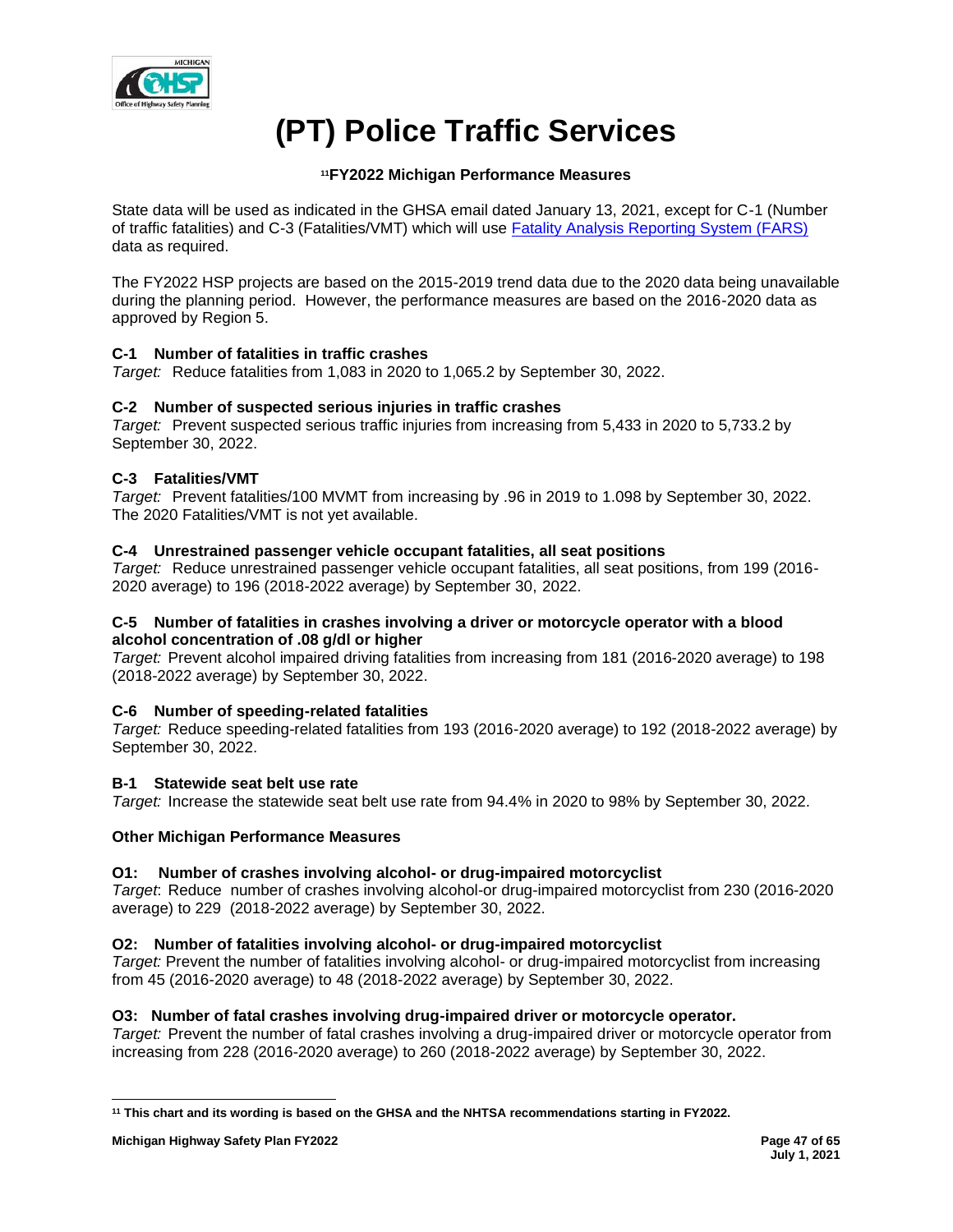

## **O6: Number of distracted drivers involved in fatal crashes**

*Target:* Prevent the number of distracted drivers involved in fatal crashes from increasing from 58 (2016- 2020 average) to 69 (2018-2022 average) by September 30, 2022.

| <b>Task 1: Support, Training, and Enforcement</b>           | \$5,112,000 |
|-------------------------------------------------------------|-------------|
| Section 402 FAST Act Police Traffic Services funds          | \$5,108,000 |
| Section 402 FAST Act Community Traffic Safety Project funds | \$4,000     |

## **Overtime DUI, Seat Belt, and Speed Enforcement**

| <b>Planned Activity Number</b>      | $PT-22-04+$                                                                                                                                                                                                            |                                         |  |
|-------------------------------------|------------------------------------------------------------------------------------------------------------------------------------------------------------------------------------------------------------------------|-----------------------------------------|--|
| <b>Planned Activity Code</b>        | 2022-3001 PT Support, Training, and Enforcement                                                                                                                                                                        |                                         |  |
| <b>GTS Code</b>                     | PT-2022-Police Traffic Services                                                                                                                                                                                        |                                         |  |
| <b>Benefit To Locals</b>            | Yes (\$2,856,000)                                                                                                                                                                                                      |                                         |  |
| <b>Grantee</b>                      | State, county, and local police agencies                                                                                                                                                                               |                                         |  |
| <b>Grant Amount, Funding Source</b> | 402 FAST Act Police Traffic<br>\$4,055,000<br><b>Services</b>                                                                                                                                                          |                                         |  |
| <b>Grantee</b>                      | TBD                                                                                                                                                                                                                    |                                         |  |
| <b>Grant Amount, Funding Source</b> | \$1,000,000                                                                                                                                                                                                            | 402 FAST Act Police Traffic<br>Services |  |
| <b>Indirect Cost Rates</b>          | Various                                                                                                                                                                                                                |                                         |  |
| <b>Grant Start-up</b>               | October 1                                                                                                                                                                                                              |                                         |  |
| <b>Project Objective(s)</b>         | Prevent an increase in the number of traffic fatalities<br>from 985 in 2019 to 1,065 by September 30, 2022.<br>Prevent an increase in suspected serious injuries from<br>5,629 in 2019 to 5,733 by September 30, 2022. |                                         |  |

The OHSP will fund five enforcement periods, including two impaired driving enforcement efforts, one seat belt enforcement effort, one speed enforcement effort, and one combined impaired driving/seat belt/speed enforcement effort to focus on compliance with traffic safety laws during statewide mobilizations and crackdowns.

Funding will support personnel and indirect costs.

| LAW LIIIUI CCIIICIIL OULICACII LIAISUII |            |                                                                                                                                                                       |  |  |
|-----------------------------------------|------------|-----------------------------------------------------------------------------------------------------------------------------------------------------------------------|--|--|
| <b>Planned Activity Number</b>          |            | <b>CP-22-01-i Special Projects</b>                                                                                                                                    |  |  |
| <b>Planned Activity Code</b>            |            | 2022-3001 PT Support, Training, and Enforcement                                                                                                                       |  |  |
| <b>GTS Code</b>                         |            | PT-2022-Police Traffic Services                                                                                                                                       |  |  |
| <b>Benefit To Locals</b>                | <b>Yes</b> |                                                                                                                                                                       |  |  |
| <b>Grantee</b>                          |            | <b>OHSP Special Projects</b>                                                                                                                                          |  |  |
| <b>Grant Amount, Funding Source</b>     | \$49,000   | 402 FAST Act Police Traffic<br><b>Services</b>                                                                                                                        |  |  |
| <b>Indirect Cost Rate</b>               | N/A        |                                                                                                                                                                       |  |  |
| <b>Grant Start-up</b>                   | October 1  |                                                                                                                                                                       |  |  |
| <b>Project Objective(s)</b>             |            | Demonstrate the use of the Michigan Traffic Crash Facts<br>website and traffic crash data tools to personnel at 25 law<br>enforcement agencies by September 30, 2022. |  |  |

## **Law Enforcement Outreach Liaison**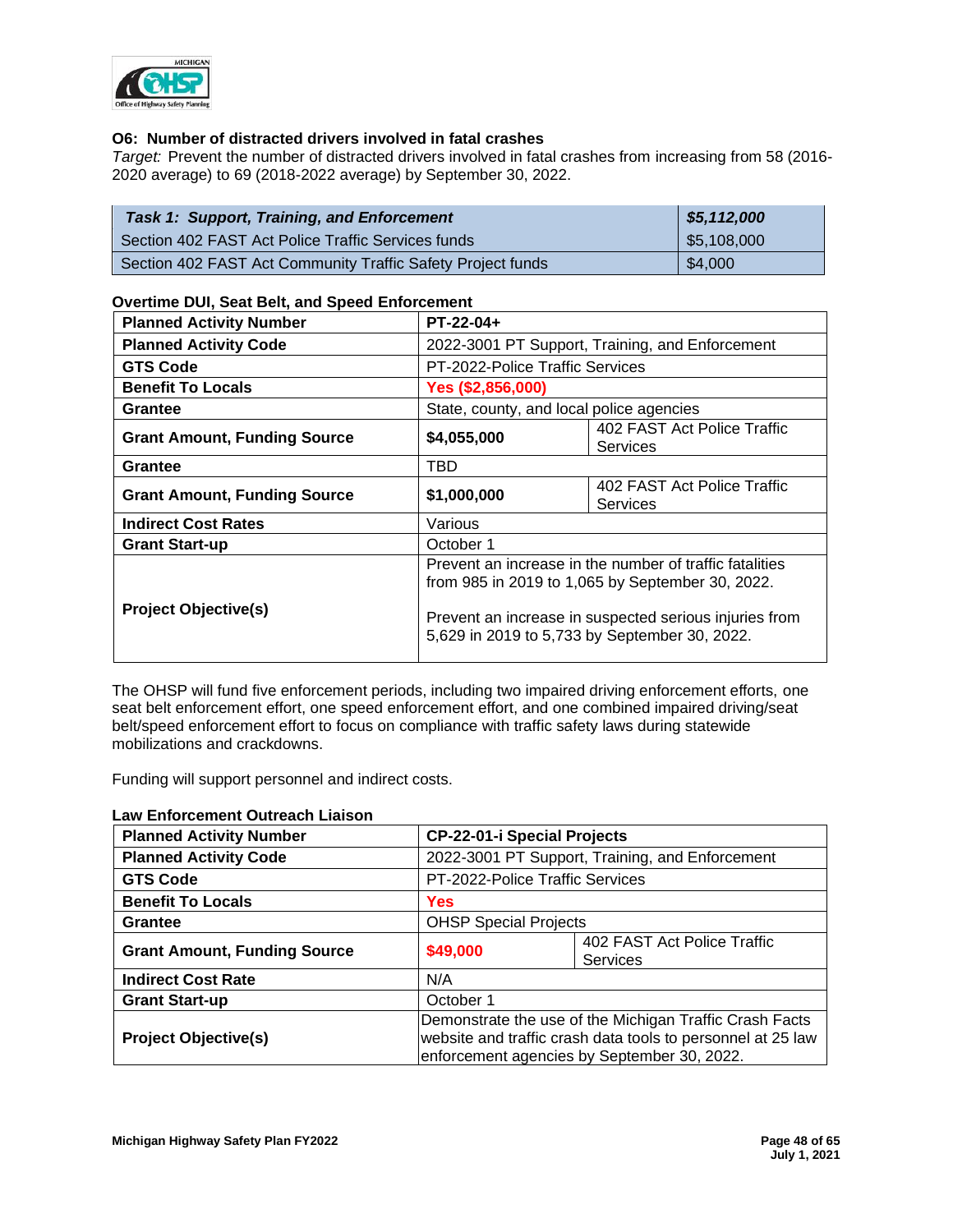

A Law Enforcement Outreach Liaison will engage law enforcement officials by training on understanding and using the Michigan Traffic Crash Facts and traffic crash data tools to increase effective traffic safety enforcement by identifying traffic safety problems and implement solutions to combat those problems.

Funding will support supplies/operating and contractual costs.

| <b>Planned Activity Number</b>      |           | <b>CP-22-01-k Special Projects</b>                                                                                                     |  |  |
|-------------------------------------|-----------|----------------------------------------------------------------------------------------------------------------------------------------|--|--|
| <b>Planned Activity Code</b>        |           | 2022-6002 CP Special Projects (CP 01)                                                                                                  |  |  |
| <b>GTS Code</b>                     |           | CP-2022-Community Traffic Safety Project                                                                                               |  |  |
| <b>Benefit To Locals</b>            | Yes       |                                                                                                                                        |  |  |
| Grantee                             |           | <b>OHSP-Special Projects</b>                                                                                                           |  |  |
| <b>Grant Amount, Funding Source</b> | \$4,000   | 402 FAST Act Community Traffic<br><b>Safety Project</b>                                                                                |  |  |
| <b>Indirect Cost Rate</b>           | N/A       |                                                                                                                                        |  |  |
| <b>Grant Start-up</b>               | October 1 |                                                                                                                                        |  |  |
| <b>Project Objective(s)</b>         |           | Provide four specialized traffic safety training programs to<br>100 Upper Peninsula law enforcement officers by<br>September 30, 2022. |  |  |

# **Upper Peninsula (U.P.) Regional Law Enforcement Training**

Training to enhance knowledge of traffic safety topics such as *Complete Traffic Stops*, *Below 100*, or others will be offered to law enforcement officers throughout the U.P. Providing classes locally will ensure that more law enforcement personnel can attend, with the ultimate goal of reducing fatalities and suspected serious injuries in the region.

Funding will support contractual and supplies/operating costs.

| <b>Planned Activity Number</b>      |                                                                                                       | <b>CP-22-01-h Special Projects</b>                  |  |  |
|-------------------------------------|-------------------------------------------------------------------------------------------------------|-----------------------------------------------------|--|--|
| <b>Planned Activity Code</b>        |                                                                                                       | 2022-3003 PT Education, Communication, and Outreach |  |  |
| <b>GTS Code</b>                     |                                                                                                       | PT-2022-Police Traffic Services                     |  |  |
| <b>Benefit To Locals</b>            | Yes                                                                                                   |                                                     |  |  |
| <b>Grantee</b>                      |                                                                                                       | <b>OHSP Special Projects</b>                        |  |  |
| <b>Grant Amount, Funding Source</b> | 402 FAST Act Police Traffic<br>\$4,000<br>Services                                                    |                                                     |  |  |
| <b>Indirect Cost Rate</b>           | N/A                                                                                                   |                                                     |  |  |
| <b>Grant Start-up</b>               | October 1                                                                                             |                                                     |  |  |
| <b>Project Objective(s)</b>         | Increase the number of law enforcement partner email<br>contacts from 63 to 75 by September 30, 2022. |                                                     |  |  |

## **Law Enforcement Engagement**

A Law Enforcement Forum will be reconvened to continue discussions on challenges and resolutions to increase traffic safety enforcement. Engaging with law enforcement officials will allow the OHSP staff to provide tools to increase effective traffic safety enforcement. The OHSP staff will exhibit at the Michigan Sheriffs Association (MSA) Fall Professional Development and Trade Show and the Michigan Association of Chiefs of Police (MACP) Mid-Winter Professional Development Conference. The OHSP exhibit will distribute traffic safety materials and provide a Michigan Traffic Crash Facts website demonstration. The OHSP staff will also work with the MACP Traffic Safety Committee and the MSA 416 Committee, for the Secondary Road Patrol Program, to submit traffic safety agenda items for their annual conferences.

Funding will support supplies/operating costs.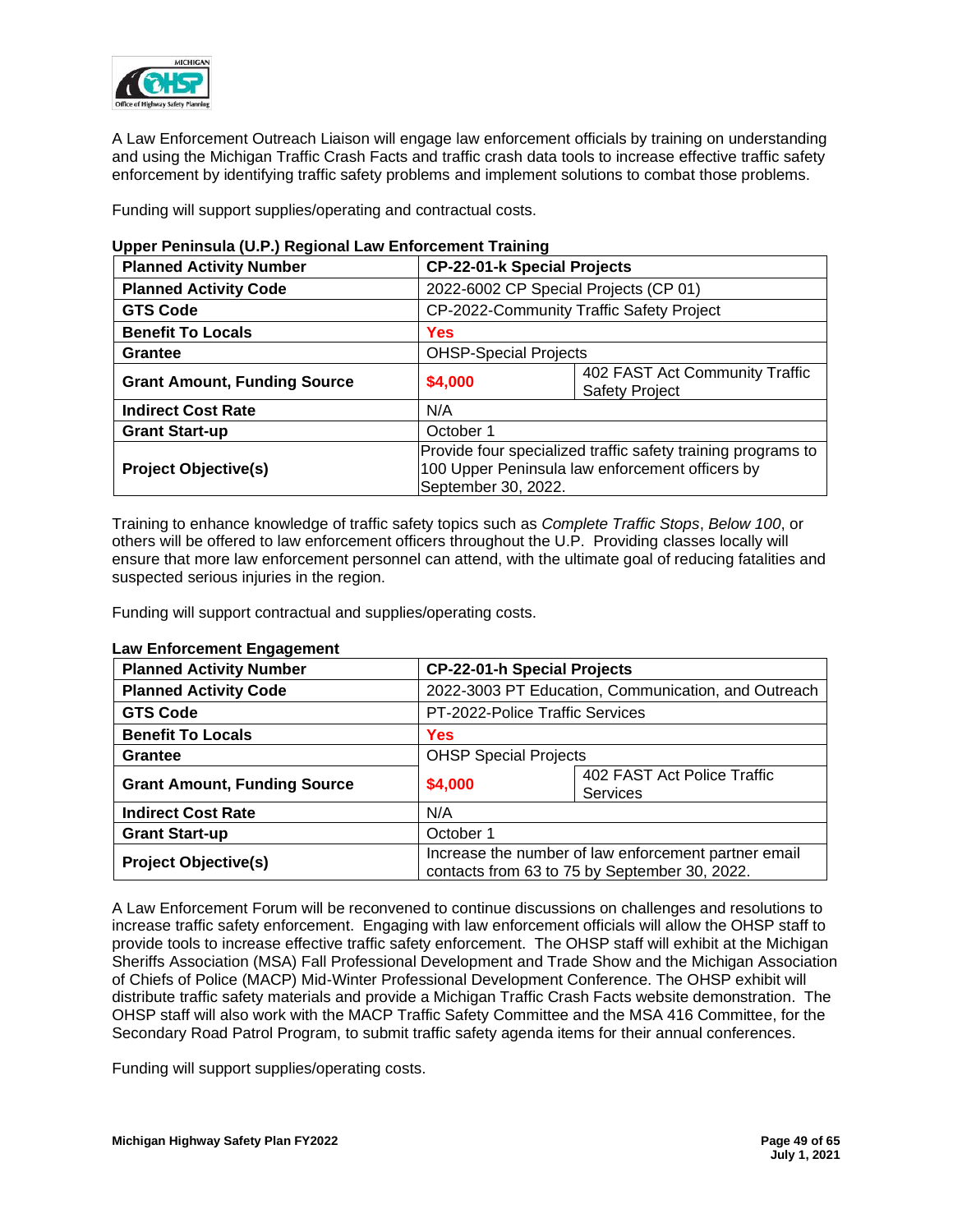

| Task 2: Research, Data, and Evaluation                                               | \$104,000 |
|--------------------------------------------------------------------------------------|-----------|
| Section 405(d) FAST Act Impaired Driving Low Police Traffic Services (flex)<br>funds | \$104,000 |

#### **Telephone Surveys**

| <b>Planned Activity Number</b>      | <b>CP-22-03-e PI&amp;E</b>                                                                                                                                                                          |                                                                        |  |  |
|-------------------------------------|-----------------------------------------------------------------------------------------------------------------------------------------------------------------------------------------------------|------------------------------------------------------------------------|--|--|
| <b>Planned Activity Code</b>        |                                                                                                                                                                                                     | 2022-3002 PT Research, Data, and Evaluation                            |  |  |
| <b>GTS Code</b>                     |                                                                                                                                                                                                     | FDL*PT-405d Low Police Traffic Services                                |  |  |
| <b>Benefit To Locals</b>            | N/A                                                                                                                                                                                                 |                                                                        |  |  |
| <b>Grantee</b>                      | <b>OHSP PI&amp;E</b>                                                                                                                                                                                |                                                                        |  |  |
| <b>Grant Amount, Funding Source</b> | \$104,000                                                                                                                                                                                           | 405(d) FAST Act Impaired Driving<br>Low Police Traffic Services (flex) |  |  |
| <b>Indirect Cost Rate</b>           | N/A                                                                                                                                                                                                 |                                                                        |  |  |
| <b>Grant Start-up</b>               | October 1                                                                                                                                                                                           |                                                                        |  |  |
| <b>Project Objective(s)</b>         | Determine public perception of enforcement efforts and<br>advertising messages for traffic safety campaigns by<br>conducting four sets of pre- and post-telephone surveys<br>by September 30, 2022. |                                                                        |  |  |

Telephone surveys will be conducted to give the OHSP feedback on how drivers perceive and react to traffic safety programs. The surveys will allow the OHSP to adjust programming, if necessary, and develop plans based on current-year data.

Funding will support contractual costs.

| Task 3: Education, Communication, and Outreach                                    | \$4,648,000 |
|-----------------------------------------------------------------------------------|-------------|
| Section 402 FAST Act Police Traffic Services funds                                | \$45,000    |
| Section 402 FAST Act Paid Advertising funds                                       | \$2,400,000 |
| Section 402 FAST Act Occupant Protection funds                                    | \$3,000     |
| Section 405(d) Impaired Driving Low Paid Advertising funds                        | \$650,000   |
| Section 405(b) FAST Act Occupant Protection High Paid Advertising funds           | \$650,000   |
| Section 405(d) FAST Act Impaired Driving Low Police Traffic Services (flex) funds | \$900,000   |

## **Seat Belt and Child Passenger Safety Law Enforcement Reference Card**

| <b>Planned Activity Number</b>      |                      | CP-22-03-g PI&E                                                                                                                                                     |  |  |
|-------------------------------------|----------------------|---------------------------------------------------------------------------------------------------------------------------------------------------------------------|--|--|
| <b>Planned Activity Code</b>        |                      | 2022-3003 PT Education, Communication, and Outreach                                                                                                                 |  |  |
| <b>GTS Code</b>                     |                      | OP-2022-Occupant Protection                                                                                                                                         |  |  |
| <b>Benefit To Locals</b>            | <b>Yes</b>           |                                                                                                                                                                     |  |  |
| Grantee                             | <b>OHSP PI&amp;E</b> |                                                                                                                                                                     |  |  |
| <b>Grant Amount, Funding Source</b> | \$3,000              | 402 FAST Act Occupant<br>Protection                                                                                                                                 |  |  |
| <b>Indirect Cost Rate</b>           | N/A                  |                                                                                                                                                                     |  |  |
| <b>Grant Start-up</b>               | October 1            |                                                                                                                                                                     |  |  |
| <b>Project Objective(s)</b>         |                      | Reduce the number of fatalities and suspected serious<br>injuries to unrestrained children, ages seven and<br>younger, from 28 in 2020 to 17 by September 30, 2022. |  |  |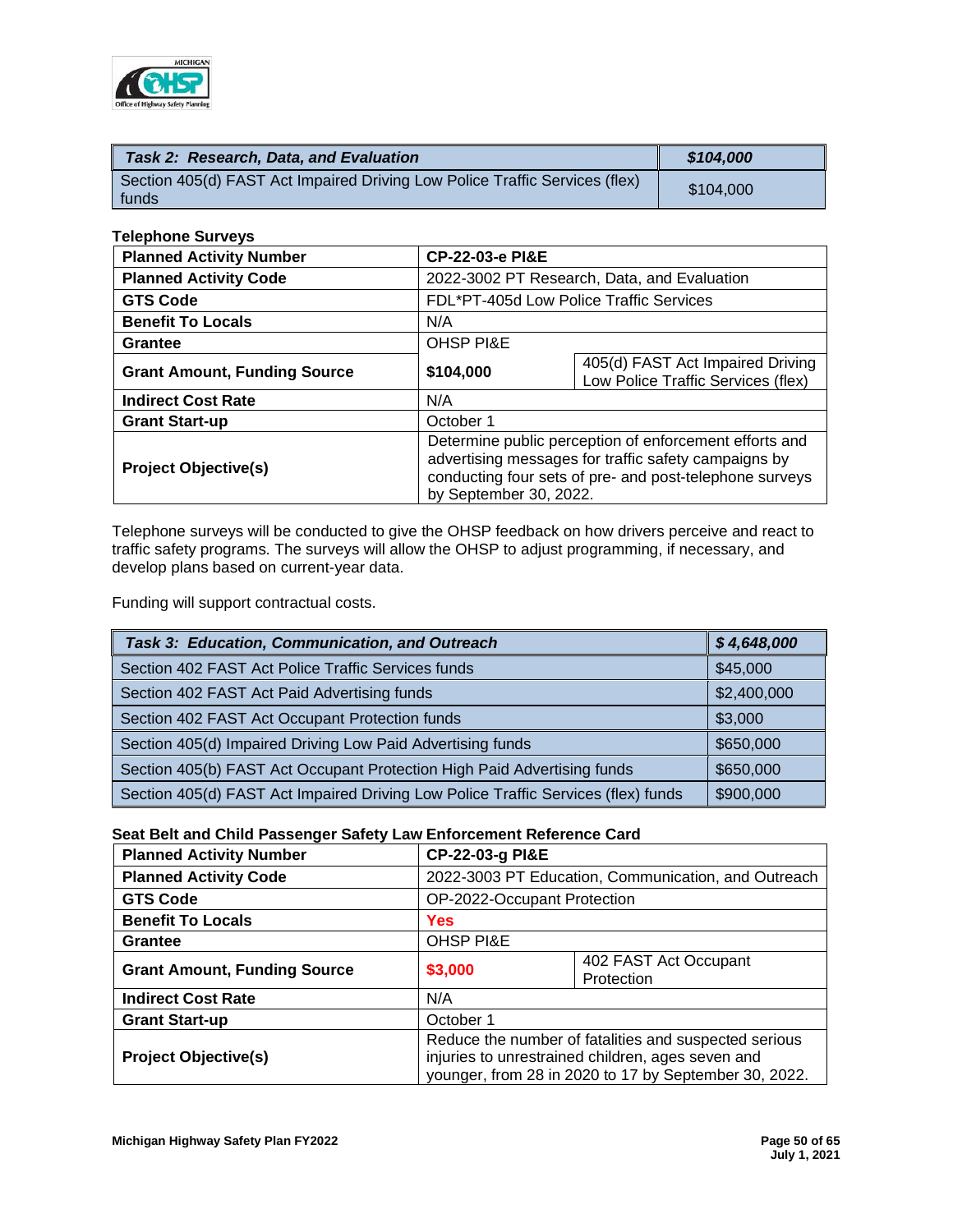

The 2018 Occupant Protection Assessment recommended that the OHSP provide regular child passenger safety training or updates to assist in the identification of violations and enforcement of child restraint laws. The OHSP wants to include information about the seat belt law and resources as well. Reference cards will be designed, printed, and distributed in-house, as well as a PDF version for use on the OHSP and law enforcement agencies' websites.

Funding will support supplies/operating costs.

| <b>Planned Activity Number</b>      |                                                                                                                        | <b>CP-22-03-f PI&amp;E</b>                               |  |  |  |
|-------------------------------------|------------------------------------------------------------------------------------------------------------------------|----------------------------------------------------------|--|--|--|
| <b>Planned Activity Code</b>        |                                                                                                                        | 2022-3003 PT Education, Communication, and Outreach      |  |  |  |
| <b>GTS Code</b>                     | PT-2022-Police Traffic Services                                                                                        |                                                          |  |  |  |
| <b>GTS Code</b>                     | PM-2022-Paid Advertising                                                                                               |                                                          |  |  |  |
| <b>GTS Code</b>                     |                                                                                                                        | FDLPEM-405d Low Paid/Earned Media                        |  |  |  |
| <b>Benefit To Locals</b>            |                                                                                                                        | Yes (\$1,000,000)                                        |  |  |  |
| Grantee                             | <b>OHSP PI&amp;E</b>                                                                                                   |                                                          |  |  |  |
| <b>Grant Amount, Funding Source</b> | \$1,000,000                                                                                                            | 402 FAST Act Paid Advertising                            |  |  |  |
| <b>Grant Amount, Funding Source</b> | \$650,000                                                                                                              | 405(d) FAST Act Impaired Driving<br>Low Paid Advertising |  |  |  |
| <b>Indirect Cost Rate</b>           | N/A                                                                                                                    |                                                          |  |  |  |
| <b>Grant Start-up</b>               | October 1                                                                                                              |                                                          |  |  |  |
| <b>Project Objective(s)</b>         | Conduct three Drive Sober or Get Pulled Over<br>impaired driving enforcement media campaigns by<br>September 30, 2022. |                                                          |  |  |  |

# **Drive Sober or Get Pulled Over Mobilization Paid Advertising**

The OHSP will fund paid media to promote cooperative overtime enforcement during *Drive Sober or Get Pulled Over* mobilizations at locations determined by a data-driven strategy.

Funding will support contractual costs.

| GIIGN ILOI TIGNEL MODIFIZATION FAIU AUVENISINU |                                                                                                                                                                        |                                                              |  |  |  |
|------------------------------------------------|------------------------------------------------------------------------------------------------------------------------------------------------------------------------|--------------------------------------------------------------|--|--|--|
| <b>Planned Activity Number</b>                 |                                                                                                                                                                        | <b>CP-22-03-h PI&amp;E</b>                                   |  |  |  |
| <b>Planned Activity Code</b>                   |                                                                                                                                                                        | 2022-3003 PT Education, Communication, and Outreach          |  |  |  |
| <b>GTS Code</b>                                |                                                                                                                                                                        | PM-2022-Paid Advertising                                     |  |  |  |
| <b>GTS Code</b>                                |                                                                                                                                                                        | M1*PM 405b Occupant Protection High Paid Advertising         |  |  |  |
| <b>Benefit To Locals</b>                       |                                                                                                                                                                        | Yes (\$1,000,000)                                            |  |  |  |
| Grantee                                        | <b>OHSP PI&amp;E</b>                                                                                                                                                   |                                                              |  |  |  |
| <b>Grant Amount, Funding Source</b>            | \$1,000,000<br>402 FAST Act Paid Advertising                                                                                                                           |                                                              |  |  |  |
| <b>Grant Amount, Funding Source</b>            | \$650,000                                                                                                                                                              | 405(b) FAST Act Occupant<br>Protection High Paid Advertising |  |  |  |
| <b>Indirect Cost Rate</b>                      | N/A                                                                                                                                                                    |                                                              |  |  |  |
| <b>Grant Start-up</b>                          | October 1                                                                                                                                                              |                                                              |  |  |  |
| <b>Project Objective(s)</b>                    | Conduct a media campaign on traffic enforcement<br>mobilizations focusing on seat belt use during the Click It<br>or Ticket enforcement periods by September 30, 2022. |                                                              |  |  |  |

# **Click It or Ticket Mobilization Paid Advertising**

During overtime enforcement periods, paid advertising will be used to publicize the seat belt enforcement efforts to the public, especially young males who drive pickup trucks.

Funding will support contractual costs.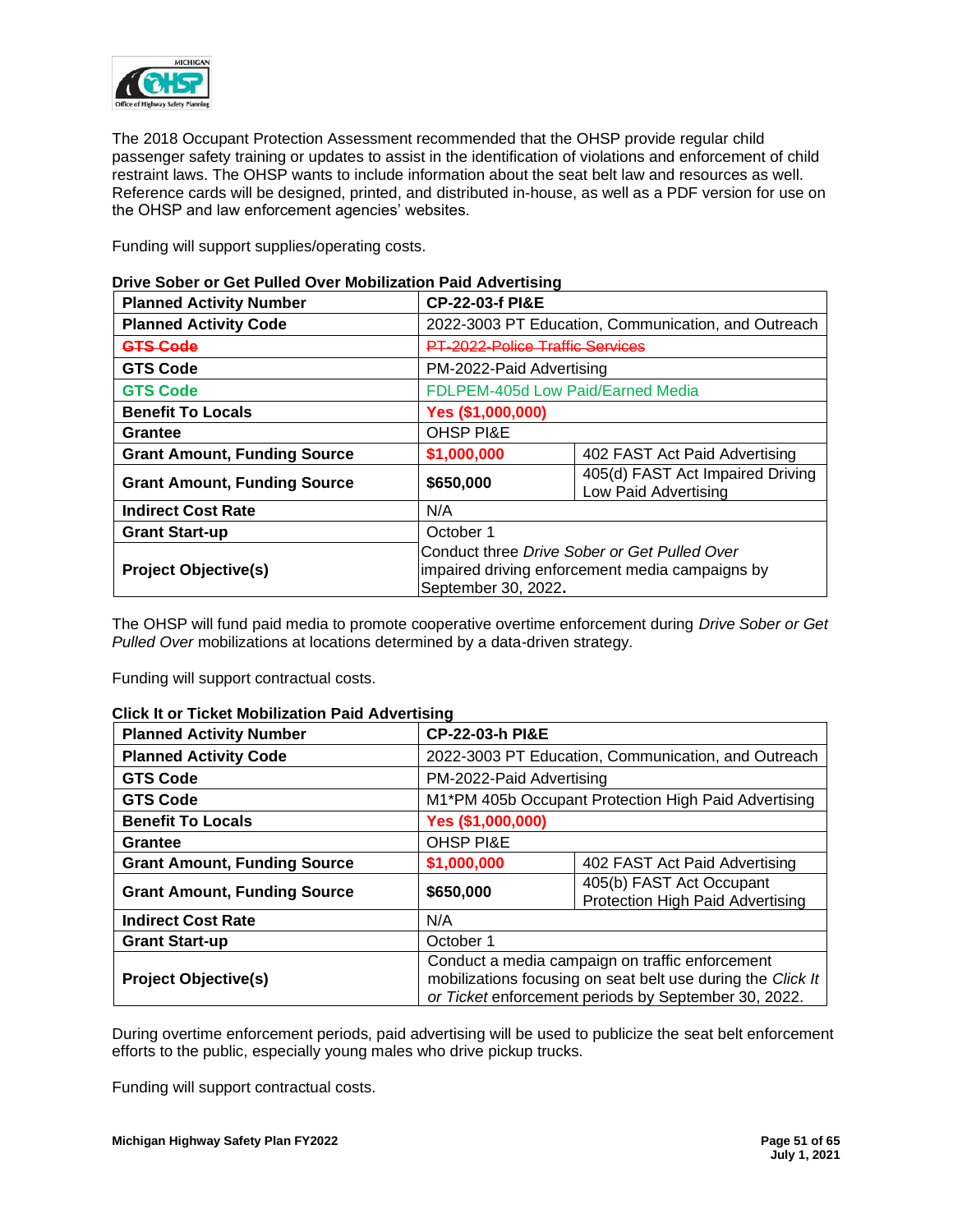

| <b>Planned Activity Number</b>      | <b>CP-22-03-i PI&amp;E</b>                                                              |                                                     |  |  |
|-------------------------------------|-----------------------------------------------------------------------------------------|-----------------------------------------------------|--|--|
| <b>Planned Activity Code</b>        |                                                                                         | 2022-3003 PT Education, Communication, and Outreach |  |  |
| <b>GTS Code</b>                     | PM-2022-Paid Advertising                                                                |                                                     |  |  |
| <b>GTS Code</b>                     |                                                                                         | FDL*PM 405d Impaired Driving Low Paid Advertising   |  |  |
| <b>Benefit To Locals</b>            | Yes (\$400,000)                                                                         |                                                     |  |  |
| Grantee                             | <b>OHSP PI&amp;E</b>                                                                    |                                                     |  |  |
| <b>Grant Amount, Funding Source</b> | \$400,000<br>402 FAST Act Paid Advertising                                              |                                                     |  |  |
| <b>Grant Amount, Funding Source</b> | 405(d) FAST Act Impaired Driving<br>\$900,000<br>Low Paid Advertising (flex)            |                                                     |  |  |
| <b>Indirect Cost Rate</b>           | N/A                                                                                     |                                                     |  |  |
| <b>Grant Start-up</b>               | October 1                                                                               |                                                     |  |  |
| <b>Project Objective(s)</b>         | Conduct one media campaign on speed enforcement<br>mobilizations by September 30, 2022. |                                                     |  |  |

## **Speed Enforcement Mobilization Paid Advertising**

During overtime enforcement periods paid advertising on television, radio, social media, and other platforms will be used to publicize the enforcement efforts to the public and raise awareness about the dangers of speed.

Funding will support contractual costs.

| <b>Planned Activity Number</b>      |                                                                                                                                                                                                                                                                                                       | CP-22-03-j PI&E                                     |  |  |  |
|-------------------------------------|-------------------------------------------------------------------------------------------------------------------------------------------------------------------------------------------------------------------------------------------------------------------------------------------------------|-----------------------------------------------------|--|--|--|
| <b>Planned Activity Code</b>        |                                                                                                                                                                                                                                                                                                       | 2022-3003 PT Education, Communication, and Outreach |  |  |  |
| <b>GTS Code</b>                     |                                                                                                                                                                                                                                                                                                       | PT-2022-Police Traffic Services                     |  |  |  |
| <b>Benefit To Locals</b>            | <b>Yes</b>                                                                                                                                                                                                                                                                                            |                                                     |  |  |  |
| <b>Grantee</b>                      | <b>OHSP PI&amp;E</b>                                                                                                                                                                                                                                                                                  |                                                     |  |  |  |
| <b>Grant Amount, Funding Source</b> | \$45,000                                                                                                                                                                                                                                                                                              | 402 FAST Act Police Traffic<br><b>Services</b>      |  |  |  |
| <b>Indirect Cost Rate</b>           | N/A                                                                                                                                                                                                                                                                                                   |                                                     |  |  |  |
| <b>Grant Start-up</b>               | October 1                                                                                                                                                                                                                                                                                             |                                                     |  |  |  |
| <b>Project Objective(s)</b>         | Conduct an awareness campaign, including<br>development and distribution of three banners to each<br>(approximately 600) of Michigan's law enforcement<br>agencies, regarding traffic enforcement mobilizations<br>that focus on seat belt use, impaired driving, and<br>speeding by August 10, 2022. |                                                     |  |  |  |

## **Mobilization Communications and Outreach Banners**

The OHSP will fund production and distribution of one seat belt banner, one speeding banner, and one impaired driving banner to each law enforcement agency in support of the respective overtime enforcement periods.

Funding will support the supplies/operating costs.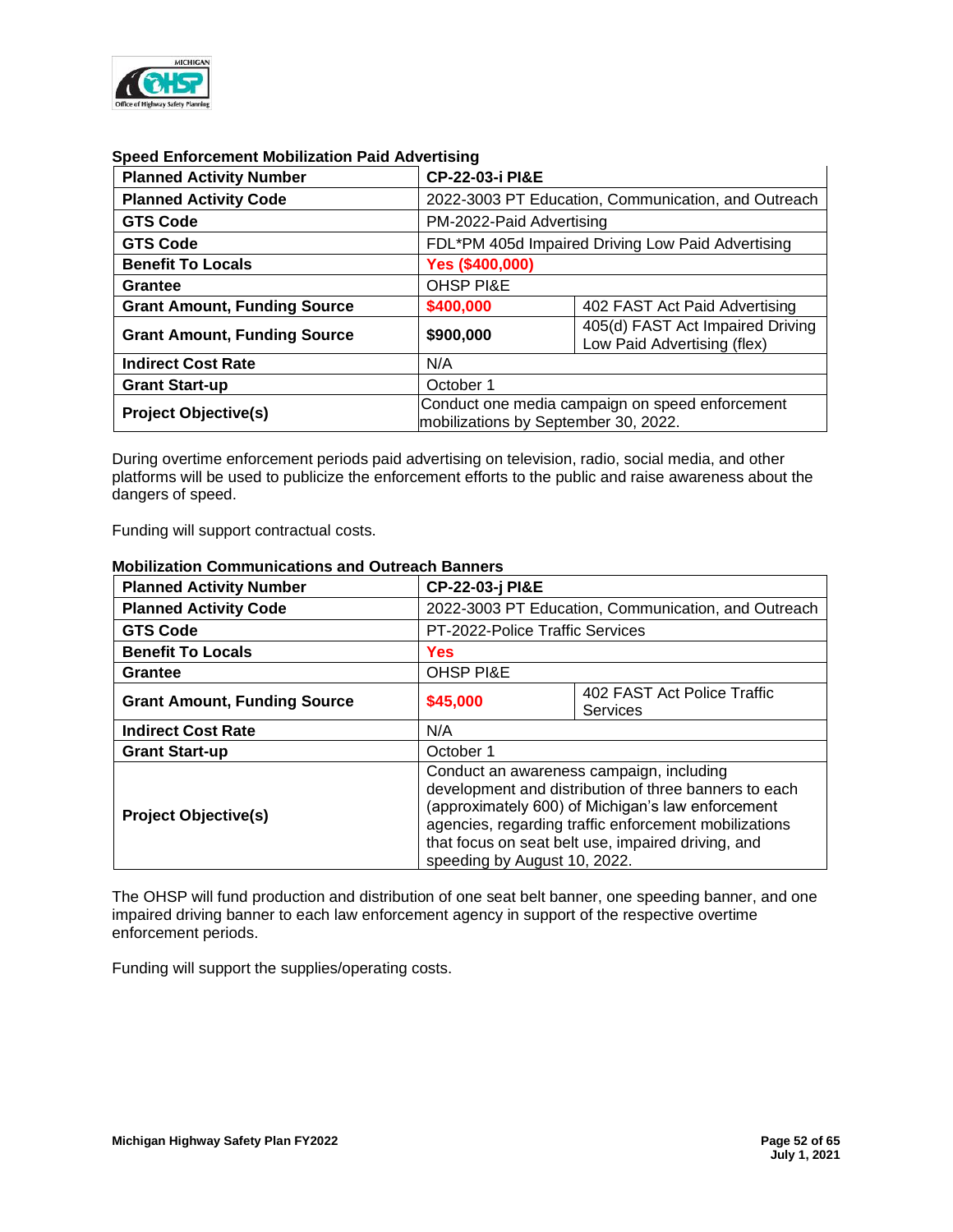

| <b>Task 4: Program Management</b>             | $\frac{1}{2}$ \$1,411,000 |
|-----------------------------------------------|---------------------------|
| Section 402 FAST Act Program Management funds | $\parallel$ \$1,411,000   |

#### **Program Management**

| <b>Planned Activity Number</b>      | CP-22-02-c PM |                                          |  |  |
|-------------------------------------|---------------|------------------------------------------|--|--|
| <b>Planned Activity Code</b>        |               | 2022-10001 PA Program Management (CP 02) |  |  |
| <b>GTS Code</b>                     |               | PA-2022-Planning and Administration      |  |  |
| <b>Benefit To Locals</b>            | No.           |                                          |  |  |
| <b>Grantee</b>                      |               | <b>OHSP-Program Management Section</b>   |  |  |
| <b>Grant Amount, Funding Source</b> | \$1,411,000   | 402 FAST Act Program<br>Management       |  |  |
| <b>Indirect Cost Rate</b>           | 9.1%          |                                          |  |  |
| <b>Grant Start-up</b>               | October 1     |                                          |  |  |

Funding will support the shared costs of the Program Management team required to implement and manage the OHSP programs.

| <b>TASK</b><br><b>NUMBER</b> | <b>TASK TITLE</b>                            | <b>Section 402</b><br><b>FAST Act</b><br>Program<br><b>Management</b> | <b>Section 402</b><br><b>FAST Act</b><br>Paid<br><b>Advertising</b> | Section 402<br><b>FAST Act</b><br>Community<br><b>Traffic Safety</b><br>Project | Section 402<br><b>FAST Act</b><br><b>Police</b><br><b>Traffic</b><br><b>Services</b> | Section 402<br><b>FAST Act</b><br><b>Occupant</b><br><b>Protection</b> | Section 405(b)<br><b>FAST Act</b><br><b>Occupant</b><br><b>Protection</b><br><b>High Paid</b><br><b>Advertising</b> | Section 405(d)<br><b>FAST Act</b><br><b>Impaired</b><br><b>Driving Low</b><br><b>Advertising</b> | Section 405(d)<br><b>FAST Act</b><br>Im paired<br><b>Driving Low</b><br><b>Police Traffic</b><br>Services (flex) | <b>Section</b><br>405(d) FAST<br>Act Impaired<br><b>Driving Low</b><br>Paid<br><b>Advertising</b><br>(flex) | <b>SHARE TO</b><br><b>LOCALS</b> | <b>TOTAL</b>             |
|------------------------------|----------------------------------------------|-----------------------------------------------------------------------|---------------------------------------------------------------------|---------------------------------------------------------------------------------|--------------------------------------------------------------------------------------|------------------------------------------------------------------------|---------------------------------------------------------------------------------------------------------------------|--------------------------------------------------------------------------------------------------|------------------------------------------------------------------------------------------------------------------|-------------------------------------------------------------------------------------------------------------|----------------------------------|--------------------------|
|                              | <b>GTS CODES</b>                             | <b>PA-2022</b>                                                        | <b>PM-2022</b>                                                      | <b>CP-2022</b>                                                                  | PT-2022                                                                              | OP-2022                                                                | M <sub>1</sub> *PM                                                                                                  | <b>FDLPEM</b>                                                                                    | FDL*PT                                                                                                           | <b>FDL*PM</b>                                                                                               |                                  |                          |
| <b>PT-1</b>                  | Support, Training,<br>and Enforcement        |                                                                       |                                                                     | \$4,000                                                                         | \$5,108,000                                                                          |                                                                        |                                                                                                                     |                                                                                                  |                                                                                                                  |                                                                                                             | \$5,108,000                      | \$5,112,000              |
| <b>PT-2</b>                  | Research, Data,<br>and Evaluation            |                                                                       |                                                                     |                                                                                 |                                                                                      |                                                                        |                                                                                                                     |                                                                                                  | \$104,000                                                                                                        |                                                                                                             |                                  | \$104,000                |
| <b>PT-3</b>                  | Education,<br>Communication, and<br>Outreach |                                                                       | \$2,400,000                                                         |                                                                                 | \$45,000                                                                             | \$3,000                                                                | \$650,000                                                                                                           | \$650,000                                                                                        |                                                                                                                  | \$900,000                                                                                                   | \$2,445,000                      | \$4,648,000              |
| <b>PT-4</b>                  | Program<br>Management                        | \$1,411,000                                                           |                                                                     |                                                                                 |                                                                                      |                                                                        |                                                                                                                     |                                                                                                  |                                                                                                                  |                                                                                                             |                                  | \$1,411,000              |
| <b>TOTALS</b>                |                                              | \$1,411,000                                                           | \$2,400,000                                                         | \$4,000                                                                         | \$5,153,000                                                                          | \$3,000                                                                | \$650,000                                                                                                           | \$650,000                                                                                        | \$104,000                                                                                                        | \$900,000                                                                                                   |                                  | \$7,553,000 \$11,275,000 |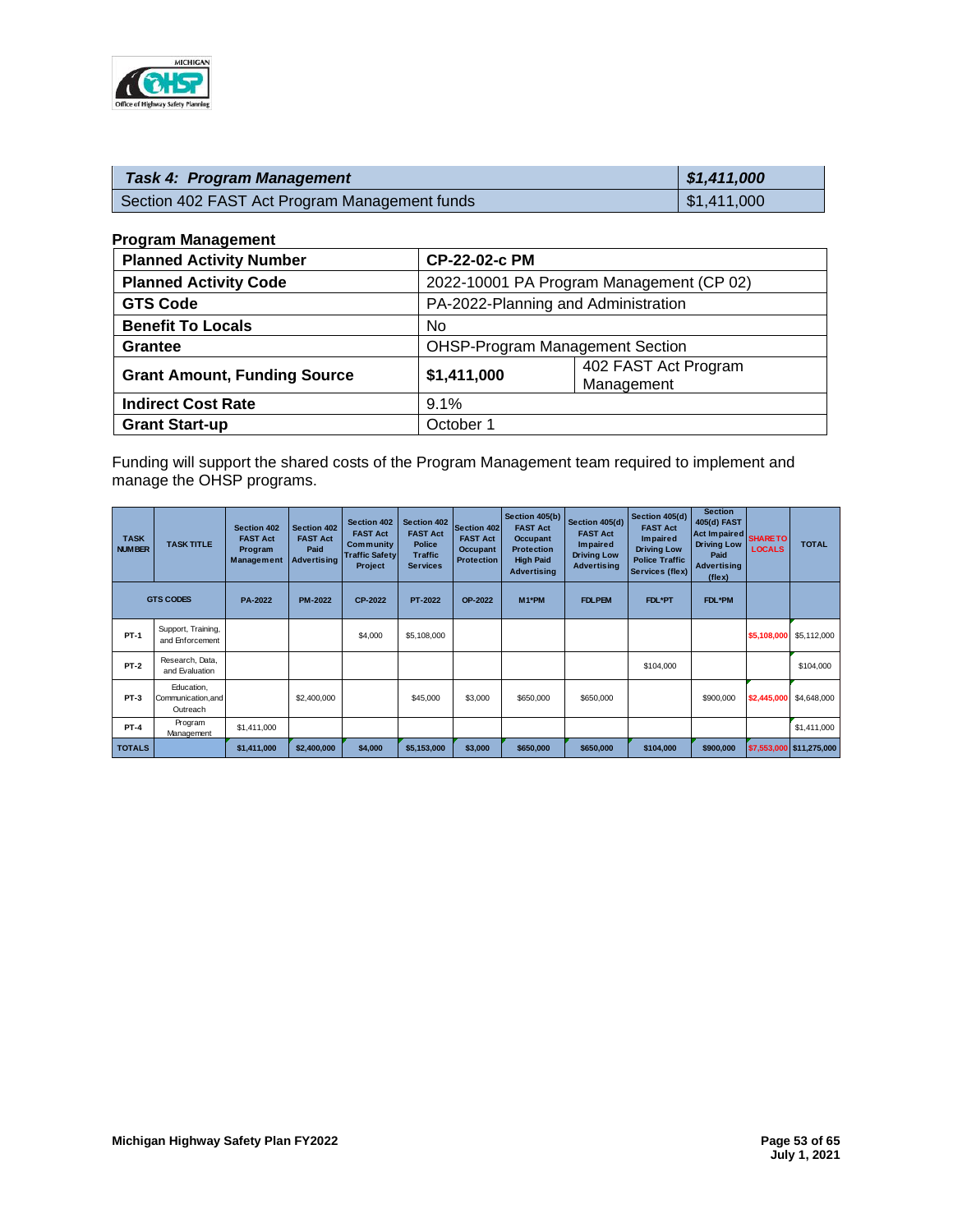

# **(TR) Traffic Records**

# **<sup>12</sup>FY2022 Michigan Performance Measures**

State data will be used as indicated in the GHSA email dated January 13, 2021, except for C-1 (Number of traffic fatalities) and C-3 (Fatalities/VMT) which will use [Fatality Analysis Reporting System \(FARS\)](https://cdan.nhtsa.gov/SASStoredProcess/guest) data as required.

The FY2022 HSP projects are based on the 2015-2019 trend data due to the 2020 data being unavailable during the planning period. However, the performance measures are based on the 2016-2020 data as approved by Region 5.

# **C-1 Number of fatalities in traffic crashes**

*Target:* Reduce fatalities from 1,083 in 2020 to 1,065.2 by September 30, 2022.

## **C-2 Number of suspected serious injuries in traffic crashes**

*Target:* Prevent suspected serious traffic injuries from increasing from 5,433 in 2020 to 5,733.2 by September 30, 2022.

# **C-3 Fatalities/VMT**

*Target:* Prevent fatalities/100 MVMT from increasing by .96 in 2019 to 1.098 by September 30, 2022. The 2020 Fatalities/VMT is not yet available.

## **C-4 Unrestrained passenger vehicle occupant fatalities, all seat positions**

*Target:* Reduce unrestrained passenger vehicle occupant fatalities, all seat positions, from 199 (2016- 2020 average) to 196 (2018-2022 average) by September 30, 2022.

## **C-5 Number of fatalities in crashes involving a driver or motorcycle operator with a blood alcohol concentration of .08 g/dl or higher**

*Target:* Prevent alcohol impaired driving fatalities from increasing from 181 (2016-2020 average) to 198 (2018-2022 average) by September 30, 2022.

## **C-6 Number of speeding-related fatalities**

*Target:* Reduce speeding-related fatalities from 193 (2016-2020 average) to 192 (2018-2022 average) by September 30, 2022.

## **C-7 Number of motorcyclist fatalities**

*Target:* Prevent motorcyclist fatalities from increasing from 137 (2016-2020 average) to 141 (2018-2022 average) by September 30, 2022.

## **C-8 Number of unhelmeted motorcyclist fatalities**

*Target:* Reduce unhelmeted, motorcyclist fatalities from 60 (2016-2020 average) to 59 (2018-2022 average) by September 30, 2022.

## **C-9 Number of drivers ages 20 and younger involved in fatal crashes**

*Target:* Reduce drivers ages 20 and younger involved in fatal crashes from 124 (2016-2020 average) to 119 (2018-2022 average) by September 30, 2022.

## **C-10 Number of pedestrian fatalities**

*Target:* Prevent pedestrian fatalities from increasing from 158 (2016-2020 average) to 161 (2018-2022 average) by September 30, 2022.

**<sup>12</sup> This chart and its wording is based on the GHSA and the NHTSA recommendations starting in FY2022.**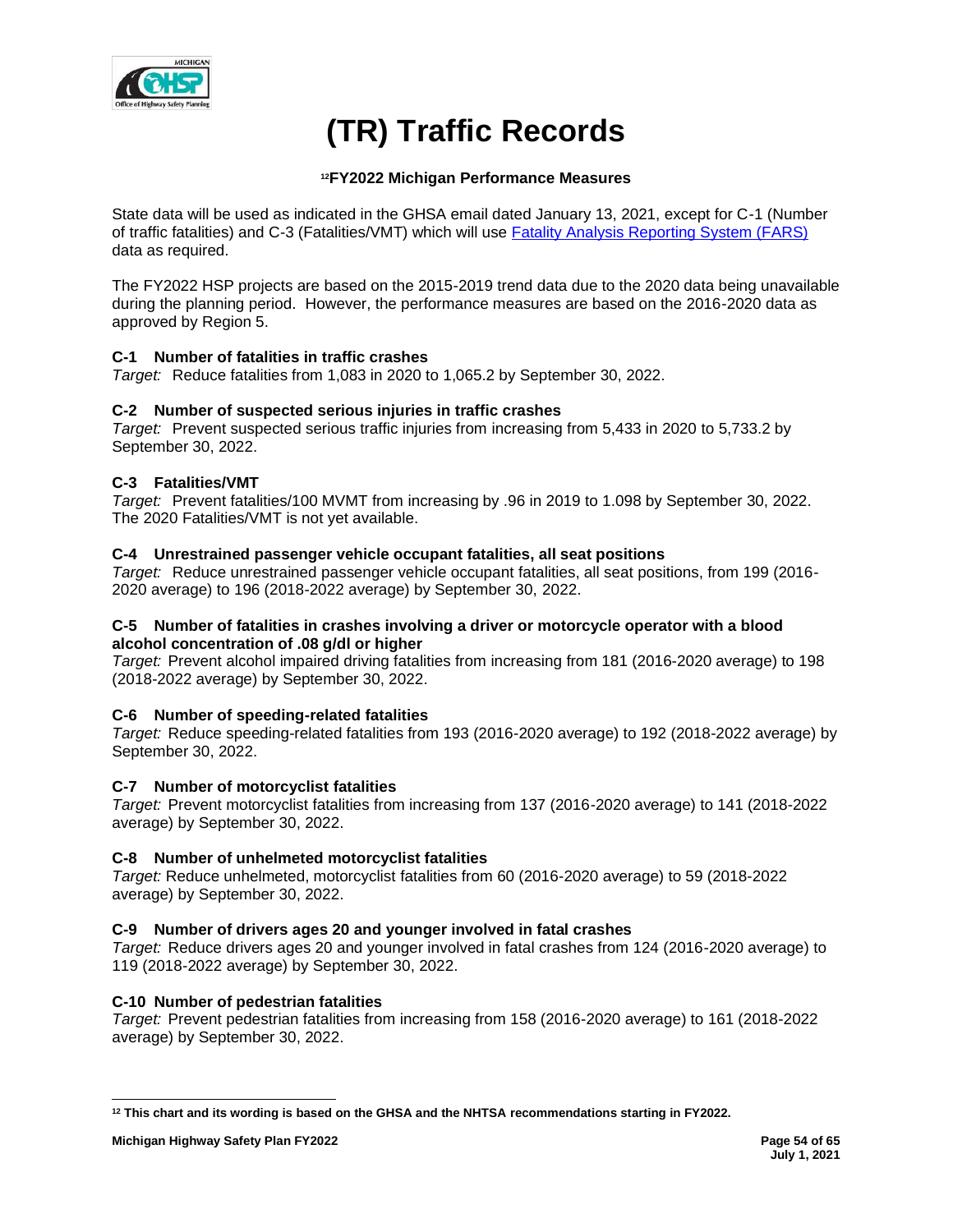

## **C-11 Number of bicyclist fatalities**

*Target:* Reduce bicyclist fatalities from 28 (2016-2020 average) to 27 (2018-2022 average) by September 30, 2022.

## **B-1 Statewide seat belt use rate**

*Target:* Increase the statewide seat belt use rate from 94.4% in 2020 to 98% by September 30, 2022.

## **Other Michigan Performance Measures**

## **O1: Number of crashes involving alcohol- or drug-impaired motorcyclist**

*Target*: Reduce number of crashes involving alcohol-or drug-impaired motorcyclist from 230 (2016-2020 average) to 229 (2018-2022 average) by September 30, 2022.

## **O2: Number of fatalities involving alcohol- or drug-impaired motorcyclist**

*Target:* Prevent the number of fatalities involving alcohol- or drug-impaired motorcyclist from increasing from 45 (2016-2020 average) to 48 (2018-2022 average) by September 30, 2022.

## **O3: Number of fatal crashes involving drug-impaired driver or motorcycle operator.**

*Target:* Prevent the number of fatal crashes involving a drug-impaired driver or motorcycle operator from increasing from 228 (2016-2020 average) to 260 (2018-2022 average) by September 30, 2022.

## **O4: Number of crashes involving a motorcycle and another motor vehicle.**

*Target*: Reduce the number of crashes involving a motorcycle and another motor vehicle from 1,528 (2016-2020 average) to 1,448 (2018-2022 average) by September 30, 2022.

## **O5: Number of senior drivers ages 65 and older in fatal crashes**

*Target:* Prevent the number of crashes involving senior drivers ages 65 and older from increasing from 226 (2016-2020 average) to 234 (2018-2022 average) by September 30, 2022.

## **O6: Number of distracted drivers involved in fatal crashes**

*Target:* Prevent the number of distracted drivers involved in fatal crashes from increasing from 58 (2016- 2020 average) to 69 (2018-2022 average) by September 30, 2022.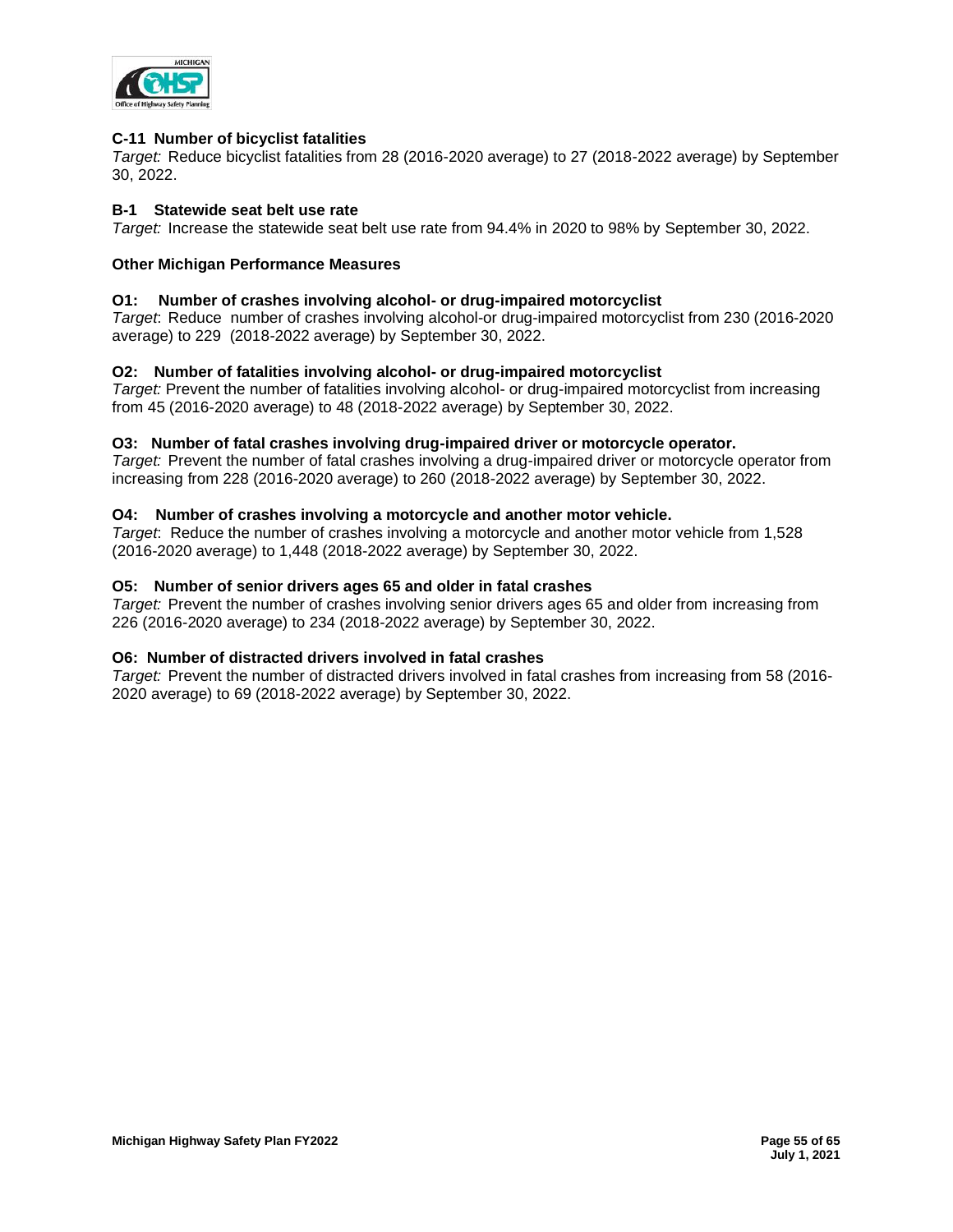

| <b>Task 1: Support, Training, and Enforcement</b>          | 810,000  |
|------------------------------------------------------------|----------|
| Section 405(c) FAST Act Traffic Records Data Program funds | \$10,000 |

| <b>Planned Activity Code</b><br>2022-5001 TR Support, Training, and Enforcement<br><b>GTS Code</b><br>M3DA-405c Data Program<br><b>Benefit To Locals</b><br>N/A<br>Michigan State Police (MSP) Criminal Justice<br><b>Grantee</b><br><b>Information Center</b><br>405(c) FAST Act Traffic Records<br>\$10,000<br><b>Grant Amount, Funding Source</b><br>Data Program<br><b>Indirect Cost Rate</b><br>N/A<br>October 1<br><b>Grant Start-up</b><br>Increase statewide crash report timeliness from 12.52<br>days to 12 days; increase the percentage of crash<br>records with no errors (accuracy) in critical data elements<br>from 95 percent to 97 percent; and increase the<br>percentage of crash records with no missing critical data<br>elements (completeness) from 96 percent to 97 percent<br><b>Project Objective(s)</b><br>by September 30, 2022.<br>Provide 25 training classes for 1,200 officers, police | <b>Planned Activity Number</b> | TR-22-01 |  |  |  |
|-------------------------------------------------------------------------------------------------------------------------------------------------------------------------------------------------------------------------------------------------------------------------------------------------------------------------------------------------------------------------------------------------------------------------------------------------------------------------------------------------------------------------------------------------------------------------------------------------------------------------------------------------------------------------------------------------------------------------------------------------------------------------------------------------------------------------------------------------------------------------------------------------------------------------|--------------------------------|----------|--|--|--|
|                                                                                                                                                                                                                                                                                                                                                                                                                                                                                                                                                                                                                                                                                                                                                                                                                                                                                                                         |                                |          |  |  |  |
|                                                                                                                                                                                                                                                                                                                                                                                                                                                                                                                                                                                                                                                                                                                                                                                                                                                                                                                         |                                |          |  |  |  |
|                                                                                                                                                                                                                                                                                                                                                                                                                                                                                                                                                                                                                                                                                                                                                                                                                                                                                                                         |                                |          |  |  |  |
|                                                                                                                                                                                                                                                                                                                                                                                                                                                                                                                                                                                                                                                                                                                                                                                                                                                                                                                         |                                |          |  |  |  |
|                                                                                                                                                                                                                                                                                                                                                                                                                                                                                                                                                                                                                                                                                                                                                                                                                                                                                                                         |                                |          |  |  |  |
|                                                                                                                                                                                                                                                                                                                                                                                                                                                                                                                                                                                                                                                                                                                                                                                                                                                                                                                         |                                |          |  |  |  |
|                                                                                                                                                                                                                                                                                                                                                                                                                                                                                                                                                                                                                                                                                                                                                                                                                                                                                                                         |                                |          |  |  |  |
| recruits, and traffic safety professionals to assist with the<br>proper completion of the UD-10 Traffic Crash Report by                                                                                                                                                                                                                                                                                                                                                                                                                                                                                                                                                                                                                                                                                                                                                                                                 |                                |          |  |  |  |

# **Traffic Crash Reporting Form (UD-10) Training Support**

This project will provide materials to support law enforcement officer training on accurately completing the UD-10 Traffic Crash Report to improve the quality of the traffic crash data. Addressing any concerns will continue to be a highlight of the training efforts, in addition to training officers and police recruits on identifying and reporting automated vehicle information.

Funding will support the supplies/operating costs.

| <b>Task 2: Research, Data, and Evaluation</b>              | \$4,990,000 |
|------------------------------------------------------------|-------------|
| Section 402 FAST Act Traffic Records funds                 | \$22,000    |
| Section 405(c) FAST Act Traffic Records Data Program funds | \$4,968,000 |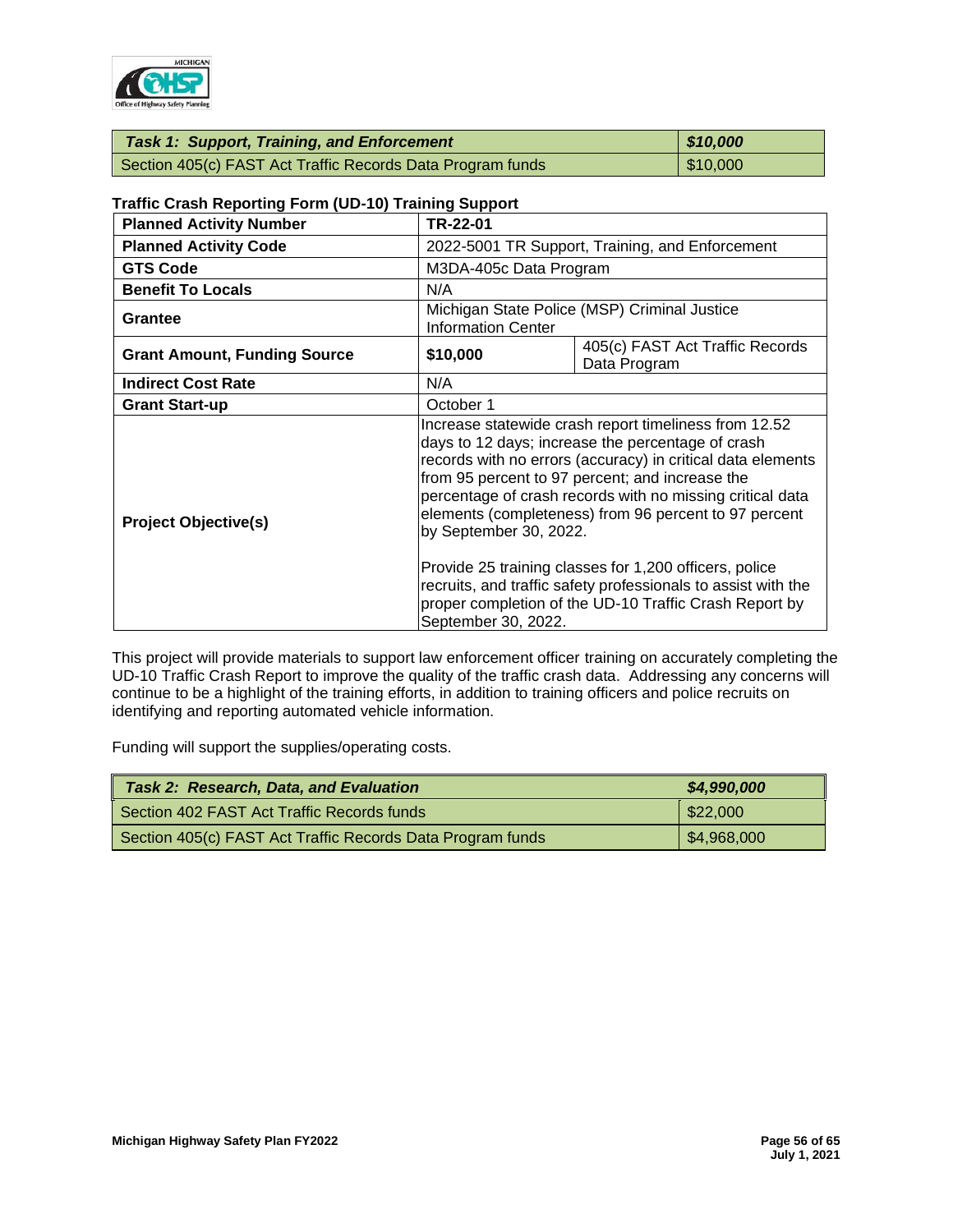

## **Traffic Records Program Assessment Recommendation Implementation**

| <b>Planned Activity Number</b>      | TR-22-07                                                                                                                                                                                                       |                                                 |  |  |  |
|-------------------------------------|----------------------------------------------------------------------------------------------------------------------------------------------------------------------------------------------------------------|-------------------------------------------------|--|--|--|
| <b>Planned Activity Code</b>        |                                                                                                                                                                                                                | 2022-5002 TR Research, Data, and Evaluation     |  |  |  |
| <b>GTS Code</b>                     | M3DA-405c Data Program                                                                                                                                                                                         |                                                 |  |  |  |
| <b>Benefit To Locals</b>            | N/A                                                                                                                                                                                                            |                                                 |  |  |  |
| Grantee                             | TBD                                                                                                                                                                                                            |                                                 |  |  |  |
| <b>Grant Amount, Funding Source</b> | \$4,027,000                                                                                                                                                                                                    | 405(c) FAST Act Traffic Records<br>Data Program |  |  |  |
| <b>Indirect Cost Rate</b>           | N/A                                                                                                                                                                                                            |                                                 |  |  |  |
| <b>Grant Start-up</b>               | October 1                                                                                                                                                                                                      |                                                 |  |  |  |
| <b>Project Objective(s)</b>         | Continue to implement the 12 strategies within the<br>Traffic Records Coordinating Committee's Strategic<br>Plan, which was created from the 2020 Traffic Records<br>Program Assessment by September 30, 2022. |                                                 |  |  |  |

The OHSP will work with the Traffic Records network and other traffic safety partner agencies in determining and implementing additional strategies identified to address the Traffic Records Program Assessment Recommendations.

Funding may support personnel, supplies/operating, equipment, contractual, and indirect costs.

| <b>Planned Activity Number</b>      | TR-22-03                                                                     |                                             |  |  |
|-------------------------------------|------------------------------------------------------------------------------|---------------------------------------------|--|--|
| <b>Planned Activity Code</b>        |                                                                              | 2022-5002 TR Research, Data, and Evaluation |  |  |
| <b>GTS Code</b>                     | M3DA-405c Data Program                                                       |                                             |  |  |
| <b>Benefit To Locals</b>            | N/A                                                                          |                                             |  |  |
| <b>Grantee</b>                      | Michigan Department of State (MDOS)                                          |                                             |  |  |
| <b>Grant Amount, Funding Source</b> | 405(c) FAST Act Traffic Records<br>\$667,000<br>Data Program                 |                                             |  |  |
| <b>Indirect Cost Rate</b>           | 13.86%                                                                       |                                             |  |  |
| <b>Grant Start-up</b>               | October 1                                                                    |                                             |  |  |
| <b>Project Objective(s)</b>         | Correct at least 75% of the driver database errors by<br>September 30, 2022. |                                             |  |  |

#### **State to State Staffing (S2S) Phase 2**

The Michigan Department of State (MDOS) will clean up the driver records database by removing 75% of data errors in this multi-year project. This is a national project to ensure there is only one driving record and driver history for every driver in the country. This project will enable more accurate and complete

driver records to enhance the ability of law enforcement and courts in identifying and completing their records more accurately. It promotes traffic safety by ensuring unsafe drivers are taken off the road faster and ensuring consistent enforcement for driving offenses. This also helps to deter identity fraud by preventing an individual from keeping multiple licenses and creating multiple records in other states and avoiding driving penalties.

Funding will support personnel and indirect costs.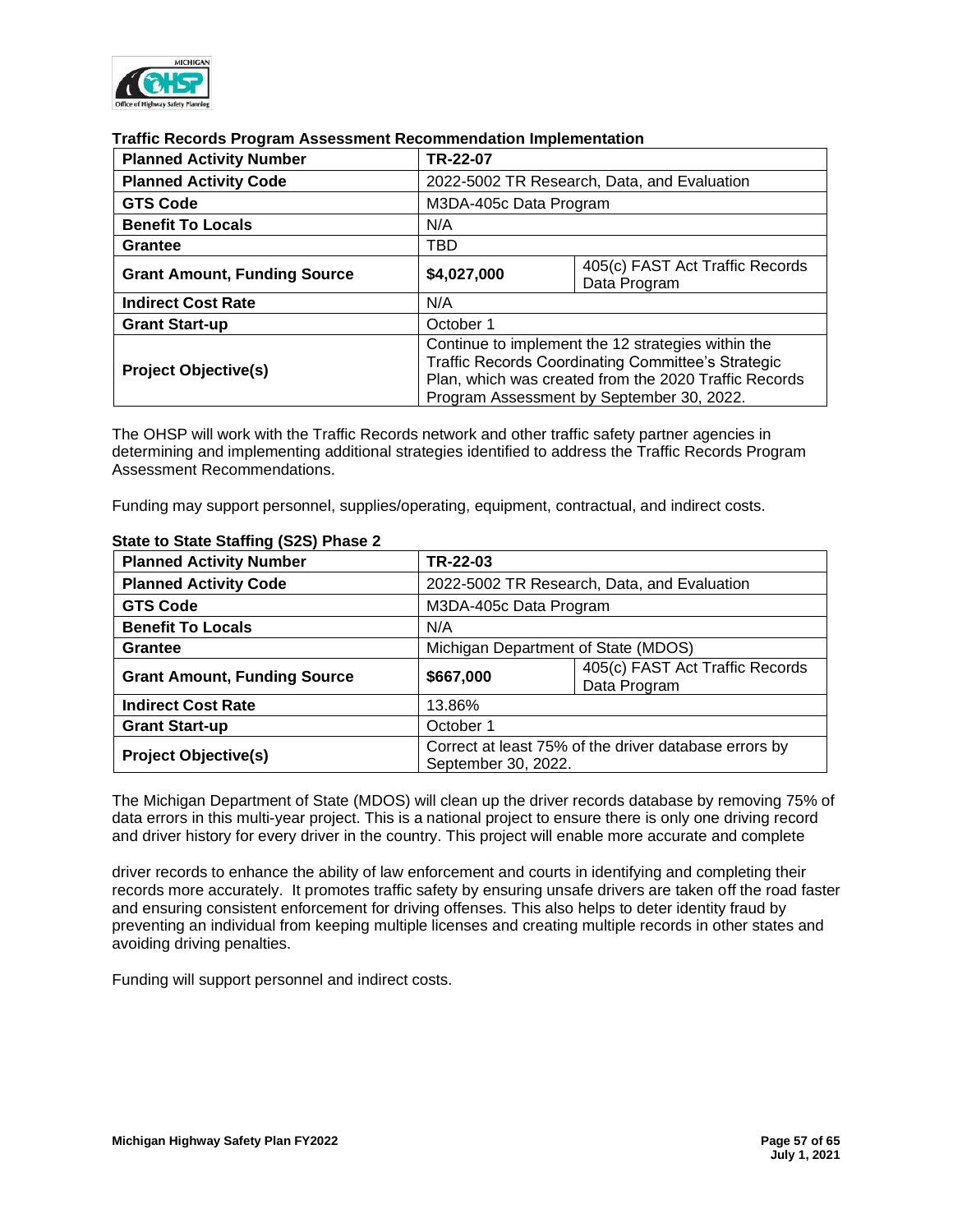

| <u>mongan orașn Anarysis Apphoanon i nasc o</u> |                                                                                                                                                                    |                                             |  |  |
|-------------------------------------------------|--------------------------------------------------------------------------------------------------------------------------------------------------------------------|---------------------------------------------|--|--|
| <b>Planned Activity Number</b>                  | TR-22-06                                                                                                                                                           |                                             |  |  |
| <b>Planned Activity Code</b>                    |                                                                                                                                                                    | 2022-5002 TR Research, Data, and Evaluation |  |  |
| <b>GTS Code</b>                                 |                                                                                                                                                                    | M3DA-405c Data Program                      |  |  |
| <b>Benefit To Locals</b>                        | N/A                                                                                                                                                                |                                             |  |  |
| Grantee                                         | Michigan State Police (MSP) Criminal Justice<br><b>Information Center</b>                                                                                          |                                             |  |  |
| <b>Grant Amount, Funding Source</b>             | 405(c) FAST Act Traffic Records<br>\$133,000<br>Data Program                                                                                                       |                                             |  |  |
| <b>Indirect Cost Rate</b>                       | N/A                                                                                                                                                                |                                             |  |  |
| <b>Grant Start-up</b>                           | October 1                                                                                                                                                          |                                             |  |  |
| <b>Project Objective(s)</b>                     | Provide a crash data tool which identifies high-crash road<br>segments to assist local law enforcement agencies with<br>enforcement efforts by September 30, 2022. |                                             |  |  |

## **Michigan Crash Analysis Application Phase 3**

The Crash Analysis Application is a multi-year project that provides the ability to quickly analyze crash statistics and generate shareable reports, charts, and graphs. It has been implemented and was deployed to the MSP in January 2021. The addition of the Network Screening application will allow law enforcement the ability to deploy enforcement based on the highest ranked road segments. The user can filter the rankings by hundreds of options such as alcohol, distracted driving, restraint, county, district, etc. This will be especially beneficial for law enforcement when grant funding has been received to support targeted enforcement efforts.

Funding will support contractual costs.

| <b>Planned Activity Number</b>      | TR-22-08                                                                                                                                                                                                                                                                                                                                                   |                                                                                                                                                                     |  |  |
|-------------------------------------|------------------------------------------------------------------------------------------------------------------------------------------------------------------------------------------------------------------------------------------------------------------------------------------------------------------------------------------------------------|---------------------------------------------------------------------------------------------------------------------------------------------------------------------|--|--|
| <b>Planned Activity Code</b>        | 2022-5002 TR Research, Data, and Evaluation                                                                                                                                                                                                                                                                                                                |                                                                                                                                                                     |  |  |
| <b>GTS Code</b>                     | M3DA-405c Data Program                                                                                                                                                                                                                                                                                                                                     |                                                                                                                                                                     |  |  |
| <b>Benefit To Locals</b>            | N/A                                                                                                                                                                                                                                                                                                                                                        |                                                                                                                                                                     |  |  |
| Grantee                             | (MDHHS)                                                                                                                                                                                                                                                                                                                                                    | Michigan Department of Health and Human Services                                                                                                                    |  |  |
| <b>Grant Amount, Funding Source</b> | 405(c) FAST Act Traffic Records<br>\$141,000<br>Data Program                                                                                                                                                                                                                                                                                               |                                                                                                                                                                     |  |  |
| <b>Indirect Cost Rate</b>           | N/A                                                                                                                                                                                                                                                                                                                                                        |                                                                                                                                                                     |  |  |
| <b>Grant Start-up</b>               | October 1                                                                                                                                                                                                                                                                                                                                                  |                                                                                                                                                                     |  |  |
| <b>Project Objective(s)</b>         | The MDHHS will identify the percentage of the crash<br>elements that are missing or not consistently being<br>reported, sorted by emergency medical services (EMS)<br>agency, documentation software vendor, medical control<br>authority, and medical control authority region by<br>September 30, 2022.<br>The MDHHS will distribute crash documentation |                                                                                                                                                                     |  |  |
|                                     |                                                                                                                                                                                                                                                                                                                                                            | improvement plans for EMS agencies, documentation<br>software vendors, medical control authorities, and<br>medical control authority regions by September 30, 2022. |  |  |

## **Improving Quality of Crash Severity and Injury Assessment Within Michigan Emergency Medical Services (EMS) Information System (MI-EMSIS) Phase 2**

There are challenges in how data from the EMS is entered, accessed, and processed within the MI-EMSIS, creating questions in the accuracy and validity of conclusions that are drawn from that data. In 2018, the MDHHS began using the Biospatial data platform, which links the EMS electronic patient care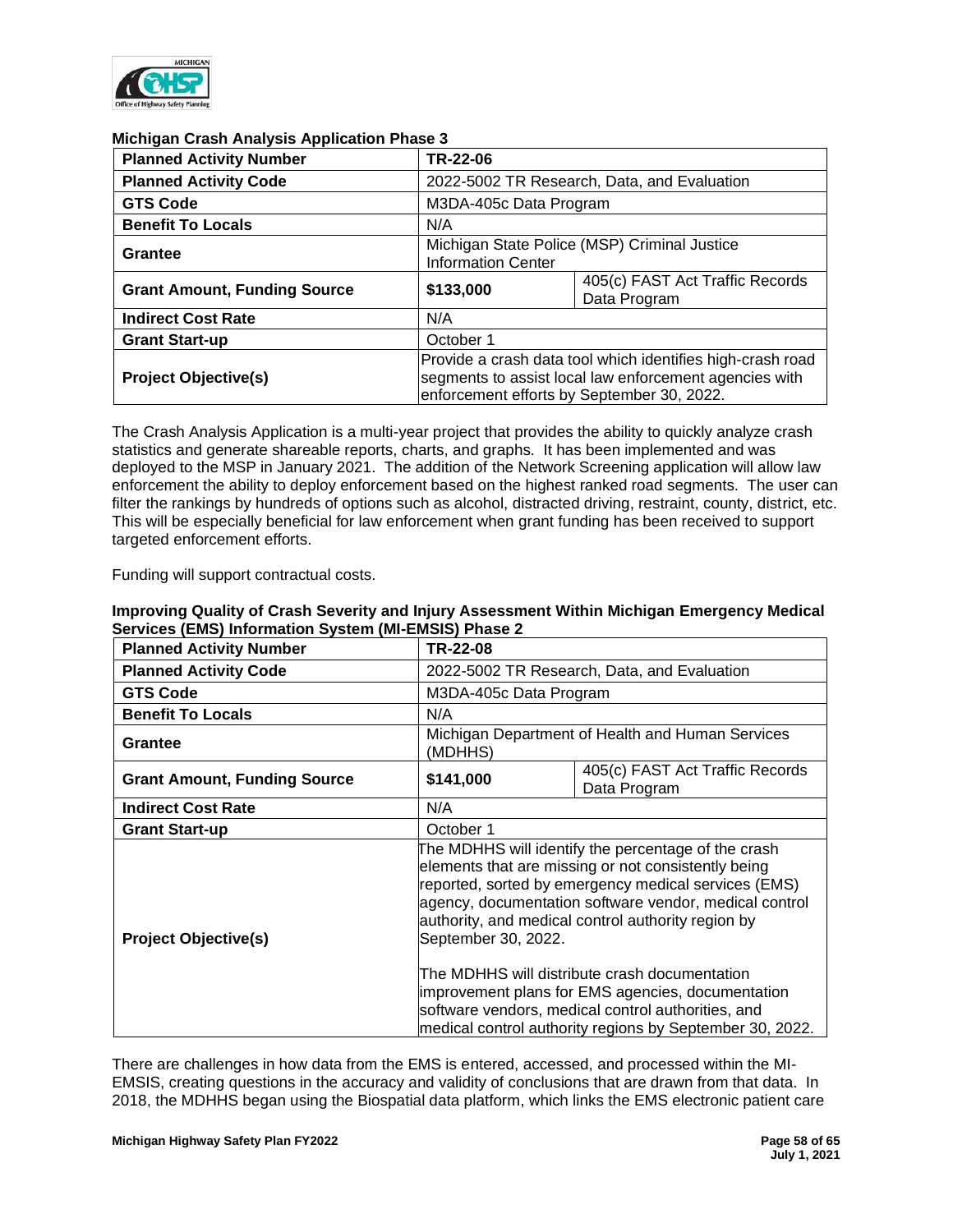

record (ePCR) data with other health and injury-related data sources. A full-time data analyst will utilize the MI-EMSIS as well as Biospatial to identify gaps in documentation related specifically to motor vehicle crashes. The data analyst will categorize the gaps into actionable items to resolve or mitigate the gaps. FY 2022 is the second year of this four-year project.

Funding will support personnel and indirect costs.

| <b>Planned Activity Number</b>      | TR-22-05                                                            |                              |  |  |
|-------------------------------------|---------------------------------------------------------------------|------------------------------|--|--|
| <b>Planned Activity Code</b>        | 2022-5002 TR Research, Data, and Evaluation                         |                              |  |  |
| <b>GTS Code</b>                     | TR-2022-Traffic Records                                             |                              |  |  |
| <b>Benefit To Locals</b>            | <b>Yes</b>                                                          |                              |  |  |
| Grantee                             | University of Michigan Transportation Research Institute<br>(UMTRI) |                              |  |  |
| <b>Grant Amount, Funding Source</b> | \$22,000                                                            | 402 FAST Act Traffic Records |  |  |
| <b>Indirect Cost Rate</b>           | 56%                                                                 |                              |  |  |
| <b>Grant Start-up</b>               | October 1                                                           |                              |  |  |
| <b>Project Objective(s)</b>         | Conduct a rural traffic crash assessment by September<br>30, 2022.  |                              |  |  |

## **Data Driven Crash Assessment for Rural Michigan**

Crash characteristics such as speeding, alcohol impairment, and seat belt use tend to differ for rural and urban areas. By defining crashes as rural or urban and providing a clear crash picture of the data, this project aims to determine the percentage of crashes that can be labeled as either rural or urban and to produce outputs indicating defining characteristics on rural Michigan roadways. This will also assist in rural traffic safety planning developing countermeasures that were previously unavailable with the current crash dataset.

Funding will support personnel and indirect costs.

| <b>Task 3: Education, Communication, and Outreach</b> | \$629,000          |
|-------------------------------------------------------|--------------------|
| Section 402 FAST Act Traffic Records funds            | $\frac{$629,000}{$ |

## **Michigan Traffic Crash Facts (MTCF) Technical Support**

| <b>Planned Activity Number</b>      | TR-22-05                                                                                                                                                                                                                                            |  |  |  |
|-------------------------------------|-----------------------------------------------------------------------------------------------------------------------------------------------------------------------------------------------------------------------------------------------------|--|--|--|
| <b>Planned Activity Code</b>        | 2022-5003 TR Education, Communication, and<br>Outreach                                                                                                                                                                                              |  |  |  |
| <b>GTS Code</b>                     | TR-2022-Traffic Records                                                                                                                                                                                                                             |  |  |  |
| <b>Benefit To Locals</b>            | <b>Yes</b>                                                                                                                                                                                                                                          |  |  |  |
| Grantee                             | University of Michigan Transportation Research Institute<br>(UMTRI)                                                                                                                                                                                 |  |  |  |
| <b>Grant Amount, Funding Source</b> | 402 FAST Act Traffic Records<br>\$578,000                                                                                                                                                                                                           |  |  |  |
| <b>Indirect Cost Rate</b>           | 56%                                                                                                                                                                                                                                                 |  |  |  |
| <b>Grant Start-up</b>               | October 1                                                                                                                                                                                                                                           |  |  |  |
| <b>Project Objective(s)</b>         | Complete the 2021 Michigan Traffic Crash Facts<br>publications/web content and<br>www.michigantrafficcrashfacts.org website maintenance<br>by September 30, 2022.<br>Provide technical assistance to the OHSP as directed by<br>September 30, 2022. |  |  |  |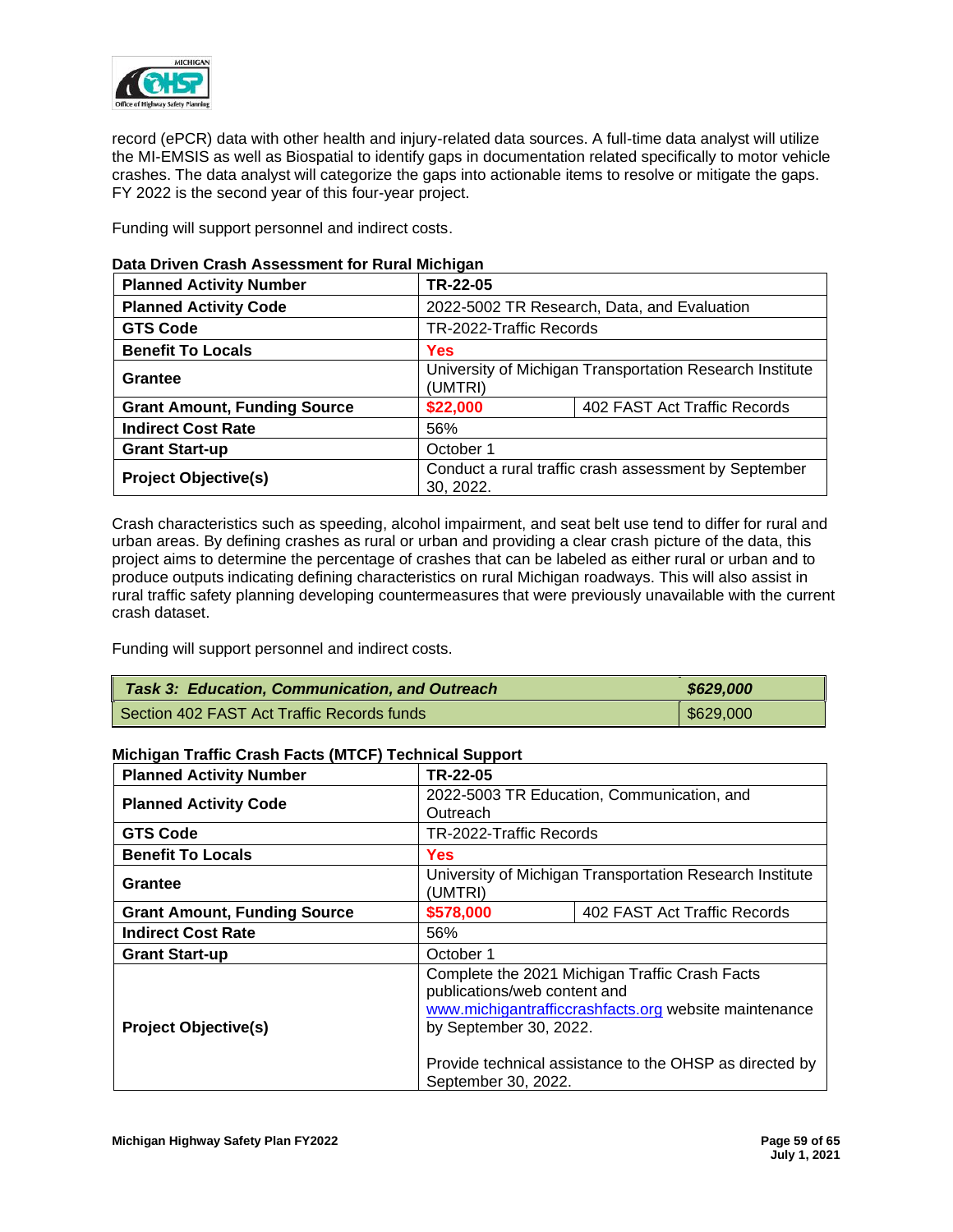

This project will continue to provide public accessibility for the crash data derived from Michigan's Traffic Crash Reporting System. The 2021 MTCF will be produced and posted at [www.michigantrafficcrashfacts.org.](http://www.michigantrafficcrashfacts.org/) An annual survey will gauge the effectiveness of the website. The OHSP will work with the UMTRI staff to provide technical assistance on requests for crash data analysis and presentations.

Funding will support personnel, supplies/operating, and indirect costs.

| <b>Planned Activity Number</b>      | TR-22-05                                                                                                                   |  |  |  |
|-------------------------------------|----------------------------------------------------------------------------------------------------------------------------|--|--|--|
| <b>Planned Activity Code</b>        | 2022-5003 TR Education, Communication, and<br>Outreach                                                                     |  |  |  |
| <b>GTS Code</b>                     | TR-2022-Traffic Records                                                                                                    |  |  |  |
| <b>Benefit To Locals</b>            | <b>Yes</b>                                                                                                                 |  |  |  |
| Grantee                             | University of Michigan Transportation Research Institute<br>(UMTRI)                                                        |  |  |  |
| <b>Grant Amount, Funding Source</b> | 402 FAST Act Traffic Records<br>\$51,000                                                                                   |  |  |  |
| <b>Indirect Cost Rate</b>           | 56%                                                                                                                        |  |  |  |
| <b>Grant Start-up</b>               | October 1                                                                                                                  |  |  |  |
|                                     | Develop support for the Multiple Simultaneous Queries<br>to provide 'And/Or' querying capability by September 30,<br>2022. |  |  |  |
| <b>Project Objective(s)</b>         | Develop the Map Time Series by September 30, 2022.                                                                         |  |  |  |
|                                     | Develop the 5 Year/10 Year Trend Tables by September<br>30, 2022.                                                          |  |  |  |

# **Michigan Traffic Crash Facts (MTCF) Query Tool Enhancements**

This project will develop additional enhancements to the Michigan Traffic Crash Facts Data Query Tool, such as: Multiple Simultaneous Queries; Map Time Series; and 5 Year/10 Year Trend Tables.

Funding will support personnel, supplies/operating, and indirect costs.

| <b>Task 4: Program Management</b>             | 8357,000  |
|-----------------------------------------------|-----------|
| Section 402 FAST Act Program Management funds | \$357,000 |

## **Program Management**

| <b>Planned Activity Number</b>      |           | CP-22-02-e PM                            |  |  |
|-------------------------------------|-----------|------------------------------------------|--|--|
| <b>Planned Activity Code</b>        |           | 2022-10001 PA Program Management (CP 02) |  |  |
| <b>GTS Code</b>                     |           | PA-2022-Planning and Administration      |  |  |
| <b>Benefit To Locals</b>            | No.       |                                          |  |  |
| <b>Grantee</b>                      |           | <b>OHSP-Program Management Section</b>   |  |  |
| <b>Grant Amount, Funding Source</b> | \$357,000 | 402 FAST Act Program<br>Management       |  |  |
| <b>Indirect Cost Rate</b>           | 9.1%      |                                          |  |  |
| <b>Grant Start-up</b>               | October 1 |                                          |  |  |

Funding will support the shared costs of the Program Management team required to implement and manage the OHSP programs.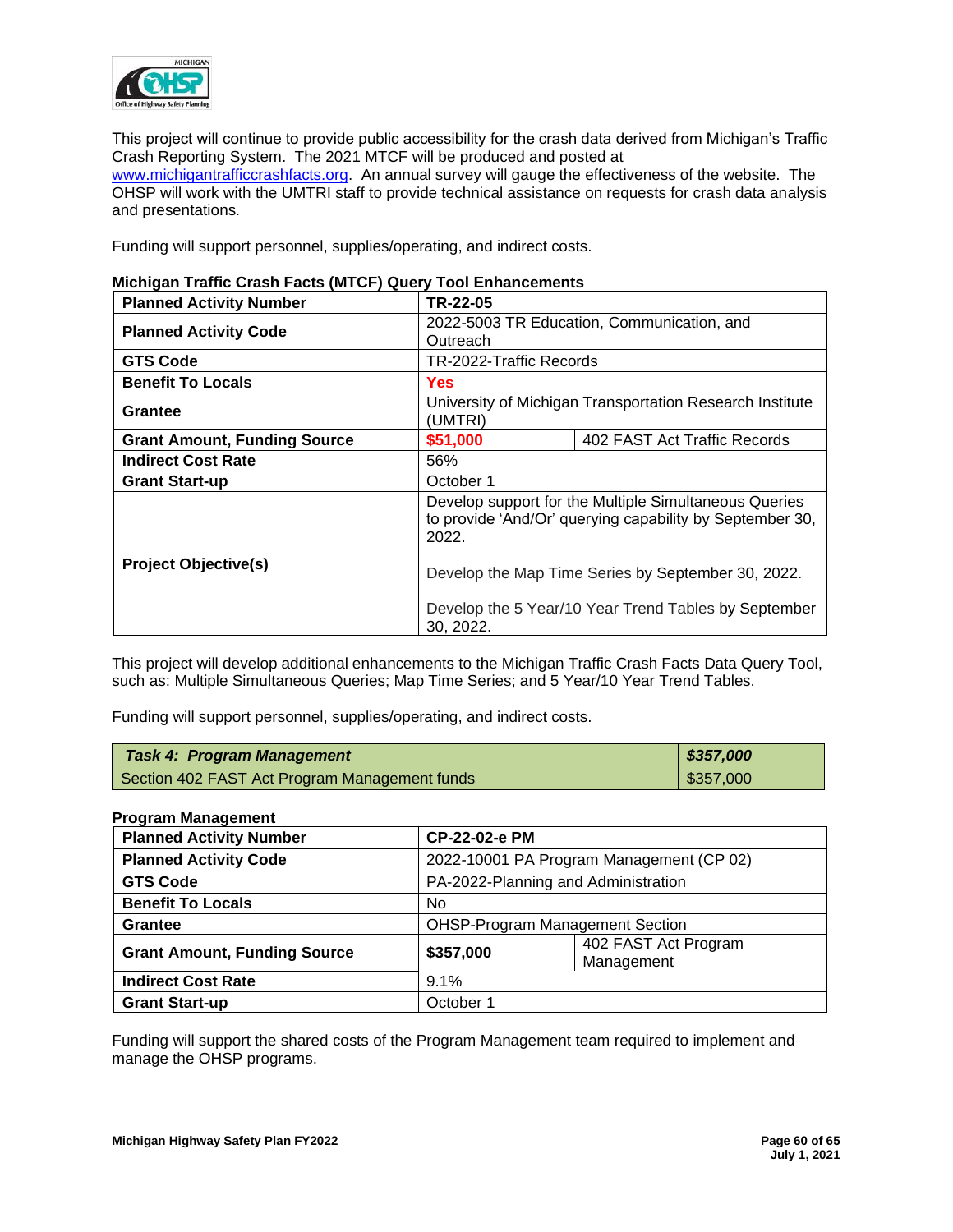

| <b>TASK</b><br><b>NUMBER</b> | <b>TASK TITLE</b>                                | <b>Section 402</b><br><b>FAST Act</b><br>Program<br><b>Management</b> | <b>Section 402</b><br><b>FAST Act</b><br><b>Traffic</b><br><b>Records</b> | <b>Section</b><br>405(c) FAST<br><b>Act Traffic</b><br><b>Records</b><br>Data<br>Program | <b>SHARE TO</b><br><b>LOCALS</b> | <b>TOTAL</b> |
|------------------------------|--------------------------------------------------|-----------------------------------------------------------------------|---------------------------------------------------------------------------|------------------------------------------------------------------------------------------|----------------------------------|--------------|
|                              | <b>GTS CODES</b>                                 | <b>PA-2022</b>                                                        | <b>TR-2022</b>                                                            | M <sub>3</sub> DA                                                                        |                                  |              |
| <b>TR-1</b>                  | Support,<br>Training, and<br>Enforcement         |                                                                       |                                                                           | \$10,000                                                                                 |                                  | \$10,000     |
| <b>TR-2</b>                  | Research,<br>Data, and<br>Evaluation             |                                                                       | \$22,000                                                                  | \$4,968,000                                                                              | \$22,000                         | \$4,990,000  |
| <b>TR-3</b>                  | Education,<br>Communicatio<br>n, and<br>Outreach |                                                                       | \$629,000                                                                 |                                                                                          | \$629,000                        | \$629,000    |
| <b>TR-4</b>                  | Program<br>Management                            | \$357,000                                                             |                                                                           |                                                                                          |                                  | \$357,000    |
| <b>TOTALS</b>                |                                                  | \$357,000                                                             | \$651,000                                                                 | \$4,978,000                                                                              | \$651,000                        | \$5,986,000  |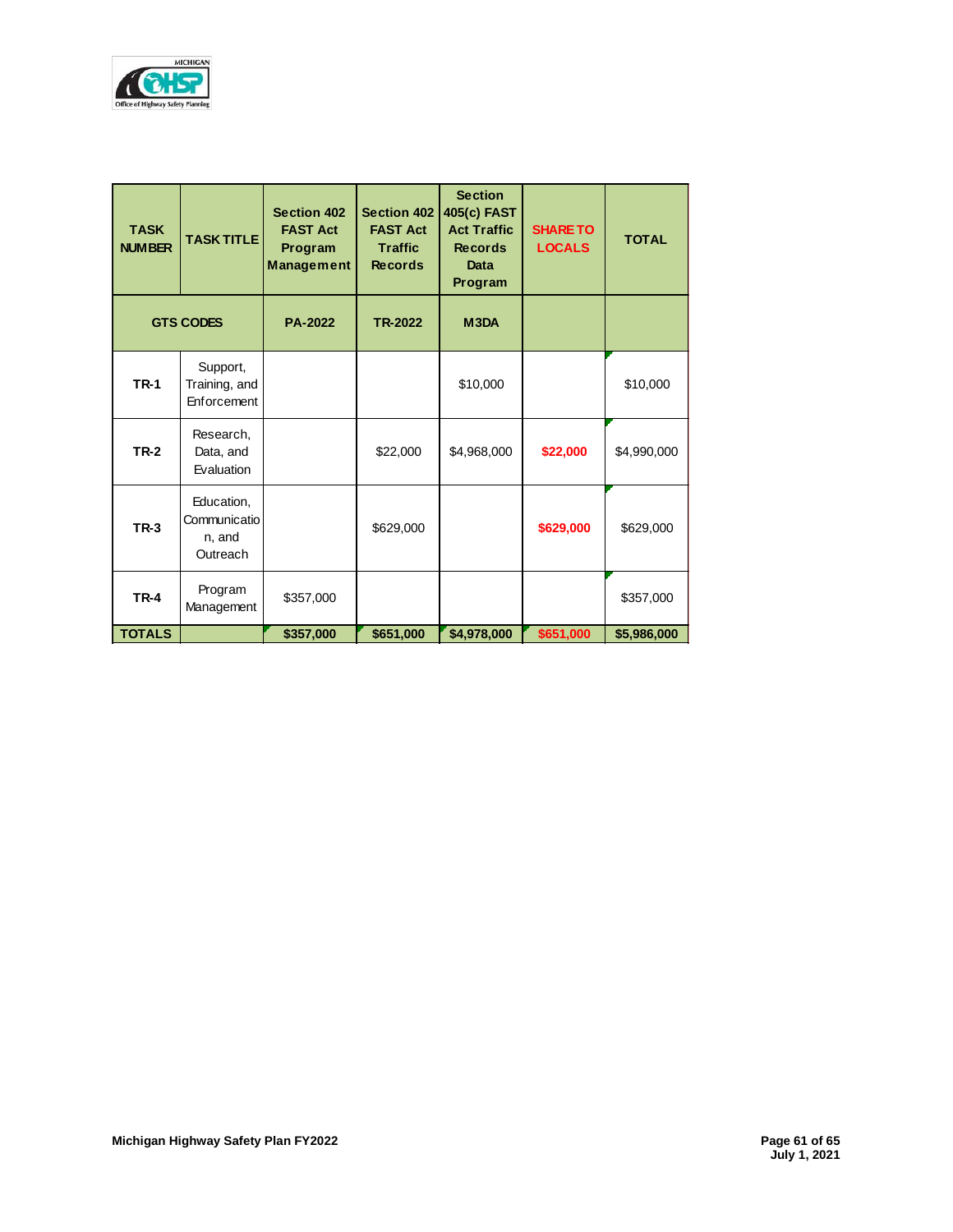

# **Michigan Office of Highway Safety Planning FY2022 Communications Ca**l**endar**

| <b>CAMPAIGN/MESSAGES</b>                                                                                          | <b>DATES</b>                      | <b>GEOGRAPHIC</b><br><b>FOCUS</b>                | <b>TACTICS</b>                                                                                                        | <b>MEDIA</b><br><b>BUDGET</b>                                                                                      | <b>STAFF</b> |
|-------------------------------------------------------------------------------------------------------------------|-----------------------------------|--------------------------------------------------|-----------------------------------------------------------------------------------------------------------------------|--------------------------------------------------------------------------------------------------------------------|--------------|
| October 2021                                                                                                      |                                   |                                                  |                                                                                                                       |                                                                                                                    |              |
| <b>Strive for a Safer Drive</b>                                                                                   | Oct 2021-<br>May 2022             | Statewide                                        | Earned media:<br>news releases +<br><b>OHSP Facebook</b><br>+ Twitter                                                 | \$0                                                                                                                | <b>TBD</b>   |
| <b>National Pedestrian Safety</b><br><b>Month</b><br><b>Pedestrian Safety Week</b><br><b>Overtime Enforcement</b> | Oct. 2021<br>Oct. 24-30,<br>2021  | Statewide, with<br>a focus on<br>selected cities | Paid media for<br>the enforcement<br>period.<br>Earned media:<br>news releases +<br><b>OHSP Facebook</b><br>+ Twitter | \$1,500 paid<br>ads (divide<br>with Daylight<br>Saving Time<br>outreach) from<br>Pedestrian<br>\$370,000<br>budget | Nancy        |
| <b>MSP Third District Impaired</b><br><b>Driving Action Team</b>                                                  | FY2021<br><b>TBD</b>              | <b>MSP Third</b><br><b>District</b>              | Paid media                                                                                                            | \$100,000<br>budget                                                                                                | Dennis       |
| <b>Teen Driver Safety Week</b><br>Promote Strive for a Safer Drive                                                | Oct. 17-23,<br>2021               | Statewide                                        | Earned media +<br><b>OHSP Facebook</b><br>+ Twitter                                                                   | \$0                                                                                                                | . TBD        |
| <b>Winter Safe Driving Awareness</b><br>Raising awareness about dangers<br>of driving in wintry conditions        | Oct 2021-<br>Winter<br>2022       | Statewide                                        | Paid media +<br><b>OHSP Facebook</b><br>+ Twitter<br>Outreach:<br>banners                                             | \$100,000<br>budget                                                                                                | Dennis       |
| <b>November 2021</b>                                                                                              |                                   |                                                  |                                                                                                                       |                                                                                                                    |              |
| <b>Buckle Up in Your Truck</b><br>Raise seat belt use among men                                                   | Nov 2021-<br>April 2022           | Statewide                                        | Paid media +<br><b>OHSP Facebook</b><br>+ Twitter                                                                     | \$100,000<br>budget                                                                                                | Dennis       |
| <b>December 2021</b>                                                                                              |                                   |                                                  |                                                                                                                       |                                                                                                                    |              |
| <b>Speed Enforcement</b>                                                                                          | Dec.1,<br>2021- Feb.<br>28, 2022  | Statewide                                        | Paid media +<br>OHSP Facebook<br>+ Twitter                                                                            | \$1,300,000<br>budget +<br>\$15,000 for<br>banners                                                                 | Dennis       |
| <b>Older Driver Awareness Week</b>                                                                                | Dec. 6-10,<br>2021                | Statewide                                        | <b>OHSP Facebook</b><br>+ Twitter                                                                                     | \$0                                                                                                                | Kendall      |
| <b>Older Driver Evaluation and</b><br><b>Referral Process</b>                                                     | <b>TBD</b>                        | Statewide                                        | Paid media,<br>Outreach: video<br>+ web content                                                                       | \$65,000 paid,<br>\$18,000<br>creative                                                                             | <b>TBD</b>   |
| Drive Sober or Get Pulled Over<br><b>Enforcement</b>                                                              | Dec. 17,<br>2021- Jan.<br>1, 2022 | Statewide                                        | Paid media +<br>OHSP Facebook<br>+ Twitter                                                                            | \$1.6 million<br>total for 3<br>enforcements                                                                       | Dennis       |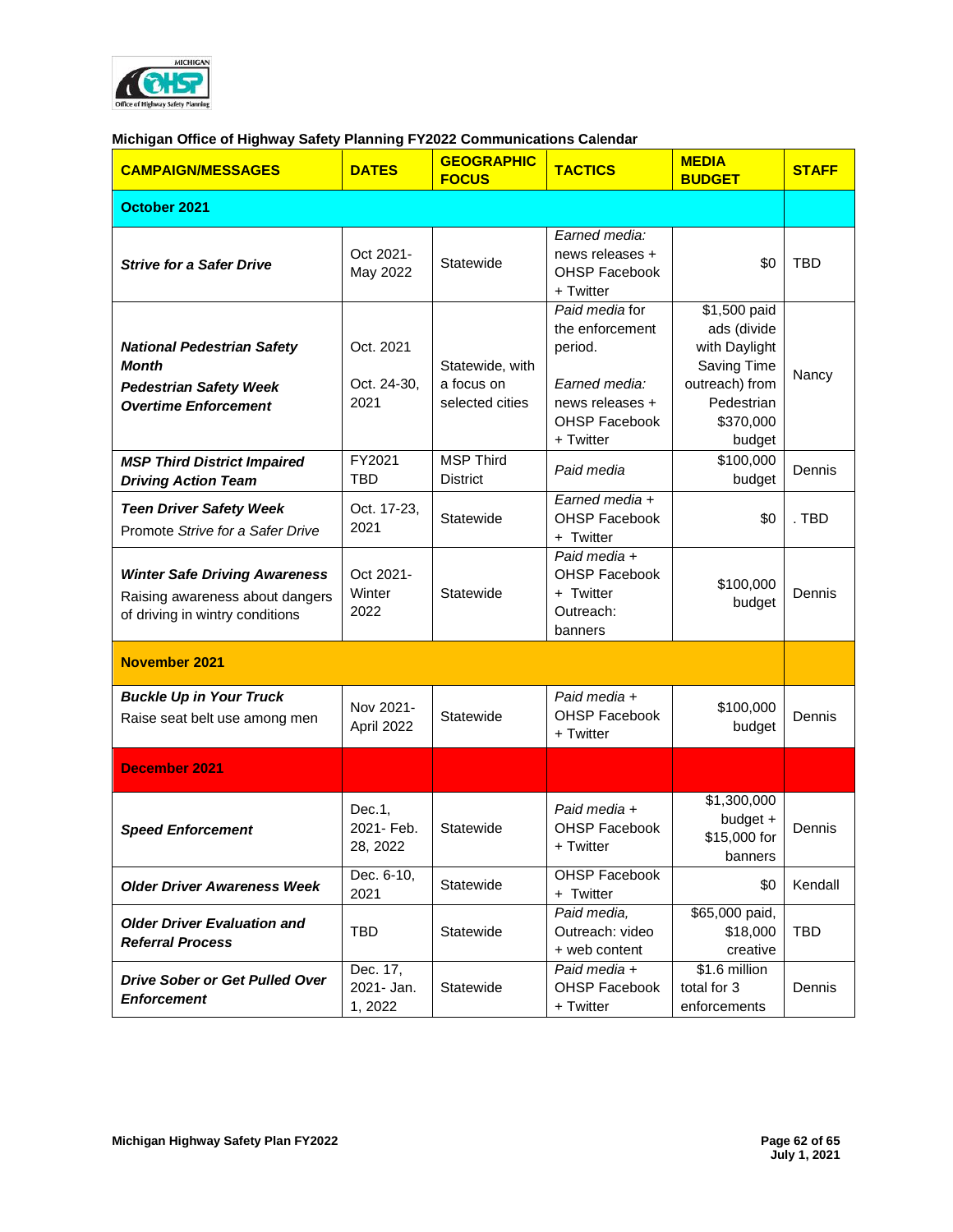

| <b>RiderCoach Recruitment</b>                          | Beginning<br>in Dec<br>2021 | Statewide    | Paid media +<br><b>OHSP Facebook</b><br>+ Twitter                                                                   | \$30,000<br>budget,<br>\$12,000 paid<br>ads, \$10,000<br>video, \$3,000<br>creative,<br>\$3,000 FB<br>creative,<br>\$2,000 FB live<br>recruitment<br>event | Nancy      |
|--------------------------------------------------------|-----------------------------|--------------|---------------------------------------------------------------------------------------------------------------------|------------------------------------------------------------------------------------------------------------------------------------------------------------|------------|
| <b>NHTSA Annual Evaluation</b><br><b>Report</b>        | Dec. 27,<br>2021            | Statewide    | Content, design,<br>distribution                                                                                    | n/a                                                                                                                                                        | Nancy      |
| February 2022                                          |                             |              |                                                                                                                     |                                                                                                                                                            |            |
| <b>Shadow Rider Project</b><br>(Motorcyclist training) | Beginning<br>in Feb<br>2022 | Statewide    | Paid media +<br><b>OHSP Facebook</b><br>+ Twitter.<br>Outreach:<br>postcard mailing.                                | \$25,000<br>budget<br>\$10,000 paid<br>ads, \$14,000<br>mailing, \$1,000<br>creative                                                                       | Nancy      |
| <b>March 2022</b>                                      |                             |              |                                                                                                                     |                                                                                                                                                            |            |
| <b>Michigan Traffic Safety Summit</b>                  | March<br>2022               | East Lansing | Earned media:<br>news release<br>plus OHSP<br>Facebook +<br><b>Twitter for</b><br>sessions +<br><b>GTSAC</b> awards | n/a                                                                                                                                                        | Nancy      |
| <b>April 2022</b>                                      |                             |              |                                                                                                                     |                                                                                                                                                            |            |
| <b>Distracted Driving Awareness</b><br><b>Month</b>    | April 2022                  | Statewide    | Paid media +<br>OHSP Facebook<br>+ Twitter                                                                          | \$70,000<br>budget                                                                                                                                         | <b>TBD</b> |
| <b>Drugged Driving Public</b><br><b>Education</b>      | April-Sept<br>2022          | Statewide    | Paid media +<br><b>OHSP Facebook</b><br>+ Twitter                                                                   | \$500,000 paid<br>ads                                                                                                                                      | Dennis     |
| 2021 Michigan traffic fatalities                       | April 2022                  | Statewide    | Earned media:<br>news release                                                                                       | \$0                                                                                                                                                        | Kendall    |
| <b>May 2022</b>                                        |                             |              |                                                                                                                     |                                                                                                                                                            |            |
| <b>Motorcycle Safety Month</b>                         | May 2022                    | Statewide    | <b>OHSP Facebook</b><br>+ Twitter                                                                                   | \$0                                                                                                                                                        | Nancy      |
| <b>Impaired Motorcyclist</b><br>Campaign               | May-June<br>2022            | Statewide    | Paid media +<br>OHSP Facebook<br>+ Twitter                                                                          | \$300,000<br>budget<br>\$200,000 paid,<br>\$90,000<br>creative,                                                                                            | Nancy      |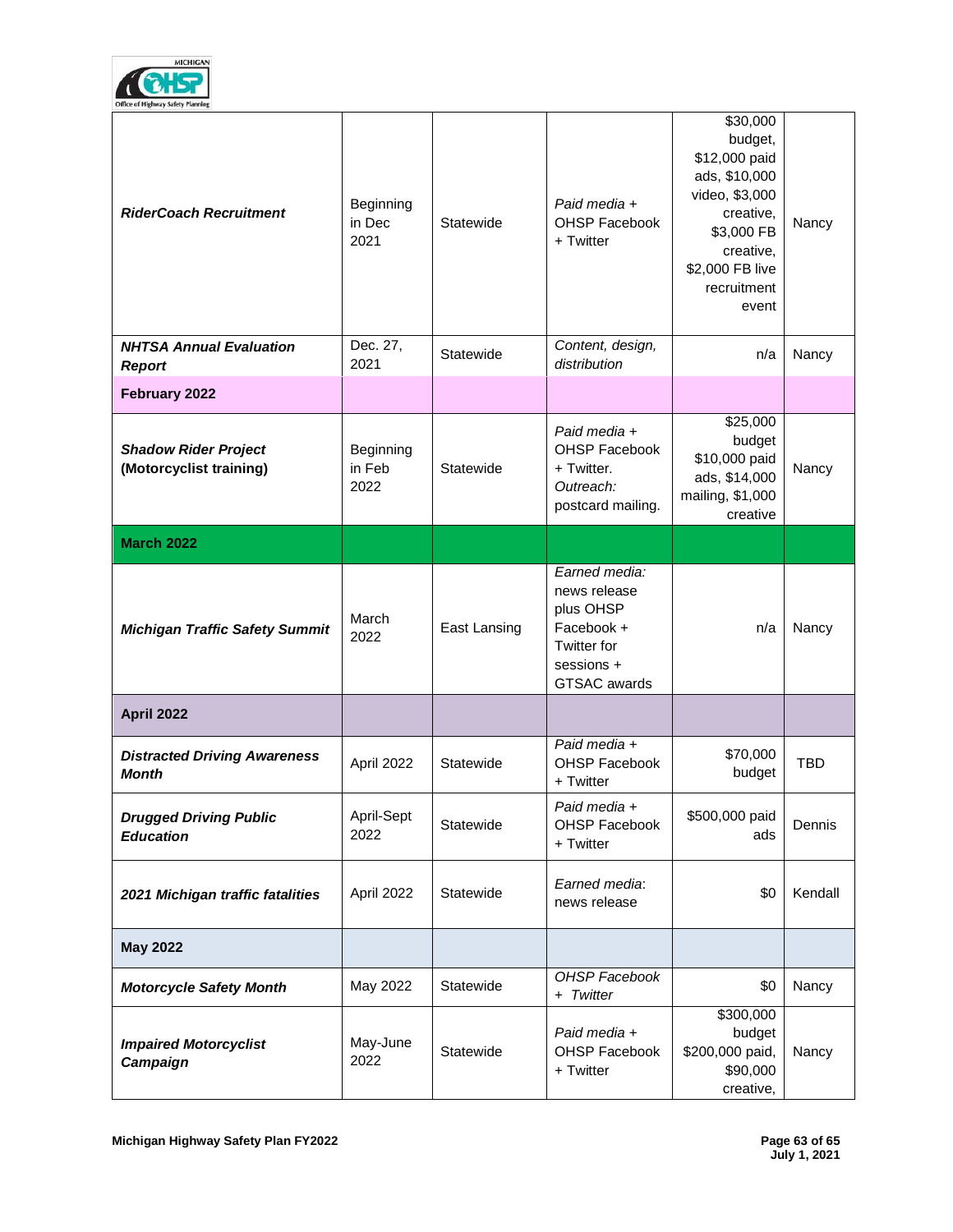

|                                                                         |                            |              |                                                                                                         | $\overline{$10,000}$                                                                                      |            |
|-------------------------------------------------------------------------|----------------------------|--------------|---------------------------------------------------------------------------------------------------------|-----------------------------------------------------------------------------------------------------------|------------|
|                                                                         |                            |              | Paid media plus                                                                                         | operating                                                                                                 |            |
| <b>Click It or Ticket</b><br>Stepped up seat belt enforcement           | May 16-<br>June 5,<br>2022 | Statewide    | OHSP Facebook<br>+ Twitter<br>Earned media:<br>News releases +<br>events<br>Outreach:<br>banners, other | \$1,650,000<br>budget, plus<br>\$15,000<br>banners for<br>May CIOT                                        | Dennis     |
| <b>Pedestrian Safety Education</b>                                      | May-Sept<br>2022           | Statewide    | Paid media +<br>OHSP Facebook<br>+ Twitter                                                              | \$370,000<br>budget,<br>\$340,000 ads,<br>\$19,000 video,<br>\$8,000<br>creative,<br>\$3,000<br>operating | Nancy      |
| <b>Bicyclist Safety Education</b>                                       | May-Sept<br>2022           | Statewide    | Paid media +<br><b>OHSP Facebook</b><br>+ Twitter                                                       | \$300,000<br>budget<br>\$289,000 ads,<br>\$8,000<br>creative,<br>\$3,000<br>operating                     | Nancy      |
| <b>Teen Passenger Safety</b>                                            | May-Sept<br>2022           | Statewide    | Paid media +<br><b>OHSP Facebook</b><br>+ Twitter                                                       | \$125,000<br>budget                                                                                       | <b>TBD</b> |
| <b>Rear Seat Belt Public Education</b>                                  | May-June<br>2022           | Statewide    | Paid media +<br><b>OHSP Facebook</b><br>a+ Twitter                                                      | \$150,000<br>budget                                                                                       | Dennis     |
| <b>June 2022</b>                                                        |                            |              |                                                                                                         |                                                                                                           |            |
| <b>Booster Seat</b>                                                     | June-Sept<br>2022          | Statewide    | Paid media +<br><b>OHSP Facebook</b><br>+ Twitter                                                       | \$75,000<br>budget                                                                                        | Dennis     |
| <b>July 2022</b>                                                        |                            |              |                                                                                                         |                                                                                                           |            |
| Fourth of July/Drive Sober or<br><b>Get Pulled Over</b><br>$\mathbf{r}$ | July 1-31,<br>_ רב∩ר       | $C$ totovido | Paid media +<br><b>OHSP Facebook</b><br>T                                                               | \$1.6 million<br>total for three                                                                          |            |

| <b>Get Pulled Over</b><br>Stepped up impaired driving<br>enforcement (plus belts and<br>speed) | July 1-31,<br>2022 | Statewide                                        | , ana , no ana .<br>OHSP Facebook<br>+ Twitter<br>Earned media:<br>TBD | \$1.6 million<br>total for three<br>impaired<br>enforcements | Dennis |
|------------------------------------------------------------------------------------------------|--------------------|--------------------------------------------------|------------------------------------------------------------------------|--------------------------------------------------------------|--------|
| August 2022                                                                                    |                    |                                                  |                                                                        |                                                              |        |
| <b>Bicycle Safety Week Overtime</b><br><b>Enforcement</b>                                      | Aug. 7-13,<br>2022 | Statewide, with<br>a focus on<br>selected cities | Paid media                                                             | \$1,500 paid<br>ads, part of<br>\$300,000<br>budget          | Nancy  |